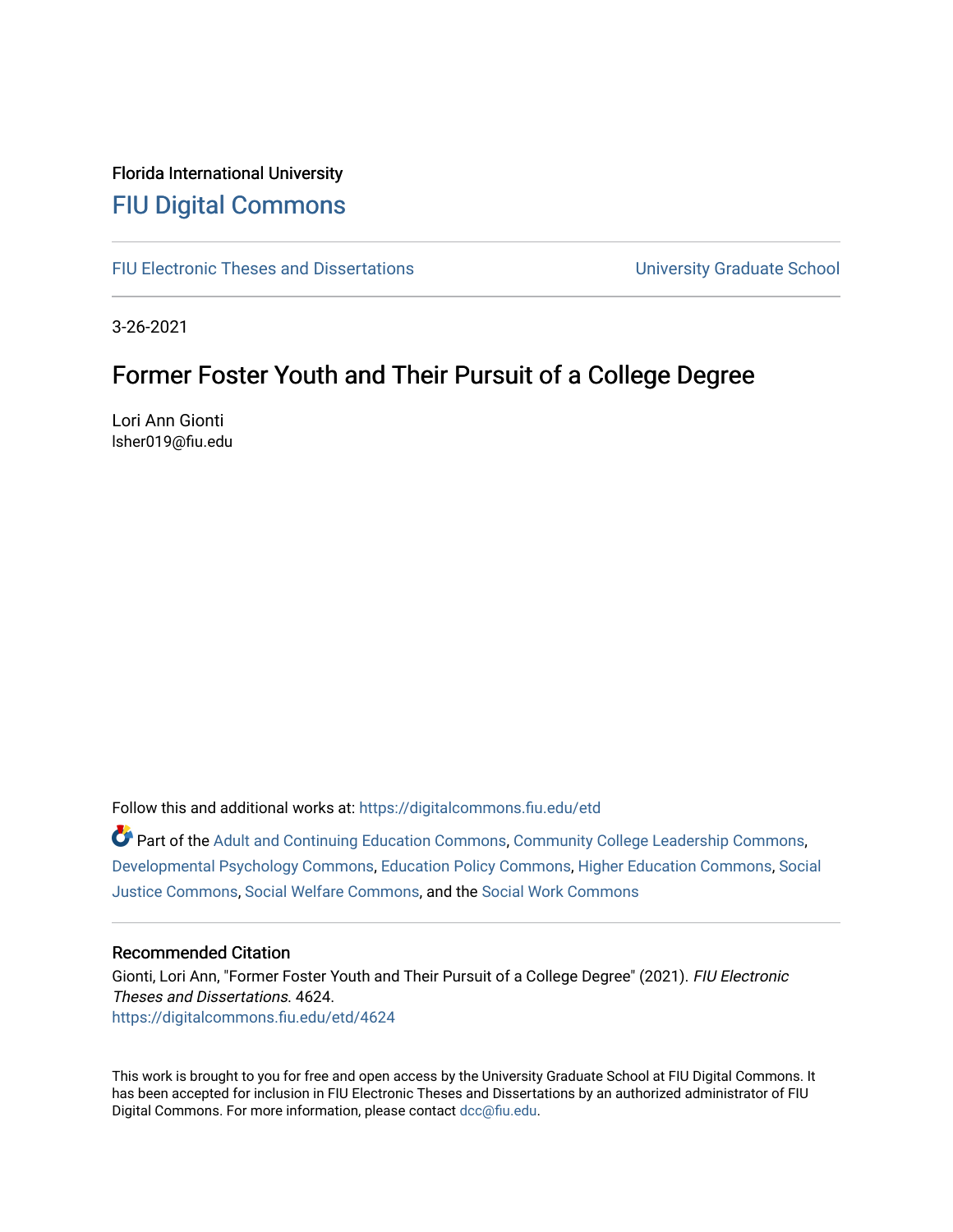# FLORIDA INTERNATIONAL UNIVERSITY

Miami, Florida

## FORMER FOSTER YOUTH AND THEIR PURSUIT OF A COLLEGE DEGREE

A dissertation submitted in partial fulfillment of the

requirements for the degree of

## DOCTOR OF EDUCATION

in

### ADULT EDUCATION & HUMAN RESOURCE DEVELOPMENT

by

Lori Ann Gionti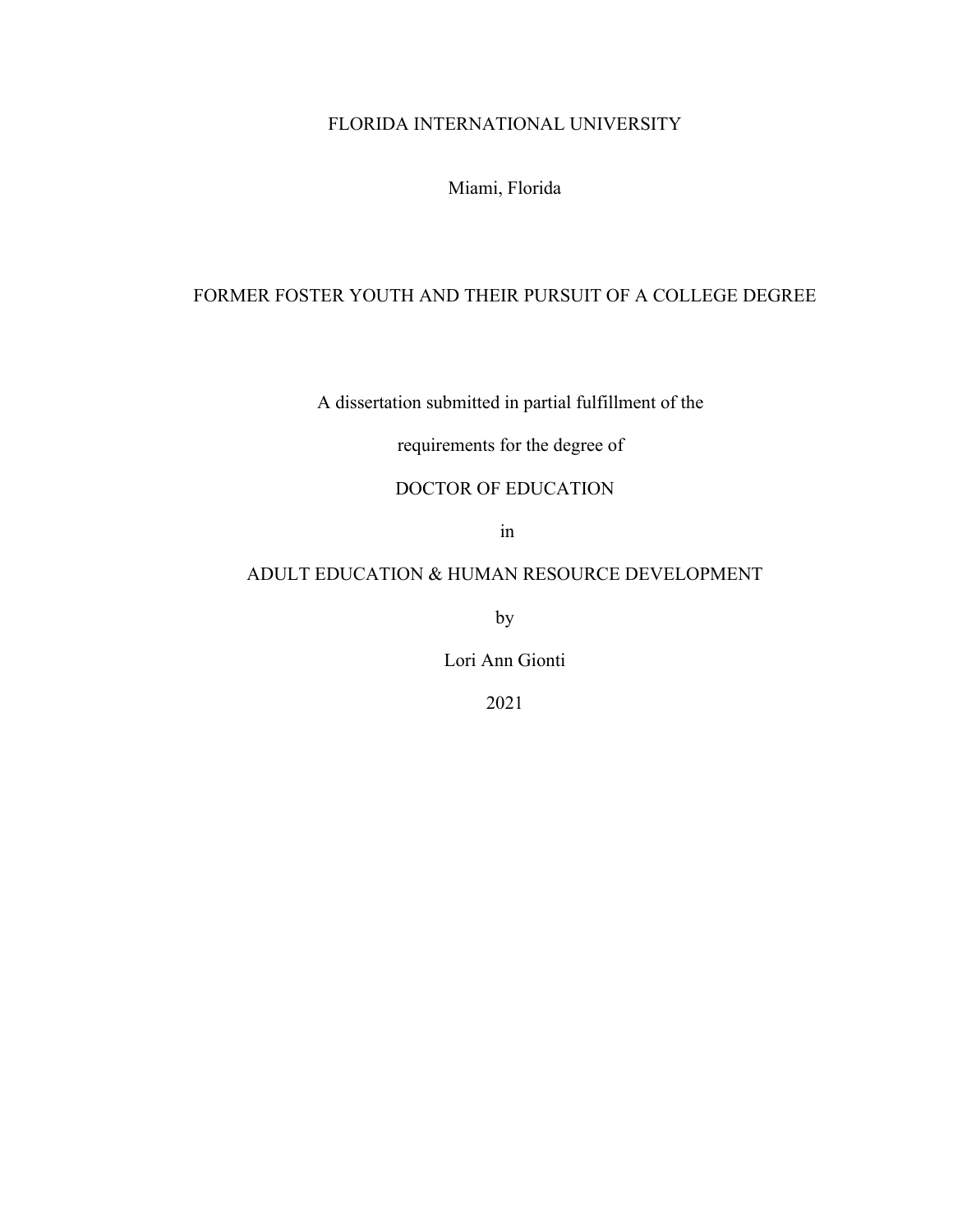To: Dean Michael R. Heithaus College of Arts, Sciences and Education

This dissertation, written by Lori Ann Gionti and entitled Former Foster Youth and Their Pursuit of a College Degree, having been approved in respect to style and intellectual content, is referred to you for judgment.

We have read this dissertation and recommend that it be approved.

Judith Bernier

Sarah Mathews

Barbara Thomlison

Thomas G. Reio, Jr.

Tonette S. Rocco, Major Professor

 $\mathcal{L}_\text{max}$ 

 $\mathcal{L}_\text{max}$  and  $\mathcal{L}_\text{max}$  and  $\mathcal{L}_\text{max}$  and  $\mathcal{L}_\text{max}$ 

 $\mathcal{L}_\text{max}$  and  $\mathcal{L}_\text{max}$  and  $\mathcal{L}_\text{max}$  and  $\mathcal{L}_\text{max}$ 

 $\mathcal{L}_\text{max}$ 

 $\mathcal{L}_\text{max}$  and  $\mathcal{L}_\text{max}$  and  $\mathcal{L}_\text{max}$  and  $\mathcal{L}_\text{max}$ 

Date of Defense: March 26, 2021

The dissertation of Lori Ann Gionti is approved.

Dean Michael R. Heithaus College of Arts, Sciences and Education

 $\mathcal{L}_\text{max}$  and  $\mathcal{L}_\text{max}$  and  $\mathcal{L}_\text{max}$  and  $\mathcal{L}_\text{max}$ 

 $\mathcal{L}_\text{max}$  and  $\mathcal{L}_\text{max}$  and  $\mathcal{L}_\text{max}$  and  $\mathcal{L}_\text{max}$ 

Andrés G. Gil Vice President for Research and Economic Development and Dean of the University Graduate School

Florida International University, 2021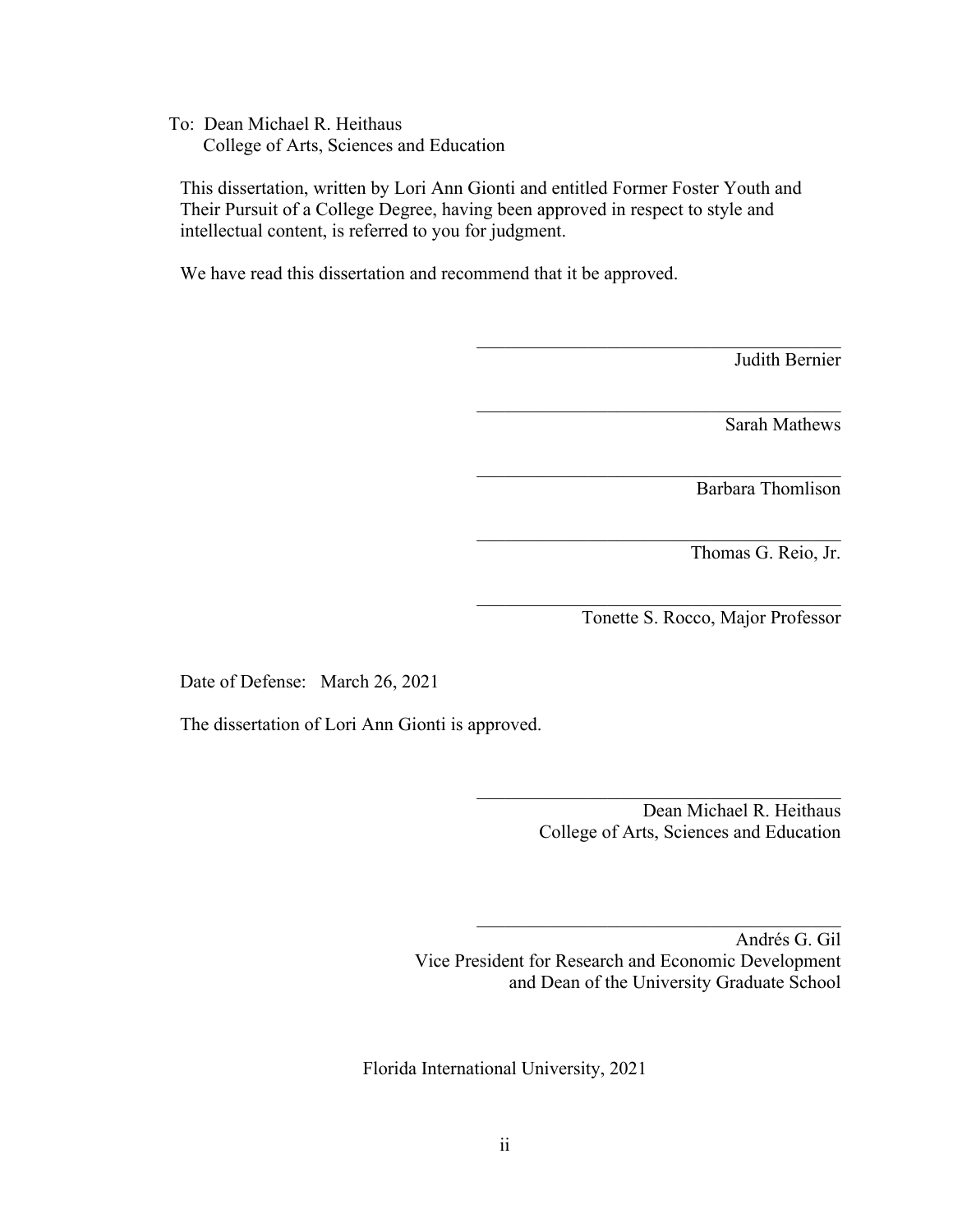© Copyright 2021 by Lori Ann Gionti

All rights reserved.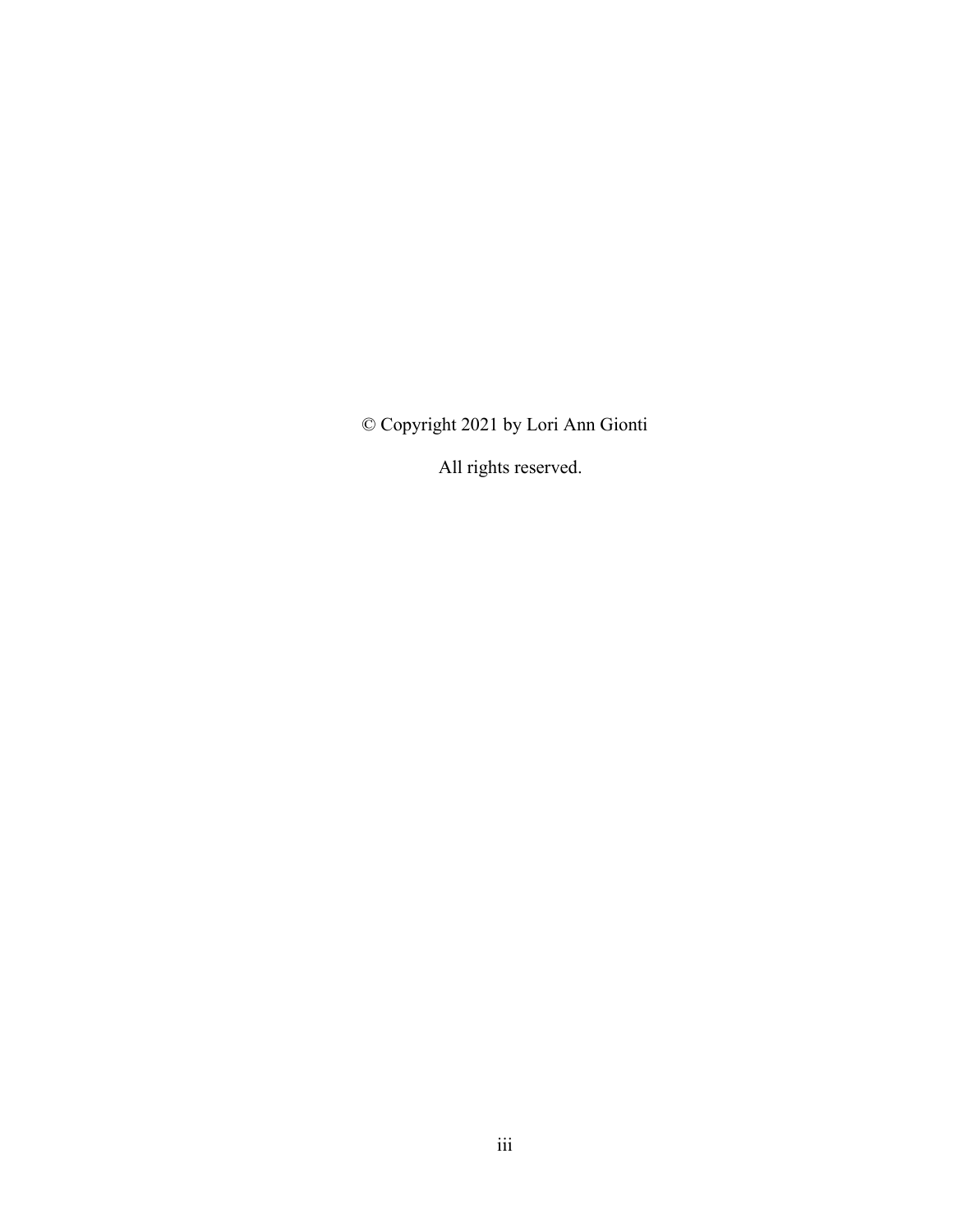#### DEDICATION

This dissertation is dedicated to all of the foster youth finding their way…keep going…you can do this. I'm in your corner and I won't stop working on your behalf.

To my children, Amor, Steven, Christopher, Andreanna, Spencer,

Ashlee, and Dennis … keep going…you can do this.

I am honored to be your Mother.

I love you all.

To Joey, this is for you … for us.

Let's see where it takes us.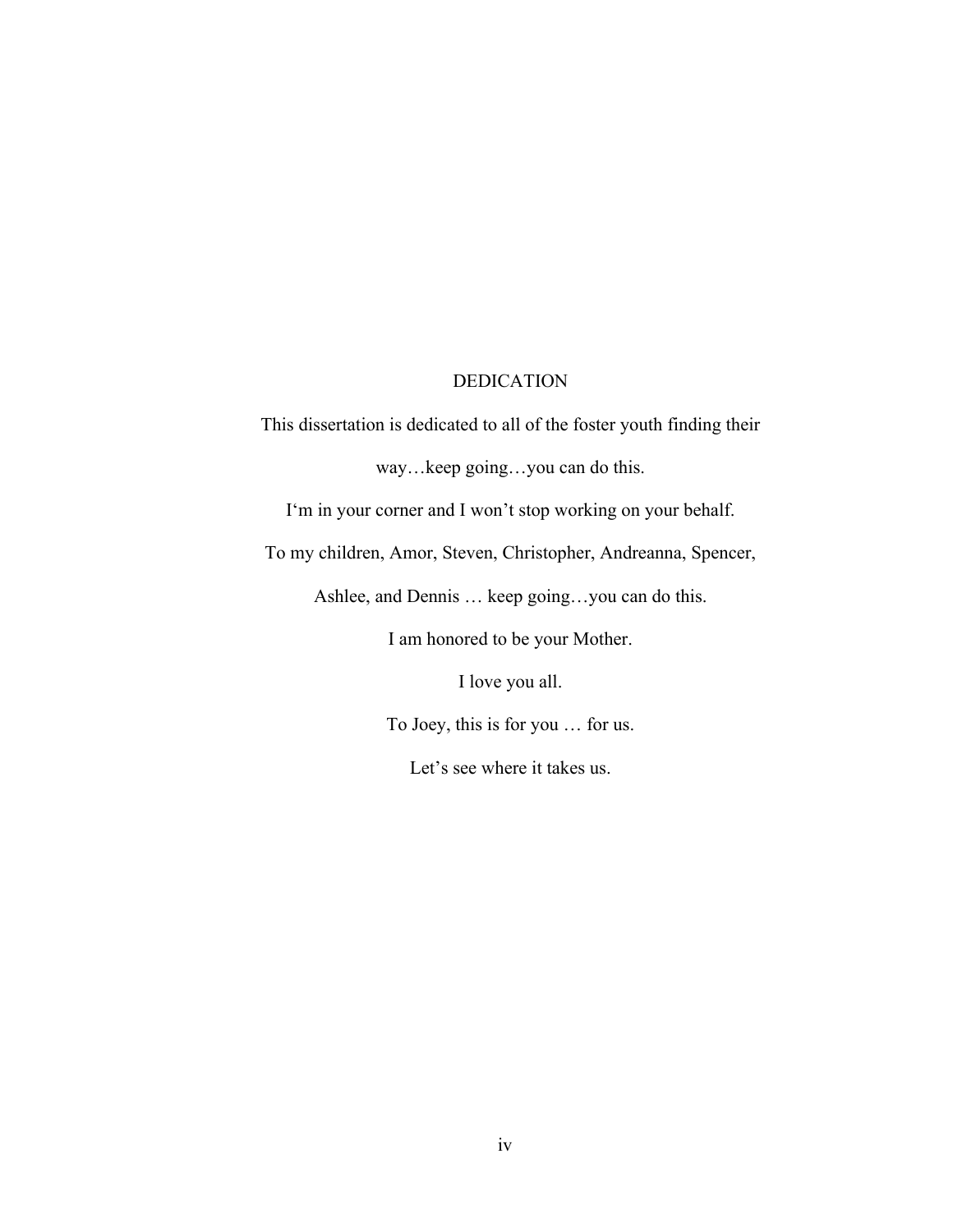#### ACKNOWLEDGMENTS

I would like to thank my committee members, Dr. Judith Bernier, Dr. Sarah Mathews, Dr. Barbara Thomlison, Dr. Thomas G. Reio, and Dr. Tonette S. Rocco. Special gratitude goes to my chair Dr. Rocco for her guidance, support, and the many opportunities that she has given me. I am very grateful.

I have enjoyed every aspect of this journey, especially all of my doctoral colleagues. Special thanks to Chaundra Whitehead, Craig McGill, Gisela Vega, and Carolyn Meeker whom I can confide in, (roll my eyes with), laugh with, and get quick help and support when needed.

Finally, Mom & Dad, thanks for always honoring and encouraging my ambitions. I lost both of you during this doctoral journey, but I can imagine what you would be saying and which special plaque you would be choosing to honor this occasion. Oh, by the way, Mom … I am getting this degree from Florida International University, which is a University *in* Miami, not the University *of* Miami. But, thanks for bragging to your friends.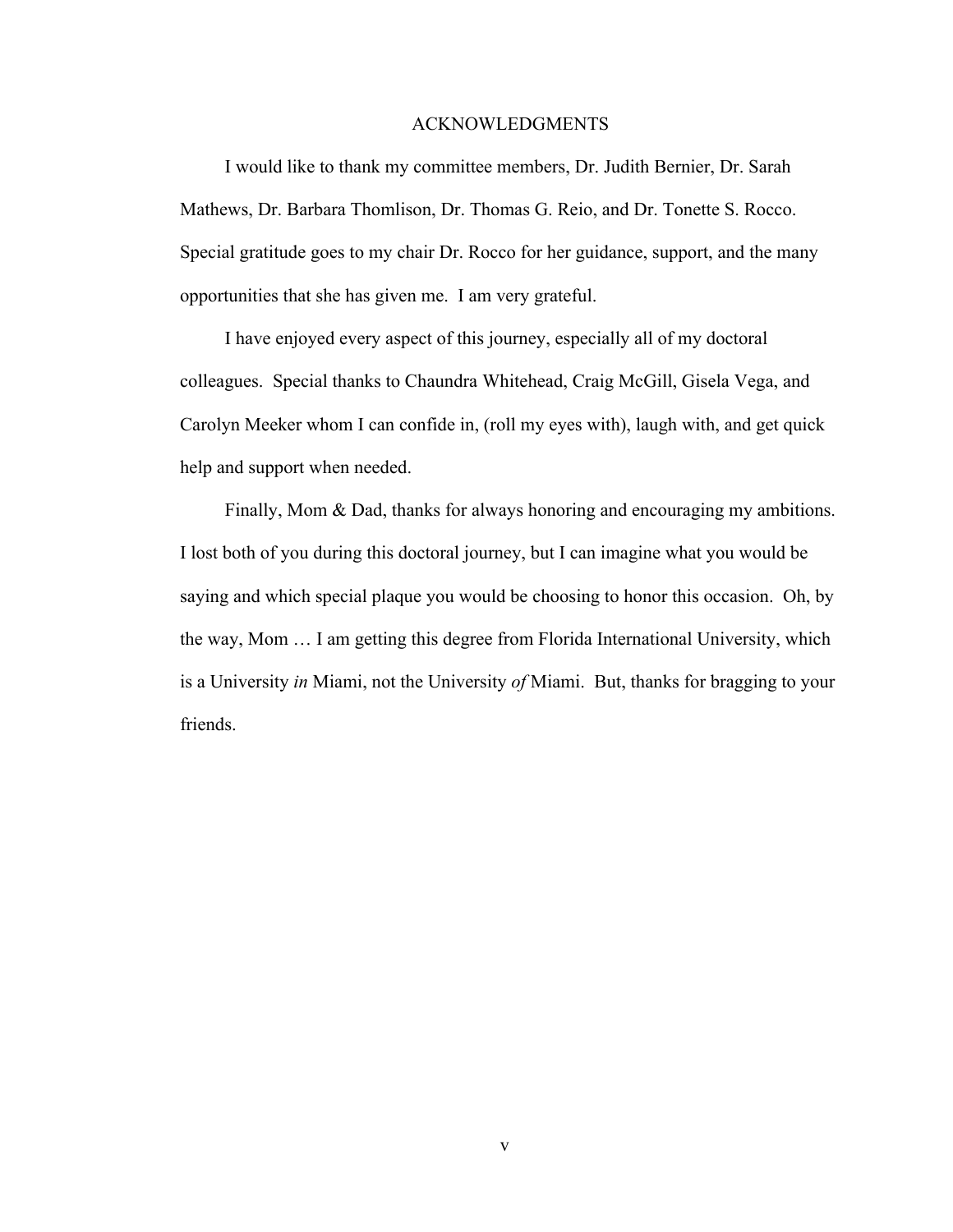#### ABSTRACT OF THE DISSERTATION

#### FORMER FOSTER YOUTH AND THEIR PURSUIT OF A COLLEGE DEGREE

by

Lori Ann Gionti

Florida International University, 2021

Miami, Florida

Professor Tonette S. Rocco, Major Professor

The purpose of this collected papers dissertation was to examine former foster youth as they pursue college. Foster youth are known to attend and graduate college at a rate lower than their non-fostered peers. Understanding more about the journey of former foster youth as they pursue a college degree will help to understand what barriers are faced and what supports enhance their likelihood of enrollment and graduation.

Study #1, a structured literature review, examined the scholarly literature on former foster youth and college. Data were collected through a library database search and Google Scholar. Descriptive, demographic-type information was compiled and the article contents were analyzed to identify categories and themes. Four categories with several associated themes emerged: (a) issues that impact college success (associated themes – pre-college factors, barriers and supports, social capital/family, and mental health), (b) on-campus interventions (associated themes – delivery of programs and services and development of programs and services), (c) governmental impacts, and (d) effects of a college education on the adult outcomes of former foster youth.

Study #2, a phenomenological study, explored the experiences of 15 former foster youth as they considered, applied for, and attended college. Purposeful sampling was

vi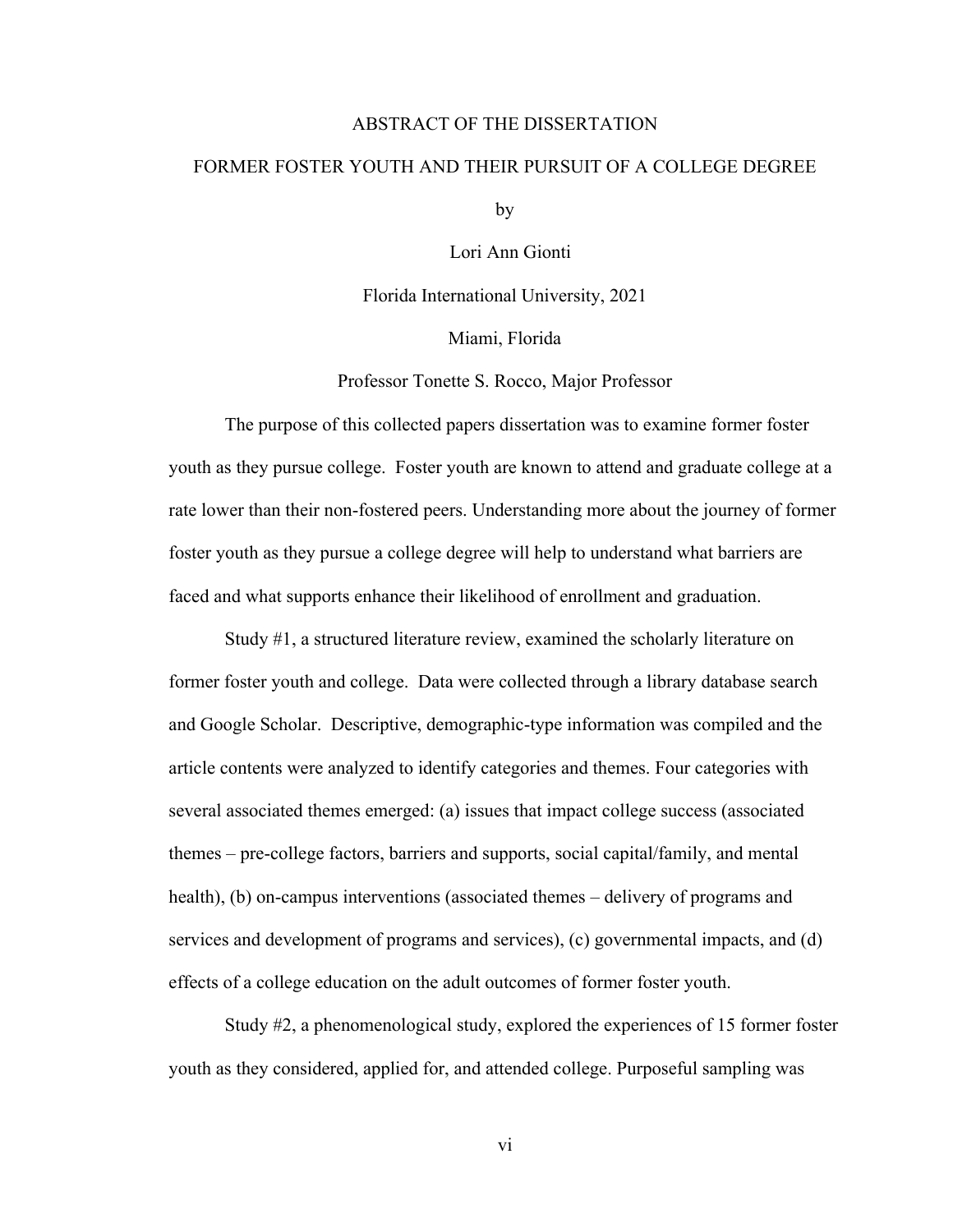used, and data were collected through interviews. Five major themes emerged: (a) college aspirations, (b) utilization of resources, (c) connections with supportive adults, (d) obstacles to completing college, and (d) confidence of success.

This dissertation will help inform policy and practice of the resource needs and gaps, particularly tuition and housing, for former foster youth and strategies that can encourage, support, and increase their college enrollment and graduation. These findings may prompt further research on foster care factors that influence college attendance and the development of evidence-based, on-campus program strategies that improve the college graduation rate for former foster youth.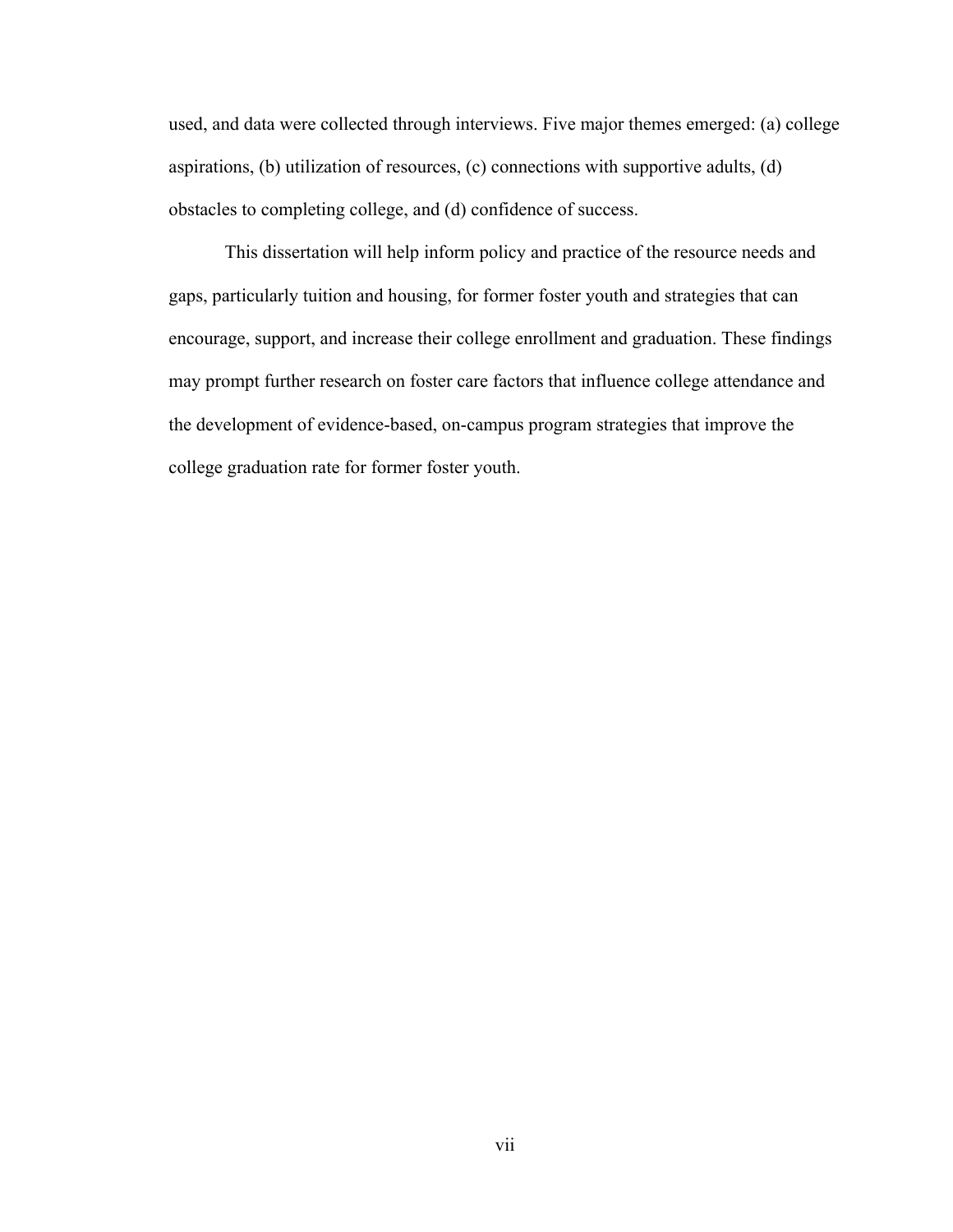# TABLE OF CONTENTS

# **CHAPTER**

| I.  |                                                                    |    |
|-----|--------------------------------------------------------------------|----|
|     |                                                                    |    |
|     |                                                                    |    |
|     |                                                                    |    |
|     |                                                                    |    |
|     |                                                                    |    |
|     |                                                                    |    |
|     | Empirical Research on Former Foster Youth and Higher Education  12 |    |
|     |                                                                    |    |
|     |                                                                    |    |
|     |                                                                    |    |
|     |                                                                    |    |
| II. | STUDY #1-FORMER FOSTER YOUTH PURSUING A COLLEGE DEGREE:            |    |
|     |                                                                    |    |
|     |                                                                    |    |
|     |                                                                    |    |
|     |                                                                    |    |
|     |                                                                    |    |
|     |                                                                    |    |
|     |                                                                    |    |
|     |                                                                    |    |
|     |                                                                    |    |
|     |                                                                    |    |
|     |                                                                    |    |
|     |                                                                    |    |
|     |                                                                    |    |
| Ш.  | STUDY #2 - FORMER FOSTER YOUTH'S PERCEPTIONS AND                   |    |
|     | EXPERIENCES REGARDING THE PURSUIT OF A COLLEGE DEGREE: A           |    |
|     |                                                                    |    |
|     |                                                                    |    |
|     |                                                                    |    |
|     |                                                                    |    |
|     |                                                                    |    |
|     |                                                                    | 67 |
|     |                                                                    | 70 |
|     |                                                                    | 71 |
|     |                                                                    | 72 |
|     |                                                                    |    |
|     |                                                                    |    |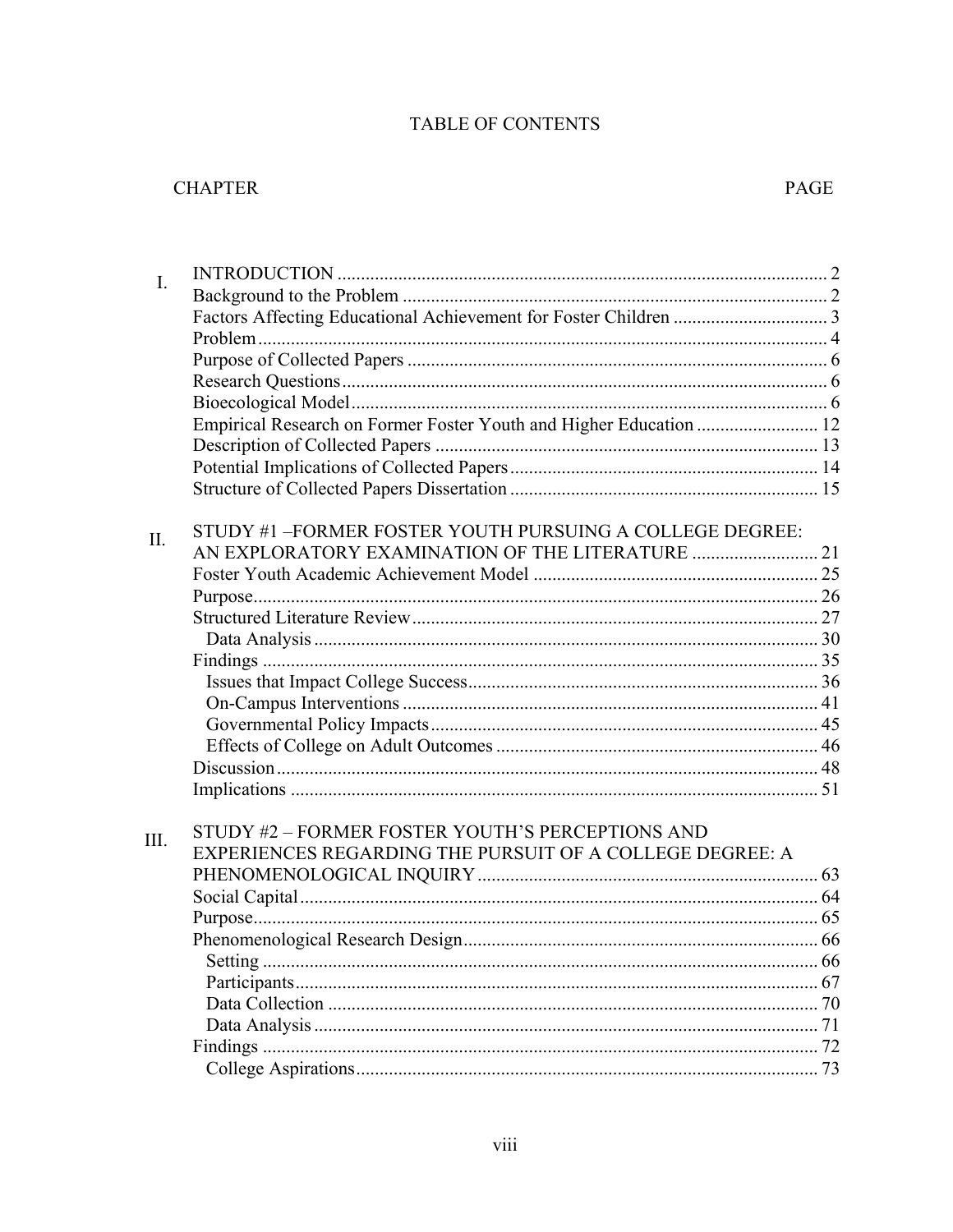| IV. |                                                                             |  |
|-----|-----------------------------------------------------------------------------|--|
|     | Summary of Study #1: Former Foster Youth Pursuing a                         |  |
|     |                                                                             |  |
|     | Summary of Study #2: Former Foster Youth's Perceptions and Experiences      |  |
|     |                                                                             |  |
|     | Former Foster Youth Pursuing a College Degree as Discussed in the Scholarly |  |
|     | Literature.                                                                 |  |
|     | Biological Model and Perceptions and Experiences of Former Foster Youth 99  |  |
|     |                                                                             |  |
|     | <b>VITA</b>                                                                 |  |
|     |                                                                             |  |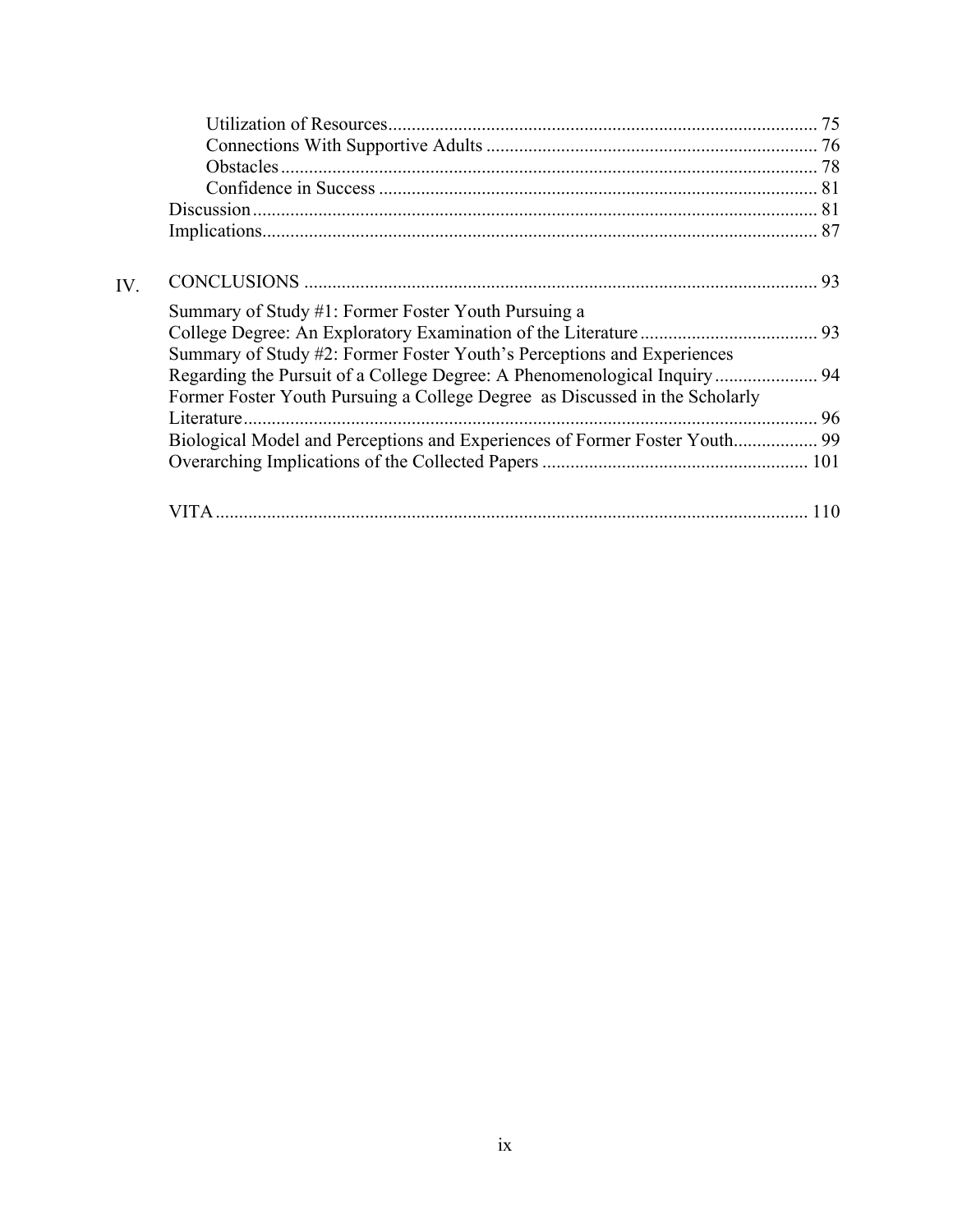# LIST OF TABLES

| <b>TABLE</b> | <b>PAGE</b> |
|--------------|-------------|
|              |             |
|              |             |
|              |             |
|              |             |
|              |             |
|              |             |
|              |             |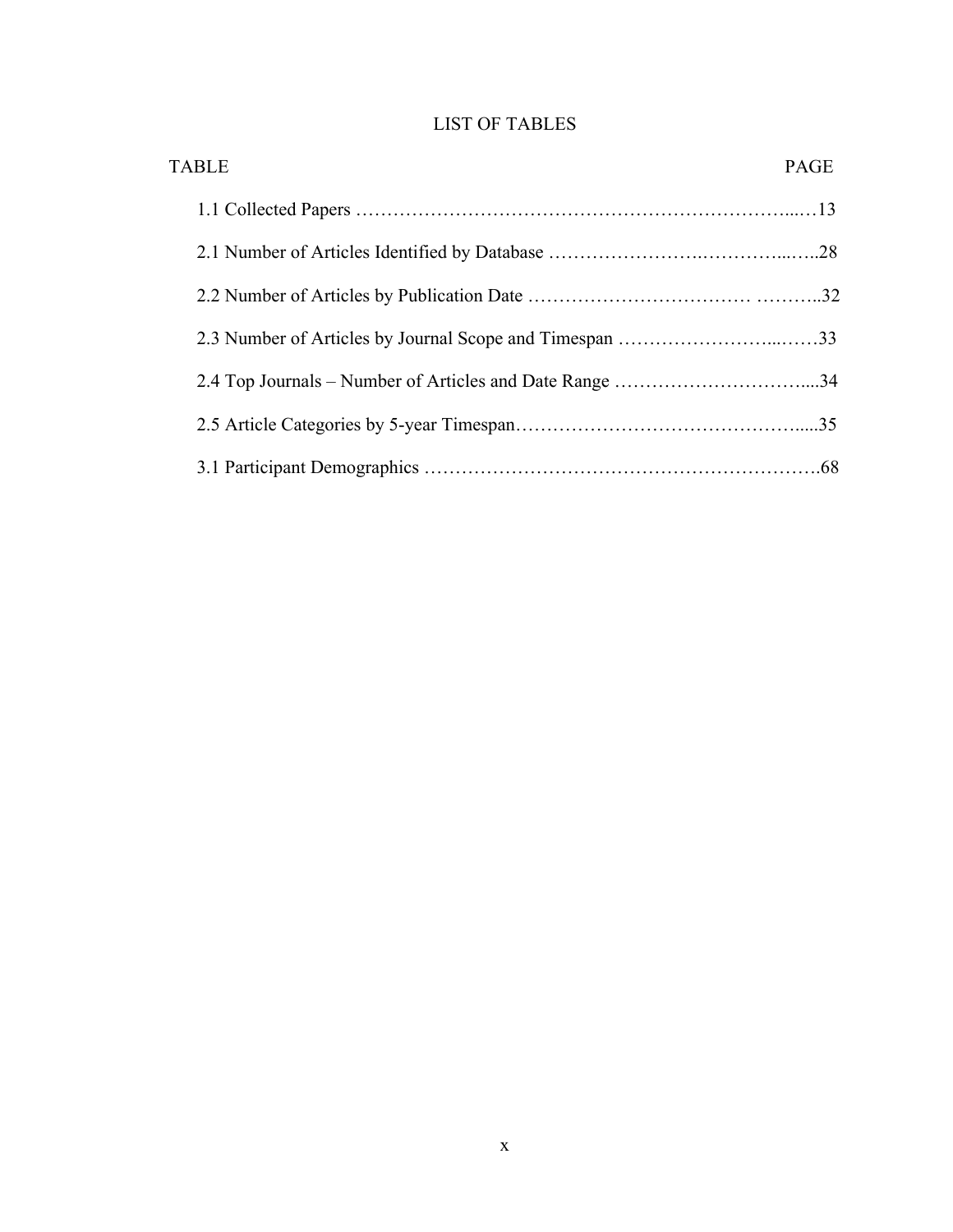# LIST OF FIGURES

| FIGURE | <b>PAGE</b> |
|--------|-------------|
|        |             |
|        |             |

# **CHAPTER I**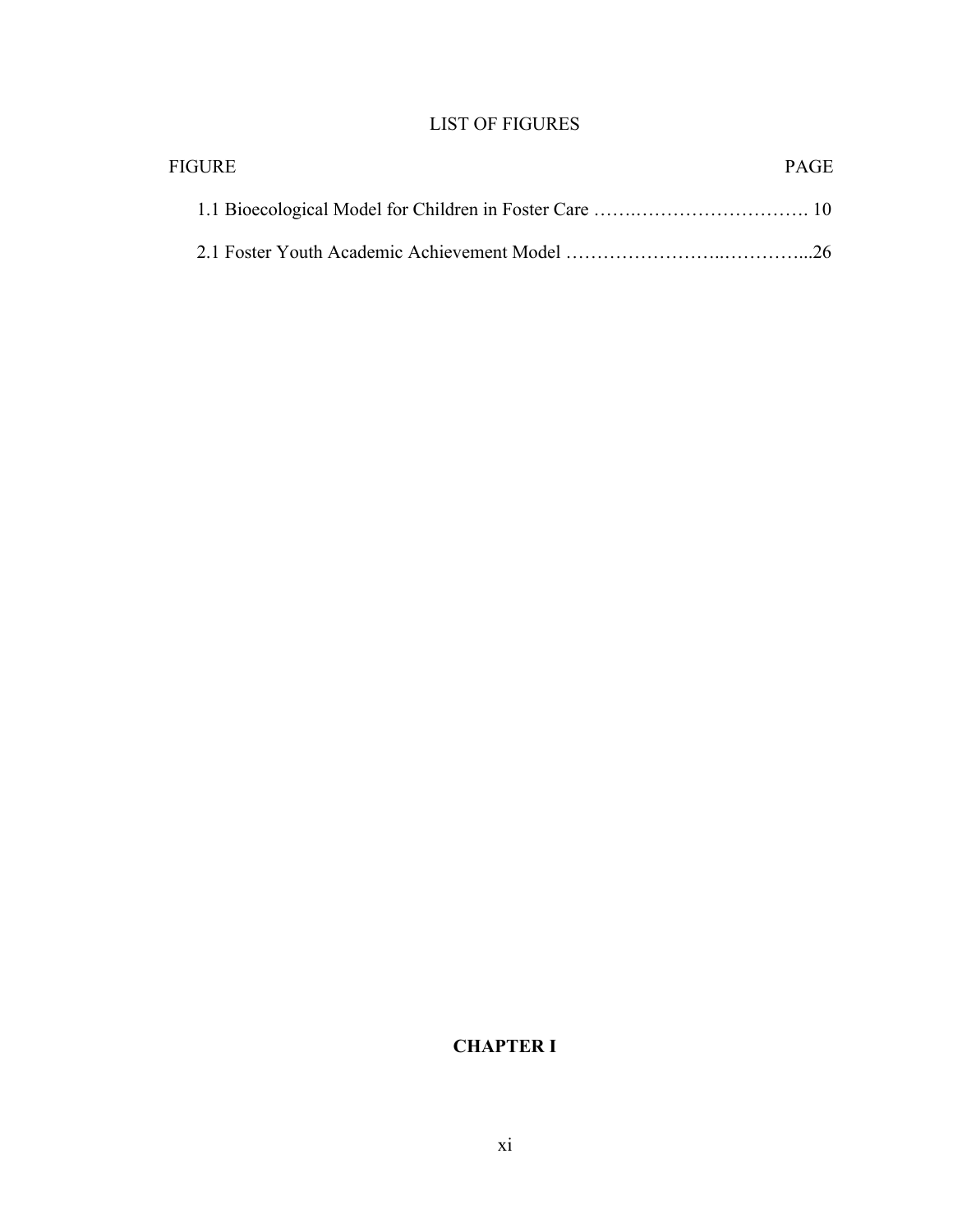#### **INTRODUCTION**

My collected papers dissertation will explore the issue of former foster youth pursuing a college degree. The background to the problem, problem statement, overarching purpose and research questions, conceptual background, prior empirical research, proposed collected papers, potential implications, and the structure of the collected papers dissertation are presented in this introductory chapter.

#### **Background to the Problem**

Across the United States, over 400,000 children are residing in foster care (Administration for Children and Families, 2019). Children enter the foster care system for a variety of reasons, and their situations evolve in a variety of ways. Some children spend a relatively short time in foster care and are then reunited with their biological parents when those parents have been able to stabilize the situation at home. Some children find *permanency* and exit foster care to a permanent placement by being adopted out of foster care or finding a permanent placement with a relative. Unfortunately, some children never reunite with their natural parents or find a permanent placement. These foster children eventually *emancipate*, or age out, of foster care and will leave the foster care system in their early adult years without the benefit of a family to help and support them (Lee & Berrick, 2014).

Approximately 20,000 foster youth age out and are discharged from the foster care system each year (ACF, 2019). Because of the breakdown of their family units earlier in life, most of these emancipated foster youth then attempt to navigate the transition into adulthood without the help of parents or significant adult connections after they leave the foster care system. Because of all of the disruptions they have experienced,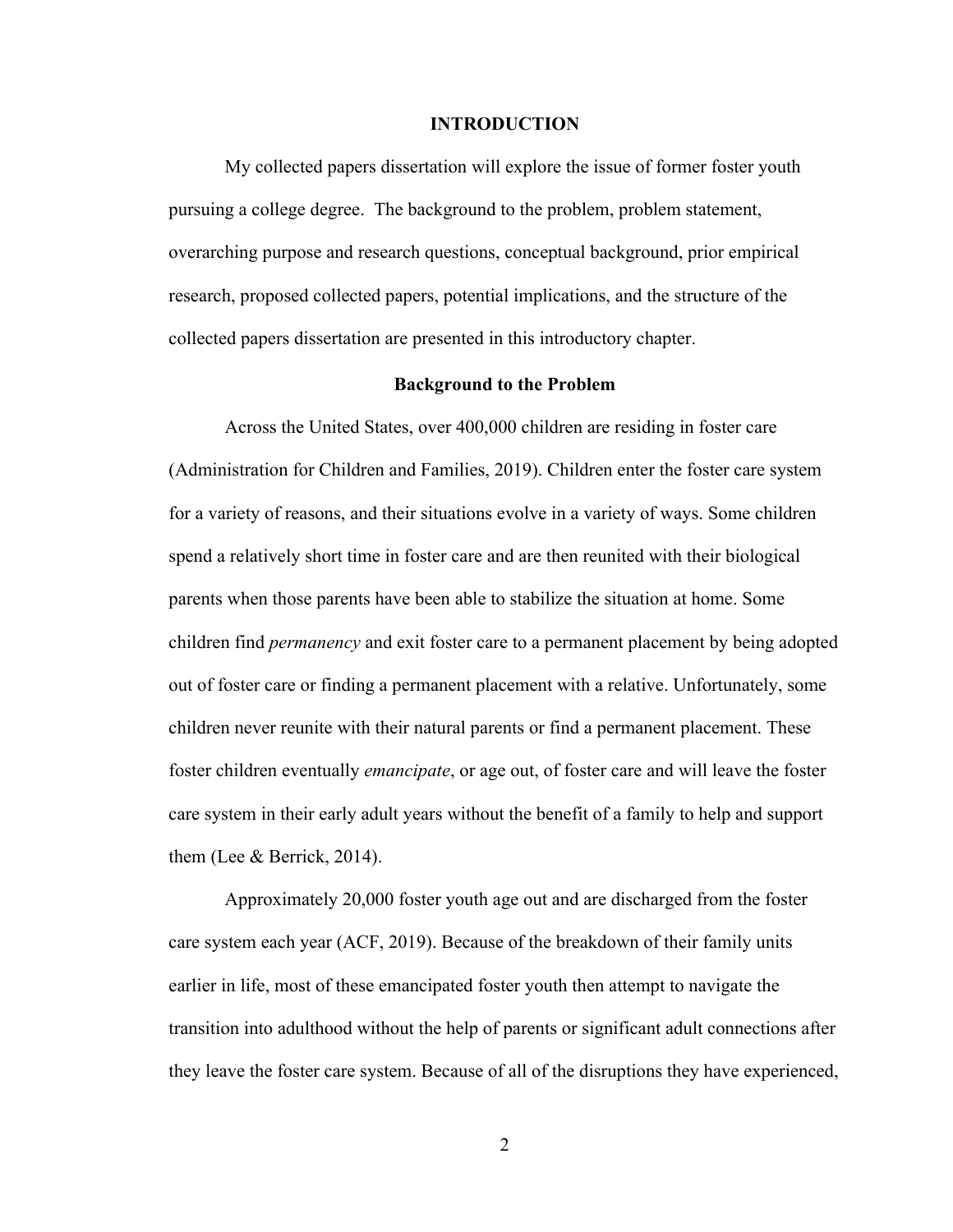these emancipated foster youth are known to be at an increased risk for educational and social delays (Blome, 1997; Burley & Halpern, 2001; Pecora et al, 2006). These delays create a serious vulnerability for this population (Berzin, 2008), and research has long indicated that former foster youth experience poorer educational, employment, and life outcomes than youth in the general population during the transition into adulthood (Barth, 1990: Courtney et al., 2001; Okpych & Courtney, 2019; Williams-Washington, 2012). The disparitis in educational and employment outcomes for youth who age out of the foster care system can have an especially detrimental impact on a youth's ability to establish independence in their adulthood (Dworsky & Perez, 2009; Gypen, et al., 2017, Okpych & Courtney, 2019; Yu, et al., 2002).

#### **Factors Affecting Educational Achievement for Foster Children**

Life in foster care is known to have a detrimental impact on the educational achievement of a child (Bruce, et al., 2010; Burley & Halpern, 2001; Morton, 2016; Wolanin, 2005). Children enter foster care after their own family unit has ceased functioning in a way that is safe or stable for the child. Even though a foster care placement is intended to put a child in a safer place, the act of removing them from their original family disrupts the child's sense of attachment and connection (Folman, 1998; Morton, 2018). The trauma associated with the abuse or neglect, along with the separation from their family, can lead to developmental problems that affect a child's ability for, or interest in, school success (Berrick, et al., 1998: Harden, 2004; Okpych & Courtney, 2018).

Once in foster care, a child's educational advancement is jeopardized by the risk of multiple placement changes. Often, these placement changes are accompanied by a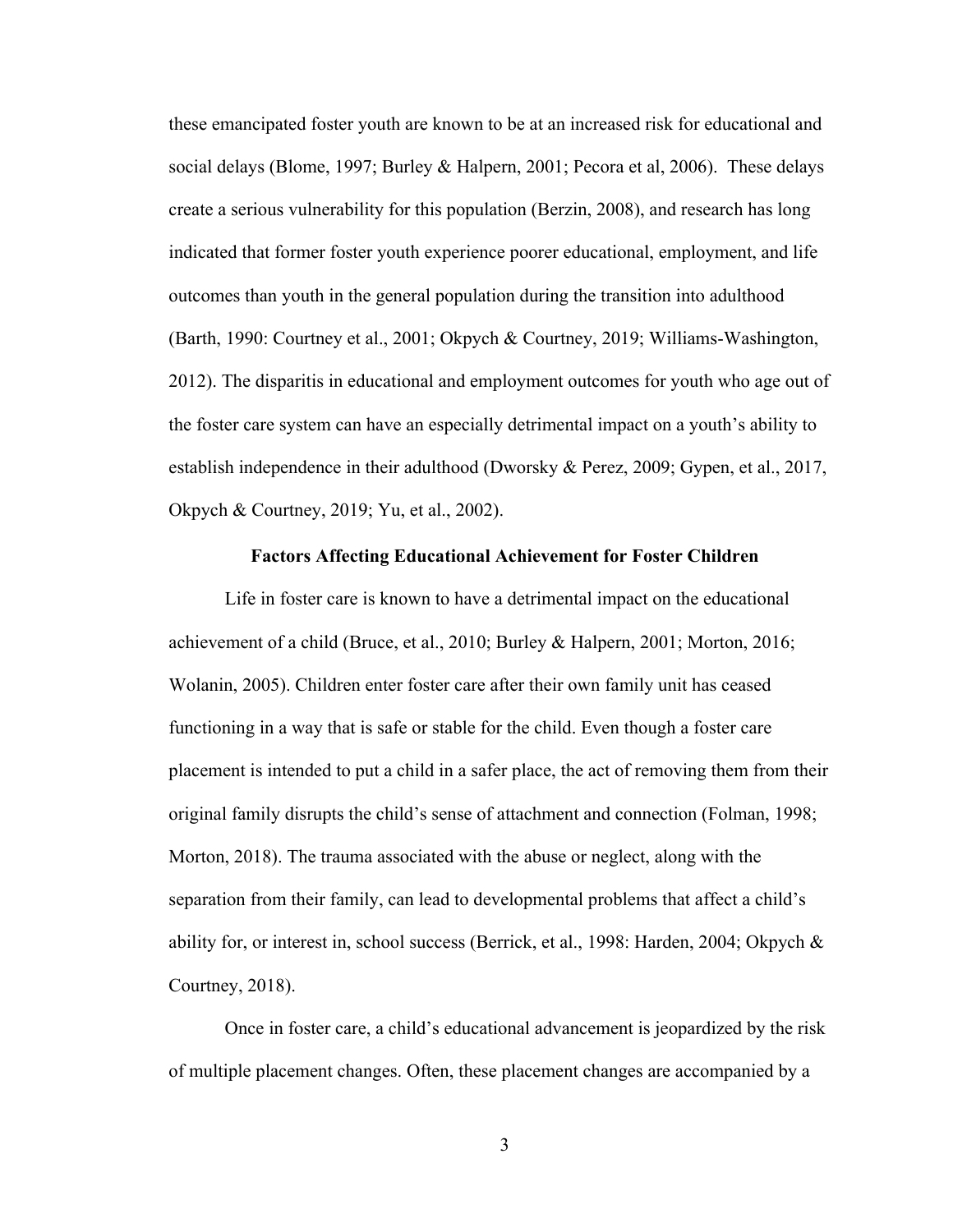school change. These sometimes frequent changes in school enrollment can result in delays in admissions (Legal Center for Foster Care & Education, 2008), absences, and other disruptions that affect the child's educational progress (Courtney et al., 2004; Pecora et al., 2006, 2012; Wolanin, 2005; Yu et al., 2002). These disruptions and delays naturally have a detrimental effect on the academic progress of children in foster care (Wolanin, 2005; Yu, et al., 2002). Placement changes and the ensuing school changes can also impact the foster child's relationships with key connections such as teachers, peers, teams, and coaches. Connections with teachers, coaches, and peers can be steady sources of social support that children in foster care desperately need for continuity (Barker  $\&$ Adelman, 1994; Wolanin, 2005,), yet these relationships are regularly severed and lost.

These placement disruptions and other foster care factors can contribute to foster children having lower academic achievement than non-fostered children (McMillen & Tucker, 1999). Compared to children in the general population, foster children are twice as likely to repeat a grade (Day, et al, 2011), and foster children are also more likely to experience suspension and expulsion than their peers who are not in foster care (Courtney et al., 2007). It is no surprise, then, that at the high school level, foster youth have significantly lower graduation rates than their classmates who are not being reared in foster care (McMillen & Tucker, 1999; Courtney et al, 2007; Wolanin, 2005). The lack of educational achievement creates difficulties for youth who are aging out of the system and transitioning into adulthood.

#### **Problem**

Regardless of their high school level or graduation status, some youth in foster care exit the system when they turn 18, and become adults according to the law. Some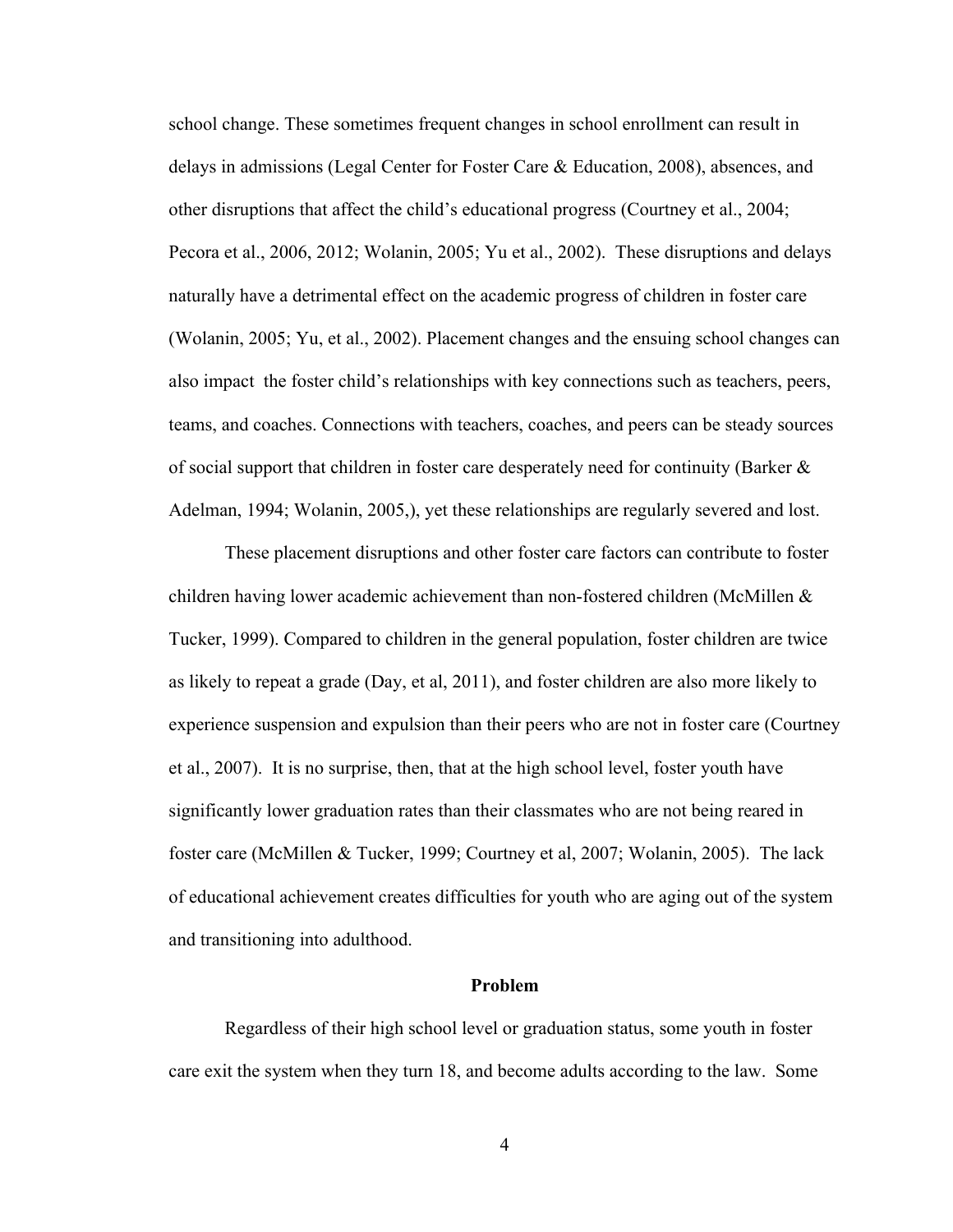states offer foster youth the choice to stay connected to the foster care system beyond age 18 (Courtney & Hook, 2017; Okpych & Courtney 2020). These youth who choose to stay connected to the foster care system must meet certain school (enrolled in high school, GED, college, or vocational program) or work (employed 80 hours per month or participating in an employment promoting program) requirements in order to qualify for "extended foster care" and associated benefits (Florida Department of Children and Families, 2020). Whichever path an older foster youth takes, at some point in their early adulthood these youth leave the system without the systemic support they received while in foster care, and they are typically not prepared with the independent living skills necessary to successfully navigate on their own (Courtney et al., 2001; Merdinger, et al., 2005; Wolanin, 2005). Additionally, emancipated foster youth are often left without key people for emotional support, guidance, and financial and practical assistance. Their non-fostered counterparts generally enter young adulthood with parents and families who help them transition out of high school and into college or a job. Parents typically provide the emotional support (Emerson, 2006) and guidance as well as the financial support for housing, daily needs, and transportation needs. Former foster youth who have aged out of the system do not receive these parental social and practical supports, and the lack of support leaves them at a distinct disadvantage for achieving a successful transition into an independent adulthood (Okpych & Courtney, 2017; Pecora et al., 2006). Since a key component to an independent adulthood is a college education (Baum & Ma, 2007; Okpych & Courtney, 2014; Planty et al., 2007), the former foster youth's tendency toward educational problems only magnifies their difficulties during their transition to adulthood.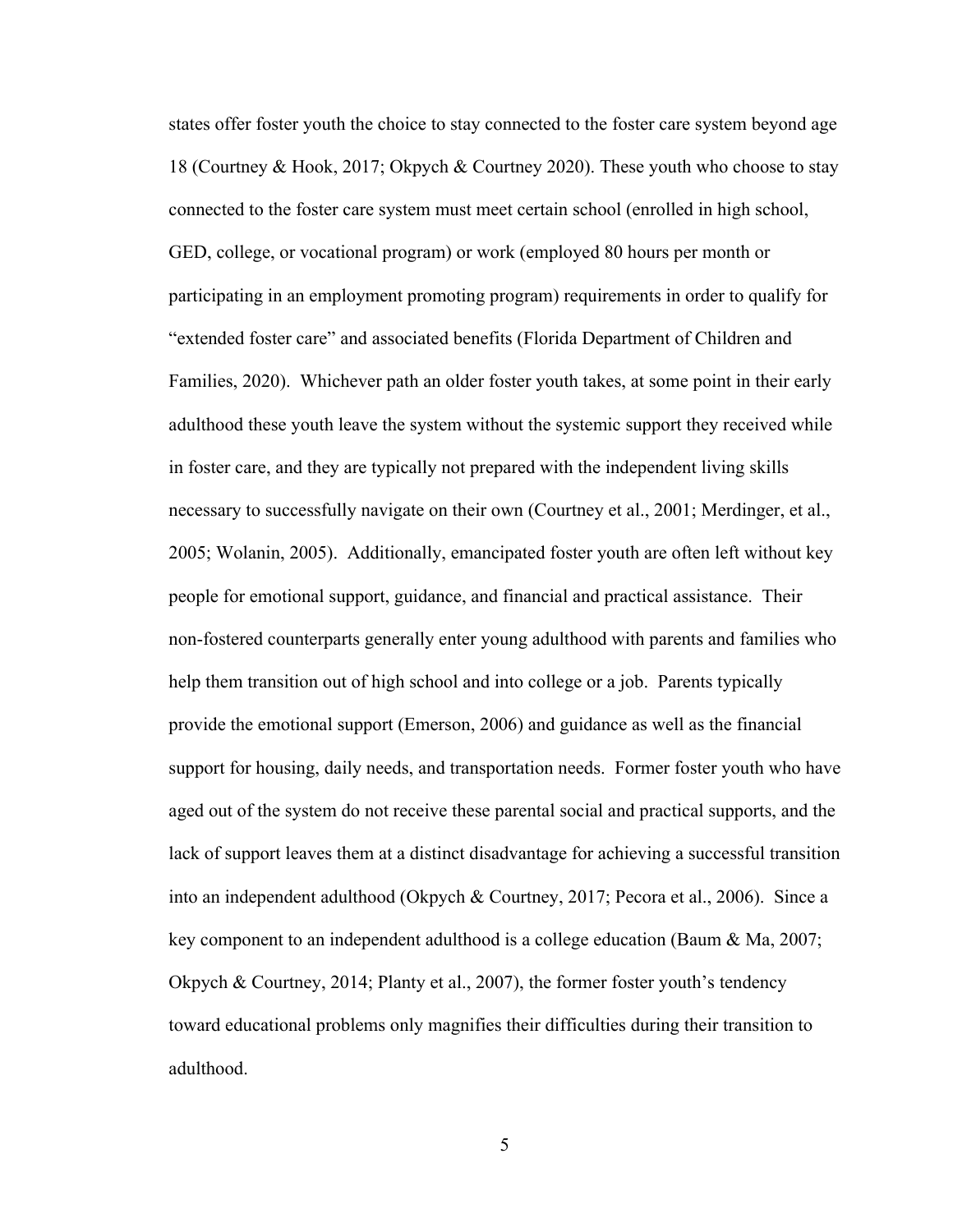Before proceeding further with this introduction chapter, it may be useful to clarify the terms that will be used to refer to foster youth who have emancipated, or aged out, of the system. Throughout the literature addressing this population, several terms are used: *emancipated foster youth* (e.g., Williams & Washington, 2012), *former foster youth* (eg. Courtney, et al., 2007; Dworsky & Perez, 2009), and *foster care alumni* (e.g., Okpych & Courtney, 2020; Rios & Rocco, 2014). For the present dissertation, these three terms are used interchangeably and refer to an individual who resided in foster care as a youth and was still in foster care when they reached legal adulthood at the age of 18.

#### **Purpose of Collected Papers**

The over-arching purpose of the collected papers dissertation is to examine former foster youth as they pursue a college degree.

#### **Research Questions**

The following research questions will guide this collected paper dissertation:

- 1. How is the issue of former foster youth pursuing a college degree discussed in the related literature?
- 2. What were the perceptions and experiences of former foster youth as they considered, applied for, and attended college?

#### **Bioecological Model**

The conceptual framework for the collected papers dissertation is taken from the work of developmental psychologist, Urie Bronfenbrenner. Bronfenbrenner (1979) wrote that the existing human development concepts of his time were limited and located people only in terms of their "social address" (p. 17), or the social setting, from which they came. Believing that all elements of the surrounding environment affect a person's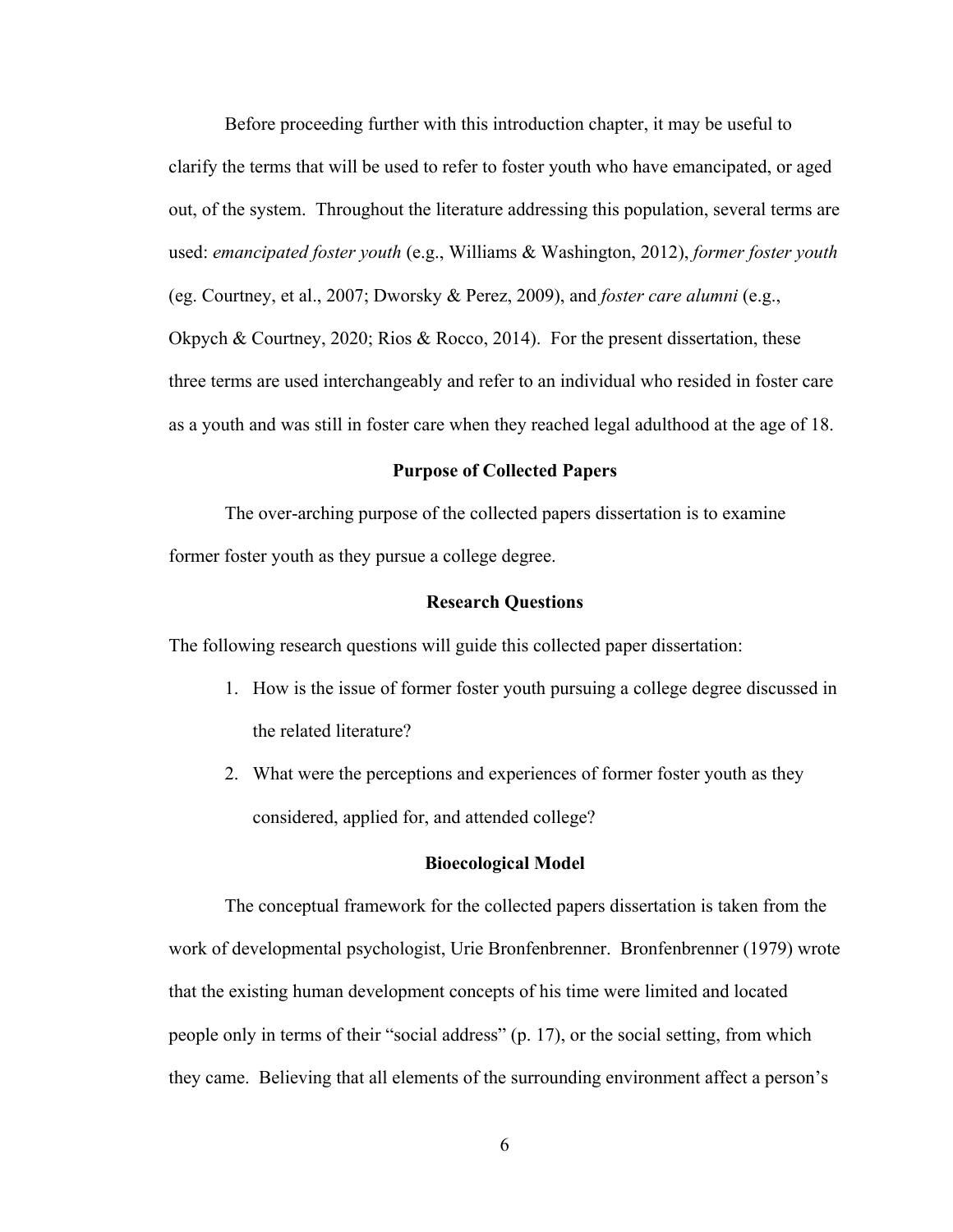development, Bronfenbrenner (1979) developed a framework comprised of four socially organized systems (micro-, meso-, exo-, and macro-) that guide and influence human development. His original work known as ecological systems theory continued to evolve, and it was updated (Bronfenbrenner & Ceci, 1994) to include a chronosystem, which involves the element of time or timing along with a biological notion that considers how the individual and the environment interact with and affect each other. Because of the additional elements of timing and the biological notion, ecological systems theory is now widely referred to as the biological model of human development (Bronfenbrenner  $\&$ Ceci, 1994). Details of the five ecological systems (Bronfenbrenner, 1979; Bronfenbrenner & Ceci, 1994) as well as applications important to former foster youth are presented below.

#### **Microsystem**

The microsystem is the immediate and direct environment in an individual's life. Family, teachers, classmates, neighbors, and others who have direct contact with an individual are all a part of the microsystem. A microsystem is comprised of these individuals as well as the settings in which these direct social interactions take place. The individual is not merely a participant of the interactions within the microsystem, but the individual also helps to shape and construct the interactions and experiences in the microsystem setting.

For children placed in foster care, these immediate/direct environments and interactions experience changes, thus they encounter a new microsystem to navigate. Caseworkers and social service workers are added to the child's microsystem. Obviously the parent or caregiver changes when a child is removed from a home, but often other key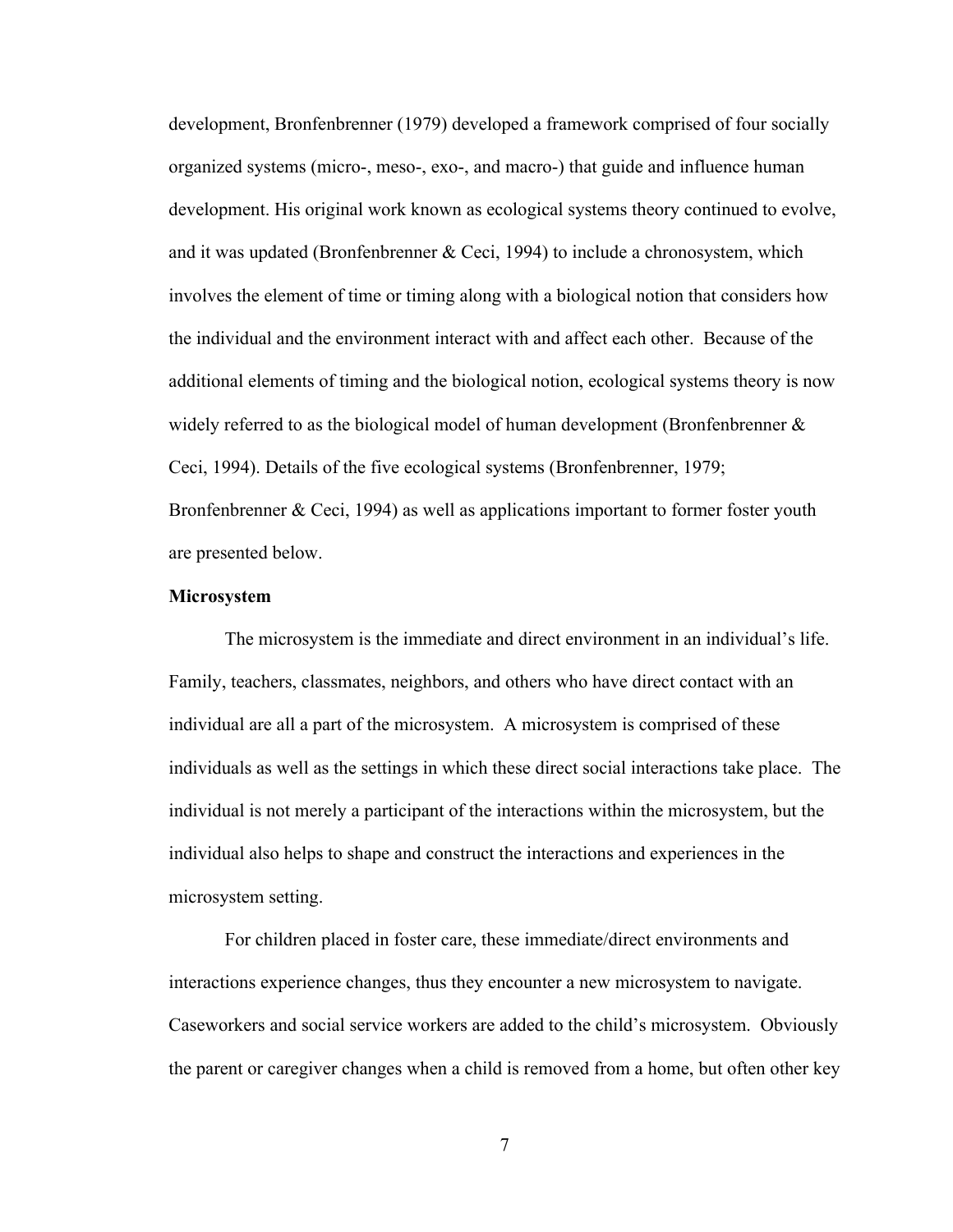relationships such as teachers, tutors, coaches, neighbors, and friends are also left behind. Even after an initial entry into the system, placement disruptions are common in foster care (Julianelle, 2008), so the microsystem elements (including school) may continue to change as the foster child moves from home to home, affecting the child's emotional and educational development.

For foster youth who have aged out of the system, major changes occur within their microsystem of immediate relationships and setting. Not only did they encounter major changes during their years in the foster care system, but they are now tasked with navigating the world as emerging adults without the typical family or close relationships to help and support them as they make decisions about higher education and careers. The frequent change may also affect their ability to connect with others and form deeper relationships within their microsystems that will help them through this stage in life (McCormick et al., 2011; Roisman et al., 2004).

#### **Mesosystem**

While the microsytstem involves interactions between individuals and those immediately around them, the mesosystem is comprised of the interactions and relations between the elements of the microsystem with each other (not the individual). For example, parents may interact with teachers, parents interact with doctors, or a child's friends may interact with each other. Whether positive or negative, these interactions have an indirect impact on the individual.

For a child in foster care, the mesosystem contains additional layers defined by the interactions between birth families and the new individuals in the child's microsystem after foster care placement. Caseworkers interact with the birth parents as well as the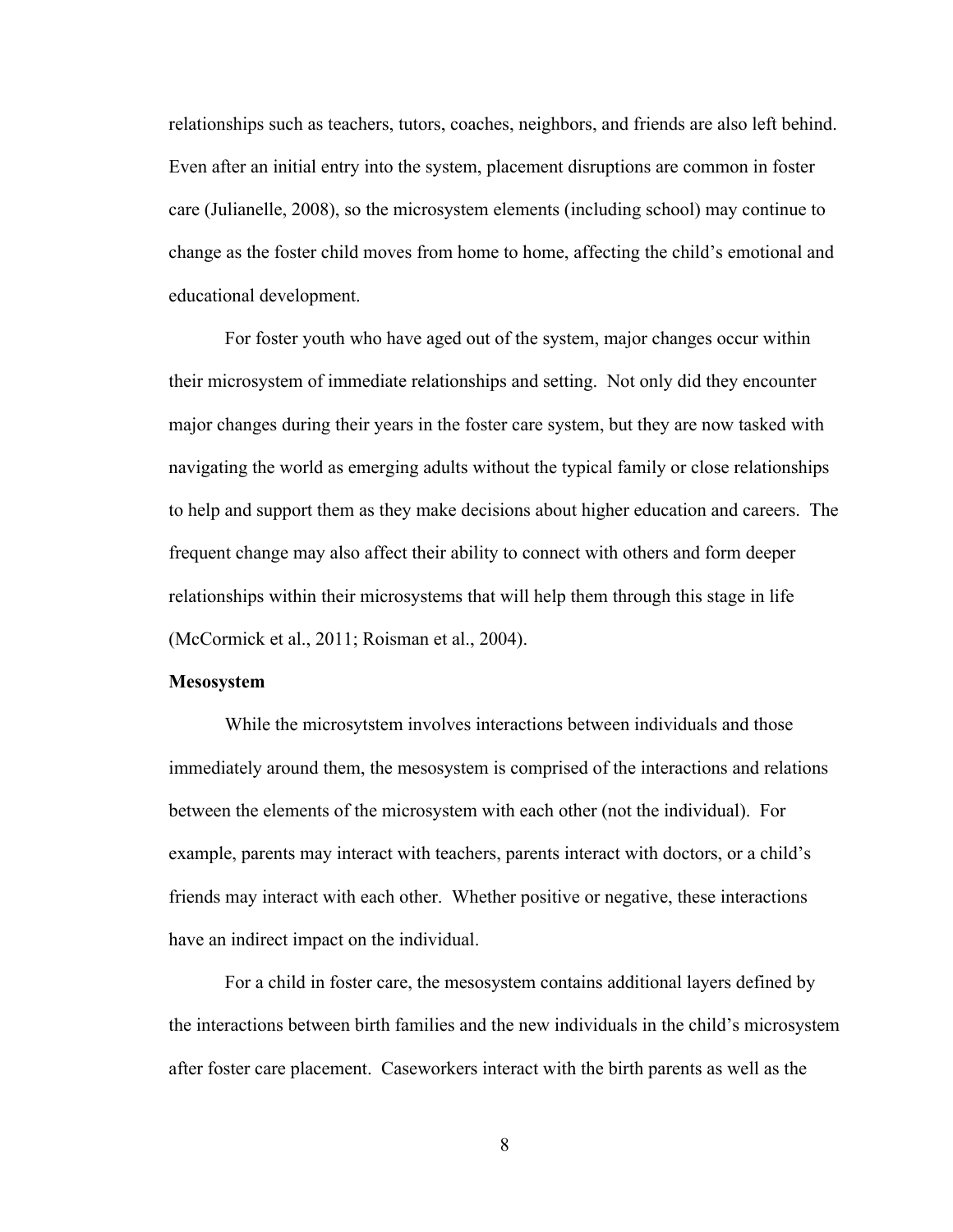foster parents, and these interactions certainly have an impact on the foster children and their placements. Because these interactions in a foster care case are often contentious (Rhodes, et al., 2001; Taylor & Quinlan, 2014), emerging adults leaving the foster care system may be at a disadvantage for developing a sense of community or teamwork. They may also lack age appropriate conflict resolution and relationship negotiation skills (Burley & Halpern, 2001; Casey Family Programs, 2003).

#### **Exosystem**

The exosystem refers to the situations or settings that affect an individual, even though they are not directly involved. For children in the foster care system, events situated in their exosystem can have a major effect. For example, in 2018, 36% of children entering the child welfare system were placed in substitute care because of the drug or alcohol use of their parent (Administration for Children & Families, 2019). Although the child might not have been directly involved with the drug use, the activity has a significant impact on the child. Changes and inconsistencies in the exosystem system can impact a foster child's development through feelings of helplessness and resentment. Even legal and social policy can have an impact on the exosystem of a child in foster care. As youth age out of the foster care system, they may have either additional opportunities or additional challenges depending on current policy or on current program funding. The policy and program issues are well outside the direct interactions of former foster youth, yet they experience a significant impact from the decisions of others.

#### **Macrosystem**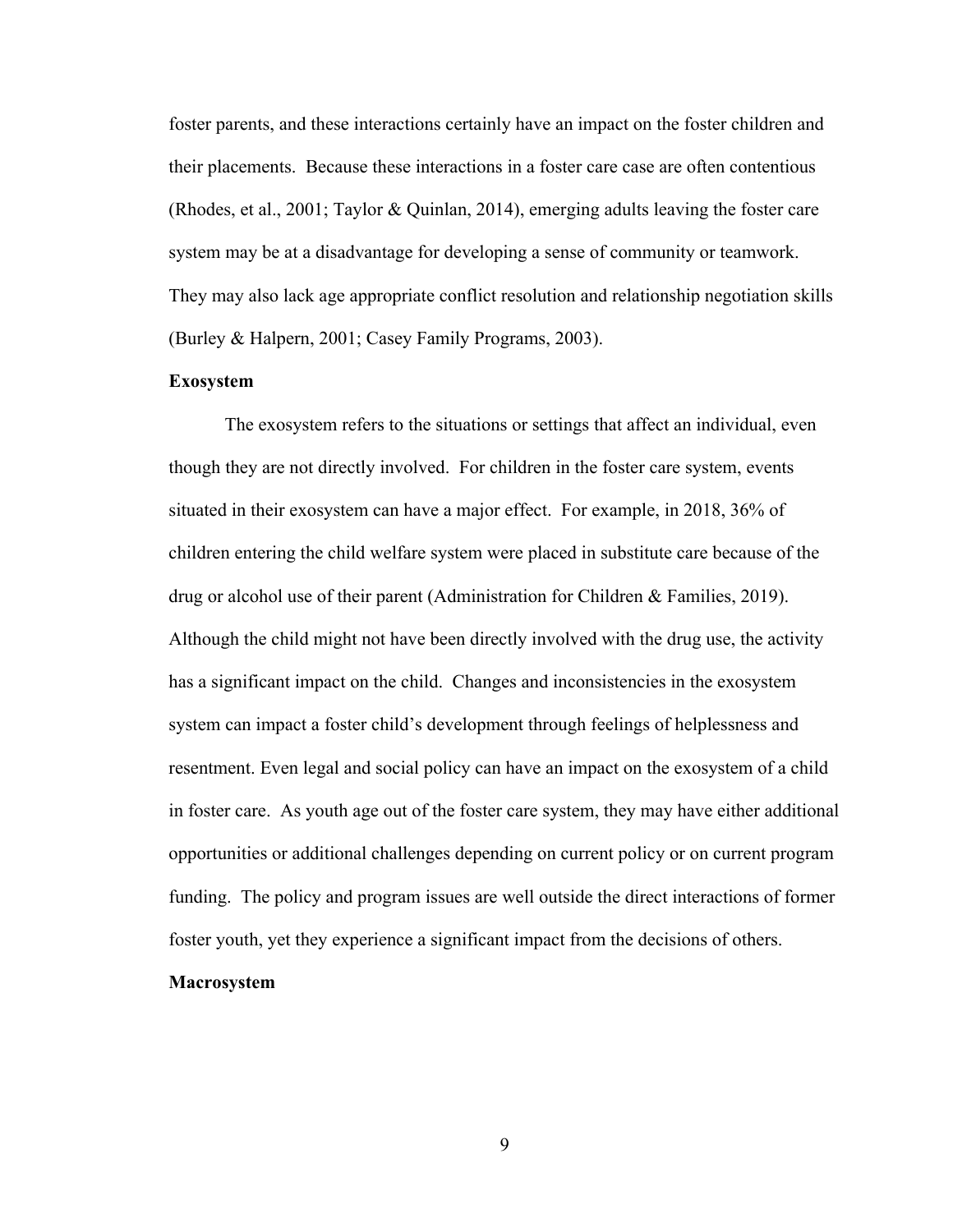The macrosystem involves the broader contexts, or culture, in which an individual lives. Macrosystem contexts include socioeconomic status, workplace of the individual's family, nationality, ethnicity, race, and heritage.

Many of these social markers or identities may be changed or confused for a child in foster care. A child in foster care may be placed with a family of a different race or ethnicity, and placement in a family of a different race or culture may cause some confusion about norms or customs or even daily patterns. A child may be placed in a home with a different economic status, and that could create the observance of different opportunities in the new family. A foster child placed in a new school with a different racial balance needs to make some adjustments from where they were before.

For youth leaving foster care, financial statuses, neighborhoods, and peer groups often change as they now have to make it on their own. The change of socioeconomic status may cause them to be in a lower economic class without the knowledge of how to navigate a social system for appropriate help and support.

#### **Chronosystem**

The chronosystem encompasses change or consistency issues during life and contains the patterns and timing of events and transitions. For children in foster care, the age of removal from their original home may affect the types of difficulties they face as a result of the foster care placement (Zorc et al., 2013). The length of time in foster care may also play a role in the level of college readiness that a former foster youth possesses (Julianelle, 2008).

Historical trends in society are also considered part of the chronosystem. The trend in public policies (Okpych, 2020) mandating assistance for former foster youth, as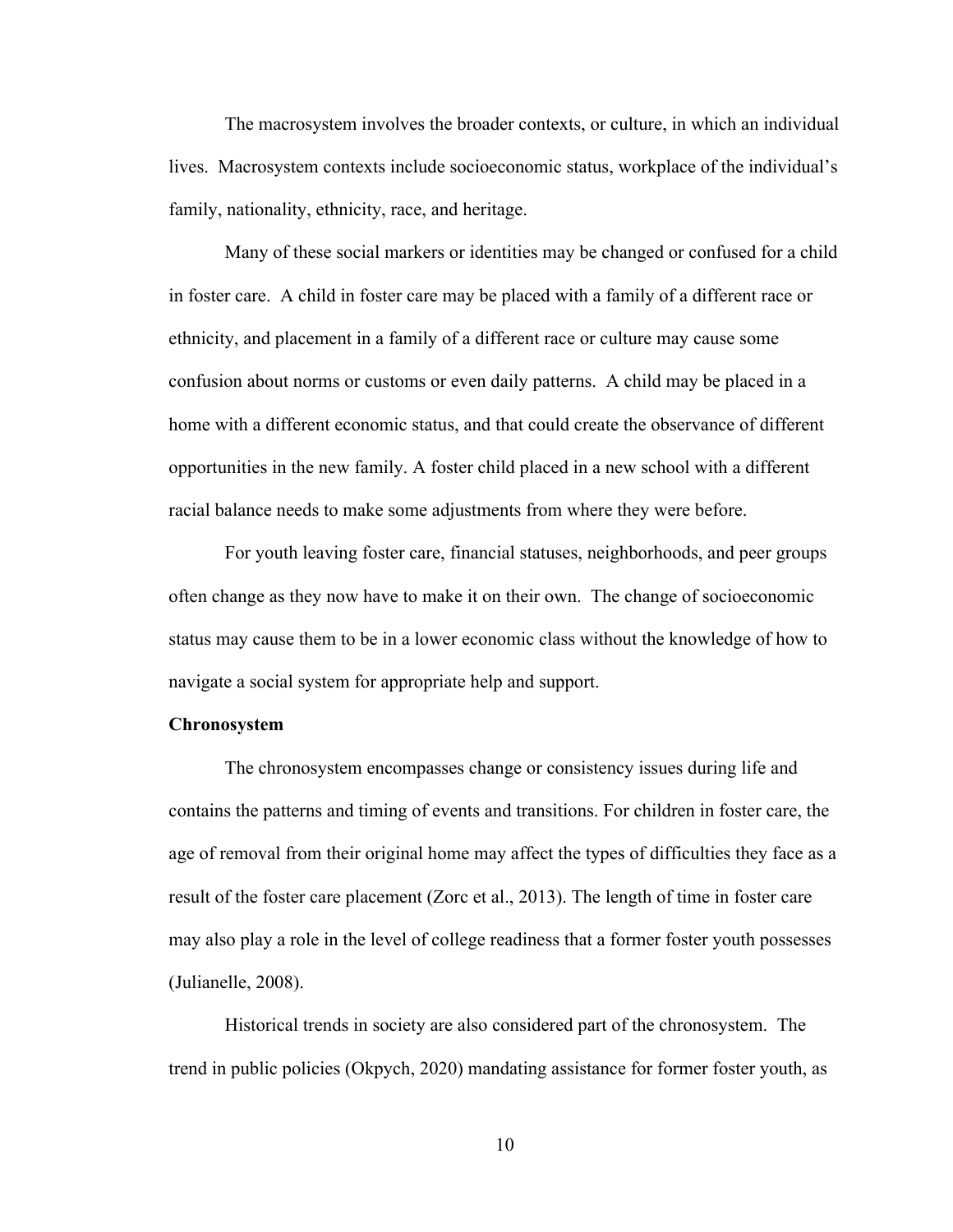well as the increase in campus support programs (Dworsky & Perez, 2009; Geiger et al.,

2018) are examples of sociohistorical circumstances that are impacting the higher

education pursuits of former foster youth.

### **Figure 1.1**

*Bioecological Model for Children in Foster Care*.



*Note.* Adapted from "Ecological Models of Human Development," by U. Bronfenbrenner, 1994, *International Encyclopedia of Education* (2<sup>nd</sup> ed.), *Vol. 3.* Oxford, UK: Elsevier and "Nature-nuture Reconceptualized in Developmental Perspective: A Bioecological Model," by U. Bronfenbrenner and S. Ceci, *Psychological Review*, *101*(4), 568.

This present dissertation supposes that certain aspects of a former foster youth's

higher education pursuit are influenced by their experiences before and during their time

in the child welfare system. Thus, the research methods are designed with this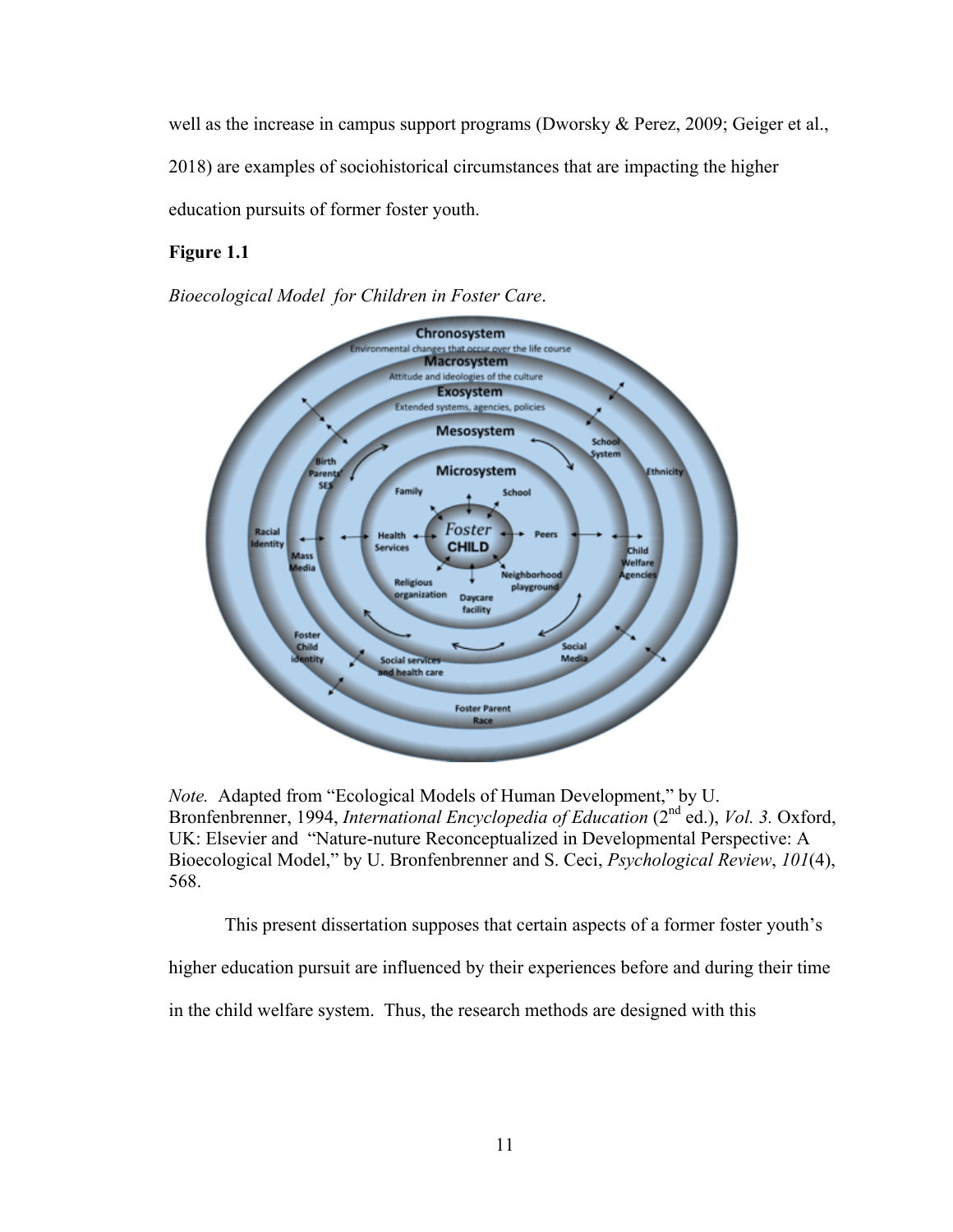conceptual framework in mind in order to allow for the inclusion of pre-emancipation factors.

#### **Empirical Research on Former Foster Youth and Higher Education**

Empirical research investigating the higher education experiences of former foster youth is fairly recent. By the 1980s, studies were beginning to look at former and emancipated foster youth and their overall educational and life outcomes (Barth 1986; Kraus, 1981; Timberlake, et al. 1987), but these studies did not focus directly on college or higher education. The late 1980s through the early 2000s saw new legislation aimed at better outcomes for former foster youth including: the 1986 Independent Living Initiative (Public Law 99-272) with amendments in 1990 and 1993, the Foster Care Independence Act of 1999 (Public Law 106-272), and the Education and Training Voucher program as part of the Promoting Safe and Stable Families Amendment of 2001 (Public Law 107- 33). The laws addressing the higher education needs of foster youth may have drawn attention from researchers and began to expand the research interests in the college outcomes of former foster youth.

The body of research on former foster youth and their higher education outcomes is expanding and has revealed significant disparities between fostered and non-fostered youth. Blome (1987) found that foster youth were significantly less likely to have a high school diploma or GED than their same age peers. A longitudinal study, "The Midwest Evaluation of the Adult Functioning of Former Foster Youth" (Courtney, et al. 2004; Courtney et al., 2007, Okpych & Courtney, 2019) as well as the "Northwest Foster Care Alumni Survey" (Pecora et al., 2006, Pecora 2012) have found that former foster youth enter and graduate from college at a rate far less than their non-fostered peers. The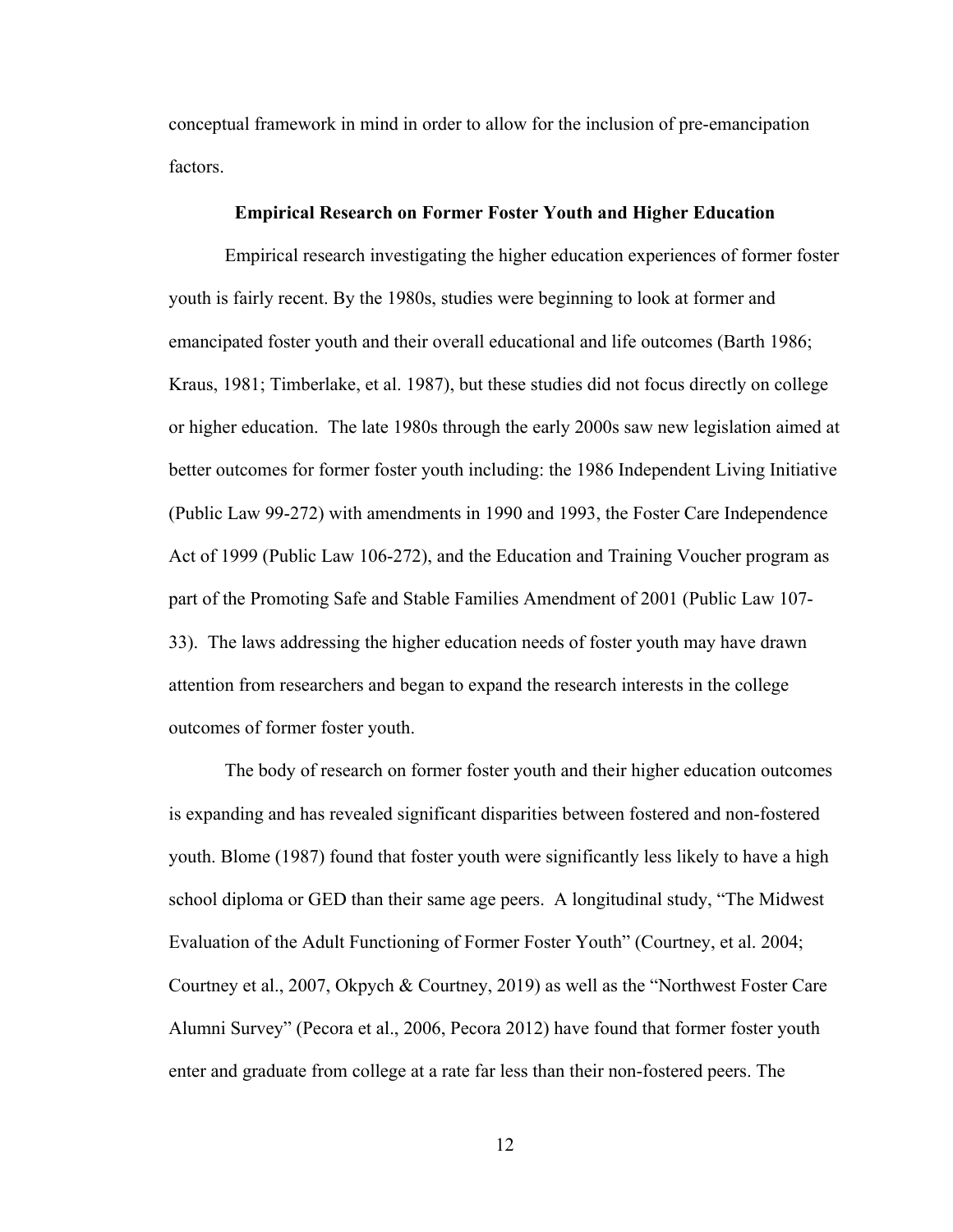prevalent research regarding the discouraging outcomes then gave rise to on-campus and support programs designed to help former foster youth succeed in college.

The expansion of these support programs has been followed by an increase of academic literature that now discusses on-campus support programs and their participants (Dworsky & Perez, 2009; Geiger et al., 2018; Hernandez & Naccarato, 2010; Unrau et al., 2020). Since the success of foster youth in college is a growing issue and much still remains unknown about specific higher education experiences and outcomes of former foster youth, the current collection of papers will add to the empirical evidence regarding the experiences of former foster youth pursuing a college degree.

#### **Description of Collected Papers**

The fulfillment of this collected papers dissertation will take place across two studies related to former foster youth and their pursuit of a college degree. The studies use different research methods; structured literature review and phenomenological inquiry. Table 1.1 presents the title, research questions, method, conceptual framework and intended publication outlet for each proposed study in this collected papers dissertation.

Table 1.1

*Collected Papers*

| Study #1 | Study $#2$ |
|----------|------------|
|          |            |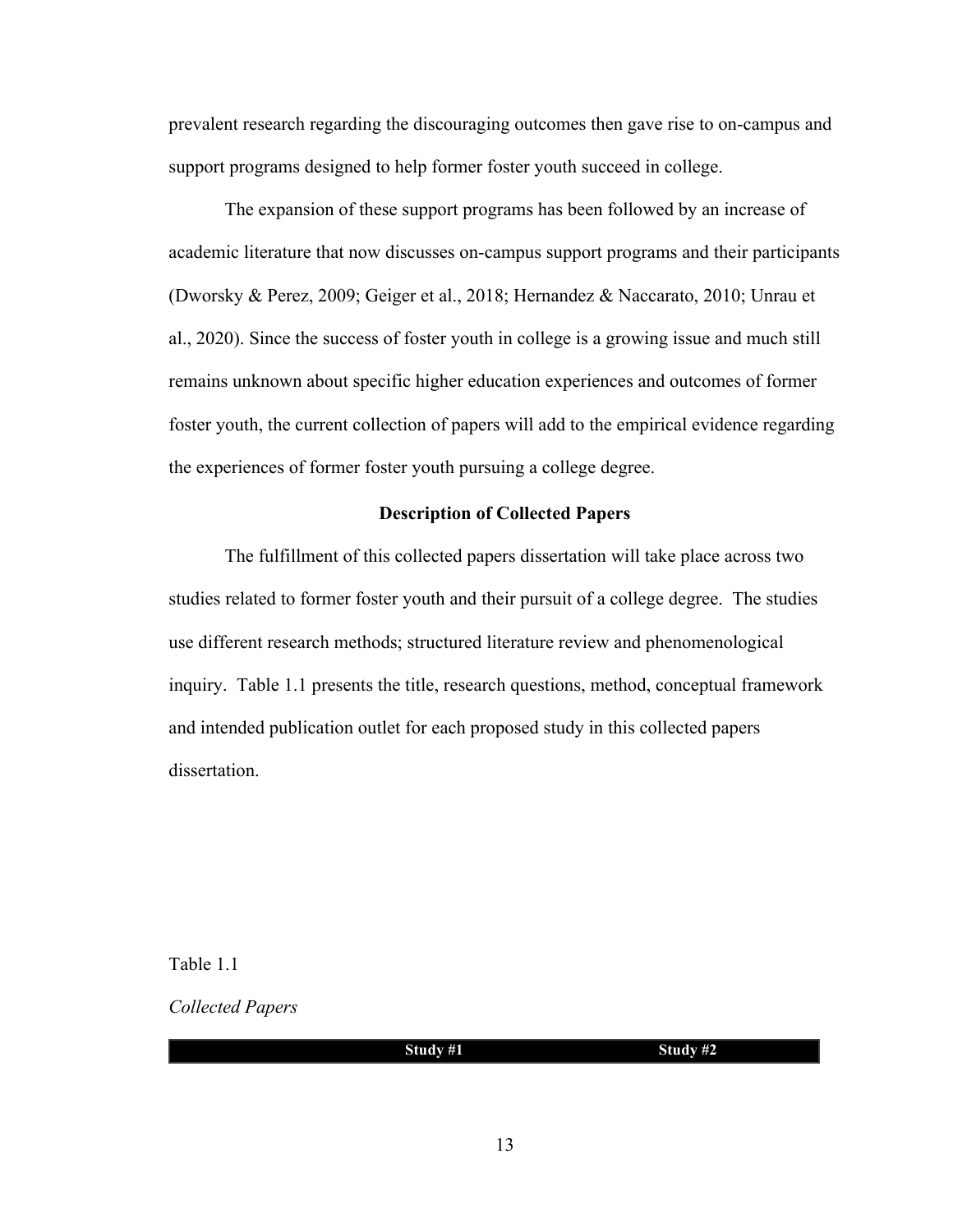| <b>Title</b>                        | Former Foster Youth Pursuing a<br>College Degree: An Exploratory<br>Examination of the Literature.                                                                                                                                                                                                                                                                                                                                                               | Former Foster Youths' Perceptions and<br>Experiences Regarding the Pursuit of a<br>College Degree: A Phenomenological<br>Inquiry                                                                                                                                                                                                                                                                                                                                                                                                                                                                                                                    |
|-------------------------------------|------------------------------------------------------------------------------------------------------------------------------------------------------------------------------------------------------------------------------------------------------------------------------------------------------------------------------------------------------------------------------------------------------------------------------------------------------------------|-----------------------------------------------------------------------------------------------------------------------------------------------------------------------------------------------------------------------------------------------------------------------------------------------------------------------------------------------------------------------------------------------------------------------------------------------------------------------------------------------------------------------------------------------------------------------------------------------------------------------------------------------------|
| <b>Research</b><br><b>Questions</b> | How is the issue of former foster<br>youth pursuing a college degree<br>discussed in the related literature?<br><b>Subsidiary Questions:</b><br>• What does the literature discuss<br>regarding the challenges and<br>barriers that hinder former foster<br>youth as they pursue a college<br>degree?<br>• What does the literature discuss<br>regarding supports and strategies<br>that help former foster youth<br>succeed as they pursue a college<br>degree? | What were the perceptions and<br>experiences of former foster youth as<br>they considered, applied for, and<br>attended college?<br><b>Subsidiary Questions:</b><br>• What were the perceptions and<br>experiences of former foster youth<br>as they considered pursuing a<br>college degree?<br>• What were the perceptions and<br>experiences of former foster youth<br>as they applied for college?<br>• What were the perceptions and<br>experiences of former foster youth<br>as they attended college?<br>• How did former foster youth<br>pursuing a college degree acquire<br>social capital from institutional<br>agents in their network? |
| <b>Method</b>                       | Structured literature review (Rocco,<br>Stein, & Lee, 2003)                                                                                                                                                                                                                                                                                                                                                                                                      | Phenomenology                                                                                                                                                                                                                                                                                                                                                                                                                                                                                                                                                                                                                                       |
| Conceptual<br><b>Framework</b>      | Foster Youth Academic<br><b>Achievement Model</b>                                                                                                                                                                                                                                                                                                                                                                                                                | Social Capital                                                                                                                                                                                                                                                                                                                                                                                                                                                                                                                                                                                                                                      |
| <b>Journal</b>                      | <b>Innovative Higher Education (APA</b><br>7 <sup>th</sup>                                                                                                                                                                                                                                                                                                                                                                                                       | <i>Emerging Adulthood</i> (APA $7th$ )                                                                                                                                                                                                                                                                                                                                                                                                                                                                                                                                                                                                              |

### **Potential Implications of Collected Papers**

The current research has the potential of identifying currently unknown needs of former foster youth who are attempting to complete a college education. It also has the potential of providing evidence of particular components in a campus support program that have a positive impact on college graduation outcomes for former foster youth.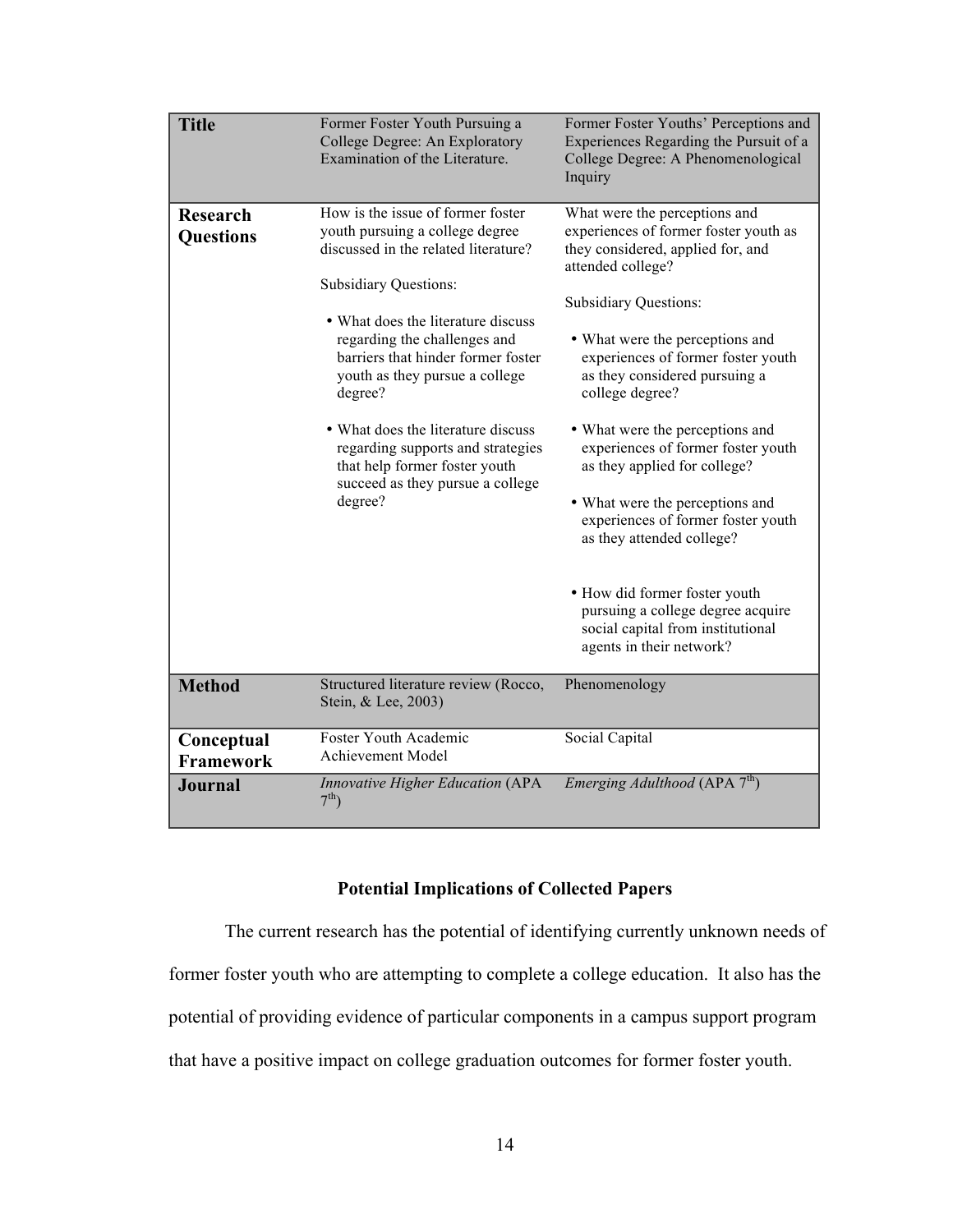These results will be important to universities and specific campus support programs throughout the country.

My research also has the potential of identifying the current state of barriers and supports, or the perception of barriers and supports, that older and recently emancipated foster youth face when considering higher education. More knowledge about the barriers and supports affecting former foster youth in college can be important to the foster child, foster parents, independent living caseworkers, foster care advocates, teachers, high school counselors, and higher education professionals, and policymakers.

#### **Structure of Collected Papers Dissertation**

This doctoral dissertation will follow the FIU School of Education and Human Development guidelines for the "Collected Papers" dissertation format. It will consist of the introductory chapter and a closing chapter written solely for the dissertation, as well as the two related studies outlined above which will be submitted to peer-reviewed journals. Dissertation chapters will be as follows:

*Chapter 1*: Introduction, statement of problem, purpose statement, research questions, conceptual framework, description of the collected papers

*Chapter 2*: Structured literature review of former foster youth pursuing a college degree *Chapter 3*: Phenomenological study of the experiences and perceptions of former foster youth as they considered, applied for, and attended college

*Chapter 4*: Conclusions, implications, directions for future research.

#### References

Administration for Children and Families (ACF). (2019). The AFCARS report: Preliminary FY 2018 estimates as of August 22, 2019 – No. 26. https://www.acf.hhs.gov/cb/report/afcars-report-26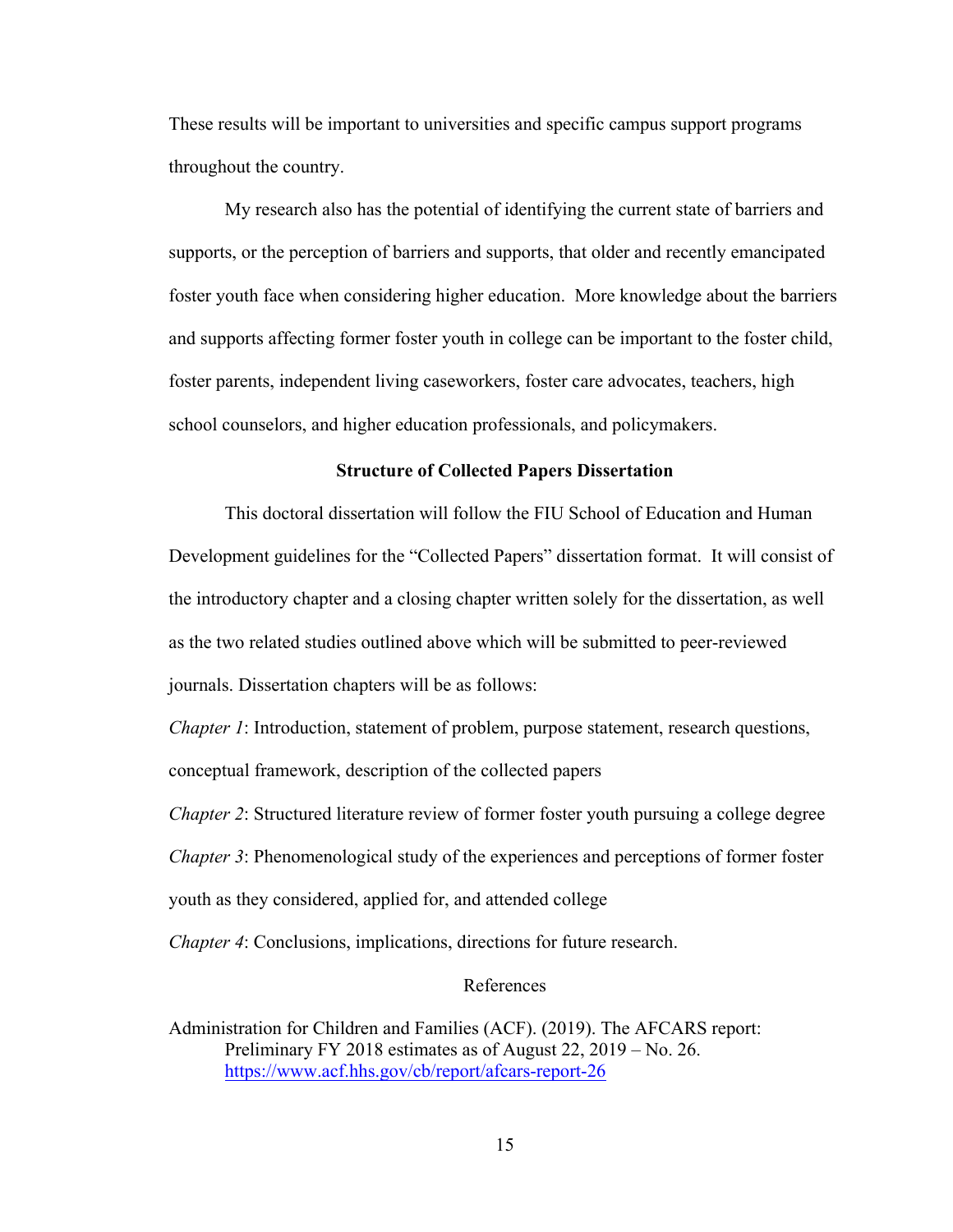- Barker, L. A., & Adelman, H. S. (1994). Mental health and help-seeking among ethnic minority adolescents. *Journal of adolescence*, *17*(3), 251-263.
- Barth, R. P. (1986). Emancipation services for adolescents in foster care. *Social Work*, *31*(3), 165-171.
- Barth, R. P. (1990). On their own: The experiences of youth after foster care. *Child and Adolescent Social Work Journal, 7*(5), 419-440.
- Baum, S., & Ma, J. (2007). Education pays. *The benefits of higher education for individuals and society*. Washington DC: The College Board
- Berrick, J. D., Needell, B., Barth, R. B., & Johnson-Reid, M. (1998). *The tender years: Toward developmentally sensitive child welfare services for very young children.* New York, NY: Oxford University Press.
- Berzin, S. C. (2008). Difficulties in the transition to adulthood: Using propensity scoring to understand what makes foster youth vulnerable. *Social Service Review*, 82(2), 171-196.
- Blome, W. (1997). What happens to foster kids: Educational experiences of a random sample of foster care youth and a matched group of non-foster care youth. *Child and Adolescent Social Work Journal*, 14(1).
- Bronfenbrenner, U. (1979). *The ecology of human development*. Harvard University Press.
- Bronfenbrenner, U., & Ceci, S. J. (1994). Nature-nuture reconceptualized in developmental perspective: A bioecological model. *Psychological review*, *101*(4), 568.
- Bruce, E., Naccarato, T., Hopson, L., & Morelli, K. (2010). Providing a sound educational framework for foster youth: A proposed research agenda. *Journal of Public ChildWelfare*, 4(2), 219-240.
- Burley, M., & Halpern, M. (2001). Educational attainment of foster youth: Achievement and graduation outcomes for children in state care. Washington State Institute for Public Policy.
- Casey Family Programs. (2003). Assessing the effects of foster care: Early results from the Casey national alumni study. Casey Family Programs. https://caseyfamilyprowpengine.netdna-ssl.com/media/AlumniStudy\_US\_Report\_Full.pdf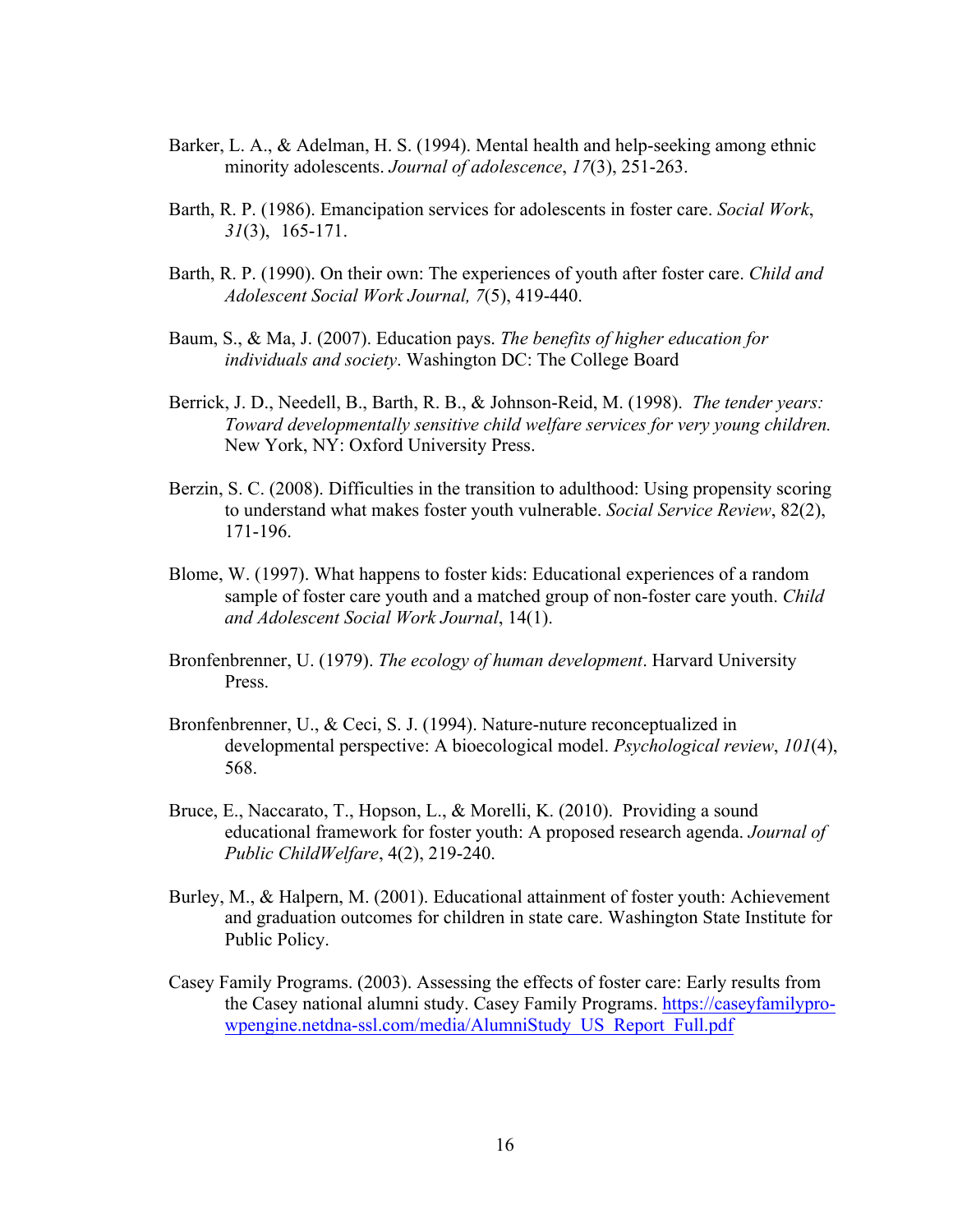- Courtney, M. E., & Hook, J. L. (2017). The potential educational benefits of extending foster care to young adults: Findings from a natural experiment. *Children and Youth Services Review*, *72*, 124-132.
- Courtney, M. E, & Piliavin, I., Grogan-Kaylor A., & Nesmith A. (2001). Foster youth transitions to adulthood: A longitudinal view of youth leaving care. *Child Welfare*, 80(6), 685-717.
- Courtney, M.E., Dworsky, A., Ruth, G., Havlicek, J., Perez, A., & Keller, T. (2007). Midwest evaluation of the adult functioning of former foster youth: outcomes at age 21. Chicago:Chapin Hall Center for Children.
- Courtney, M. E, & Piliavin, I., Grogan-Kaylor A., & Nesmith A. (2001). Foster youth transitions to adulthood: A longitudinal view of youth leaving care. *Child Welfare*, 80(6), 685-717.
- Courtney, M. E., Terao, S., & Bost, N. (2004). *Midwest evaluation of the adult functioning of former foster youth: Conditions of youth preparing to leave state care*. Chapin Hall Center for Children at the University of Chicago.
- Day, A., Dworsky, A., Fogarty, K, & Damashek, A. (2011). An examination of postsecondary retention and graduation among foster care youth enrolled in a four year university. *Children and Youth Services Review*, 24(2), 1-7.
- Dworsky, A. & Perez, A. (2009). Helping former foster youth graduate from college through campus support programs. *Children and Youth Services Review 32*. 255- 263.
- Emerson, J. (2006). Strategies for working with college students from foster care. *Esource for College Transitions*, 3(4), 3–4.
- Florida Department of Children and Families (DCF). (2020, December 10). Independent living flowchart. https://www.myflfamilies.com/service-programs/independentliving/docs/Flowchart3.pdf
- Geiger, J. M., Piel, M. H., Day, A., & Schelbe, L. (2018). A descriptive analysis of programs serving foster care alumni in higher education: Challenges and opportunities. *Children and Youth Services Review*, *85*, 287-294.
- Gypen, L., Vanderfaeillie, J., De Maeyer, S., Belenger, L., & Van Holen, F. (2017). Outcomes of children who grew up in foster care: Systematic-review. *Children and Youth Services Review*, *76*, 74-83.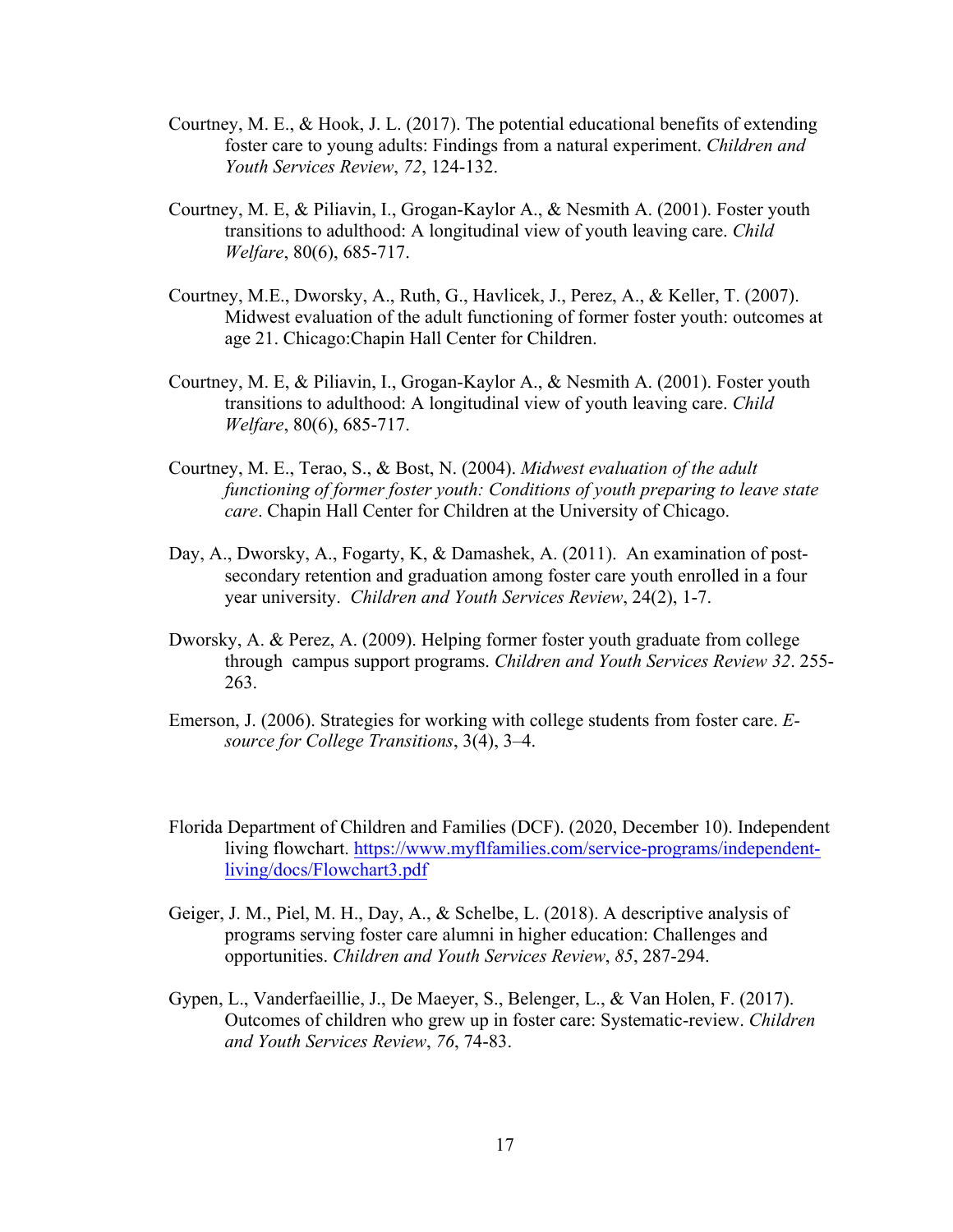- Harden, B. J., Clyman, R. B., Kriebel, D. K., & Lyons, M. E. (2004). Kith and kin care: Parental attitudes and resources of foster and relative caregivers. *Children and Youth Services Review*, *26*(7), 657-671.
- Hernandez, L., & Naccarato, T. (2010). Scholarships and supports available to foster care alumni: A study of 12 programs across the US. *Children and Youth Services Review*, *32*(5), 758-766.
- Julianelle, P. (2008). The McKinney-Vento Act and children and youth awaiting foster careplacement: Strategies for improving educational outcomes through school stability. *Washington, DC: National Association for the Education of Homeless Children and Youth*.
- Kraus, J. (1981). Foster children grown up: Parameters of care and adult delinquency. *Children and Youth Services Review*, *3*(1), 99-114.
- Legal Center for Foster Care and Education. (2008). Blueprint for change: Education success for children in foster care (2ed) . Retrieved from: Casey Family Programs, www.casey.org
- Lee, C., & Berrick, J. D. (2014). Experiences of youth who transition to adulthood out of care: Developing a theoretical framework. *Children and Youth Services Review*, *46*, 78-84.
- McCormick, C. M., Kuo, S. I. C., & Masten, A. S. (2011). Developmental tasks across the lifespan. *The handbook of lifespan development*, 117-140.
- McMillen, J. C., & Tucker, J. (1999). The status of older adolescents from exit of out-ofhome care. *Child Welfare*, 78(3), 339-360.
- Merdinger, J. M., Hines, A. M., Osterling, K. L., & Wyatt, P. (2004). Pathways to college for former foster youth: understanding factors that contribute to educational success. *Child Welfare*, *84*(6), 867-896.
- Morton, B. M. (2016). The power of community: How foster parents, teachers, and community members support academic achievement for foster youth. *Journal of Research in Childhood Education*, *30*(1), 99-112.
- Morton, B. M. (2018). The grip of trauma: How trauma disrupts the academic aspirations of foster youth. *Child Abuse & Neglect*, *75*, 73-81.
- Okpych, N. (2012). Policy framework supporting youth aging-out of foster care through college: Review and recommendations. *Children and Youth Services Review*, *34*(7), 1390-1396.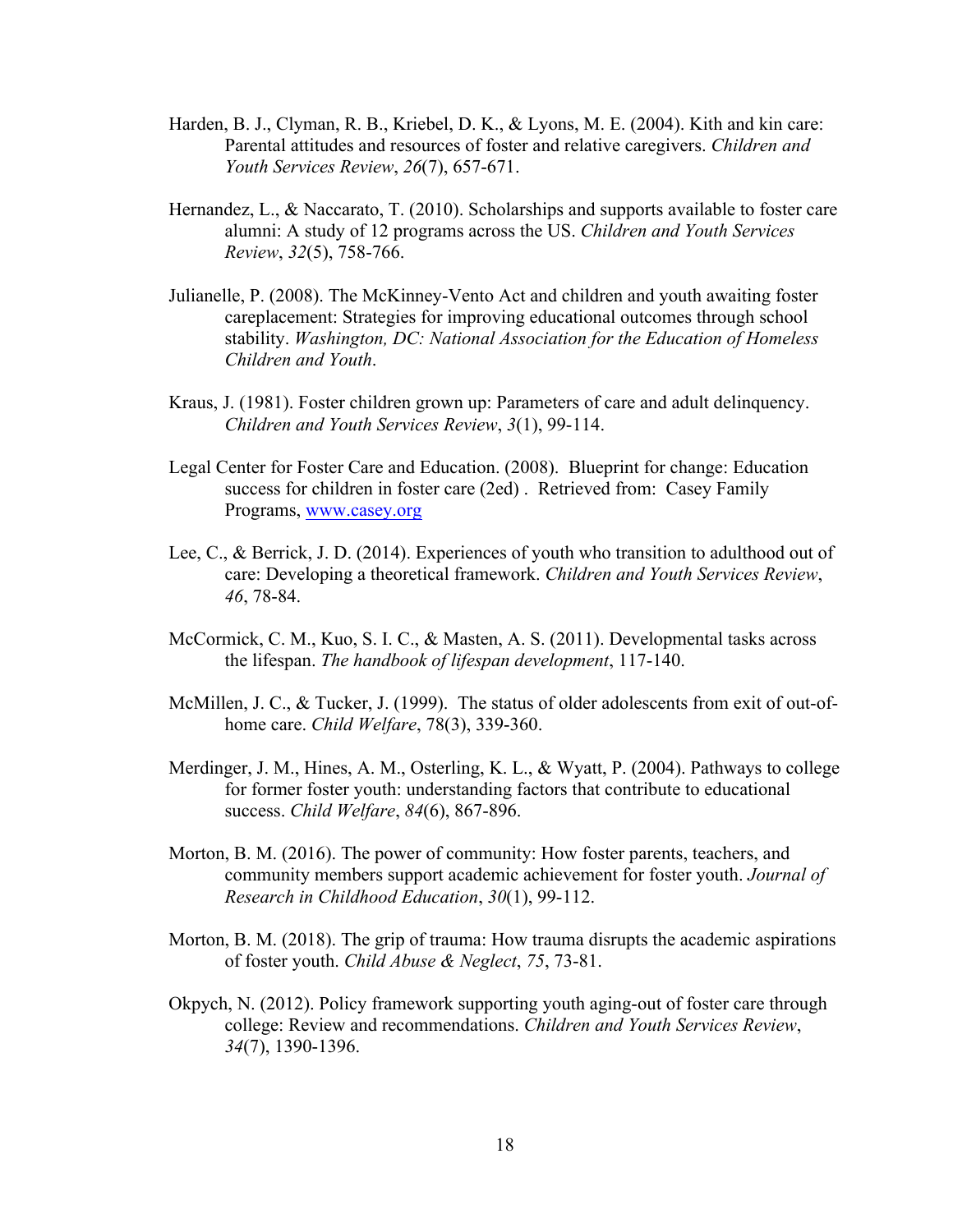- Okpych, N. J., & Courtney, M. E. (2014). Does education pay for youth formerly in foster care? Comparison of employment outcomes with a national sample. *Children and Youth Services Review*, *43*, 18-28.
- Okpych, N. J., & Courtney, M. E. (2017). Who goes to college? Social capital and other predictors of college enrollment for foster-care youth. *Journal of the Society for Social Work and Research*, *8*(4), 563-593.
- Okpych, N. J., & Courtney, M. E. (2018). Barriers to degree completion for college students with foster care histories: Results from a 10-year longitudinal study. *Journal of College Student Retention: Research, Theory & Practice*, 1521025118791776.
- Okpych, N., & Courtney, M. (2019). Longitudinal analyses of educational outcomes for youth transitioning out of care in the US: trends and influential factors. *Oxford Review of Education*, *45*(4), 461-480.
- Okpych, N. J., & Courtney, M. E. (2020). The relationship between extended foster care and college outcomes for foster care alumni. *Journal of public child welfare*, *14*(2), 254-276.
- Okpych, N. J., Park, S. E., Sayed, S., & Courtney, M. E. (2020). The roles of Campus-Support Programs (CSPs) and Education and Training Vouchers (ETVs) on college persistence for youth with foster care histories. *Children and Youth Services Review*, *111*, 104891.
- Pecora, P. J. (2012). Maximizing educational achievement of youth in foster care and alumni: Factors associated with success. *Children and Youth Services Review*, *34*(6), 1121-1129.
- Pecora, P. J., Kessler, R. C., O'Brien, K., White, C. R., Williams, J., Hiripi, E., …Herrick, M. A. (2006). Educational and employment outcomes of adults formerly placed in foster care: Results from the Northwest Foster Care Alumni study. *Children and Youth Services Review*, 28, 1459-1481.
- Plakhotnik, M. S. (2005). Human Resource Development Practices in Russia: A Structured Literature Review. *ERIC Online Submission*. https://files.eric.ed.gov/ fulltext/ED492223.pdf
- Planty, M., Provasnik, S., & Daniel, B. (2007). High School Coursetaking: Findings from The Condition of Education, 2007. NCES 2007-065. *National Center for Education Statistics*.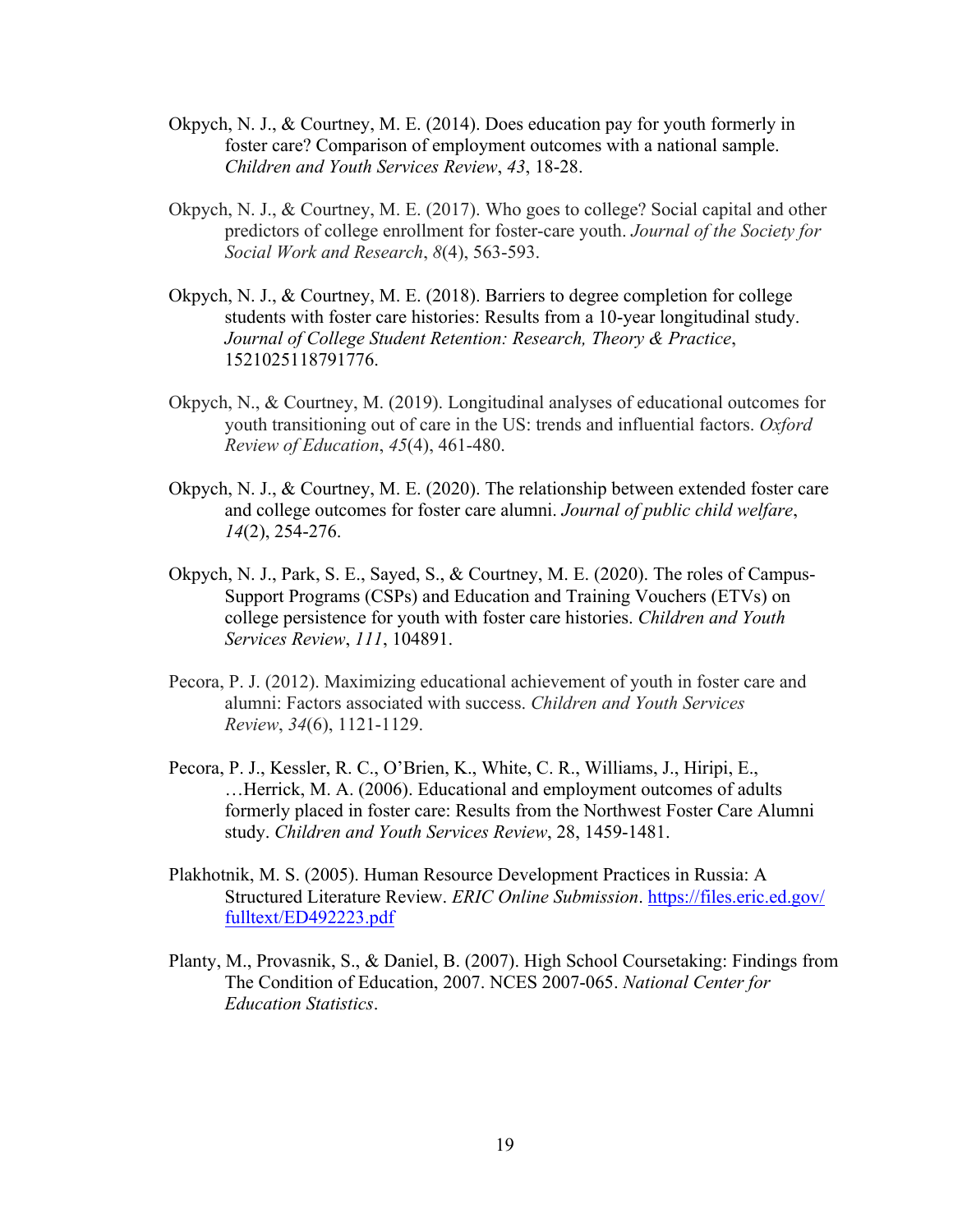- Rhodes, K. W., Orme, J. G. and Buehler, C. (2001). A comparison of family foster parents who quit, consider quitting, and plan to continue fostering. *Social Service Review*, 75(1), pp. 84-114.
- Rios, S. J., & Rocco, T. S. (2014, July). From foster care to college: Barriers and supports on the road to postsecondary education. *Emerging Adulthood*.
- Rocco, T. S., Stein, D., & Lee, C. (2003). An exploratory examination of the literature on age and HRD policy development. *Human Resource Development Review*, *2*(2), 155-180.
- Roisman, G. I., Masten, A. S., Coatsworth, J. D., & Tellegen, A. (2004). Salient and emerging developmental tasks in the transition to adulthood. *Child Development*, *75*(1), 123-133.
- Skobba, K., Meyers, D., & Tiller, L. (2018). Getting by and getting ahead: Social capital and transition to college among homeless and foster youth. *Children and Youth Services Review*, *94*, 198-206.
- Taylor, B. J. and McQuillan, K. (2014). Perspectives of foster parents and social workers on foster placement disruption. *Child Care in Practice*, 20(2), 232–249.
- Timberlake, E. M., Pasztor, E., Sheagren, J., Clarren, J., & Lammert, M. (1987). Adolescent emancipation from foster care. *Child and Adolescent Social Work Journal*, *4*(3-4), 116-129.
- Unrau, Y. A., Dawson, A. W., Anthony, J. C., Toutant, T. M., & Hamilton, R. D. (2020). An exploration of life outcomes for college graduates with foster care histories by race: Preliminary results from a campus-based program. *Children and Youth Services Review*, *116*, 105108.
- Williams-Washington, R. A. (2012). *Contributing factors to successful emancipated foster youth* (Unpublished Doctoral Dissertation). California State University, Sacremento.
- Wolanin, T. R. (2005). Higher education opportunities for foster youth: A primer for policy makers. Institute for Higher Education Policy. Washington DC.
- Yu, E., Day, P., & Williams, M. (2002). *Improving educational outcomes for youth in care: A national collaboration*. Child Welfare League of Amer.
- Zorc, C. S., O'Reilly, A. L., Matone, M., Long, J., Watts, C. L., & Rubin, D. (2013). The relationship of placement experience to school absenteeism and changing schools in young, school-aged children in foster care. *Children and Youth Services Review*, *35*(5), 826-833.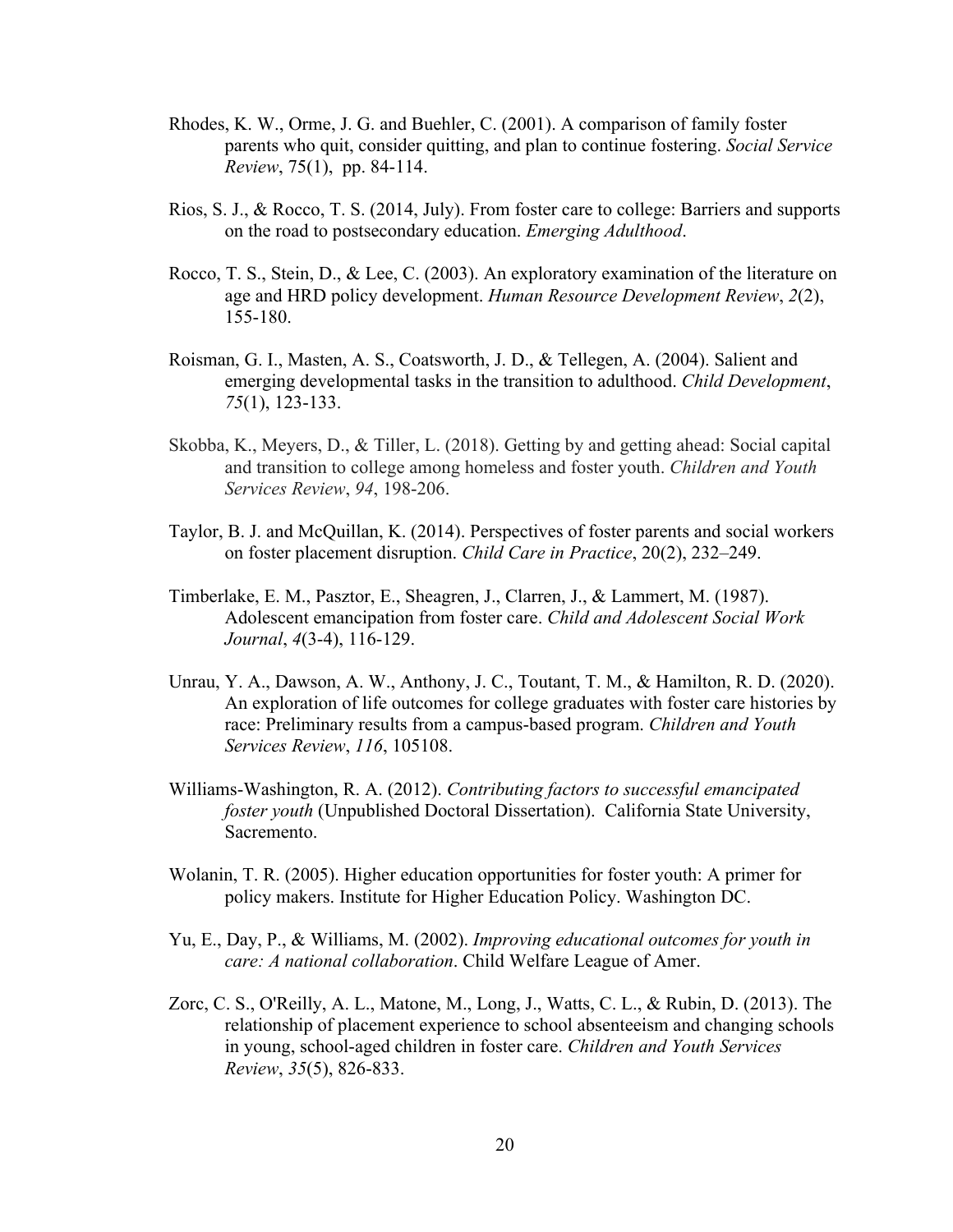## **CHAPTER II**

# **STUDY #1 –FORMER FOSTER YOUTH PURSUING A COLLEGE DEGREE: AN EXPLORATORY EXAMINATION OF THE LITERATURE**

Across America, approximately 440,000 children reside in foster care (ACF,

2019). Children are typically placed in foster, or substitute, care due to abuse or neglect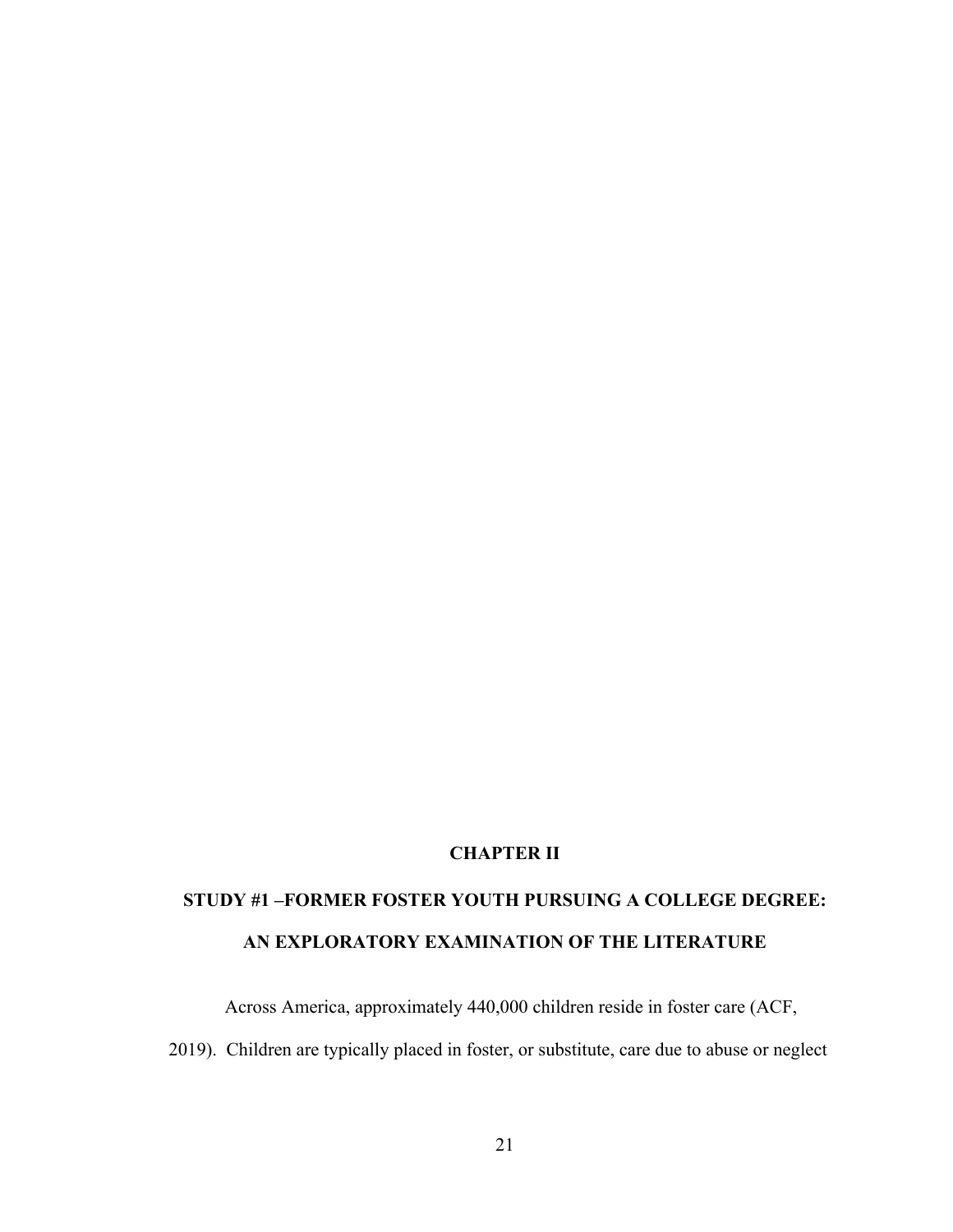from their birth parents. Children in foster care may ultimately end up reunited with a birth parent, placed with a relative, adopted, or age to adulthood in a traditional foster or group home. Nearly 20,000 foster youth age to adulthood, while still residing in a traditional foster or group home each year (ACF, 2019). They will then leave their foster home as a young adult.

Young adulthood is comprised of a combination of major transitions, new challenges, and promising opportunities (Arnett 2000, 2004; Yates & Grey, 2012). These aged-out, former foster youth then navigate into adulthood without the typical undergirding of a family unit or some other close support system, and they embark on this journey with a host of serious vulnerabilities and poor outcomes in young adulthood (Courtney, et al 2014; Pecora, et al., 2006; Rome, 2019). Educational deficits (Blome, 1997; Frerer, et al., 2013), unemployment or low wages (Hook & Courtney, 2011), homelessness (Dworsky, et al., 2013), incarceration (Jonson-Reid & Barth, 2000), and mental health challenges (Courtney, et al., 2014) are all outcomes experienced by this group of young adults at a higher rate than their non-fostered peers.

These vulnerabilities during foster care and during young adulthood make the attainment of college degree much harder for these former foster youth, and this population is far less likely than non-fostered youth to achieve a college degree (Festinger, 1983; Burley & Halpern, 2001; Dworsky & Perez, 2009; Courtney, et al. 2004, 2007; Geiger & Beltran, 2017). There are various and progressive reasons for this disparity. First, due to educational and academic setbacks (Pecora, et al 2006, McKellar & Cowan, 2011) such as placement disruptions and changing schools, children in foster care graduate high school at a much lower rate than the general population (Bruskas,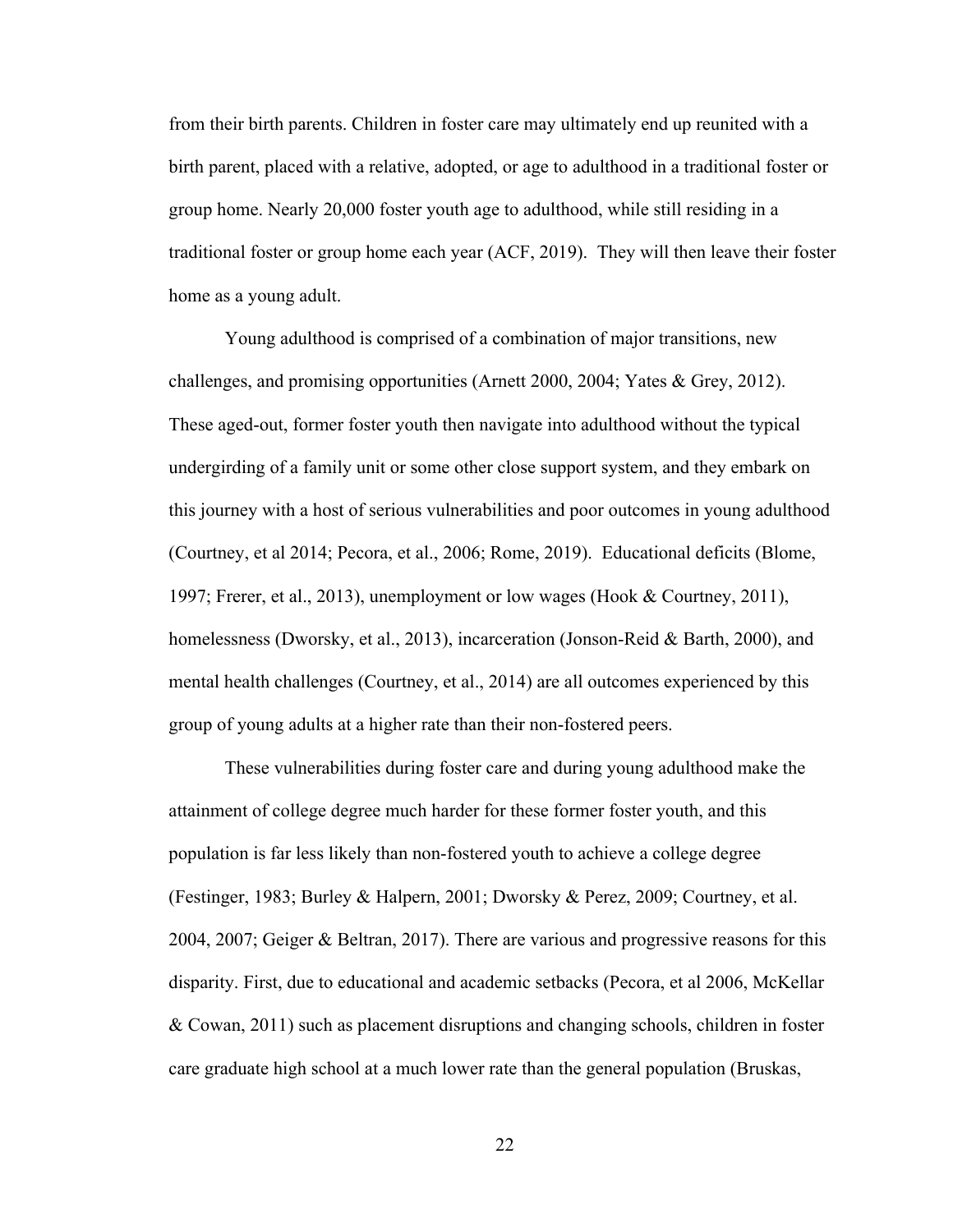2008; Legal Center for Foster Care and Education, 2014). Next, for those who do graduate high school and advance on to college, former foster youth are at a higher risk of dropping out than traditional students and even other high-risk groups of students (Day, et al., 2013). This disparity is especially disheartening since foster children aspire to attend and graduate college at the same rate as their non-fostered peers (Courtney, et al, 2014). Since a key component to an independent adulthood is a college education (Baum & Ma, 2007; Planty et al., 2007), former foster youths' tendencies toward educational problems only magnify their difficulties during their transition to adulthood

In an attempt to increase the college and postsecondary attainment of this vulnerable population, federal and state lawmakers have initiated specific policies and funding for former foster youth that provide assistance to help former foster youth achieve self-sufficiency. These policies addressing the needs of emancipated foster youth enhanced prior legislation that only provided independent living assistance and education to youth while still in the foster care system. The John H. Chafee Foster Care Independence Act (FCIA) of 1999 (PL 106-169) included funding mandates toward college, vocational training, and other issues that presented challenges for former foster youth. In 2002, the Educational and Training Vouchers (ETV) Program for Youths Aging out of Foster Care was added and provides students from foster care up to \$5,000 per academic year toward the cost of postsecondary education (PL 107-133). The College Cost Reduction Act of 2007 (PL 110-84) and the Higher Education Opportunity Act of 2008 (110-315, SEC. 473) defined an *independent student* to include a student who "is an orphan, in foster care, or a ward of the court, or was an orphan, in foster care, or a ward of the court at any time when the individual was 13 years of age or older" (PL 110-315,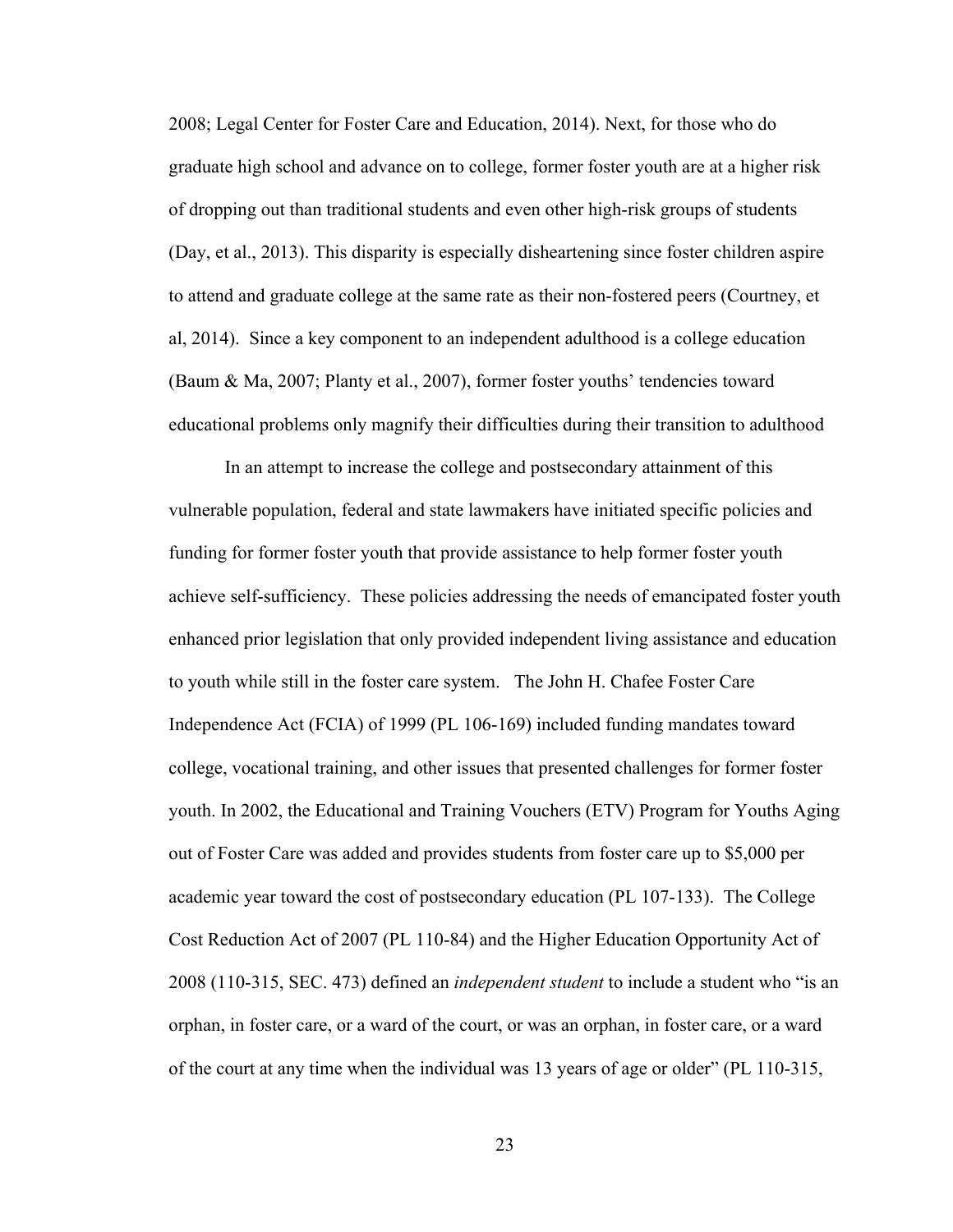SEC. 473). This means that a current foster youth, an aged-out foster youth, or anyone who entered foster care at age 13 or older is automatically considered independent on the Free Application for Federal Student Aid (FASFA) application, thus qualifying them for a full Pell Grant. The Fostering Connections to Success and Increasing Adoptions Act of 2008 (PL 110-351) further extends the federal supports available to transitioning foster youth past the age of 18 until the age of 21.

Realizing that a former foster youth may still face some unpaid college expenses, many policymakers at the state level have also addressed the additional needs of former foster youth entering and attending college. States have increasingly enacted tuition assistance policies to cover unmet tuition and fees after other sources of financial aid have been applied, some state have full tuition waivers for emancipated foster youth, and several states have legislative mandates designed to increase the number of former foster youth enrolled in college (Emerson & Bassett, 2010; Sarubbi et al, 2016).

Over time, specifically addressing the needs of foster youth and their college pursuits also became more prominent among child welfare organizations, independent living agencies, and advocacy organizations. This increased focus also attracted the attention of higher education professionals, thus on-campus initiatives and programs began to spring up in colleges and universities. At the 2013 National Convening on Foster Youth and Higher Education, 44 on-campus programs across 12 states presented information regarding their support services (Jones, 2013). Only three years later, a 2016 survey identified 100 four-year colleges and universities in over 30 states that report a program serving foster care alumni (First Star, 2016), and a report by the Aging Out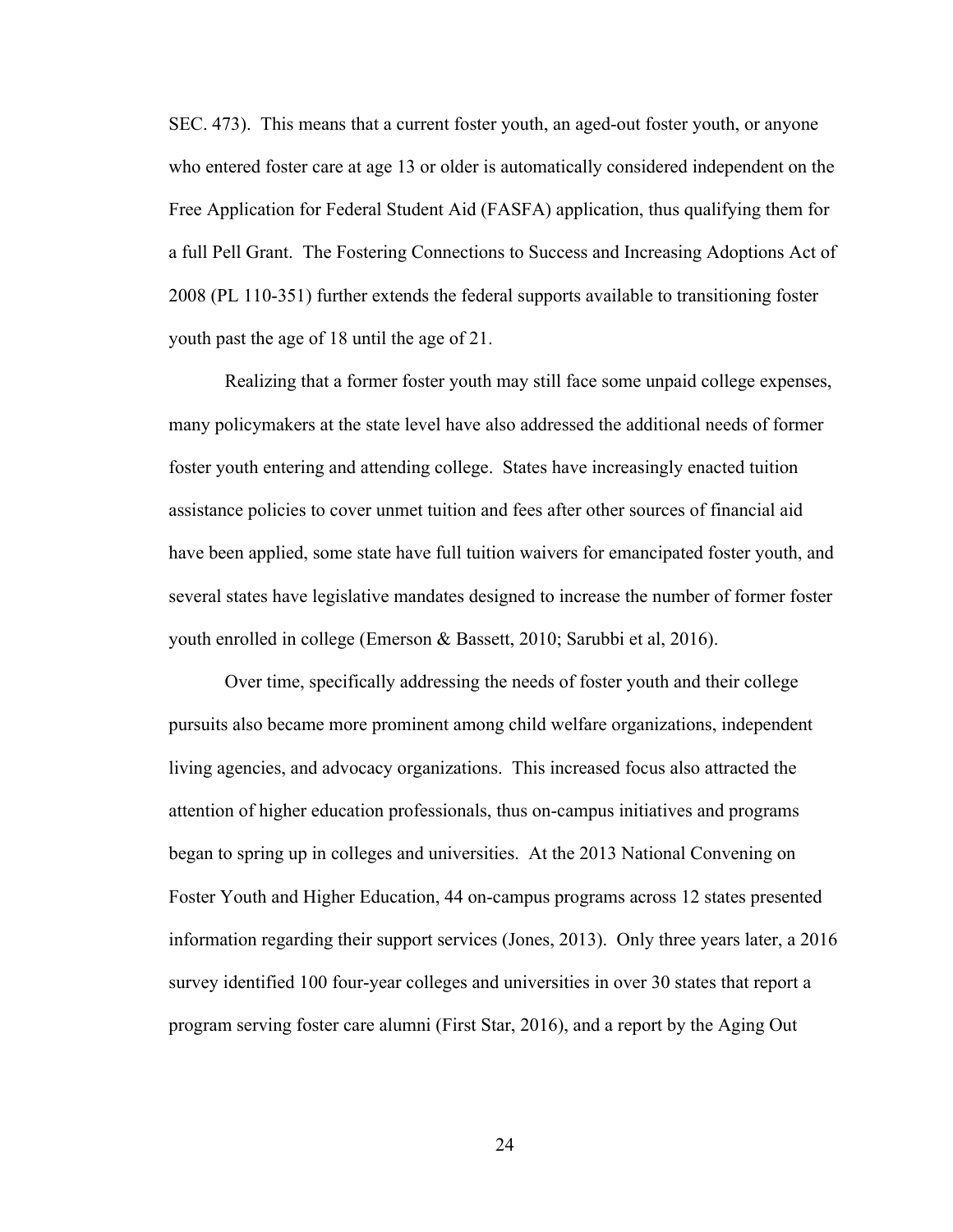Institute (2018) reviewed over 100 higher education institutions that have undergraduate level programs to support youth who have aged out of foster care.

#### **Foster Youth Academic Achievement Model**

Utilizing previous research on student achievement (Marzano, 2003) and the academic success of minority and at-risk students at the high school and college level (Horn & Carroll, 1997), Rios and Rocco (2014) explored the perceptions and experiences of youth who have aged out of foster care regarding their own educational and college pursuit journeys. Rios and Rocco (2014) then categorized the various barriers and supports affecting former foster youth as they complete their K-12 school years. The foster youth academic achievement model (Rios & Rocco, 2014) proposes that opposing forces (barriers vs. academic supports) generating from both internal and external issues impact the academic achievement of older and former foster youth through high school and their college journey.

Based on this model, external barriers can be peer related, school related, or foster care related. Internal barriers can generate from a foster youth's own negative emotions and behaviors. External academic supports can be school related, foster care related, and community related. Internal supports derive from the foster youth's individual success and strengths. Since there is natural overlap between areas, this model also accounts for the interaction and relationship between the various external barriers as well as between the external supports.

#### **Figure 2.1**

*Foster Youth Academic Achievement Model*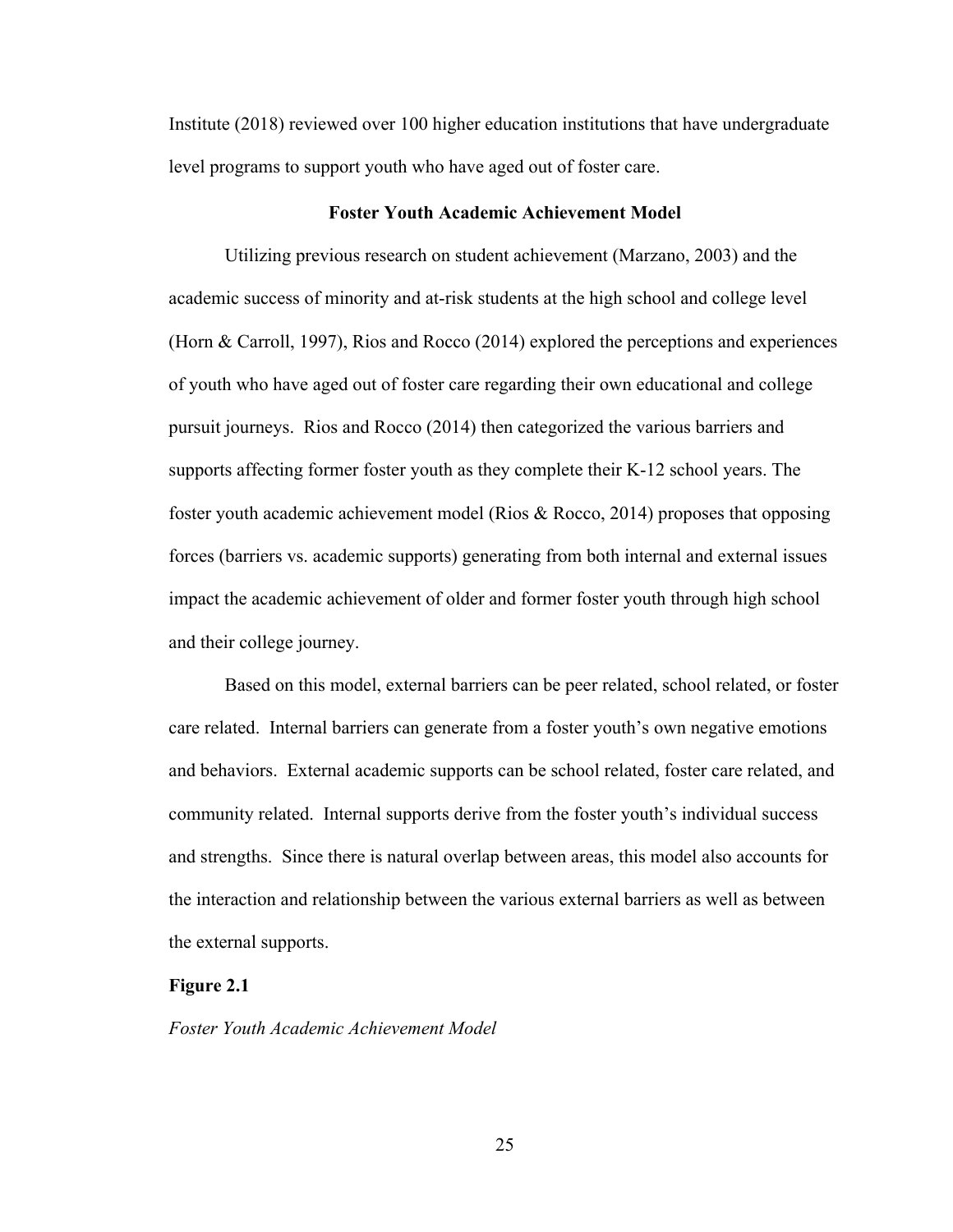

From "From Foster Care to College: Barriers and Supports on the Road to Postsecondary Education," (Rios & Rocco, 2014), *Emerging Adulthood*, p.8.

The topic of foster youth and their college pursuits has bridged multiple disciplines: social work, education, mental health, policy, program evaluation, and others. This broad range of interest creates the need for multidisciplinary, comprehensive research exploring this topic. A structured, wide-ranging look at the available literature in a variety of disciplines can help identify themes regarding the issue of former foster youth and their pursuit of a college degree.

# **Purpose**

The purpose of this structured literature review (Rocco, et al., 2003) was to identify issues related to former foster youth pursuing a college degree by systematically examining the literature. This literature review was guided by the research question: How is the issue of former foster youth pursuing a college degree discussed in the related literature? Subsidiary research questions are: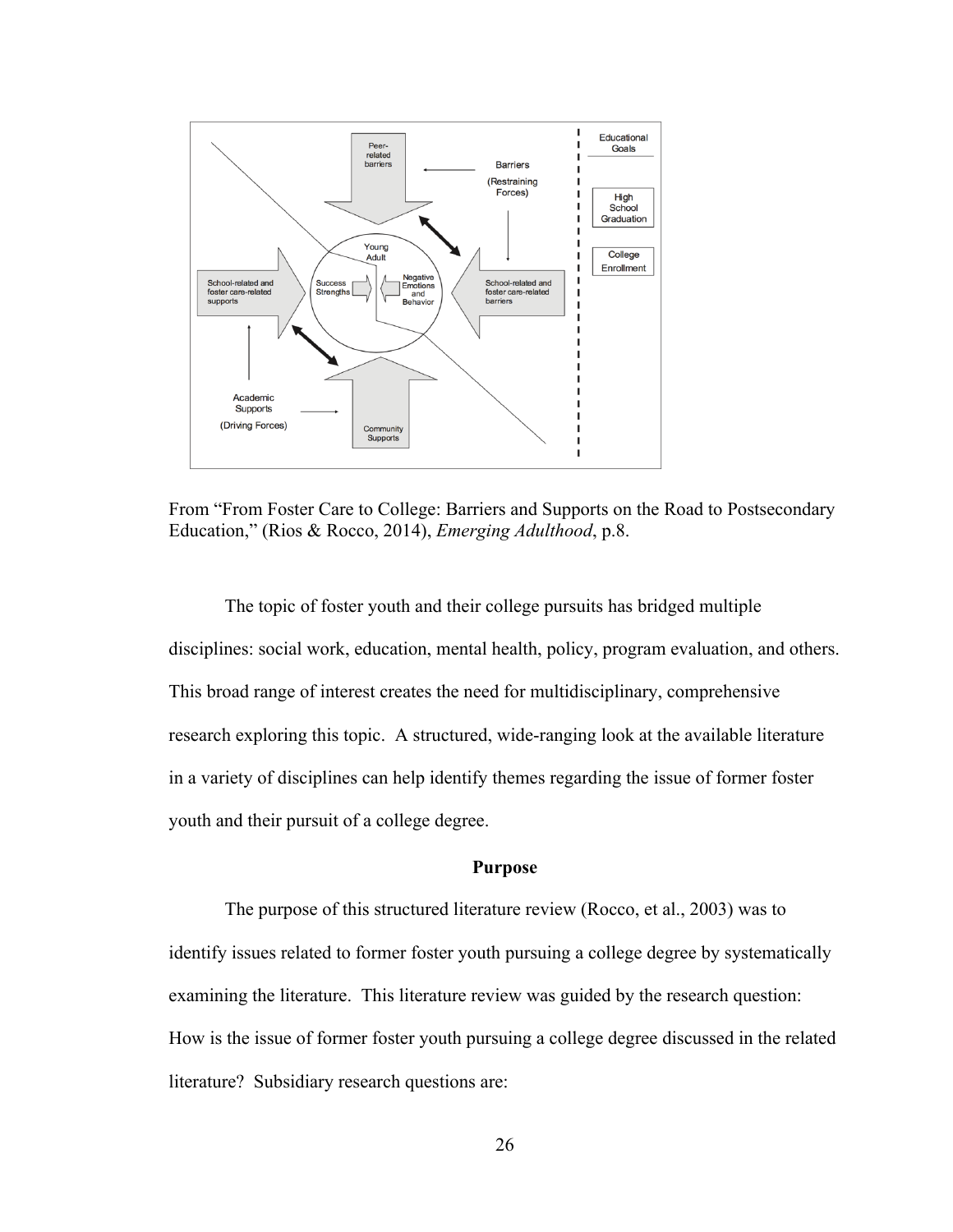- What does the literature discuss regarding the challenges and barriers that hinder former foster youth as they pursue a college degree?
- What does the literature discuss regarding supports and strategies that help former foster youth succeed as they pursue a college degree?

### **Structured Literature Review**

A structured literature review (Rocco, et al., 2003) was used to identify, select, and examine literature related to former foster youth pursuing a college degree. A structured literature review is a systematic way of identifying and selecting pertinent sources from the literature across multiple disciplines. Utilizing this method allowed for the detection of issues (Rocco et al., 2003) surrounding former foster youth and college pursuits. This prescribed approach to the literature collection and analysis can reduce the risk of researcher bias and increase reader confidence in the comprehensiveness of the literature search.

# **Data Collection**

The section describes the steps (Collins, 2015) utilized for data collection: (a) material identification, (b) publication selection, (c) Google Scholar and (d) data organization.

# *Material Identification*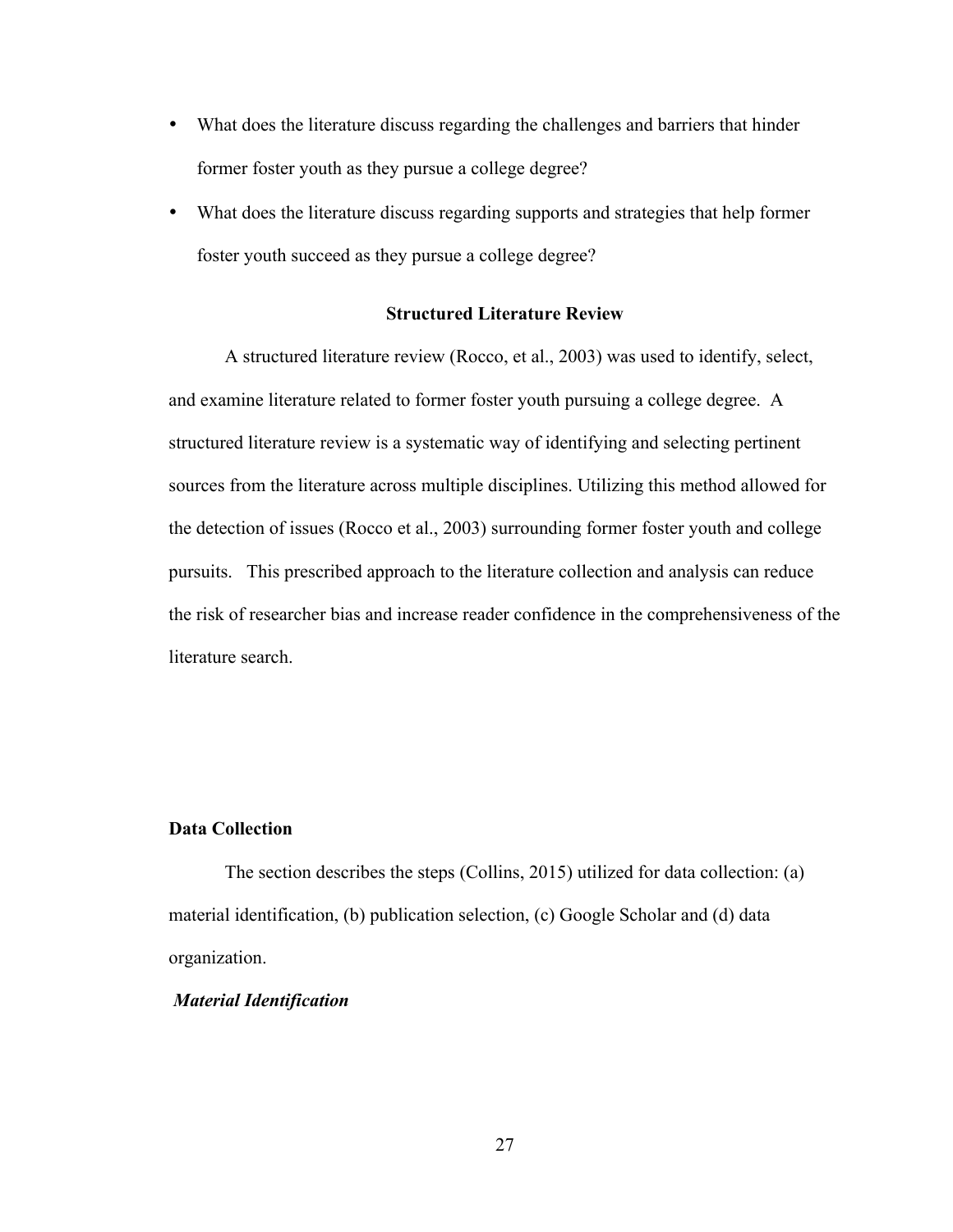A university research librarian was consulted to assist with database selection and appropriate search terms. In order to obtain a broad, multidisciplinary range of literature (Harzing, 2013; Walters, 2007), databases associated with the following disciplines were selected: (a) education, (b) psychology, (c) social service and social work, and (d) policy. Six databases were selected as representative of these disciplines: ERIC (ProQuest), APA PsycInfo, Social Science Database, Applied Social Science Index & Abstracts (ASSIA), Social Service Abstract, and Academic Onefile. The various database searches were executed using a combination of search terms, or keywords, including "foster youth," "former foster youth," "emancipated foster youth," "aged out foster youth," and "foster care alumni" paired with "college," "university," and "higher education." All database searches were conducted during a two-day period, completed on July 2, 2020, in order to obtain a truly comprehensive search of the literature at one specific point in time. The complete database search yielded a total of 686 records. Table 2.1 details the number of articles identified from each of the six utilized databases. Once records were identified through the search strings noted above, the entries comprised of the citation and abstract were imported into Mendeley, a research/reference software tool, for data management. At this stage, duplicate entries were eliminated, which produced a final total of 423 identified records from the database search.

# **Table 2.1**

| <b>Database</b>                                  | Number of<br>articles identified |
|--------------------------------------------------|----------------------------------|
| Eric (ProQuest)                                  | 131                              |
| APA PsycInfo                                     | 93                               |
| Social Science Database                          | 71                               |
| Applied Social Science Index & Abstracts (ASSIA) | 112                              |

*Number of Articles Identified by Database*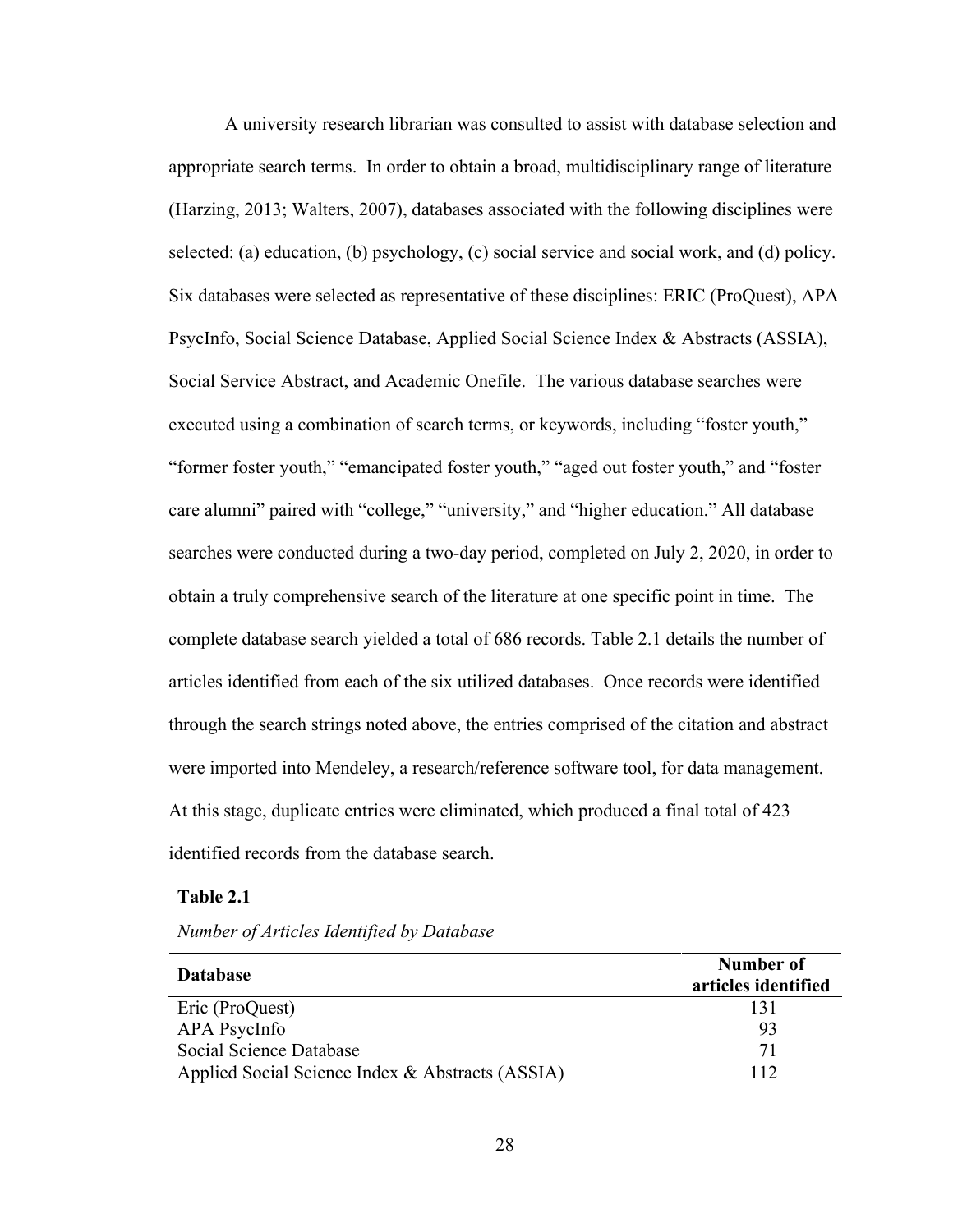| <b>Subtotal</b> | 686    |
|-----------------|--------|
| (Duplicates)    | $-263$ |
| <b>Total</b>    | 423    |

#### *Publication Selection*

The downloaded entries from the material identification stage were then carefully scrutinized by scanning the title, publication source, and the abstract. Those that were included in the final sample for analysis met the following criteria:

Criterion 1: Publications must have been published in a peer-reviewed journal or by a policy research group known to utilize the same standards for expert authors and academic scholarship.

Criterion 2: Each publication had to fully discuss both former foster youth *and* college as a combined, related topic. A mere mention of one topic within a publication centered on the other did not meet this criterion for inclusion.

Criterion 3: The complete English language, full text article had to be accessible. Several papers did not meet criterion 1 and were eliminated. These papers included: (a) non peer-reviewed reports such as Florida's Children First (2014) and Congressional Research Service (2019), (b) dissertations which populated because of their publication through institutional repository platforms such as Digital Commons, and (c) articles in practitioner journals such as Unrau (2011). Articles that did not meet criterion 2 were eliminated such as Morton (2017) and Singer et al., (2013) that discussed foster youth aging to adulthood but only mentioned college. Likewise, criterion 2 caused the elimination of Zetlin & Weinberg (2004), the often-cited Barth (1990), and others that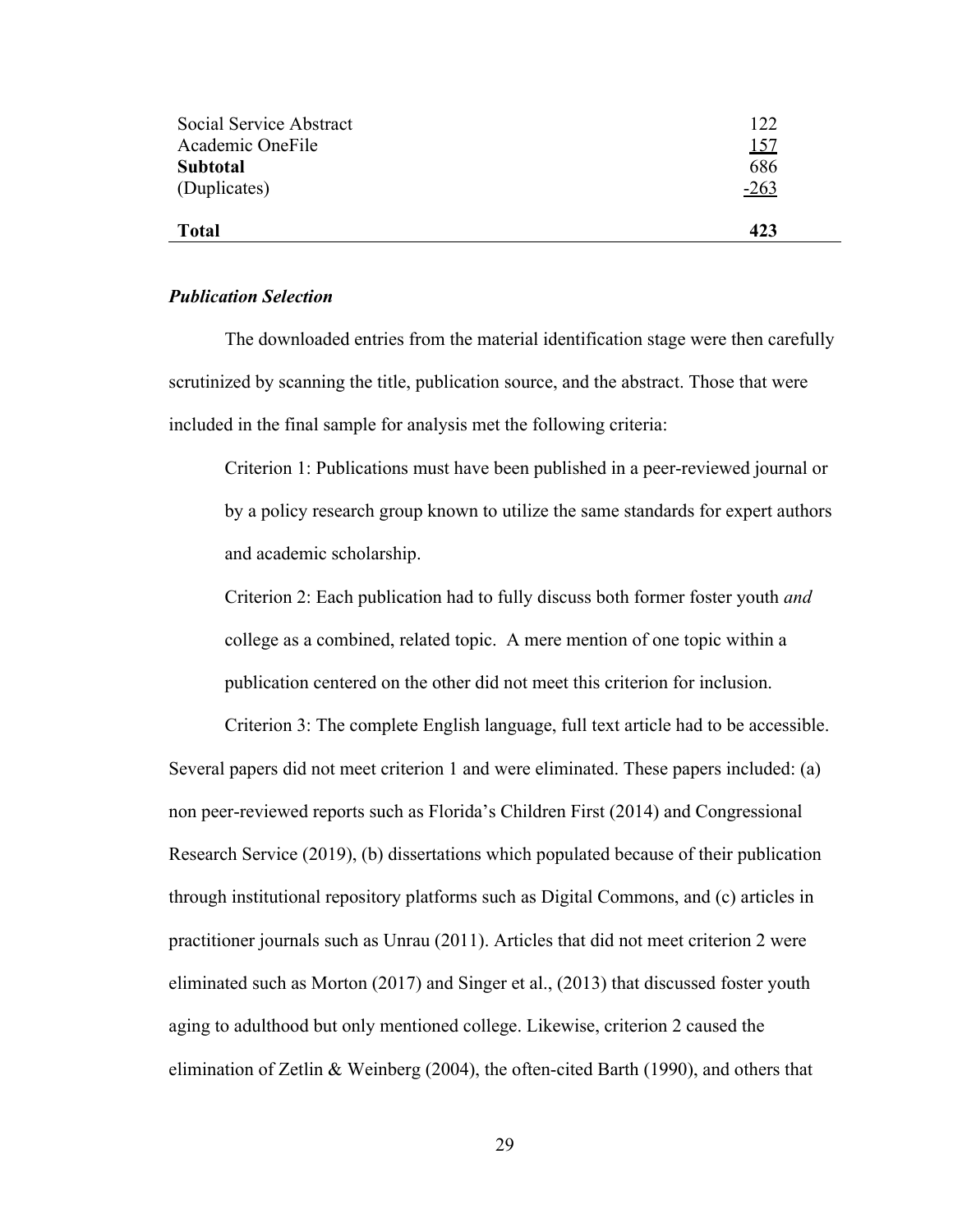discussed the academic achievement of foster youth but only mentioned former foster youth in college as one of the stages. Criterion 3 did not result in any eliminations.

### *Google Scholar*

After the initial material identification and publication selection stages were completed, Google Scholar was also searched. Google Scholar is extensively used as an academic search engine due to its wide ranging access to articles (Guesenbaurer, 2019), convenience, and users' familiarity (van Noorden, 2014). Google Scholar served the purpose of a single-source, broad search that may have identified additional publications within the previously searched disciplines and disciplines not represented in the original search. Google Scholar was searched on July 27, 2020 and February 15, 2021 utilizing the same keyword parameters as the database searches. 13 additional articles were identified by the Google Scholar searches.

#### *Data Organization*

The full-text PDFs of the 78 articles selected from the steps above were downloaded for access and analysis. Certain *demographic* or descriptive-type data was gathered such as date of publication, title, authorship, journal, and journal's field of study. This information was organized utilizing a spreadsheet software.

## **Data Analysis**

Once the selected, full-text articles had been downloaded, the reading and analyzing process began. In this type of literature review, the "literature is the data" (Torraco, 2005, p. 360), thus the details of each publication are carefully organized and analyzed.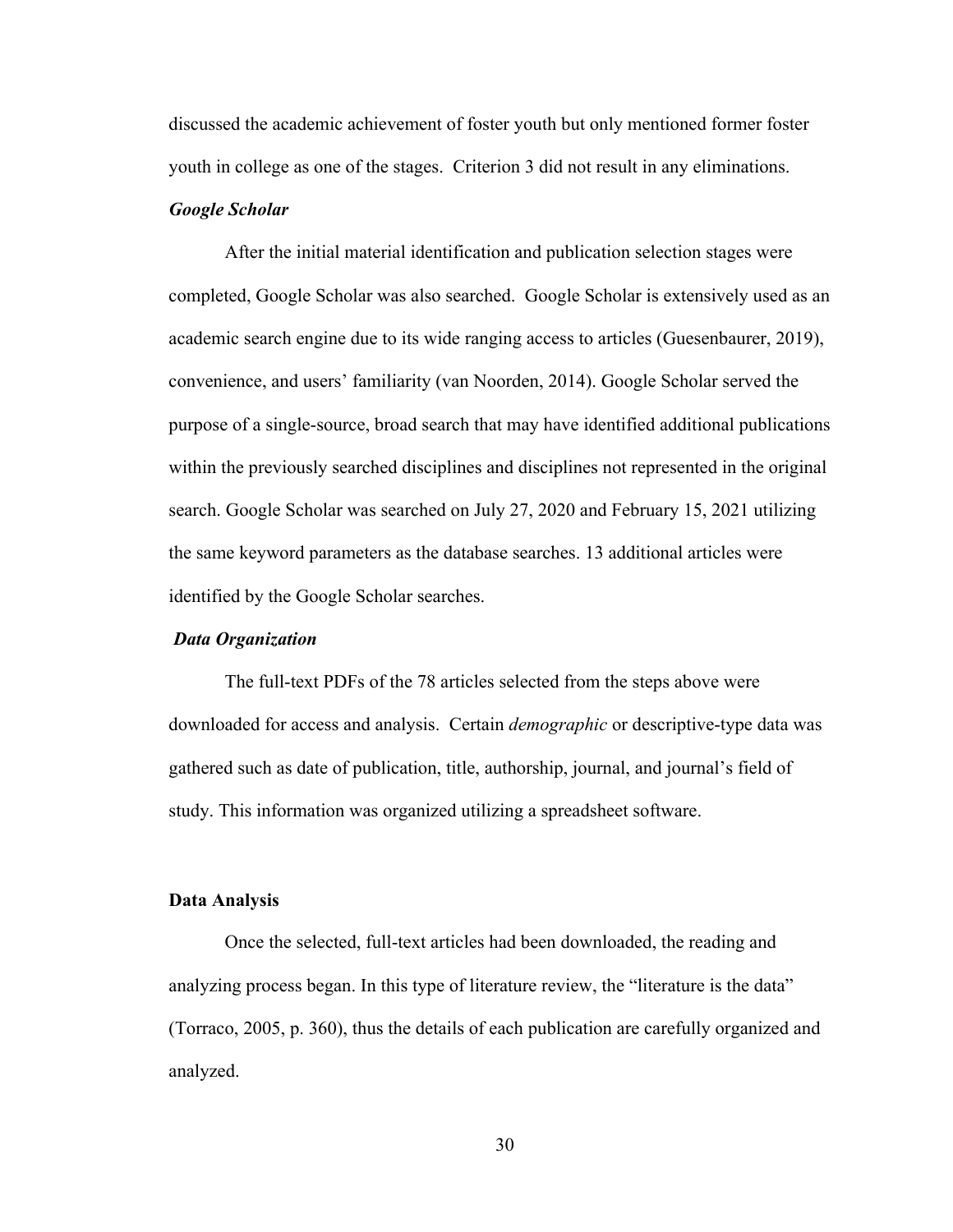Once the sample was analyzed for the demographic, descriptive-type information, a paper copy of each article was scanned for "raw information" (Joffe & Yardley, 2003, p. 57) with highlighting and margin notes utilized to document notable keywords, phrases, and topics that were relevant to this study. The articles were read in ascending chronological order to get a sense of how, and if, the literature developed over time. In order to get a "sense of the whole" (Creswell, 2009), after all articles were read, the highlights and notes were summarized for each individual article and then cross examined, looking for associated topics across all articles as a whole (Plakhotnik, 2005). These emergent clusters of categories and topics (Patton, 1990) became the identified categories and themes that emerged from the sample of articles. The articles were then grouped together by those categories and themes and re-scanned together to confirm that the themes were properly identified. The results from these demographic-type and thematic analyses were then used to make meaning of the literature relative to the research questions and conceptual framework.

### **Description of Sample**

The 78 articles in the sample were comprised of fifteen (15) non-empirical studies (literature reviews, specific program reports, and policy reports) and sixty-three (63) empirical studies (30 qualitative studies, 20 quantitative studies, and 13 mixed method studies). Data sources for the empirical studies included college level registration data, state-level financial aid data, interviews and surveys with higher education program staff, and interviews and surveys with former foster youth.

### **Articles by Publication Date**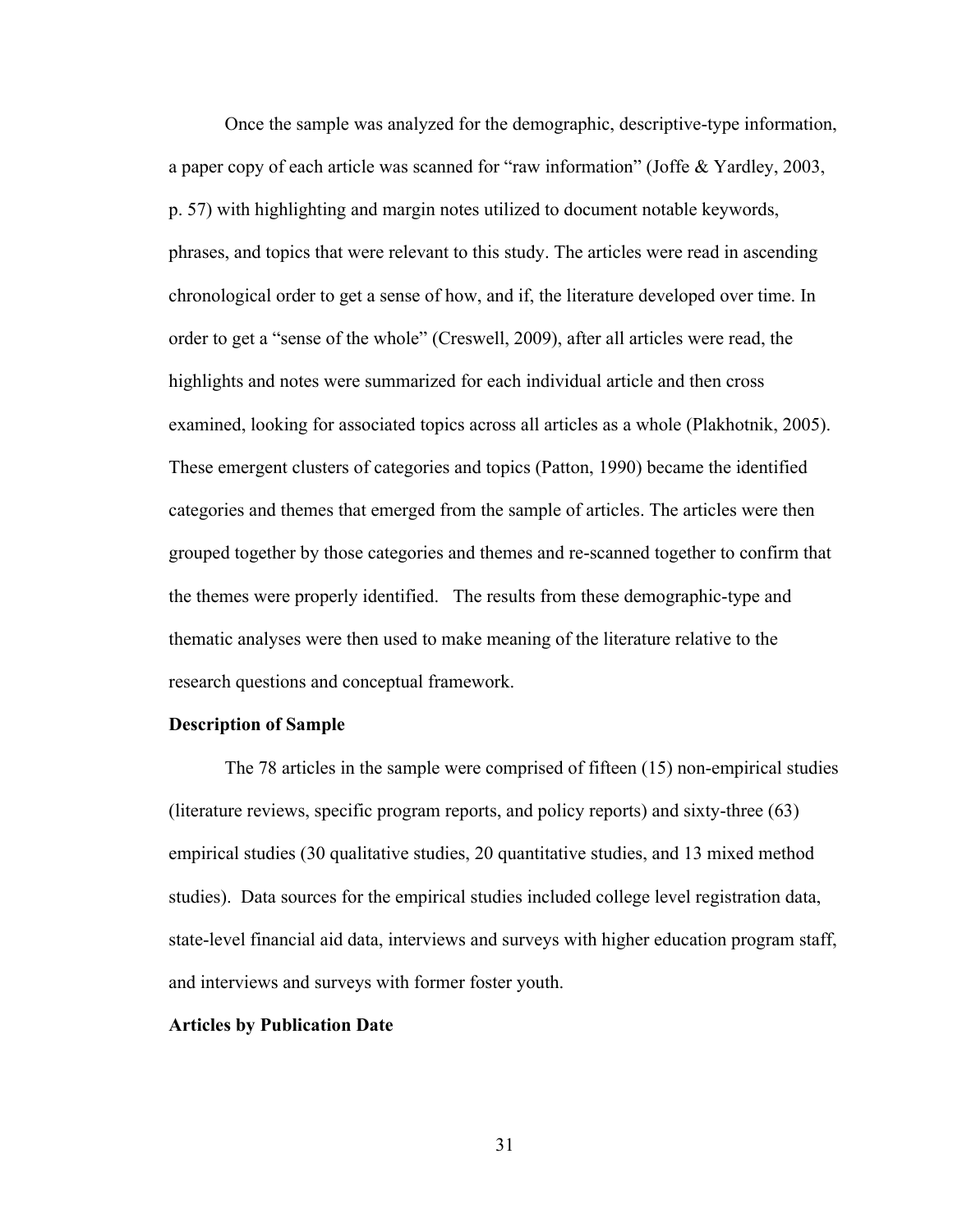The earliest article in the literature sample was published in 2001. Table 2.2 displays the detailed breakdown of articles by one-year and five-year timespans beginning in 2001. Five-year timespan totals are included to more easily view the number of articles over time. This breakdown of article dates reveals that the topic of former foster youth and higher education in the academic literature had a steady, but only slight, increase in the time spans from 2001 – 2015. The timeframe of 2016-2020 has a significant jump in the number of articles, with 50, roughly 64%, of the total publications. The years 2017 and 2018 had the highest number of publications, with 11 and 17 respectively. The 2000s and the early 2010s saw a wide expansion of federal and state policies and campus-based programs and supports directly addressing the needs of former foster youth on campus. Perhaps the data generated from the expansion of policies, programs, and supports is one reason for the increase in publications in 2017 and 2018.

# **Table 2.2**

|  |  | Number of Articles by Publication Date |  |  |  |  |
|--|--|----------------------------------------|--|--|--|--|
|--|--|----------------------------------------|--|--|--|--|

| <b>Publication Date</b> | <b>Number of articles</b><br>in sample |
|-------------------------|----------------------------------------|
| 2001                    |                                        |
| 2002                    |                                        |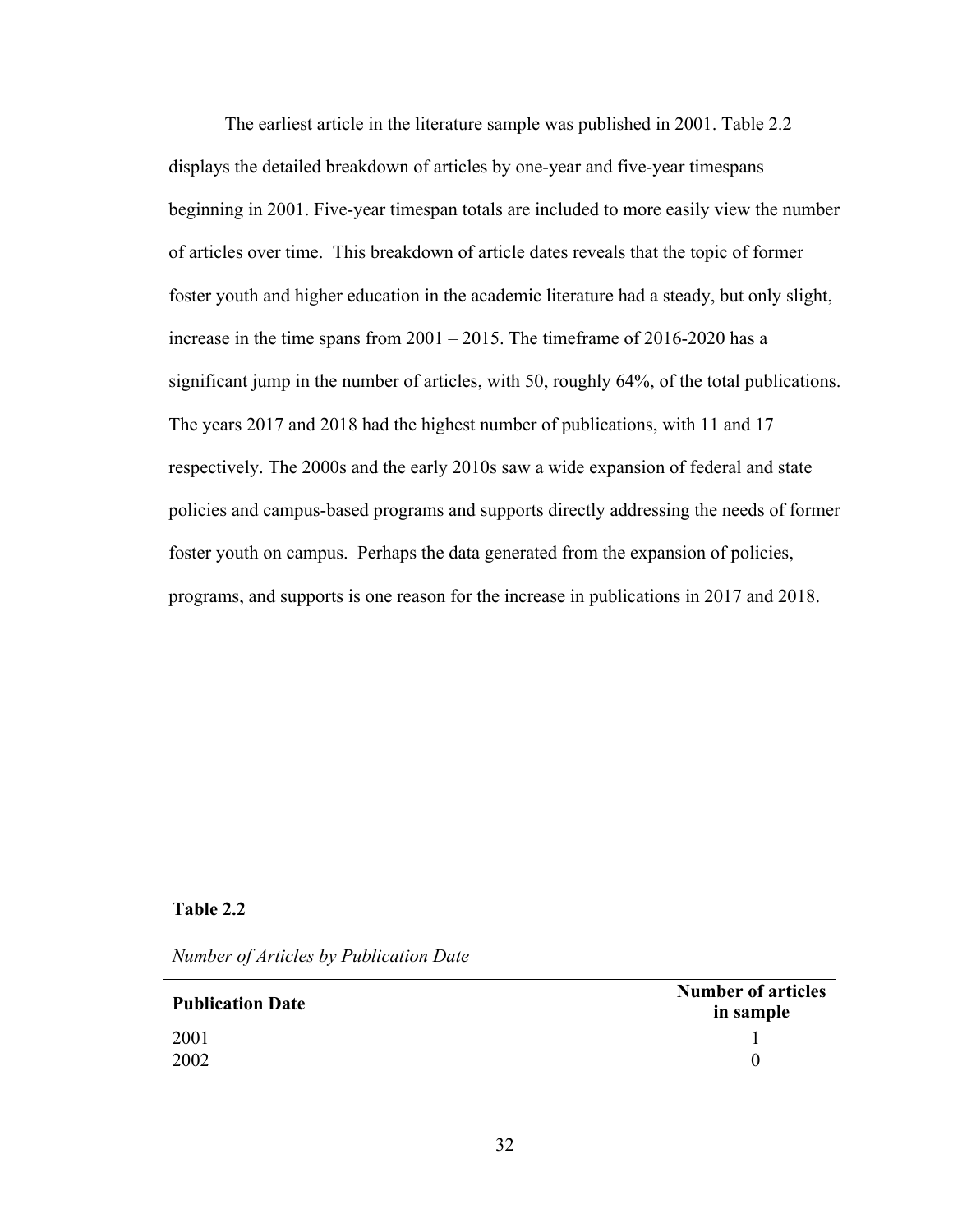| 2003                  |    | 1                                          |
|-----------------------|----|--------------------------------------------|
| 2004                  |    | $\boldsymbol{0}$                           |
| 2005                  |    | 3                                          |
| 2001-2005             | 5  |                                            |
| 2006                  |    | 1                                          |
| 2007                  |    | 0                                          |
| 2008                  |    |                                            |
| 2009                  |    | $\begin{array}{c} 3 \\ 2 \\ 3 \end{array}$ |
| 2010                  |    |                                            |
| 2006-2010             | 9  |                                            |
| 2011                  |    | $\overline{3}$                             |
| 2012                  |    | $\overline{4}$                             |
| 2013                  |    | $\overline{4}$                             |
| 2014                  |    | $\overline{3}$                             |
| 2015                  |    | $\overline{0}$                             |
| 2011-2015             | 14 |                                            |
| 2016                  |    | 5                                          |
| 2017                  |    | 11                                         |
| 2018                  |    | 17                                         |
| 2019                  |    | 10                                         |
| 2020                  |    | $\overline{7}$                             |
| 2016-2020             | 50 |                                            |
| <b>Total Articles</b> |    | 78                                         |

# **Article by Publication Type**

The sample of 78 articles were published in 33 different journals. These journals represent a variety of fields including social services, child welfare, higher education, law and policy, young adults, and family consumer sciences. Table 2.3 details the number of articles by journal scope and timespan. Nearly half of the articles (37) were published in social services journals, the second highest number of articles (22) were in higher education journals. Eleven (11) articles were published in child welfare journals. Journals with a focus on child welfare are being reported separately from the social service journals because of their more specific focus on the public child welfare system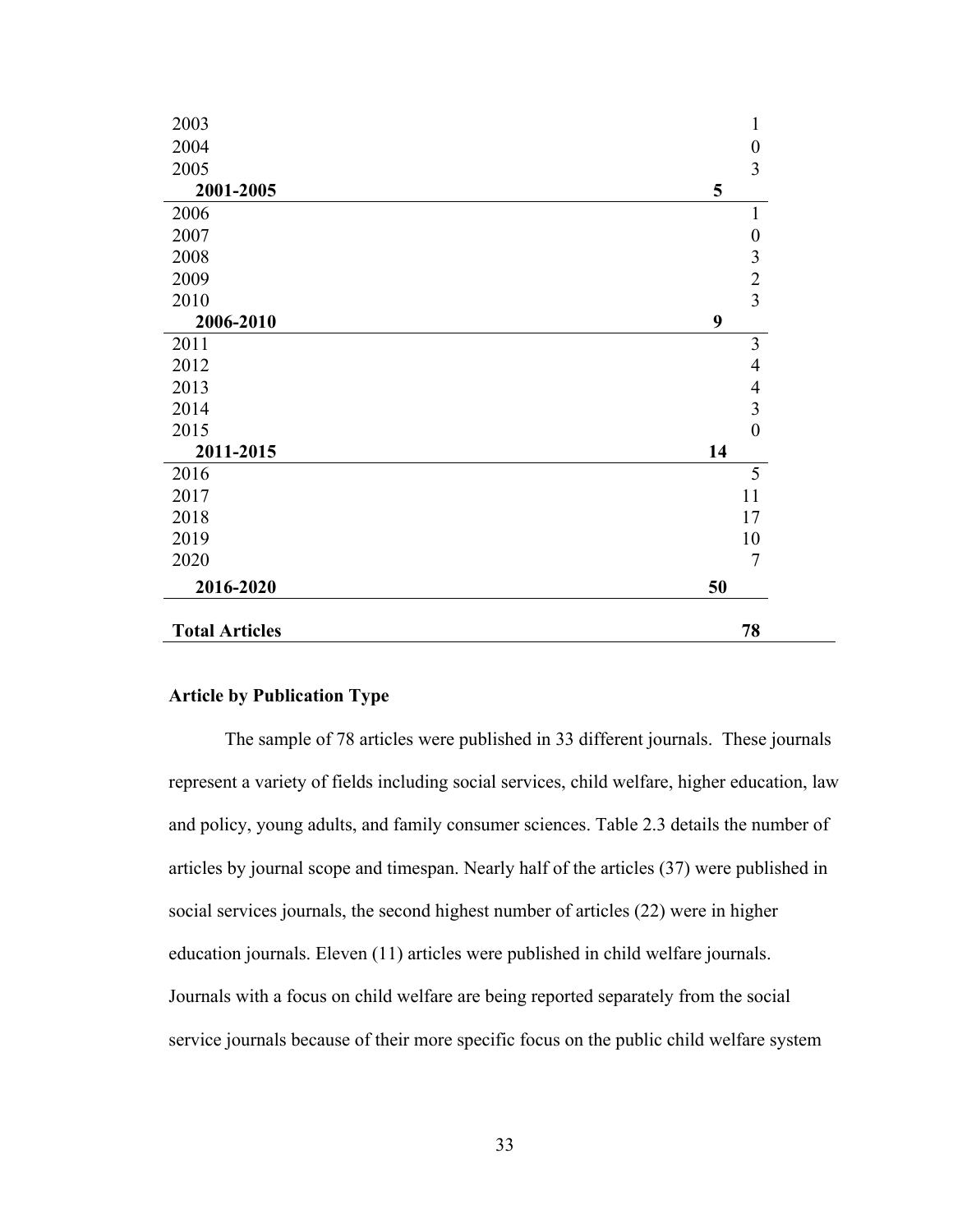which means that child abuse or neglect are involved, rather than social service and social work more generally. Thus, 70, roughly 90%, of the articles were published in the three fields of social services, higher education, and child welfare. Table 2.4 details the top journals by number of articles with the associated date range of publication.

# **Table 2.3**

| Journal field                   | 2001-2005 | 2006-2010 | 2011-2015 | 2016-2020 |
|---------------------------------|-----------|-----------|-----------|-----------|
| Social Services/Social Work     |           | 2         | Q         | 26        |
| <b>Higher Education</b>         |           | 2         |           | 18        |
| Child Welfare                   |           | 4         |           | 4         |
| Law/Policy                      |           |           |           |           |
| Mental Health/Psychiatry        |           |           |           |           |
| <b>Young Adults</b>             |           |           |           |           |
| <b>Family Consumer Services</b> |           |           |           |           |
|                                 |           |           |           |           |
| Total by 5-year timespan        |           |           | 14        | 50        |

### *Number of Articles by Journal Scope and Timespan*

Even with the increase over time of articles published in higher education journals, social work journals published the majority of articles related to former foster youth and college for the most recent 2016-2020 timespan. This may indicate that even with the increased attention from the higher education community, young-adult aged, former foster youth pursuing college and other postsecondary education continue to be viewed as a topic for social work based on the extra level of challenges brought on by their time in the child welfare system.

### **Table 2.4**

*Top Journals with Number of Articles and Date Range*

|  | Journal | <b>Number of articles</b> | <b>Range of publication dates</b> |
|--|---------|---------------------------|-----------------------------------|
|--|---------|---------------------------|-----------------------------------|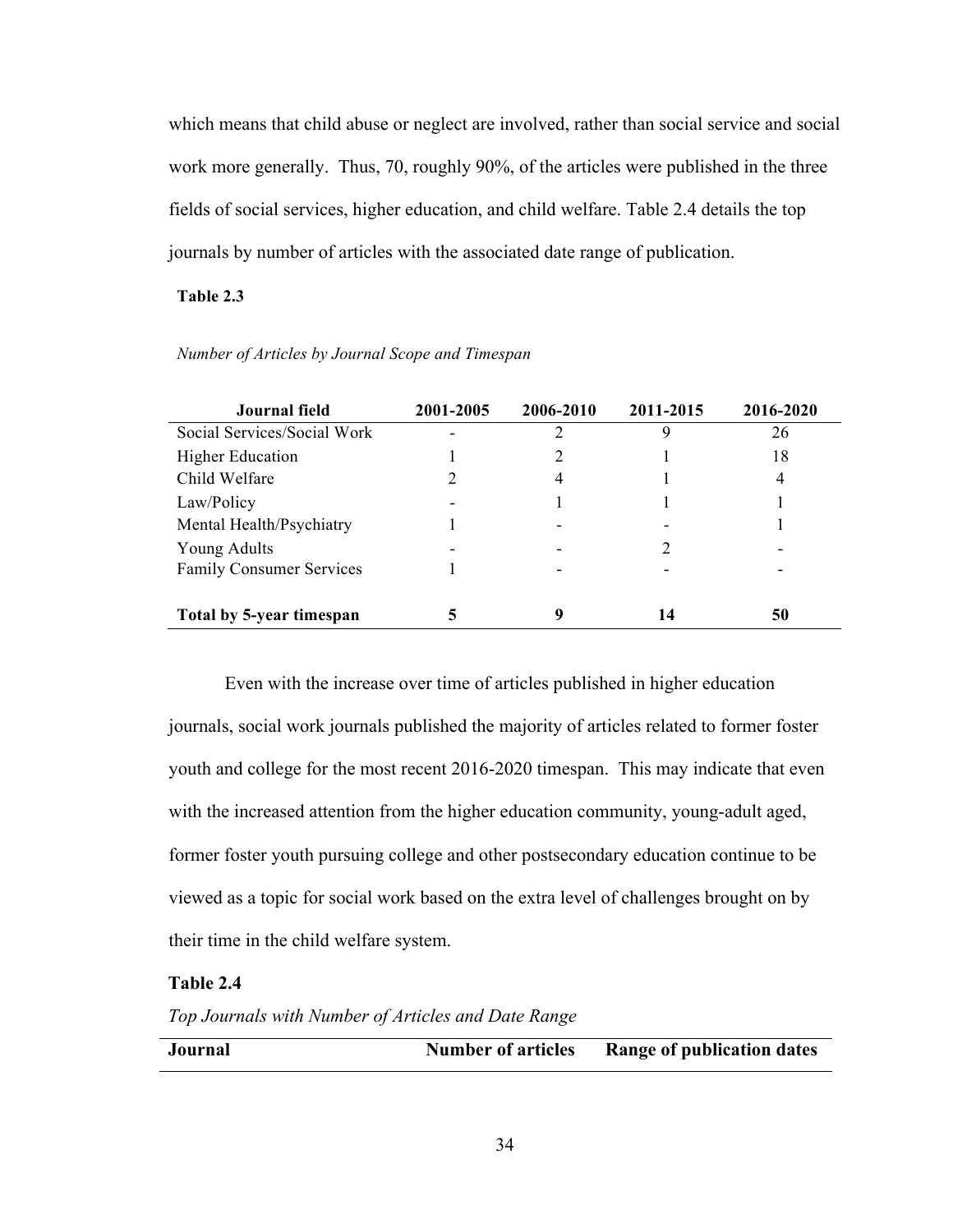| <b>Total Articles</b>                         | 78 |           |
|-----------------------------------------------|----|-----------|
| All other 29 journals                         | 34 | 2001-2020 |
| 4. Journal of Public Child<br>Welfare         | 3  | 2008-2020 |
| <b>Community Colleges</b><br>3. Child Welfare | 5  | 2003-2019 |
| 2. New Directions for                         | 7  | 2018      |
| 1. Children and Youth<br>Services Review      | 29 | 2009-2020 |

### **Findings**

Four broad categories emerged from the literature regarding former foster youth and college: issues that impact college success, on-campus interventions, governmental policy impacts, and the effects of a college education on the adult outcomes of former foster youth. Within these categories were several themes. Issues that impact college success broke down further into four themes: pre-college factors, barriers and supports, social capital/family, and mental health. Likewise, on-campus interventions included the themes of *delivery* of programs and services and *development* of programs and services. Table 2.5 details the number of articles associated with each category by five-year timespan. The five-year timespan grouping is used again to more easily view the category numbers over time. Forty-one (41) articles focused on issues that affect college success for foster care alumni. Twenty-four (24) articles discussed the topic of oncampus support programs specifically geared toward former foster youth. The topics of governmental policies and the effects of a college education on adult outcomes emerged eight (8) and five (5) times respectively in the selected publications.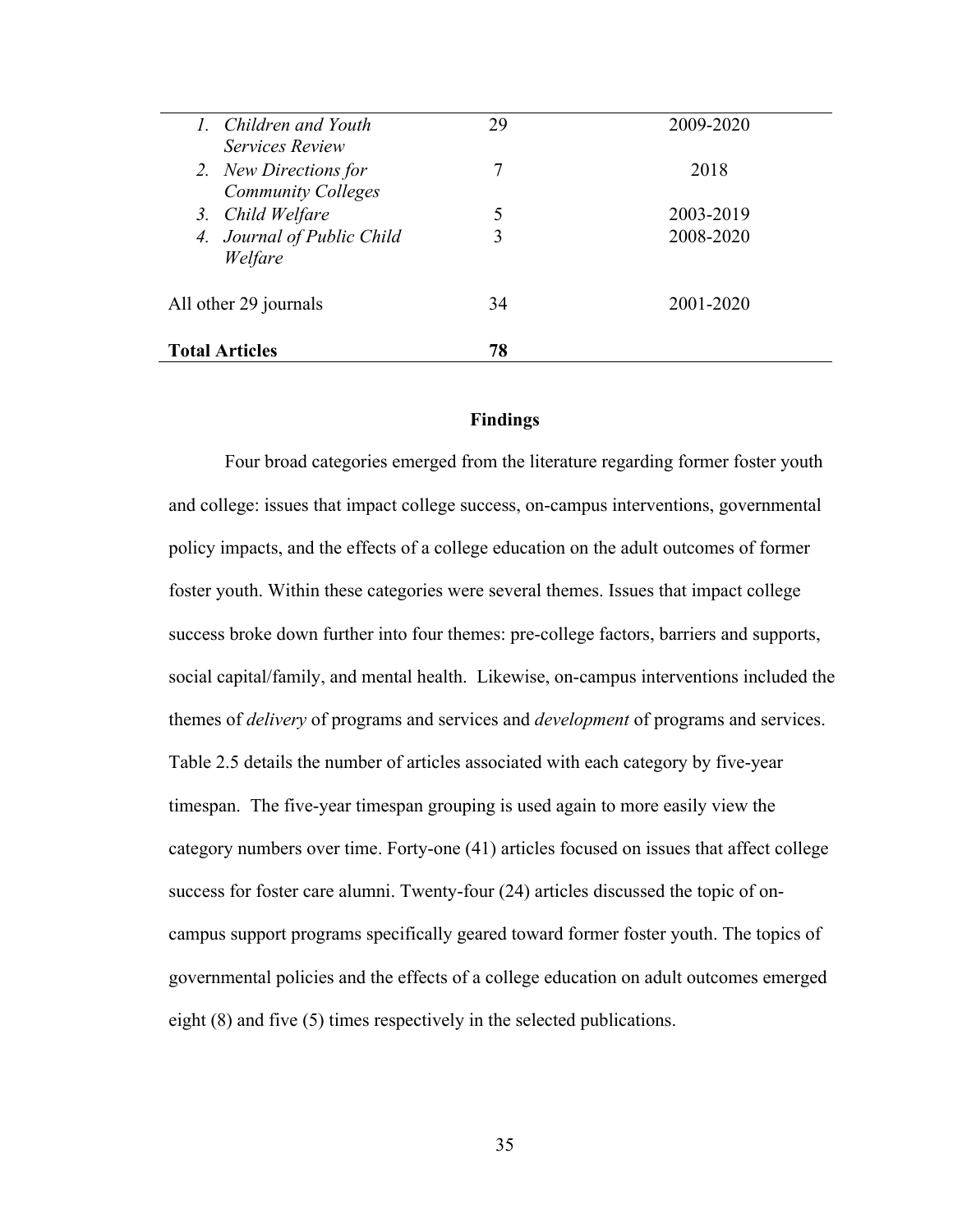#### **Table 2.5**

| Article Categories by 5-Year Timespan |  |  |  |  |  |
|---------------------------------------|--|--|--|--|--|
|---------------------------------------|--|--|--|--|--|

| Category                                                          | 2001-2005 | 2006-2010      | 2011-2015      | 2016-          |
|-------------------------------------------------------------------|-----------|----------------|----------------|----------------|
|                                                                   |           |                |                | 2020           |
| <b>Issues that Impact College Success</b>                         |           |                |                |                |
| Pre-College                                                       | 4         | $\theta$       |                | 2              |
| Barriers/Supports                                                 | $\Omega$  | 2              | 2              | 13             |
| Mental Health                                                     | 0         | $\theta$       | $\theta$       | 6              |
| Social Capital/Family                                             | 0         | $\theta$       | $\Omega$       | 5              |
| <b>On Campus Interventions</b>                                    |           |                |                |                |
| Delivery of Programs and Services                                 | 0         | 4              |                | 14             |
| Development of Programs and Services                              | 0         | $\theta$       | $\Omega$       | 5              |
| <b>Governmental Policies</b>                                      |           | $\overline{2}$ | 2              | 3              |
|                                                                   |           |                | $\overline{2}$ | $\overline{c}$ |
| <b>Effects of a College Education on Adult</b><br><b>Outcomes</b> |           |                |                |                |
|                                                                   |           |                |                |                |
| <b>Total Articles</b>                                             |           |                |                | 78             |

### **Issues that Impact College Success**

Forty-one (41) articles discuss factors that affect college success for former foster youth. In this sample of articles, overall *success* is considered to be the completion of a college program and the attainment of a degree (Davis, 2006; Day, et al., 2011). There are various stages that lead to the completion of that degree such as college admission, academic achievement, persistence, and final completion/graduation, and these articles break down into four themes that address specific aspects in those stages toward ultimate completion. Thirteen (13) articles discuss pre-college considerations that have an impact on college success for foster care alumni. Seventeen (17) articles discuss the impact of various barriers that former foster youth face and supports that they can access to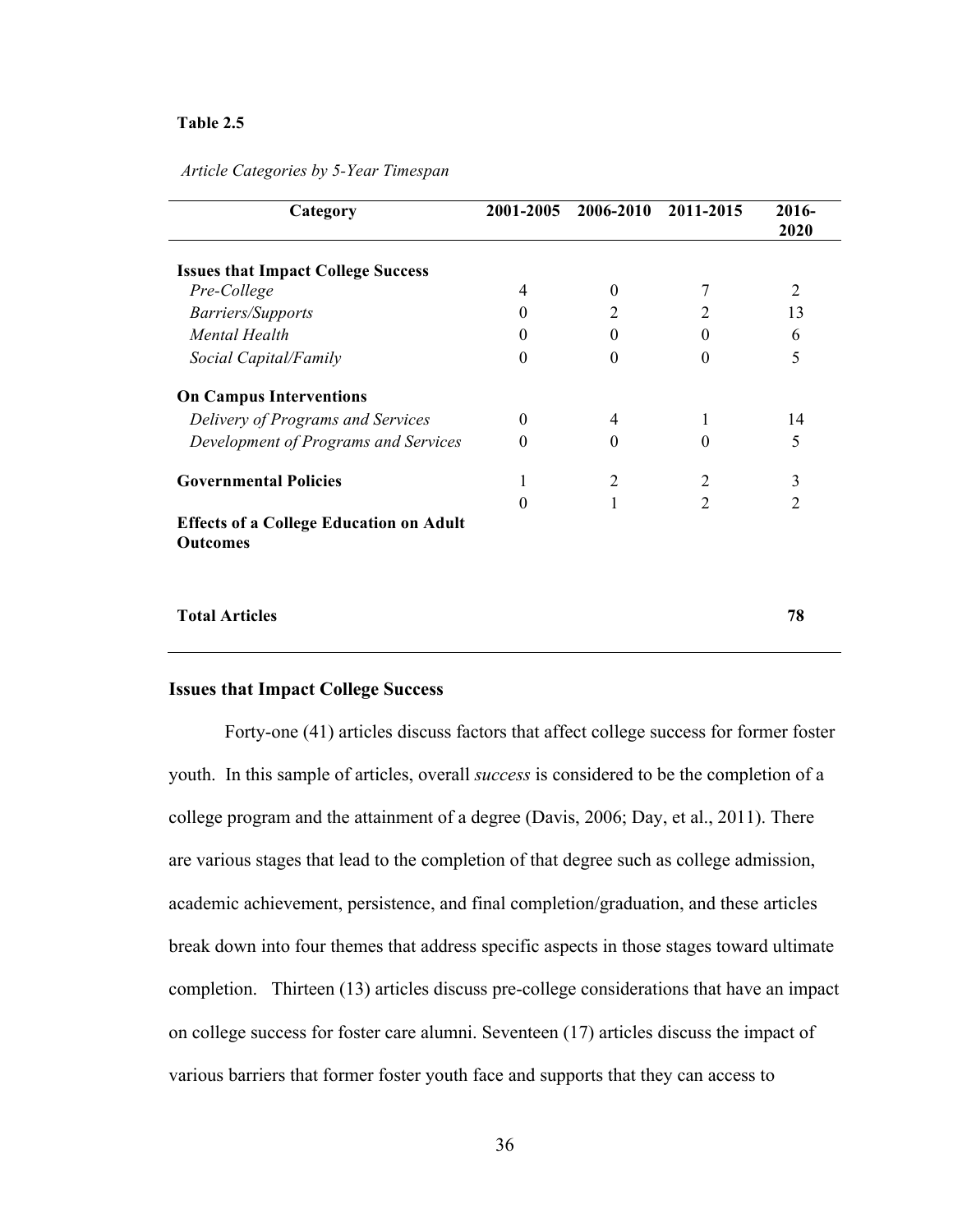overcome barriers. Six (6) articles point to the level of family involvement and social capital that emancipated foster youth have access to while on their college journey, and another five (5) articles address the impact that mental health can have on the success of a former foster youth as they pursue a college degree.

### *Pre-College*

Pre-college issues addressed college aspirations and expectations, readiness for college engagement, and pre-college programs for former foster youth. Educational aspirations are the amount of education that someone would like to achieve (Reynolds  $\&$ Pemberton, 2001), and educational expectations are a more realistic view of actual possibility (Kirk & Day, 2011). Studies have historically found that the college aspirations of foster youth equal their non-fostered peers, but enrollment of foster youth has lagged (Courtney et al., 2004; McMillen, et al, 2003, Wolanin, 2005). In contrast, Kirk and Day (2011) found that youth in foster care report significantly lower aspirations and expectations than youth who are not in foster care.

College readiness factors for foster youth can consist of educational aspirations, academic readiness, academic motivation, general coping ability, and resilience (Batsche, 2014; Kirk & Day, 2011; Unrau, 2012). In 2005, nearly two-thirds (63.8%) of foster care alumni enrolled in college feel that they were "not very well" (p. 884) prepared for college by the foster care system (Merdinger et al, 2005). Another study reports that youth aging out of care self-report college readiness indicators such as academic confidence, social motivation, receptivity, general coping at levels similar to the general freshman population, but lower academic performance that the general population (Unrau et al., 2012).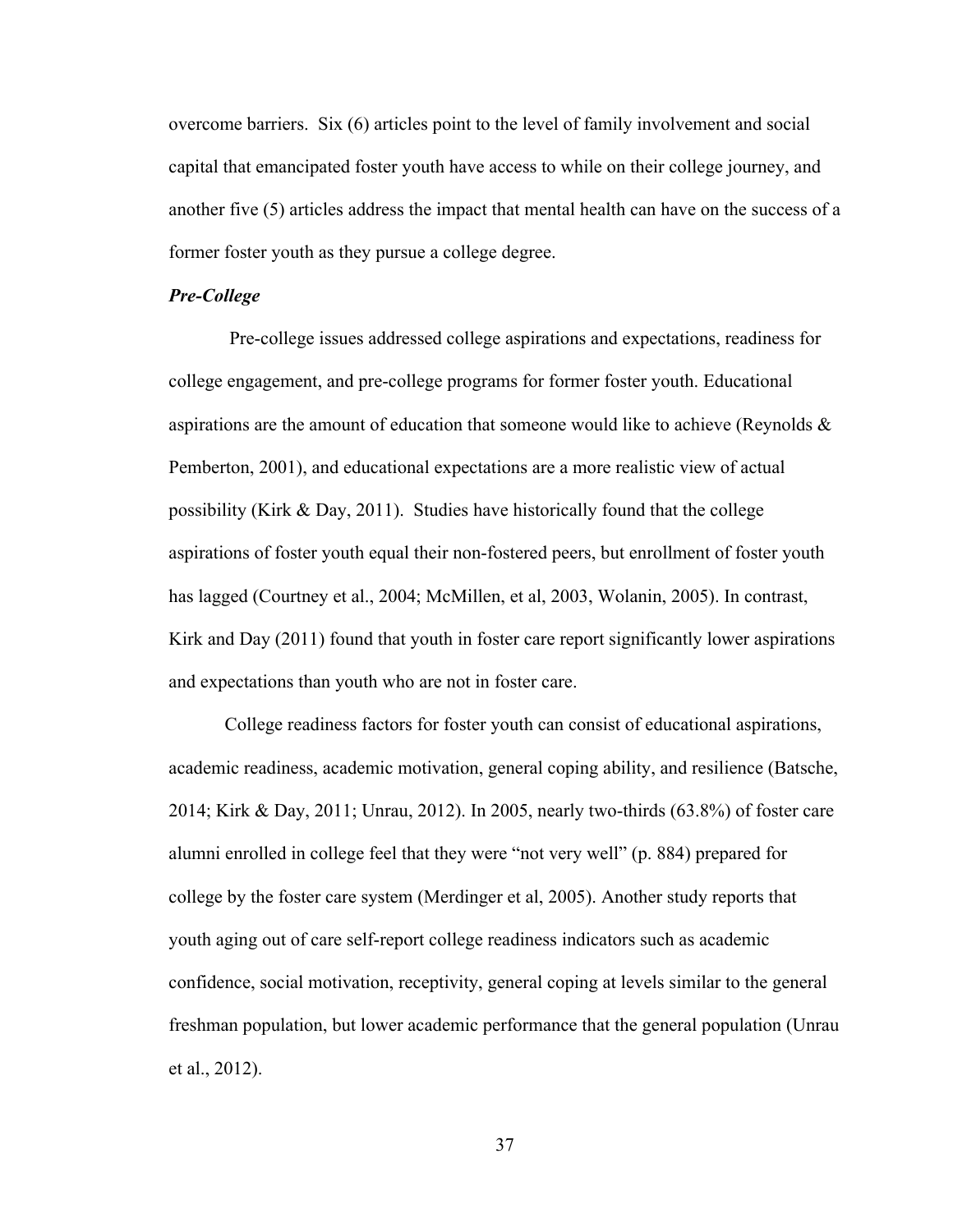Because college admission rates are known to be lower for foster youth (Courtney et al., 2014; Wolanin, 2005), pre-college interventions have been developed to encourage and enhance enrollment. Pre-college programs can take place on high school campuses (Kirk, et al., 2013), through educational advocates (McMillen, et al., 2003) or as seminars or summer camps on college campuses (Kirk & Day, 2011; Jackson et al., 2019, Unrau et al., 2012). The National Social Work Enrichment program hosts a summer program that develops leadership skills, relationship skills, college readiness skills, and employment skills (Jackson et al., 2019). Another summer program at Michigan State University provides peer support, role modeling, and mentoring and positively impacts participants' perceptions of educational and developmental outcomes (Unrau et al., 2017).

## *Barriers/Supports*

In this context, barriers are obstacles that limit academic achievement, limit financial and resource access, negatively impact persistence, and ultimately limit the attainment of a college degree (Davis, 2006; Okpych et al., 2020; Rios & Rocco, 2014). Supports are the services, programs, resources, and interventions that are made available to help overcome the negative impact of the barriers.

Federal educational vouchers, state tuition waivers, and financial aid policies favorable to former foster youth are all supports that largely help foster care alumni overcome barriers to their successful college pursuit (Davis, 2006; Dworsky, 2018; Okpych et al, 2020; Salazar, 2012). However, these financial supports cannot always cover housing, transportation, and other expenses. Support is needed to alleviate the barrier to stable housing (Courtney & Hook, 2017; Piel, 2018) and day-to-day and emergency-type expenses (Hernandez & Naccarato, 2010) that former foster youth may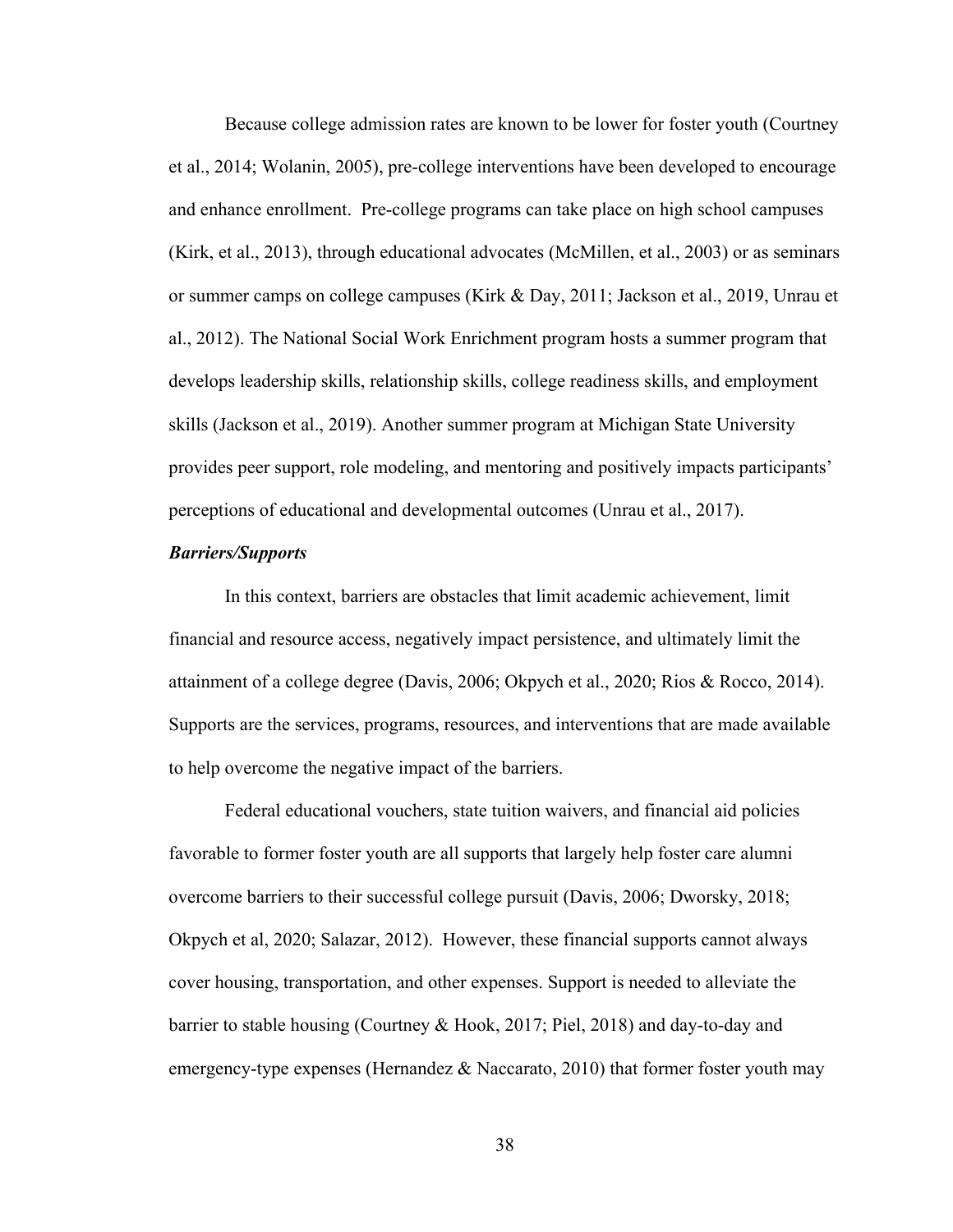face while attending college. Some states are offering extended foster care which allows a foster youth to remain connected to foster care benefits and a foster family into their young adult years (Courtney & Hook, 2017), which can then help with some of these day-to-day needs.

Along with financial and resource barriers, former foster youth must overcome academic and foster care-related barriers. These academic barriers to educational success for foster youth include lower academic test scores, lower GPA, higher rates of repeating grades, and lower high school graduation rates than their non-foster peers (Burley & Halpern, 2001; Courtney, et al., 2004; Okpych & Courtney 2017). Foster care-related barriers can include mental health challenges, lack of family support, and lack of emotional support (Johnson, 2019; Piel, 2018; Rios & Rocco, 2014; Salazar et al., 2016).

Supports are needed to help former foster youth succeed in college. Academic supports as displayed in the foster youth academic achievement model (Rios & Rocco, 2014) include four types: school related, foster care related, community related, and internal. When considering their educational success, foster youth both need and want supportive, caring adults who encourage their academic progress (Day et al., 2012; Haas & Graydon, 2008; Salazar et al., 2016). Academic and foster care-related barriers are decreasing with the rise of on-campus programs with structured academic and wraparound supports and dedicated staff (Johnson, 2019; Piel, 2018).

#### *Mental Health*

Early maltreatment, separation from their birth family, and placement in foster care can be very traumatic for children. This trauma puts children in foster care at a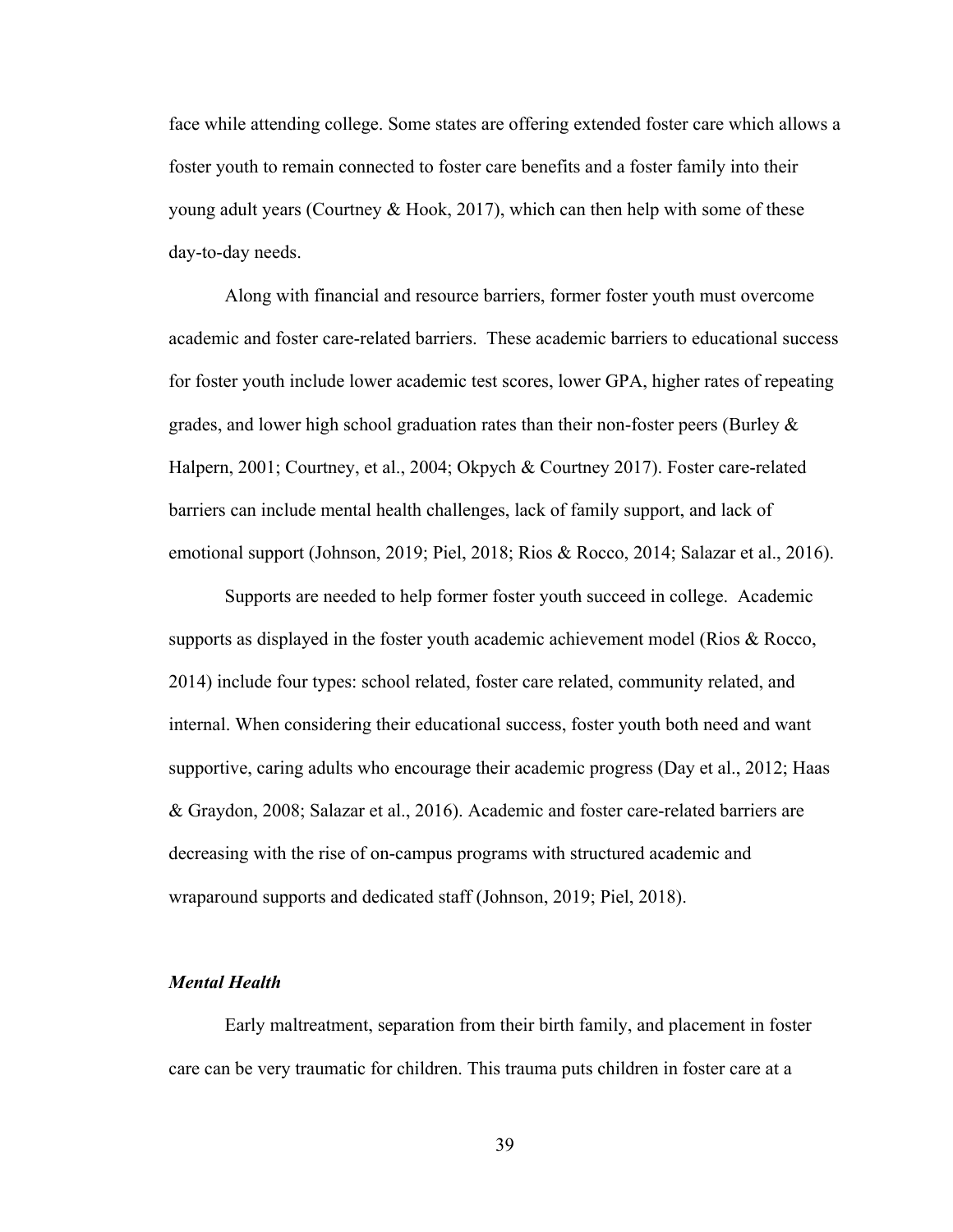greater risk for mental and emotional challenges, and foster children experience more depression, anxiety, and behavioral issues than non-foster children (Morton, 2018; Turney & Wildman, 2016). Mental health challenges for foster youth continue to the college years with depression, anxiety, and posttraumatic stress disorder being the most prevalent challenges (Courtney et al., 2004; Salazar 2012; Salazar et al., 2016) These mental and emotional challenges are a significant factor that adversely affects the successful completion of a college degree (Morton, 2018). Almost one-third of surveyed program participants reported having a current mental health diagnosis which included depression, ADHD, PTSD, and anxiety (Huang, et al., 2020). Even though some foster youth have been able to establish and maintain relationships with supportive adults, others display higher levels of avoidant attachment which results in a considerable negative effect on persistence and the completion of a college degree (Okpych & Courtney, 2018). Unfortunately, mental health service utilization decreases soon after leaving foster care (Courtney et al., 2007; McMillen & Raghavan, 2009), which means that many college-aged former foster youth are navigating college with unsupported complex mental health needs. Campuses both with and without dedicated programs for foster care alumni have taken notice, are taking notice and are encouraging services through campus counseling and health centers (Hallett, 2018; Seon, et al., 2019).

### *Social Capital/Family*

Social capital includes the resources that are known and accessible because of relational ties (Coleman, 1998). Social capital is "what we draw on when we get others…to help us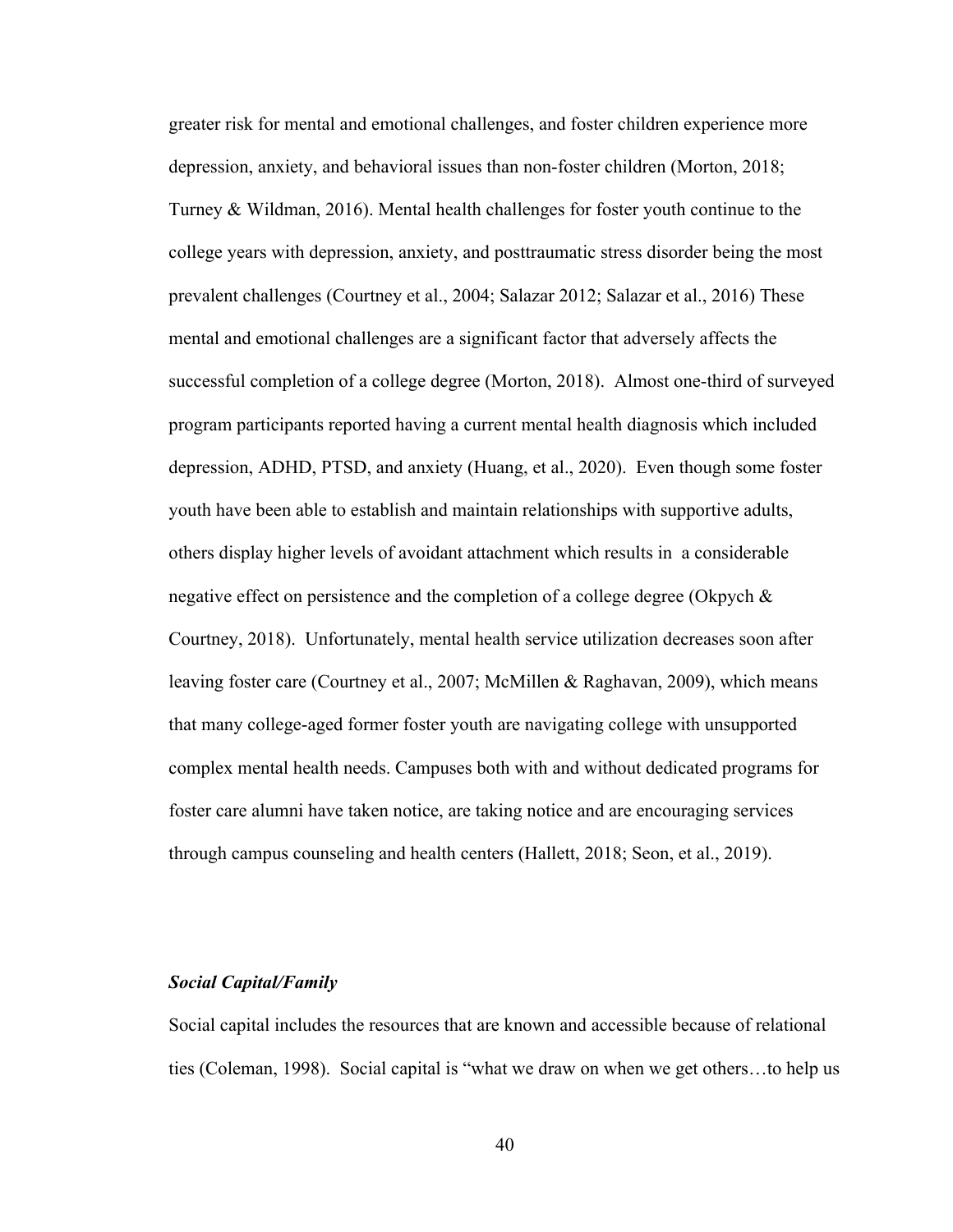solve problems, seize opportunities, and accomplish aims that matter to us" (de Souza Briggs, 1998). This social capital for college bound youth typically comes from parents and family, but for a foster youth, those biological family ties are often fragmented or severed. Finding these relationships within the the child welfare and school systems can help to reduce the gap from the loss of familial ties. Okpych and Courtney (2017) found that tangible supports and guidance from institutional agents such as caseworkers, foster parents, and therapists coupled with encouragement from school personnel can increase the likelihood that that foster youth enroll in college. High schools that can establish a college-going culture with supportive and well trained teachers, counselors, and leaders can create the social connections that improve the academic resilience and confidence of foster youth (Neal, 2017). Foster youth who are able to find supportive adults and then utilize that social leverage are able to better navigate the path from high school to college (Skobba et al., 2018). Supportive adults into the early college years through campus support services can help to sustain these students all the way to a college degree (Franco & Durdella, 2018). Foster care alumni experiencing success in college report that in the absence of reliable birth family members, they were able to create meaningful relationships with adults whom they can count on (Kearney, et al., 2019).

### **On-Campus Interventions**

On-campus interventions "…help reduce barriers and risk factors that derail [foster care alumni] from achieving successful post-secondary educational outcomes." (Randolph & Thompson, 2017, pp. 602-603). These interventions are sometimes implemented as individual supports and sometimes they are offered as part of a composed program designed for former foster youth. Twenty-four articles discuss on-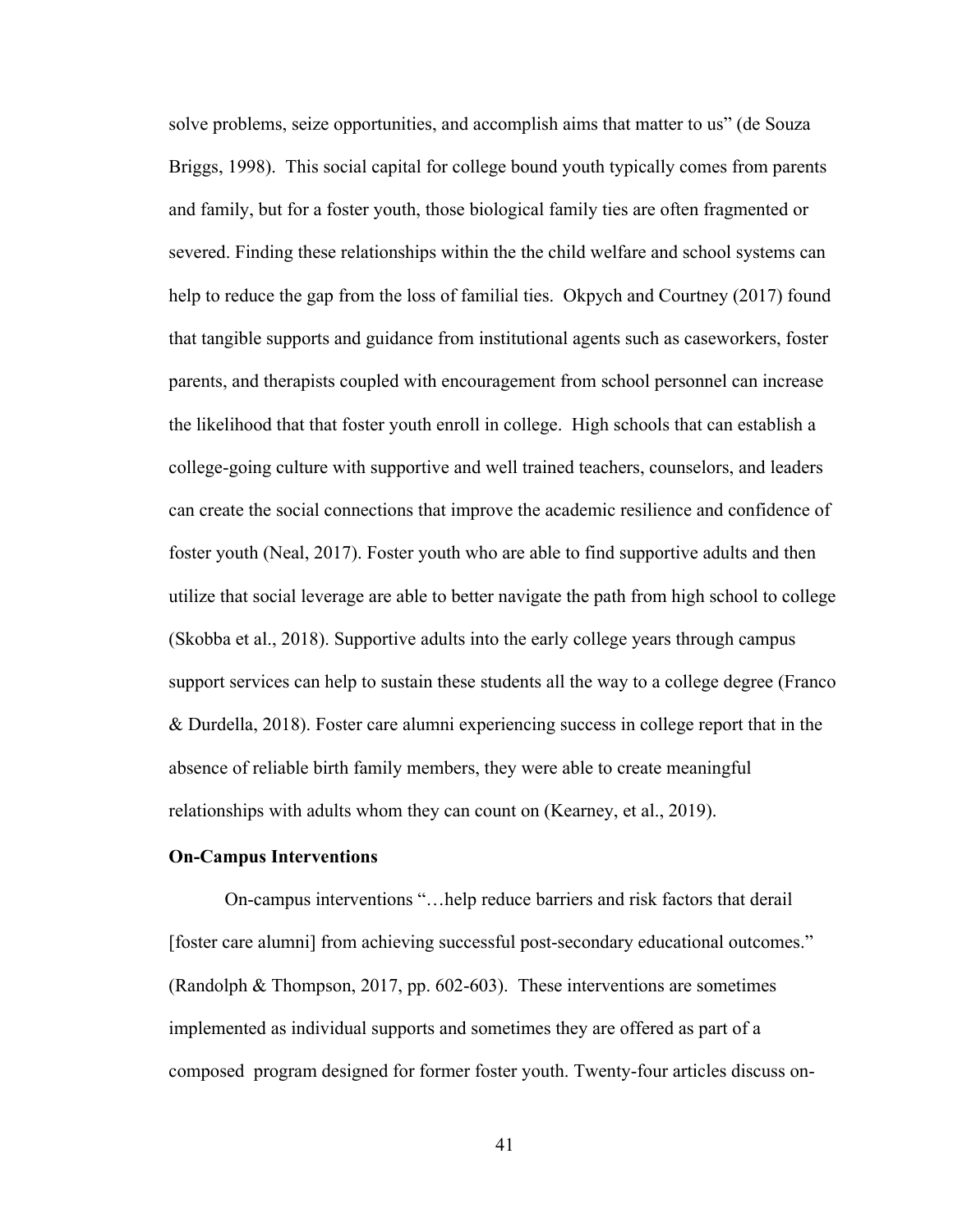campus interventions. Nineteen of the articles (79%) were published between 2016 and 2020 indicating a rapid increase of publications in recent years. The category of oncampus interventions can be broken down into two themes: *delivery* of programs and services and the *development* of programs and services.

### *Delivery of Programs and Services*

On-campus program elements and services are the "array of financial, academic, social/emotional, and logistical supports to help former foster youth stay in school and graduate" (Dworsky & Perez, 2009, p. 256). Articles in addressing this theme discuss assessing, evaluating, and reviewing on-campus program, and the specific services that they offer to former foster youth during their quest for a college degree.

Characteristics of on-campus program services tend to center around financial and resource assistance, academic support, and mentoring/emotional support (Geiger, et al., 2018; Randolph & Thompson, 2017). For foster care alumni without financial means or know-how, financial barriers may be enough to discourage a college application. Finding financial support to attend college was ranked "important" or "very important" by 98.6% of students surveyed in an on-campus support program (Dworsky  $\&$  Perez, 2009), and 68% of programs report providing financial assistance (Geiger et al., 2018). Financial assistance support through campus support programs includes help with obtaining scholarships and tuition waivers, help with the financial aid process, and housing (Dworsky & Perez, 2009; Geiger, et al., 2018; Lenz-Rashid, 2018; Randolph & Thompson, 2017; Unrau, 2017; White 2018).

Academic supports provided by on-campus support programs include academic coaching, tutoring, academic related group trainings, and a first-year course to reinforce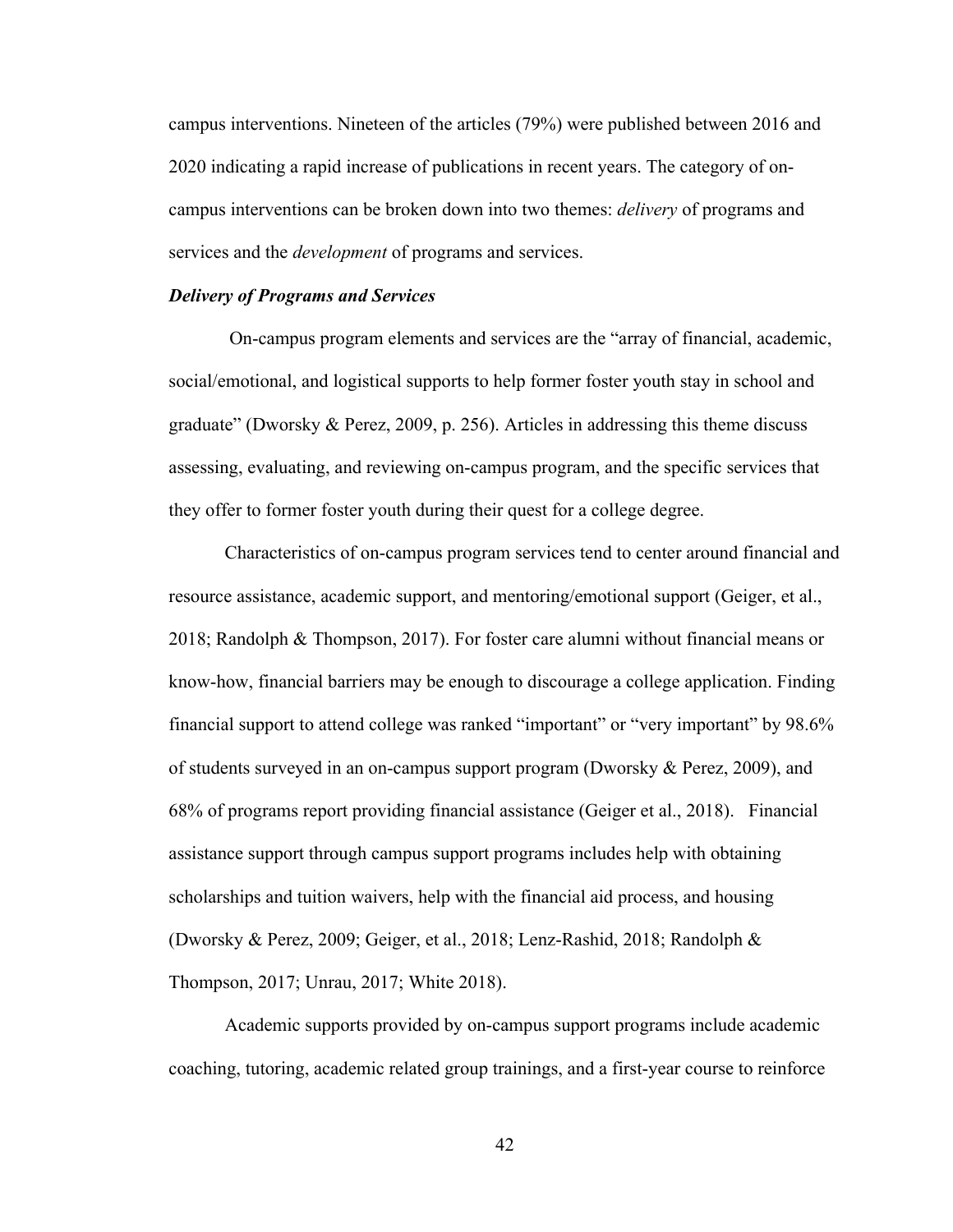college skills (Geiger et al., 2018; Unrau, et al., 2017). Dworsky and Perez (2009) report that nearly all of their survey participants perceived academic support such as help with choosing a major and choosing courses as "important" or "very important. Information from 81 programs in 22 states found the most frequently occurring services available in on-campus programs for former foster youth were: (a) resource information and referral, (b) career exploration and planning, (c) financial assistance or support, (d) website, (e) coaching, and (f) academic tutoring (Geiger et al., 2018).

Mentoring and emotional support elements were also a discussed as part of an oncampus support program. Mentoring and emotional support may come through individuals such as mentors, academic coaches, and program staff. As compared to a staff-person academic coach, volunteer mentors report that they don't have access to the same knowledge of programs and services available to their mentee, nor do they have the resources for referrals when their mentee struggles with an emotional issue such as depression or low self-esteem (Huang et al., 2018). Another approach to providing emotional support for program participants is a unique space, a sort of safe space, on campus where the program students can spend time and obtain resources or information from various college departments without having to identify their unique situation all around the campus. A dedicated staff in this area could then develop a deeper relationship with these students (Hallett, et al., 2018). However, Hogan (2018) found declines in the self-reported perceptions of mental health of program participants as compared to foster care alumni students who did not participate in a campus support program. This study continued with cautions that a campus support program that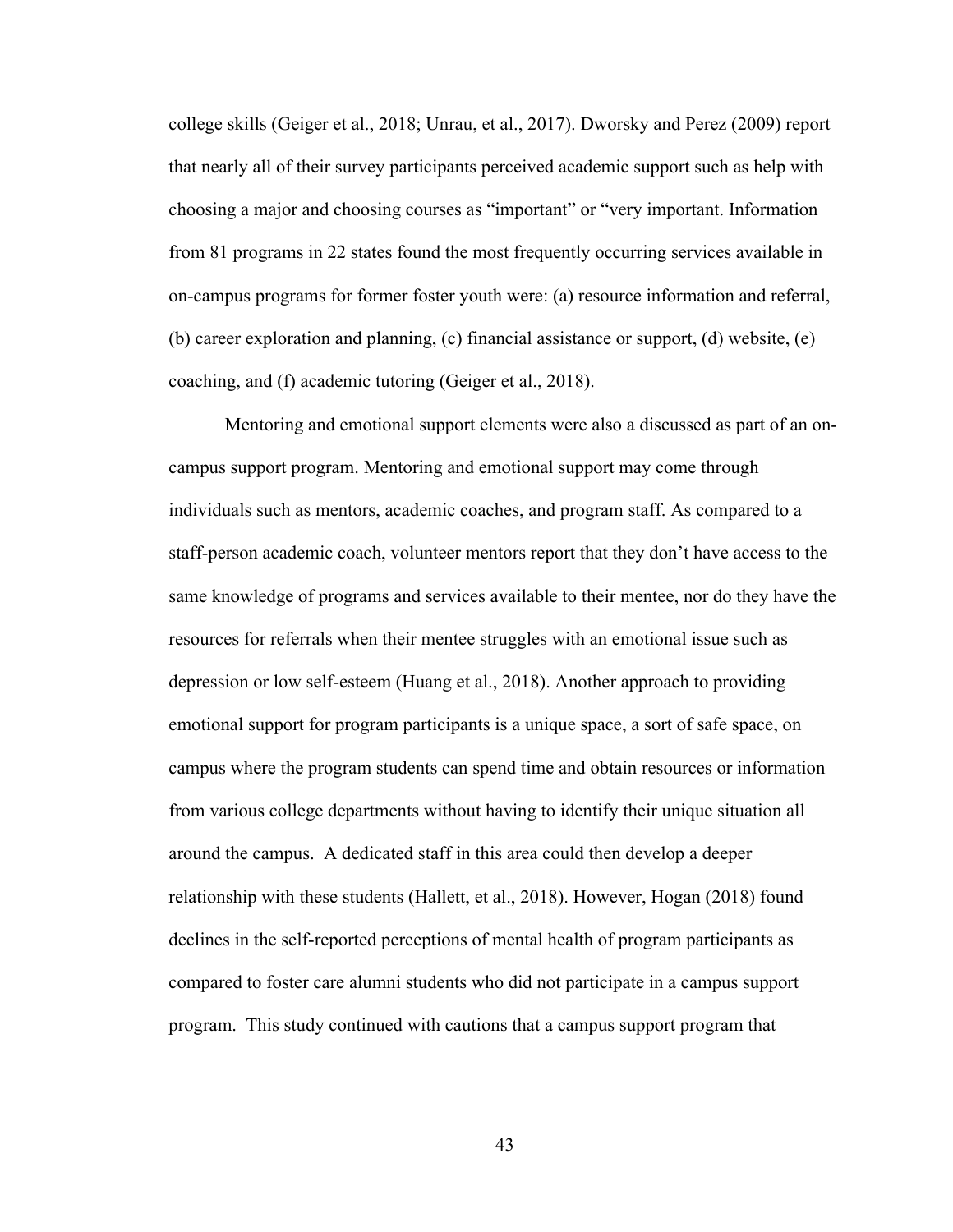attempts to offer too much emotional support, perhaps so much that it feels like pressure, may actually have adverse effects on the mental health of the participants.

#### *Development of Programs and Services*

Articles discussing the development of on-campus programs and supports present practical and conceptual frameworks for developing and implementing programs that support foster care alumni on college campuses. Miller et al., (2017) and Miller et al., (2019) utilized a group concept mapping approach with both former and extended foster care youth who were presently enrolled or had recently stopped attending college. Eight clusters for creating an on-campus program emerged: campus awareness, advocacy, data tracking, pre-college supports, fostering family connections, academic financing, campus life, and peer/mentor supports. Much of the literature identified in this present study discusses supports related to those clusters, affirming that those are, indeed, important areas to address for former foster youth.

In other articles addressing the development of on-campus programs, a strengths perspective was explored as a theoretical framework for an on-campus support program (Geiger et al., 2016). A strengths perspective framework shows potential because of elements that align well with the unique needs of foster care alumni: (a) foster care alumni can redefine their existing identity as a foster youth, (b) a strengths perspective offers support but values the autonomy of the foster care alumni, and (c) a strengths perspective highlights the positive attributes of former foster youth in college such as resilience and perseverance (Watt et al., 2013). Other discussions of on-campus program development highlighted leadership, individualized case management, and more financial resources for basic needs such as clothing and food (White, 2018). Also discussed were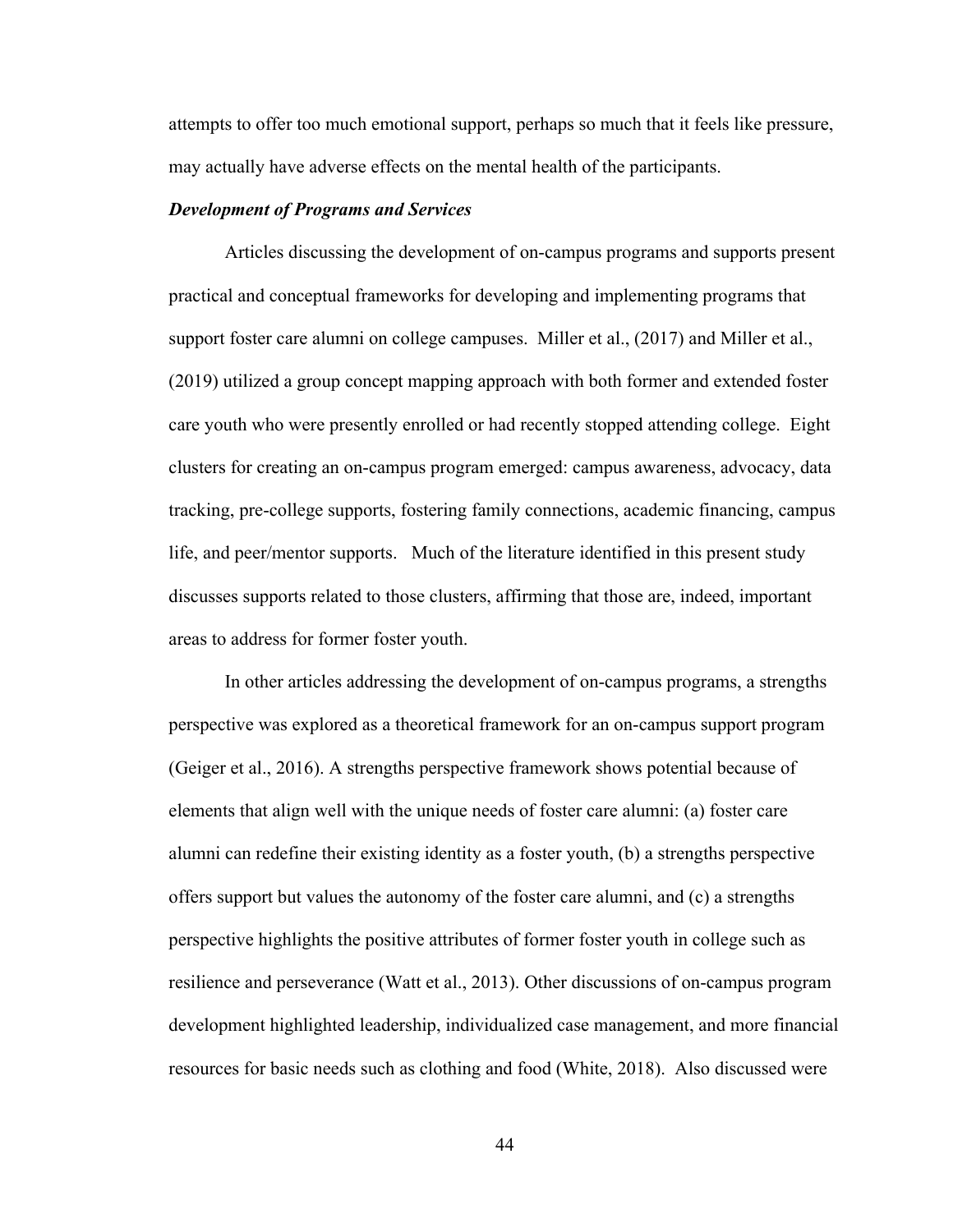the strategies of obtaining support and funding for on-campus programs from outside of the college/university setting, leveraging all possible campus resources, and establishing an advisory council (Geiger, et al., 2016).

# **Governmental Policy Impacts**

Eight articles published from 2001-2020 discuss governmental policies at the federal and state level that were designed to enhance opportunities for former foster youth to earn a college degree. These articles that form a legal and policy arguments can be summed up by Benedetto (2008), "When states assume a parental role for children in foster care, they also assume a constitutional duty to properly prepare youth for emancipation" (p. 410). Wolanin (2005) and Benedetto (2008) both establish cogent arguments and further recommendations for the need for the government to continue implementing policies that reduce barriers for former foster youth to succeed in college. Direct funding and tuition waivers for former foster youth are having positive effects on college persistence. The educational and training vouchers (ETV) provide direct funding for former foster youth who are pursuing a college degree and maintain satisfactory academic progress. Initial studies of California college students from foster care suggests that ETV receipt increases the odds of persistence (Okpych et al, 2020). State tuition waivers are also available to former foster youth in some states. Three studies discussing ETVs and tuition waivers found wide disparities on the benefit amounts, implementation, and management across various states (Hernandez et al., 2017; Simmel et al., 2012).

In a study assessing rural service providers' knowledge of ETVs and interaction with youth accessing ETVs, providers experienced a large number of youth who did not want to stay involved with the child welfare system when they aged to 18, and they opted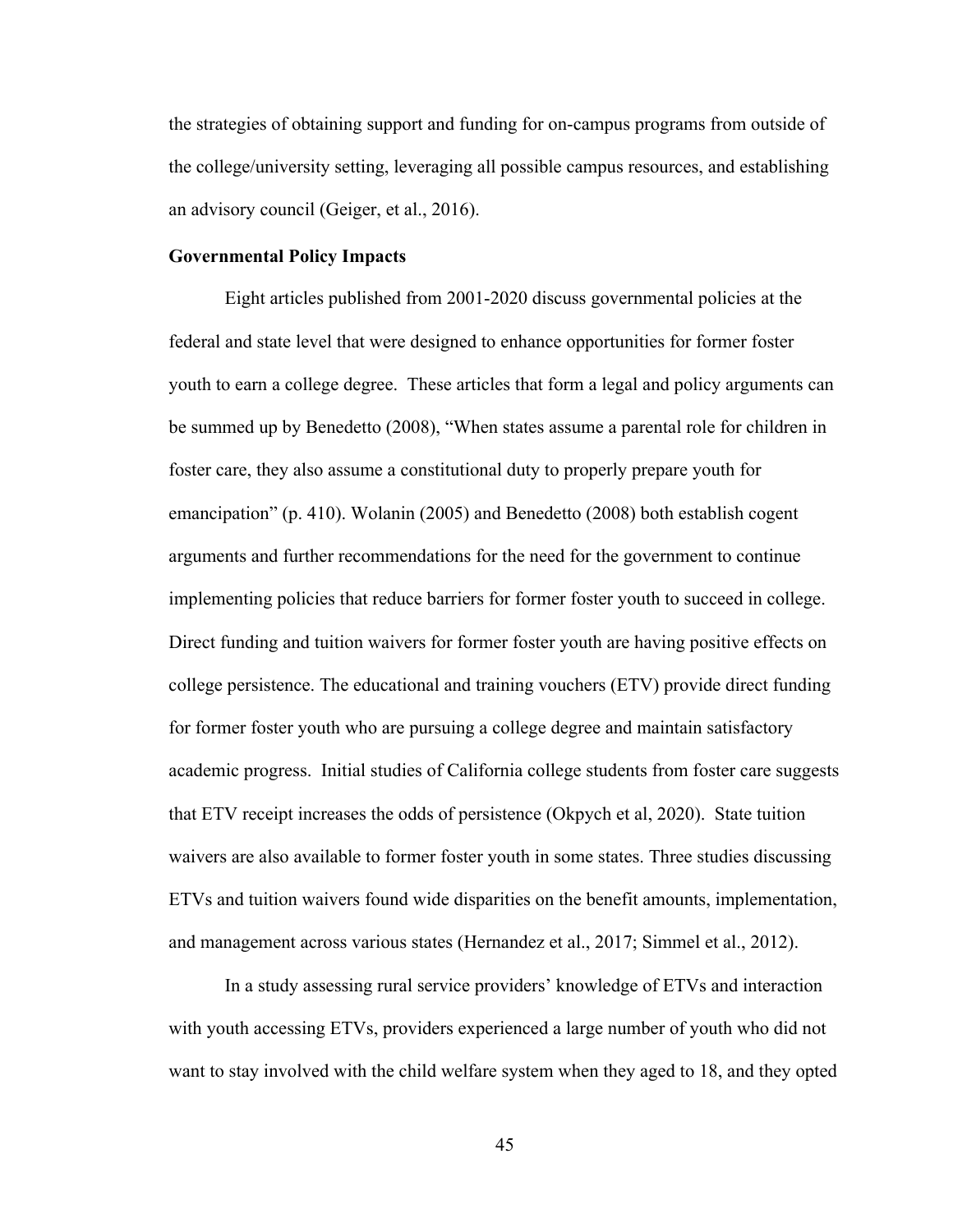out of this benefit. The authors speculated that these youth may be trying to avoid any possible stigma from child welfare involvement or simply trying to establish their independence fom foster care (Wells & Zuns, 2009). Okpych (2012) delivers policy framework recommendations that support extending the Foster Care Independence Act (FCIA) of 1999 funding to age 25, utilizing FCIA funds to establish on-campus support programs, and adjusting the value of Educational Training Vouchers (ETVs) with the cost of college.

Not all policy recommendations and implementations involve funding such as ETVs or tuition waivers. Extended foster care, or allowing youth to remain connected to the foster care system until age 21, is associated with a 46% increase in their odds of reaching the next level of education attainment of high school graduation or the completion of one year of college (Courtney & Hook, 2017). These findings come with a strong recommendation that more states, beyond the 22 in this 2017 study, implement extended foster care for the youth in their state.

#### **Effects of College on Adult Outcomes**

Five articles discussed the effect of a college education on the adult outcomes for former foster youth. These articles spread between 2006 – 2020. Higher levels of college attainment increase the employment rate and annual earnings of former foster youth (Okpych & Courtney, 2014) as compared to other former foster youth. However, as compared to the general population with a four-year degree or higher, former foster youth with a four-year degree youth lag behind in annual earnings, perhaps indicating that foster care challenges may still exist even for those youth who have completed a college degree (Okpych & Courtney, 2014).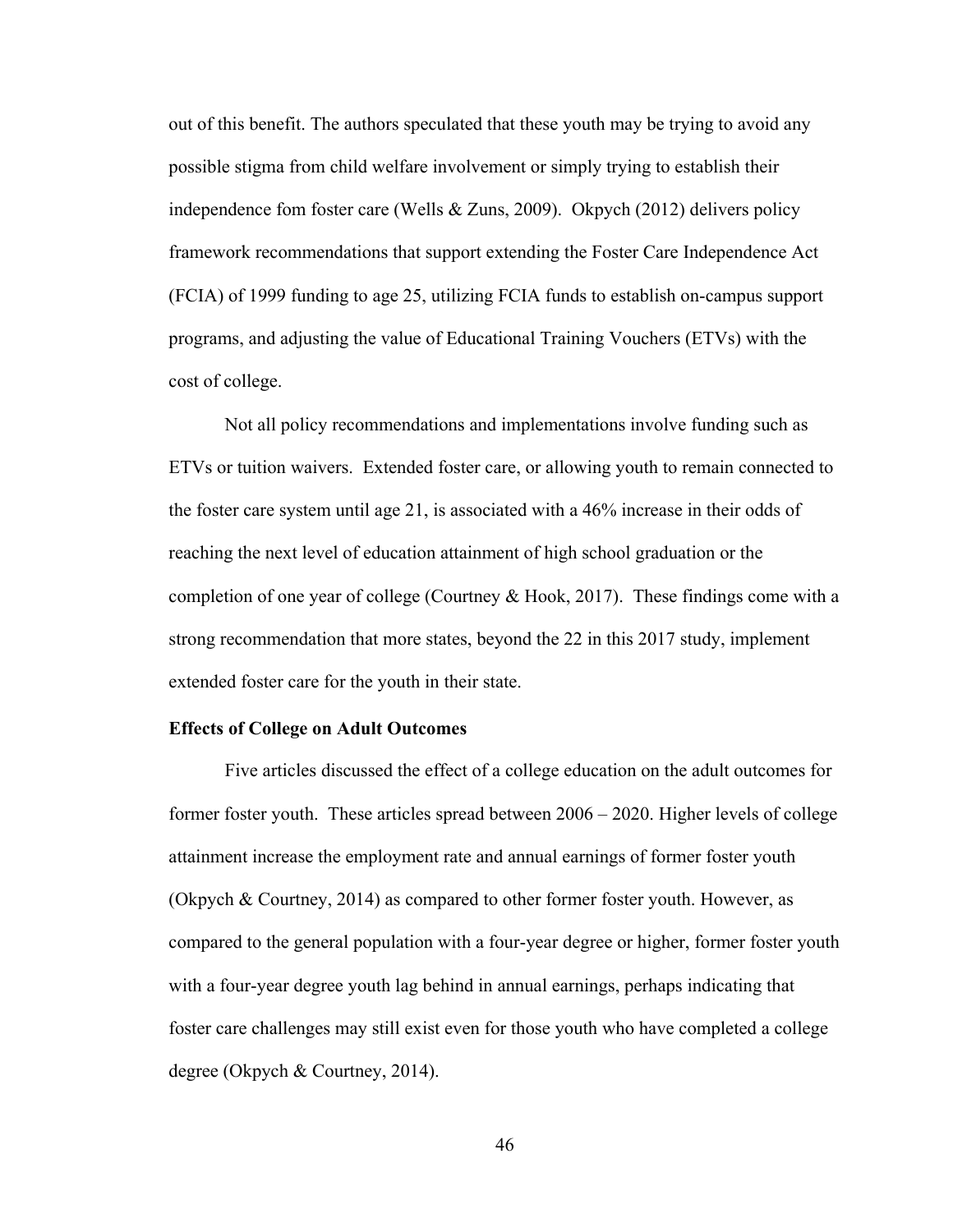In a study comparing foster youth bachelor's graduates with general population bachelor's graduates, Salazar (2013) found something different. While former foster youth struggled more with mental health, job security, and had lower overall *household* incomes, *individual* incomes and employment rates were not significantly different. These lower household incomes may indicate that the former foster youth graduate is the primary or only income earner in the household (Salazar, 2013).

 Jones (2010) collected educational path data for a group of foster care alumni over the course of three years. Findings indicated that students in a two-year college stay in school longer than those in a 4-year college. Additionally, more participants (including college students) reported substance use two years after discharge from foster care than those same youth reported 6 months after discharge (Jones, 2010).

Unrau et al. (2020) assessed life outcomes for former foster youth college graduates from the same university and compared outcomes by racial identity. Racial identity was found to be associated with lower outcomes in two areas: GPA and relationships with supportive people. Racial identity was not associated with different outcomes in the domains of: type of degree earned, employment, perspectives on quality of life after graduation, financial variables, types of housing or intent to pursue additional education (Unrau et al., 2020). Gillum, et al. (2016) reviewed literature that included at least one research questions related to college outcomes for former foster youth. Gillum et al. (2016) identified a total of 24 articles and found that academic performance, retention rates, and graduation rates lagged behind general population students.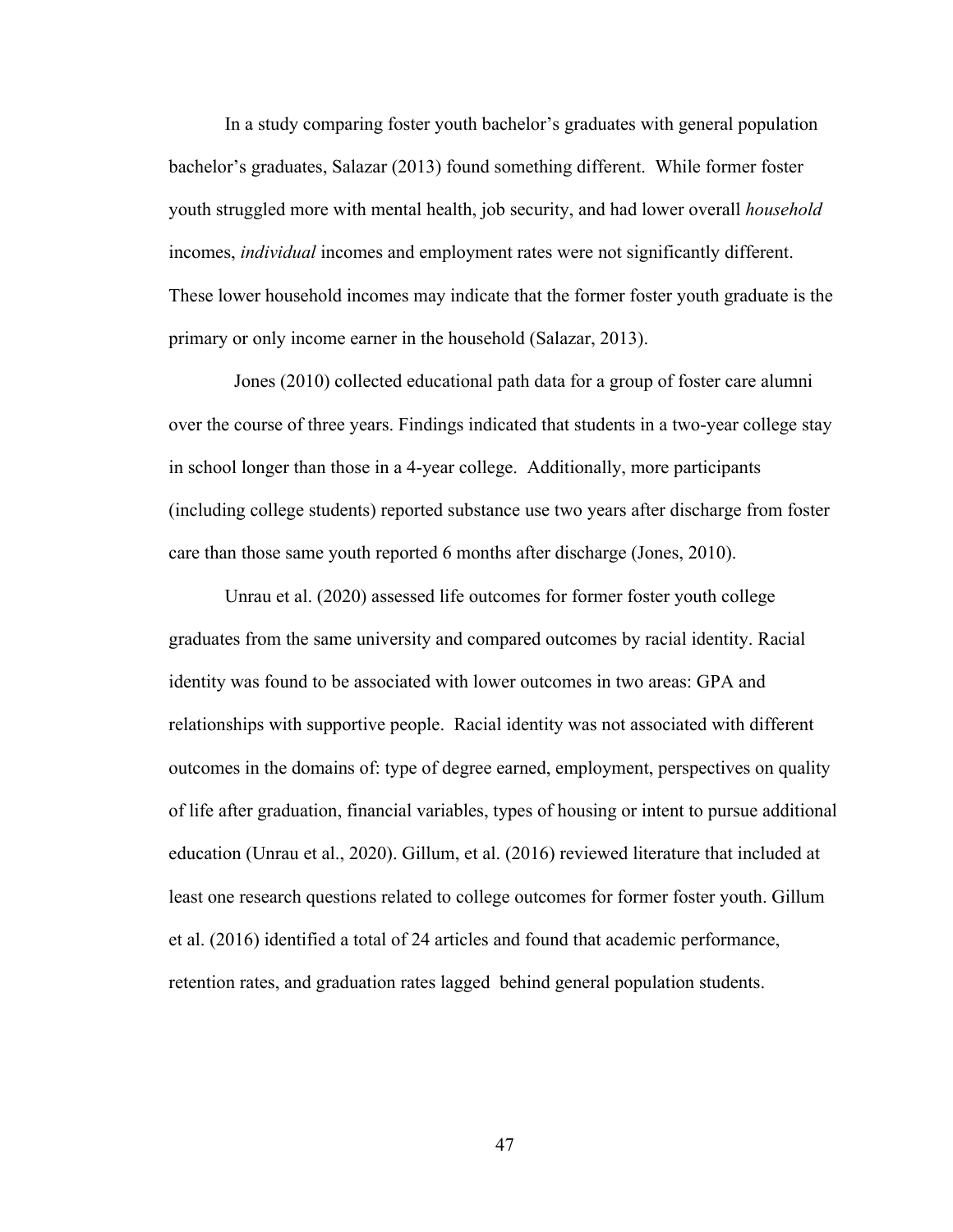#### **Discussion**

Four broad categories emerged in the literature that discusses former foster youth pursuing a college degree: issues that impact college success, on-campus interventions, governmental policies, and effects of a college education on adult outcomes. These topics provide the foundation for answering the research questions:

- What does the literature discuss regarding the challenges and barriers that hinder former foster youth as they pursue a college degree?
- What does the literature discuss regarding supports and strategies that help former foster youth succeed as they pursue a college degree?

### **Challenges and Barriers**

The roots of these challenges and barriers can be tracked through the lifetime of a child who is placed in care. First, the trauma that can come from early maltreatment, being removed from their birth family, and placed in a foster home puts children at a greater risk for mental and emotional challenges and academic delays (Morton, 2018; Turney & Wildman, 2016). Second, A foster child is likely to experience placement changes (including school changes) during their time in foster care, which can lead to educational setbacks, lower grades, and higher rates of repeating grades (Courtney et al., 2004; Courtney et al., 2017). Third, once in middle and high school, the cumulative effects of these emotional and academic challenges continue and can lead to truancy, higher rates of suspension and expulsion, and ultimately to lower levels of high school graduation (Davis, 2006; Rios & Rocco, 2014).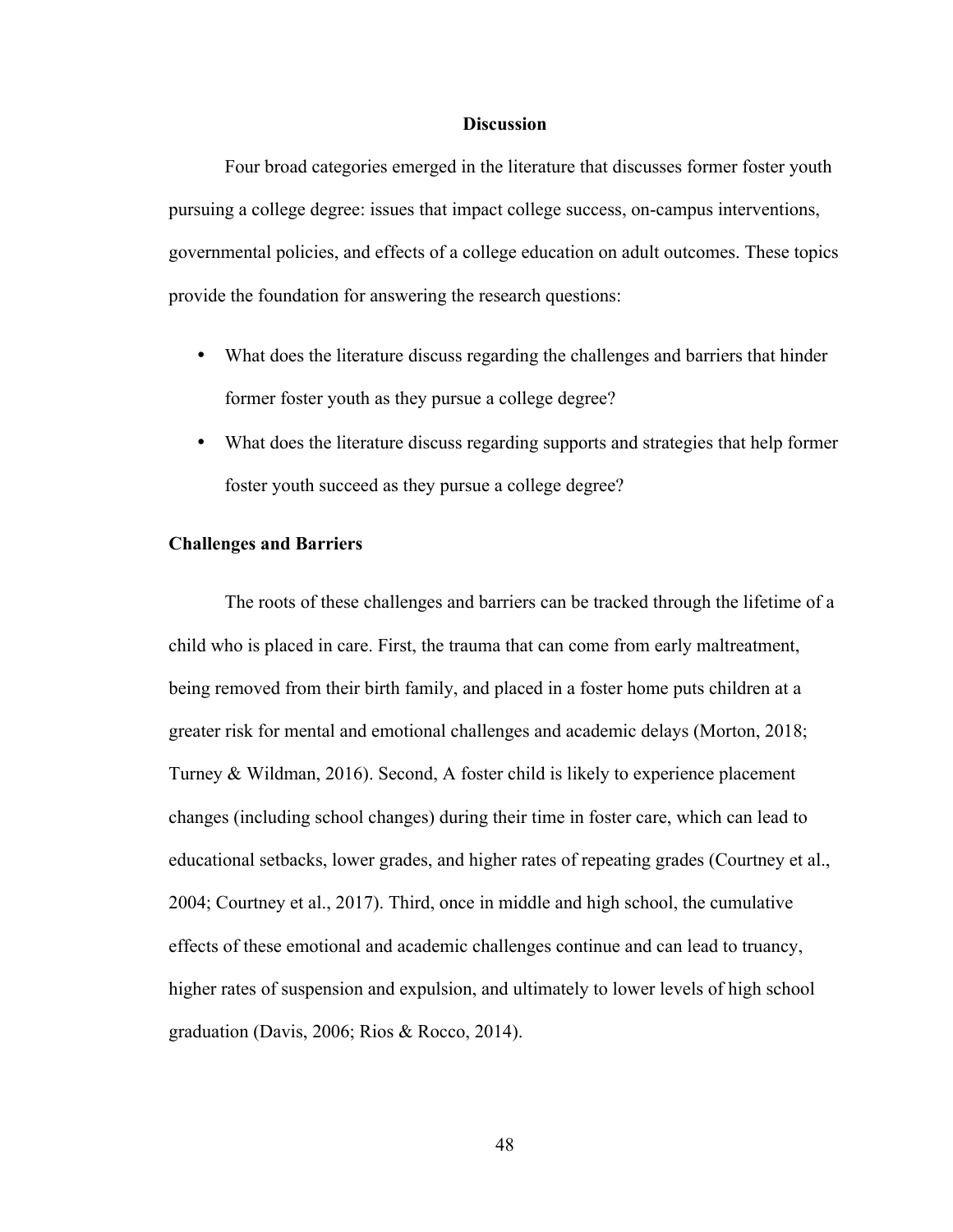Some foster children make it through all of this and graduate high school with aspirations of achieving a college degree (Courtney et al., 2005; McMillen, et al, 2003, Wolanin, 2005). At this stage, the foster youth will set out into young adulthood and their college journey without the typical levels of familial, social and emotional supports (Day, et al., 2012; Salazar et al., 2016) or financial, housing, and resource supports (Courtney et al., 2011; Piel, 2018). Ultimately, all of these challenges have a negative impact on the successful attainment of a college degree for former foster youth and a negative impact on their overall adult outcomes later in life (Okpych, 2014; Salazar, 2013).

# **Supports and Strategies**

The articles in this literature review largely address supports for former foster youth, and the amount of this literature has rapidly increased in the last five years. Supports and strategies that are designed to increase the graduation rate for former foster youth may be implemented prior to college or during college. Some of this literature discussed academic supports throughout the school years in the forms of caring teachers, helpful counselors (Rios & Rocco, 2014), tutoring, and educational encouragement from caseworkers, foster parents, and significant adults.

The majority of the research that discussed supports in this literature review included strategies and interventions for former foster youth once they considered and applied for college. Pre-college programs are designed to increase college readiness and enrollment. These interventions include educational advocates on high school campuses and seminars and summer camps on college campuses (McMillen, et al., 2003; Unrau, 2012). Resource supports reduce the financial barriers that prevent a former foster youth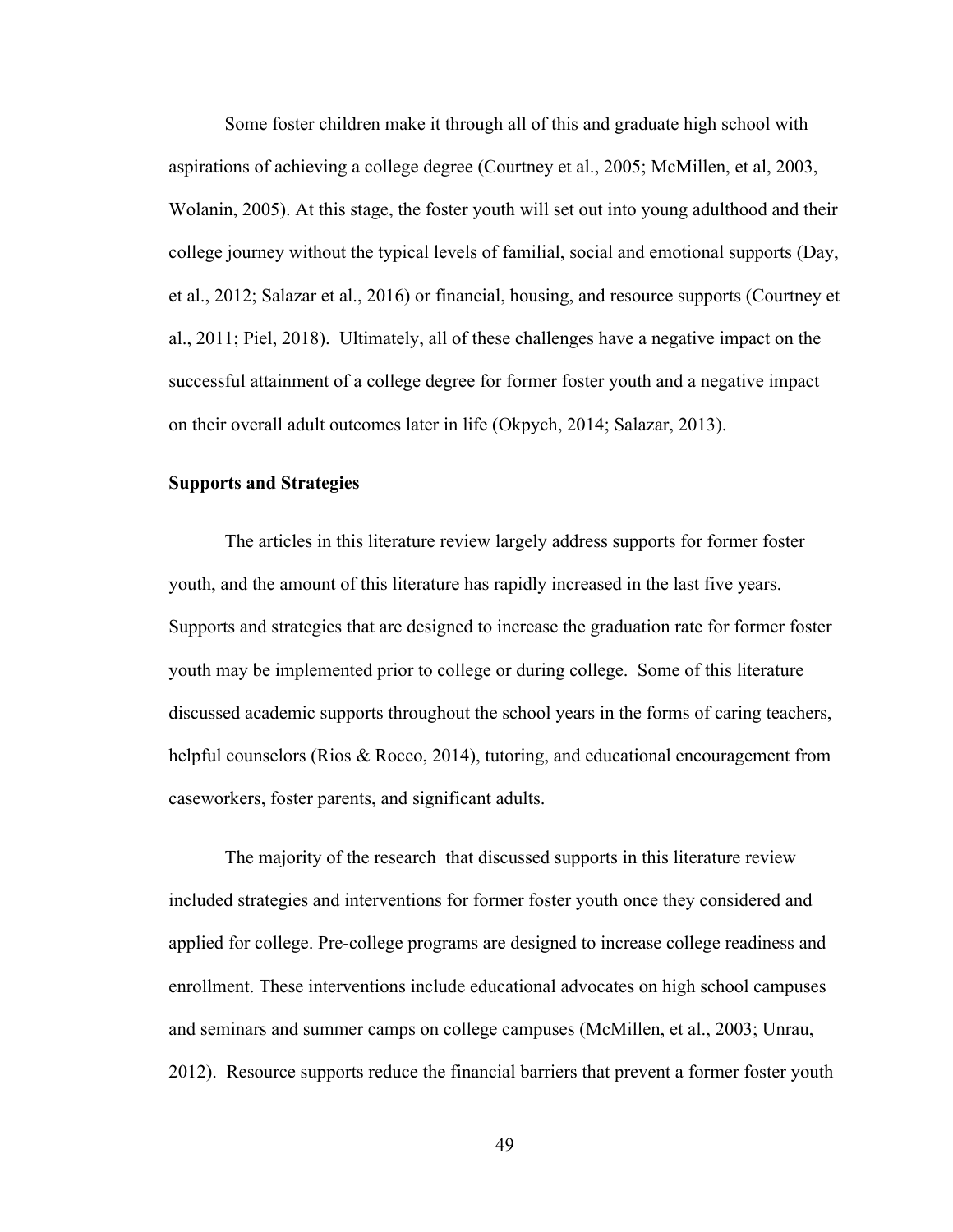from earning a college degree. The literature discussed federal stipends and state tuition waivers as the primary benefits available. Some colleges and universities also provide housing to former foster youth (Davis, 2006; Dworsky, 2018; Okpych et al., 2020). These supports are not enough to fully sustain a former foster youth while in college, and housing and transportation options are often unstable (Courtney et al., 2011; Piel, 2018).

Once enrolled in college, former foster youth may have access to an on-campus program designed to help them successfully complete college. The literature typically discussed these programs in terms of the services provided such as financial and resource assistance (Dworsky & Perez, 2009; Geiger et al., 2018), academic support (Unrau et al., 2017), and mentoring/emotional support (Hallett, et al, 2018; Huang et al., 2018). The literature also discussed the process of program development which included overarching frameworks (Miller et al., 2017; Watt et al., 2013) and practical aspects such as obtaining funding and community support (Geiger et al., 2016).

Finally, the literature discussed supports that currently come from federal and state policies as well as suggestions for additional policies to enhance that governmental support. Federal stipends for former foster youth in college and state tuition waivers are having a positive impact on former foster youth persisting in college (Okpych, 2020). Extended foster care is also associated with positive educational outcomes in high school and early college (Courtney& Hook, 2017). Increasing the cut-off age for the federal stipendand implementing tuition waivers and extended foster care in more states were recommended as additional supports (Okpych, 2012; Courtney & Hook, 2017).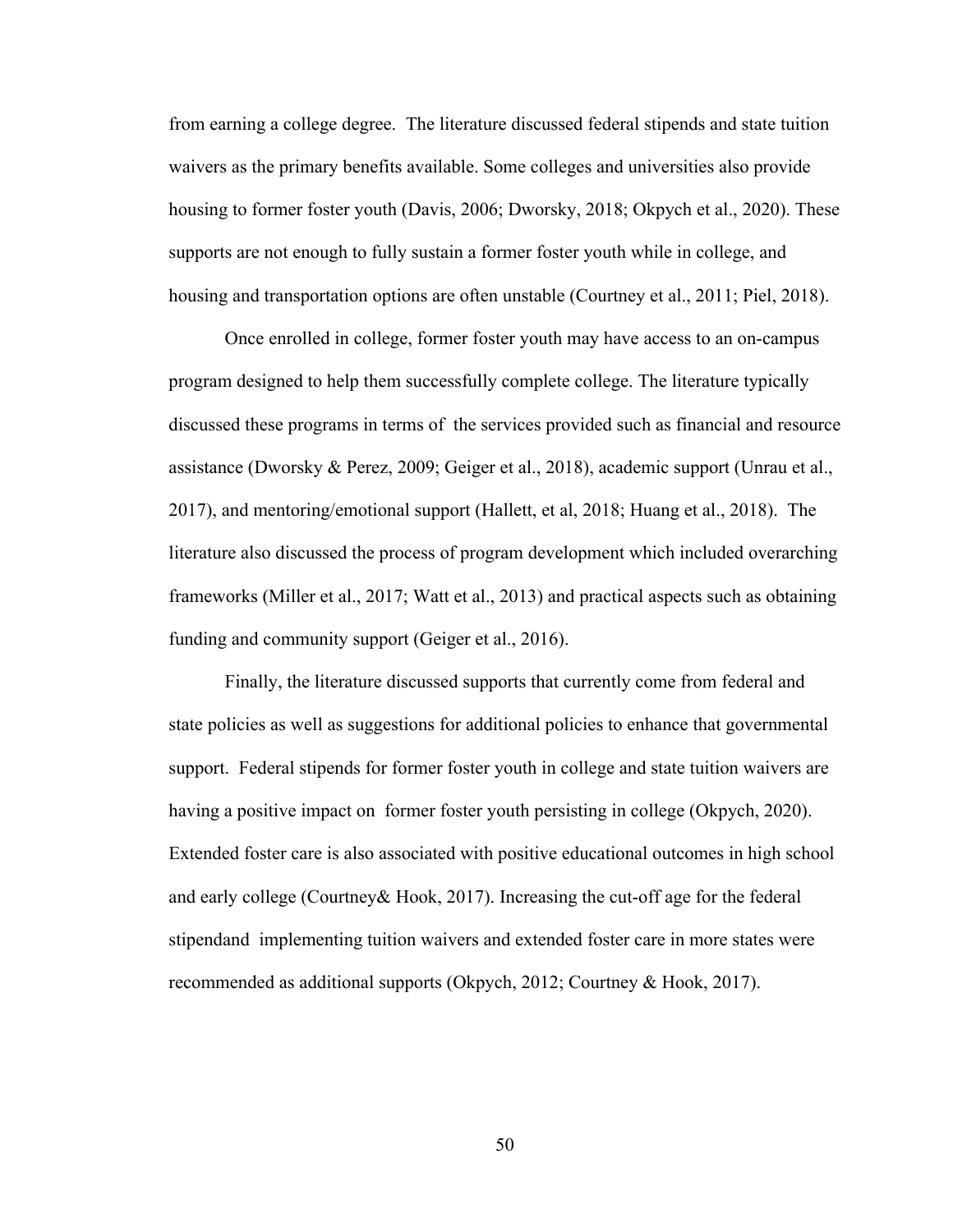### **Implications**

This literature review produced implications for policy, practice, and further research.

### **Policy and Practice**

When a child enters the foster care system, they become a ward of the state. This parental role makes the state fully responsible for the well-being of that child while in care and prepared for life after foster care (Bendetto, 2008). This study revealed that some states still do not offer college tuition waivers/exemption for former foster youth. Child welfare advocates and state legislators need to be sure that their state is alleviating these financial barriers to college access for foster youth.

This study also revealed that part of the development process for on-campus programs for former foster youth entails acquiring funding. States should also be investing resources specific to the needs of former foster youth in their colleges and universities. This could entail funds for program staff and services, trainings for point-ofcontact personnel who may engage with foster youth, and efforts to raise internal awareness of the needs of this group (Miller, et al., 2017).

Multiple studies addressed the mental health challenges for former foster youth. Studies also noted that campus counseling centers could not always meet the complex needs of former foster youth (Morton, 2018; Seon, 2018). Foster care workers should work with foster youth throughout their time in care with careful attention to underlying (or obvious) mental health needs. For the sake of foster youth exiting the system, resource information should be readily available and shared about outlets for mental health services and a plan for continued insurance or health care options for these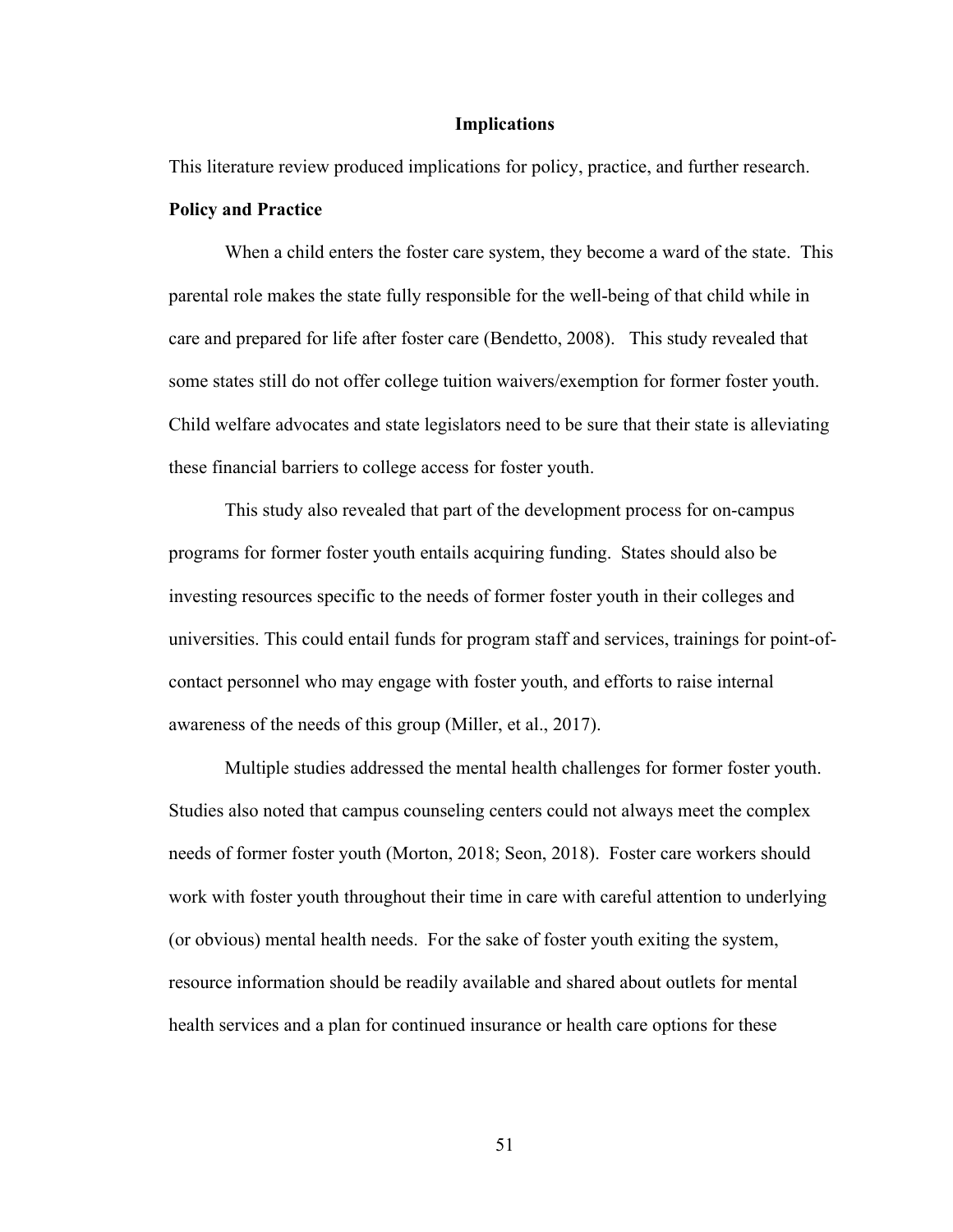services. No foster youth, current or former, should have to do without desired mental health care.

### **Limitations and Further Research**

The number of on-campus programs for former foster youth has rapidly expanded, and many of the studies in this literature review focused on an assessment of a particular service or intervention being offered through an on-campus program. Yet, there is still a lack of evidence-based frameworks or validated best practices that serve as a foundation for the development of on-campus programs serving former foster youth (Miller et al., 2017; Randolph & Thompson, 2017). Interventions and services need to be more widely tested across programs and colleges. Ongoing, data-heavy studies that track program participants from entry into the program through their years after college can help to assess the actual impacts of the program. Results from these ongoing studies can then be used in (a) comparative studies with outcomes of foster youth college students *not* in the program, (b) studies that compare outcomes by racial identity (Lane, 2017), and (c) studies that evaluate specific foster care factors with the program participants' college and adult outcomes.

Johnson (2019) noted that only a small number of studies regarding the college success of former foster youth are published in higher education journals, and he called for more educational researchers to take up this topic. In this present literature review, less than 30% of the articles were published in higher education journals. This presents the need for more studies published in higher education journals from educational scholars and collaborative, multidisciplinary research teams that can bridge "disparate theoretical and methodological approaches" (Johnson, 2019, p. 10).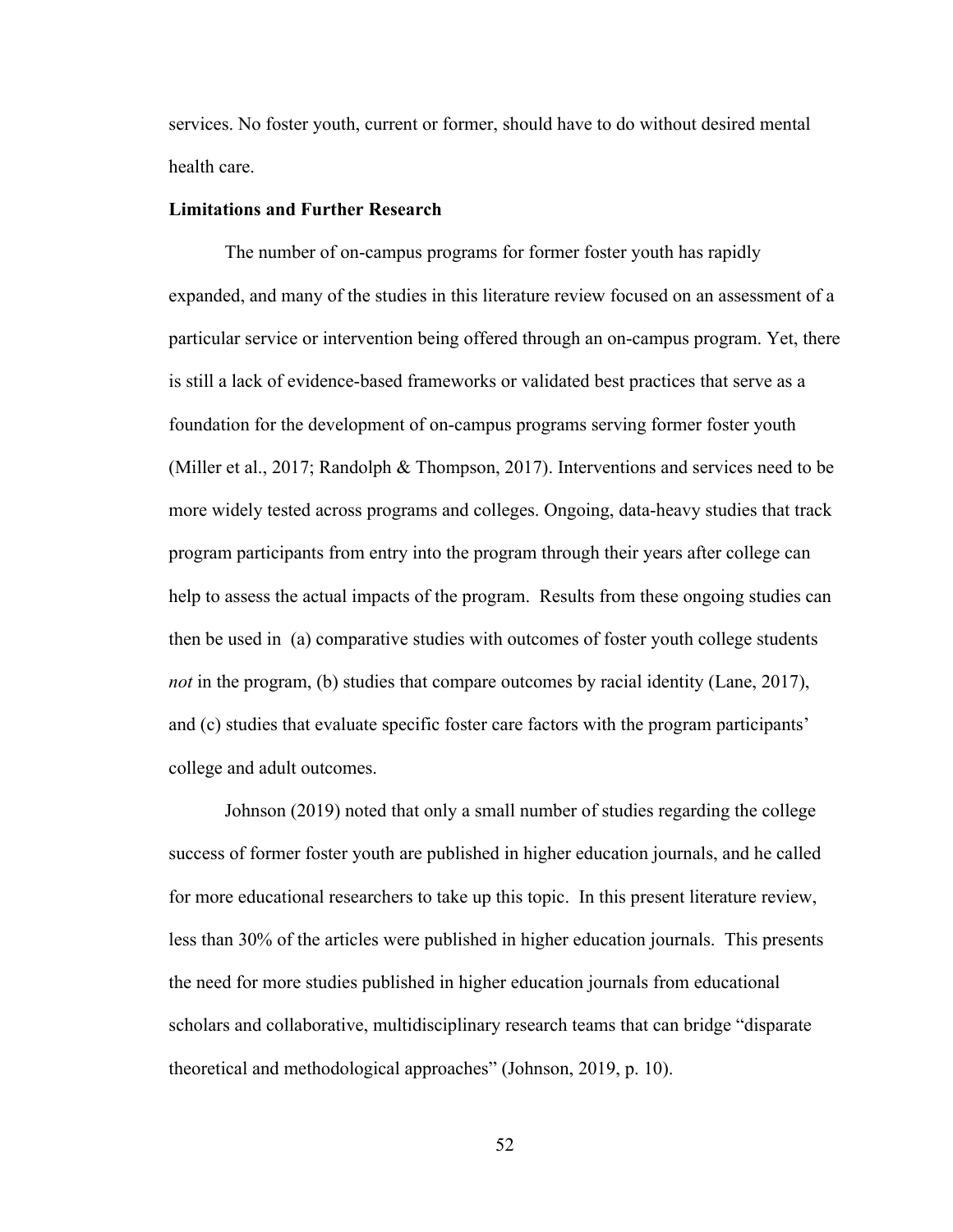Tuition waivers are used inconsstently across states. The present study did not

provide a concise list of states that offer tuition waivers for former foster youth nor

specific information on how states implement this benefit. Research comparing states'

tuition waiver programs and the college entrance and graduation rates (Lenz-Rashid,

2018) of foster youth between states could reveal how and if the waivers impact college

outcomes for former foster youth.

# References

- Administration for Children and Families (ACF) (2019). The AFCARS report: Preliminary FY 2018 estimates as of August 22, 2019 – No. 26. https://www.acf.hhs.gov/ sites/default/files/cb/afcarsreport26.pdf
- Aging Out Institute. (2018) AOI higher education foster youth programs: 2018 review. https://agingoutinstitute.org/wp-content/uploads/2020/01/AOI-2018-Higher-Ed-Foster-Care-Program-Survey-Report-20180508.pdf
- Arnett, J. J. (2000). Emerging adulthood: A theory of development from the late teens through the twenties. *American Psychologist*, 55, 469–480.
- Arnett, J. J. (2004). *Emerging adulthood: The winding road from the late teens through the twenties.* Oxford University Press.
- Barth, R. P. (1990). On their own: The experiences of youth after foster care. *Child and Adolescent Social Work Journal*, *7*(5), 419-440.
- Batsche, C., Hart, S., Ort, R., Armstrong, M., Strozier, A., & Hummer, V. (2014). Postsecondary transitions of youth emancipated from foster care. *Child & Family Social Work*, *19*(2), 174-184.
- Baum, S., & Ma, J. (2007). *Education pays. The Benefits of higher education for individuals and society*. Washington DC: The College Board
- Benedetto, M. M. (2008). The key to successful independence: State-funded postsecondary educational assistance for emancipated foster youth. *John's J. Legal Comment.*, *23*, 383.
- Blome, W. W. (1997). What happens to foster kids: Educational experiences of a random sample of foster care youth and a matched group of non-foster care youth. *Child and Adolescent Social Work Journal, 14*(1), 41−53.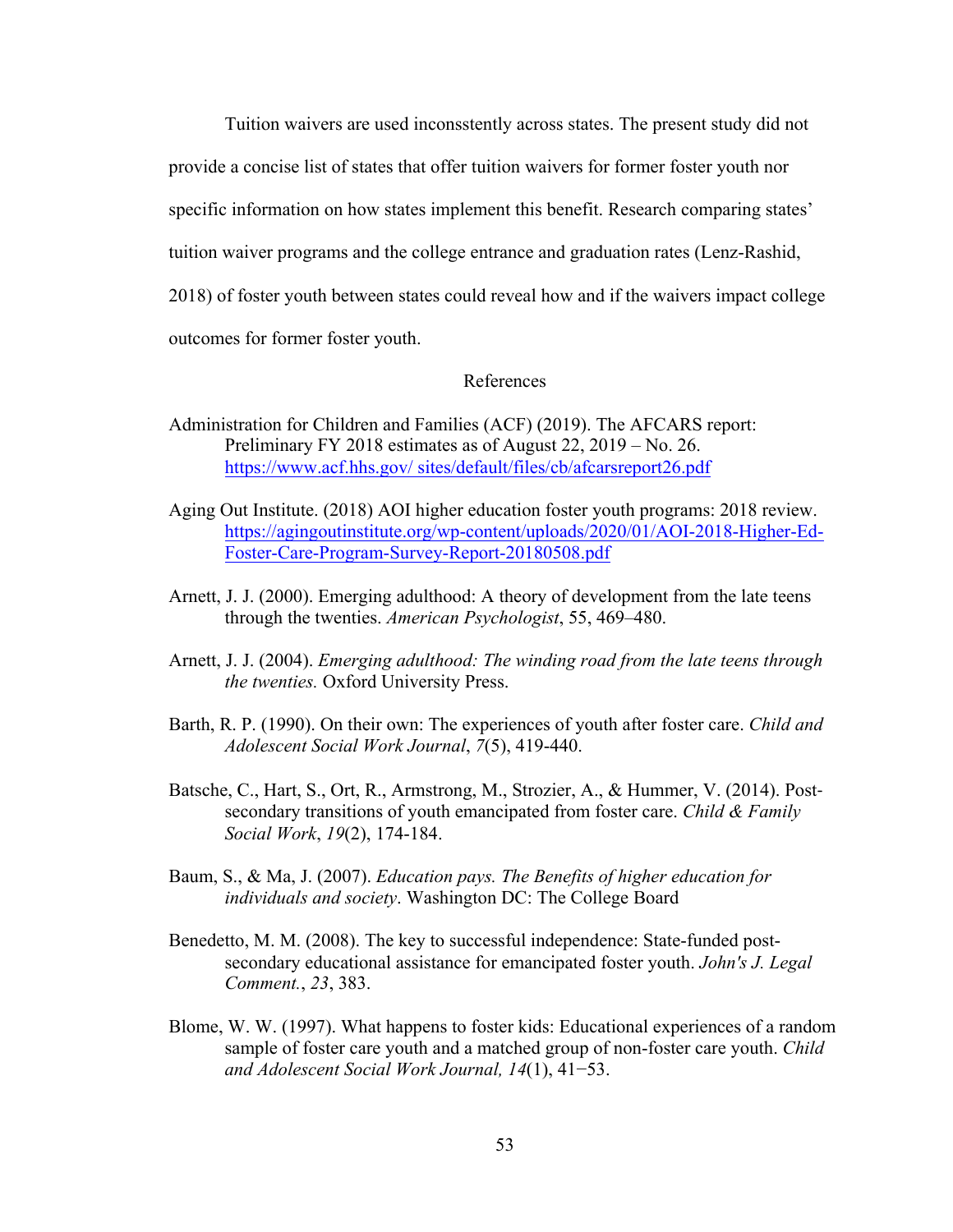- Burley, M., & Halpern, M. (2001). *Educational attainment of foster youth: Achievement and graduation outcomes for children in state care*. Washington State Institute for Public Policy.
- Bruskas, D. (2008). Children in foster care: A vulnerable population at risk. *Journal of Child and Adolescent Psychiatric Nursing*, *21*(2), 70-77.
- Coleman, J. S. (1988). Social capital in the creation of human capital. *American Journal of Sociology*, *94*, S95-S120.
- Collins, J. C. (2015). Characteristics of "masculinized" industries: Gay men as a provocative exception to male privilege and gendered rules. *Human Resource Development Review*, *14*(4), 415-441.
- Congressional Research Service. (2019). John H. Chafee foster care program for successful transition to adulthood. https://fas.org/sgp/crs/misc/IF11070.pdf
- Courtney, M. E., Charles, P., Okpych, N. J., Napolitano, L., Halsted, K. (2014). *Findings from the California youth transitions to adulthood study (CalYOUTH): Conditions of foster youth at age 17.* Chicago, IL: Chapin Hall Center for Children at the University of Chicago
- Courtney, M.E., Dworsky, A., Ruth, G., Havlicek, J., Perez, A., & Keller, T. (2007). *Midwest evaluation of the adult functioning of former foster youth: outcomes at age 21.* Chicago: Chapin Hall Center for Children.
- Courtney, M. E., & Hook, J. L. (2017). The potential educational benefits of extending foster care to young adults: Findings from a natural experiment. *Children and youth services review*, *72*, 124-132.
- Courtney, M. E., Terao, S., & Bost, N. (2004). *Midwest evaluation of the adult functioning of former foster youth: Conditions of youth preparing to leave state care*. Chapin Hall Center for Children at the University of Chicago.
- Creswell, J. W. (2009). *Research design: Qualitative and mixed methods approaches*. London and Thousand Oaks: Sage Publications.
- Davis, R. J. (2006). *College access, financial aid, and college success for undergraduates from foster care.* National Association of Student Financial Aid Administrators (NJ1).
- Day, A., Dworsky, A., Feng, W. (2013). An analysis of foster care placement history and post-secondary graduation rates. *Research in Higher Education Journal, 19*, 1– 17.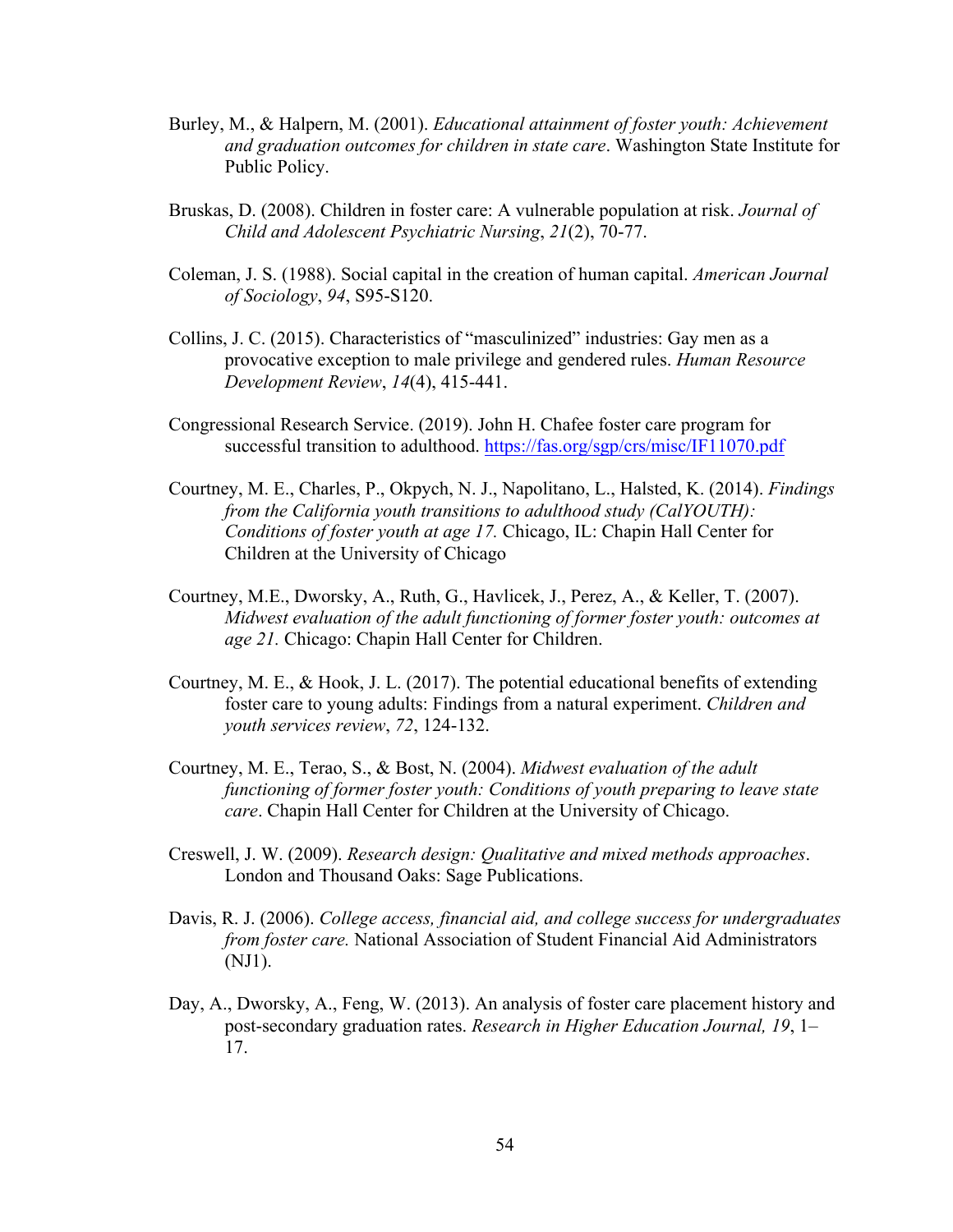- Day, A., Dworsky, A., Fogarty, K., & Damashek, A. (2011). An examination of postsecondary retention and graduation among foster care youth enrolled in a fouryear university. *Children and Youth Services Review*, *33*(11), 2335-2341.
- Day, A., Riebschleger, J., Dworsky, A., Damashek, A., & Fogarty, K. (2012). Maximizing educational opportunities for youth aging out of foster care by engaging youth voices in a partnership for social change. *Children and Youth Services Review*, *34*(5), 1007-1014.
- de Souza Briggs, X. (1998). Brown kids in white suburbs: Housing mobility and the many faces of social capital. *Housing policy debate*, *9*(1), 177-221.
- Dworsky, A. (2018). Improving the postsecondary educational attainment of youth in foster care. *New Directions for Community Colleges*, *2018*(181), 11-19.
- Dworsky, A., Napolitano, L., & Courtney, M. (2013). Homelessness during the transition from foster care to adulthood. *American Journal of Public Health*, *103*(S2), S318- S323.
- Dworsky, A., & Pérez, A. (2009). Helping former foster youth graduate from college through campus support programs. *Children and Youth Services Review*, *32*(2), 255-263.
- Emerson, J. & Bassett L. (2010). *Supporting success: Improving higher education outcomes for students from foster care*. https://www.casey.org/supportingsuccess/
- Festinger, T. (1983). *No one ever asked us: A postscript to foster care.* New York: Columbia University Press.
- First Star Institute (2016). *Foster youth success in college: Policy to progress*. https://www.firststar.org/wp-content/uploads/2019/03/05222018-REPORT-FINAL-with-COVER.pdf
- Florida's Children First. (Fostering Higher eduction success: Tuition & fee exemption for Florida's foster youth. http://www.floridaschildrenfirst.org/wpcontent/uploads/2014/01/Tuition-Exemption-White-Paper-Floridas-Children-First.pdf
- Franco, J., & Durdella, N. (2018). The influence of social and family backgrounds on college transition experiences of foster youth. *New Directions for Community Colleges*, *2018*(181), 69-80.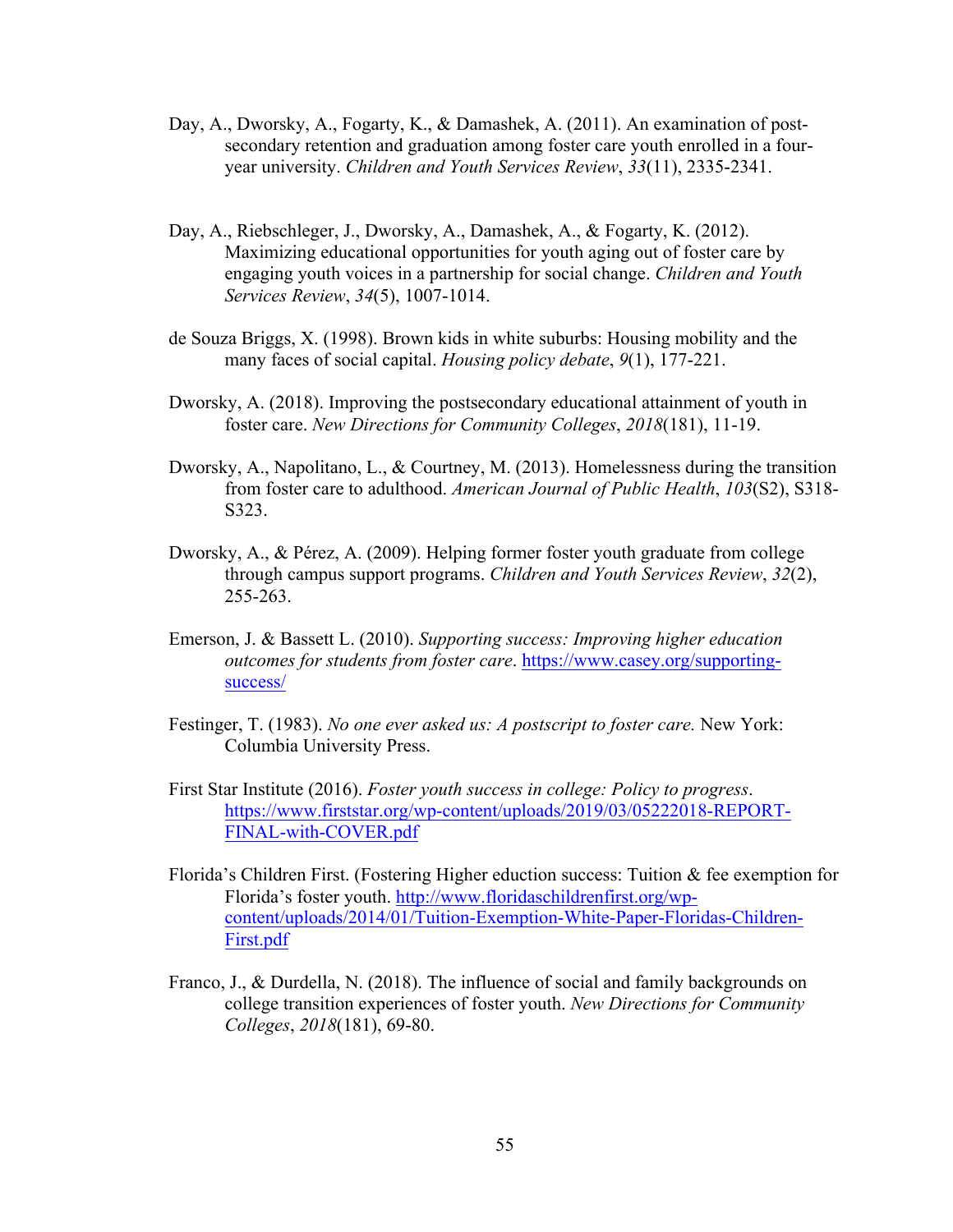- Frerer, K., Sosenko, L. D., & Henke, R. R. (2013). *At greater risk: California foster youth and the path from high school to college.* San Francisco, CA: Stuart Foundation.
- Geiger, J. M., & Beltran, S. J. (2017). Experiences and outcomes of foster care alumni in postsecondary education: A review of the literature. *Children and Youth Services Review*, *79*(2), 186-197.
- Geiger, J. M., Hanrahan, J. E., Cheung, J. R., & Lietz, C. A. (2016). Developing an oncampus recruitment and retention program for foster care alumni. *Children and Youth Services Review*, *61*, 271-280.
- Geiger, J. M., Piel, M. H., Day, A., & Schelbe, L. (2018). A descriptive analysis of programs serving foster care alumni in higher education: Challenges and opportunities. *Children and Youth Services Review*, *85*, 287-294.
- Gillum, N. L., Lindsay, T., Murray, F. L., & Wells, P. (2016). A review of research on college educational outcomes of students who experienced foster care. *Journal of Public Child Welfare*, *10*(3), 291-309.
- Gusenbauer, M. (2019). Google Scholar to overshadow them all? Comparing the sizes of 12 academic search engines and bibliographic databases. *Scientometrics*, *118*(1), 177-214.
- Hass, M., & Graydon, K. (2009). Sources of resiliency among successful foster youth. *Children and youth services review*, *31*(4), 457-463.
- Hallett, R. E., Westland, M. A., & Mo, E. (2018). A trauma-informed care approach to supporting foster youth in community college. *New Directions for Community Colleges*, *2018*(181), 49-58.
- Hernandez, L., Day, A., & Henson, M. (2017). Increasing college access and retention rates of youth in foster care: An analysis of the impact of 22 state tuition waiver programs. *Journal of Policy Practice*, *16*(4), 397-414.
- Harzing, A. W. (2013). A preliminary test of Google Scholar as a source for citation data: A longitudinal study of Nobel prize winners. Scientometrics, 94(3), 1057-1075.
- Hernandez, L., & Naccarato, T. (2010). Scholarships and supports available to foster care alumni: A study of 12 programs across the US. *Children and Youth Services Review*, *32*(5), 758-766.
- Hogan, S. R. (2018). Foster youth in higher education: Mental health and academic achievement during the first college year. *Journal of the First-Year Experience & Students in Transition*, *30*(2), 65-78.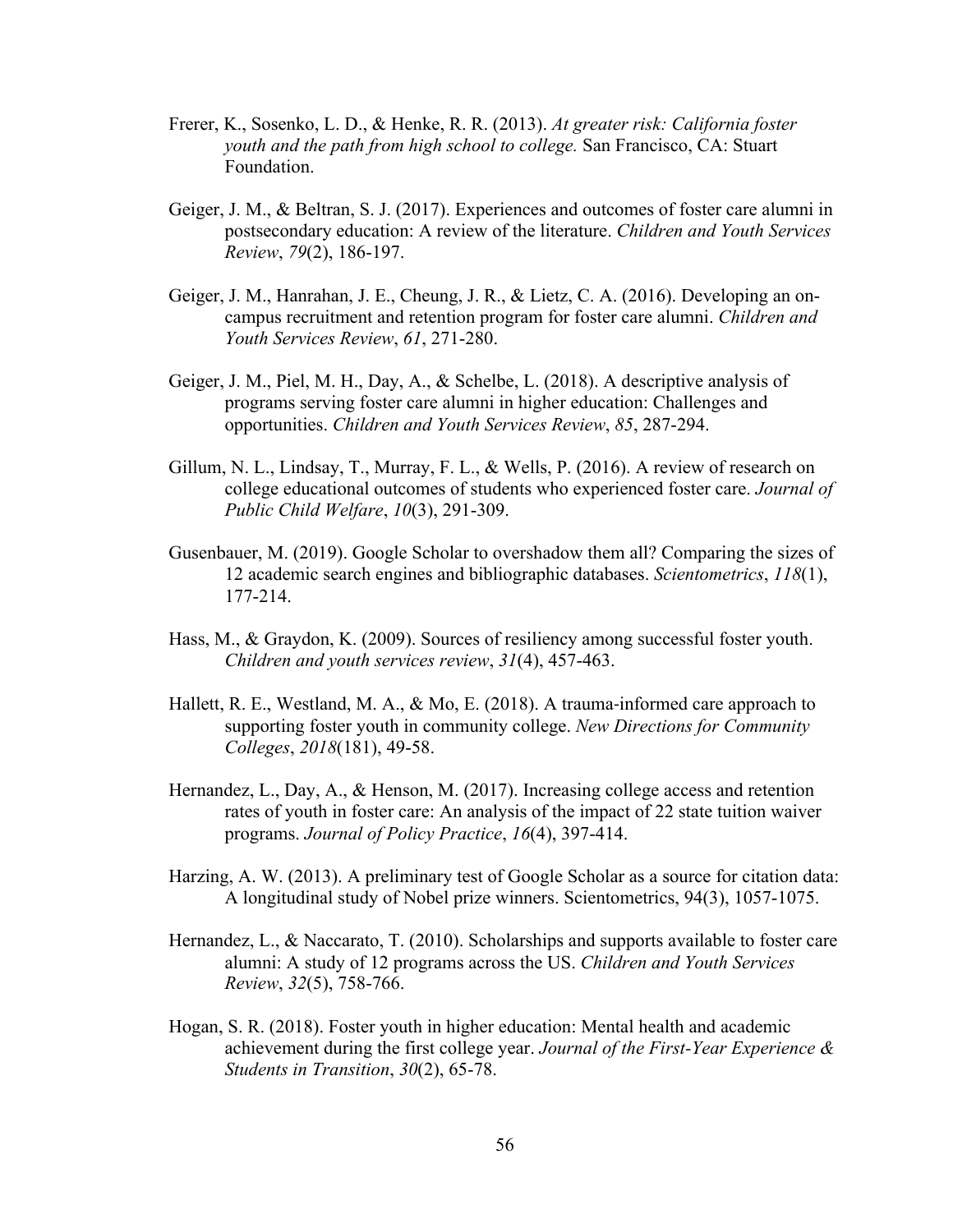- Hook, J. L., & Courtney, M. E. (2011). Employment outcomes of former foster youth as young adults: The importance of human, personal, and social capital. *Children and Youth Services Review*, *33*(10), 1855-1865.
- Horn, L. J., & Carroll, C. D. (1997). *Confronting the odds: Students at risk and the pipeline to higher education.* Washington, DC: U.S. Department of Education.
- Huang, H., Fernandez, S., Rhoden, M. A., & Joseph, R. (2018). Serving former foster youth and homeless students in college. *Journal of Social Service Research*, *44*(2), 209-222.
- Huang, H., Fernandez, S. B., Rhoden, M. A., & Joseph, R. (2020). Mental disorder, service utilization, and GPA: Studying mental health of former child welfare and youth experiencing homelessness in a campus support program. *Families in Society*, *101*(1), 54-70.
- Jackson, M. S., Colvin, A. D., & Bullock, A. N. (2020). Development of a pre-college program for foster youth: Opportunities and challenges of program implementation. *Child and Adolescent Social Work Journal*, *37*(4), 411-423.
- Joffe, H., & Yardley, L. (2004). Content and thematic analysis. In D. Marks & L. Yardley (Eds.), Research methods for clinical and health psychology (pp. 56-68). London, UK: Sage.
- Johnson, R. M. (2019). The state of research on undergraduate youth formerly in foster care: A systematic review of the literature. *Journal of Diversity in Higher Education*. Advance online publication. https://doi.org/10.1037/dhe0000150
- Jones, L. P. (2010). The educational experiences of former foster youth three years after discharge. *Child Welfare*, *89*(6), 7.
- Jones, M. G. (2013). 2013 National convening on foster youth and higher education: Conference Proceedings. https://cdn.fc2success.org/wpcontent/uploads/2014/03/FCS-2013-National-Convening-2014-0410.pdf
- Jonson-Reid, M., & Barth, R. P. (2000). From placement to prison: The path to adolescent incarceration from child welfare supervised foster or group care. *Children and Youth Services Review*, *22*(7), 493-516.
- Kearney, K. S., Naifeh, Z., Hammer, T., & Cain, A. (2019). " family" ties for Foster alumni in college: an open systems consideration. *The Review of Higher Education*, *42*(2), 793-824.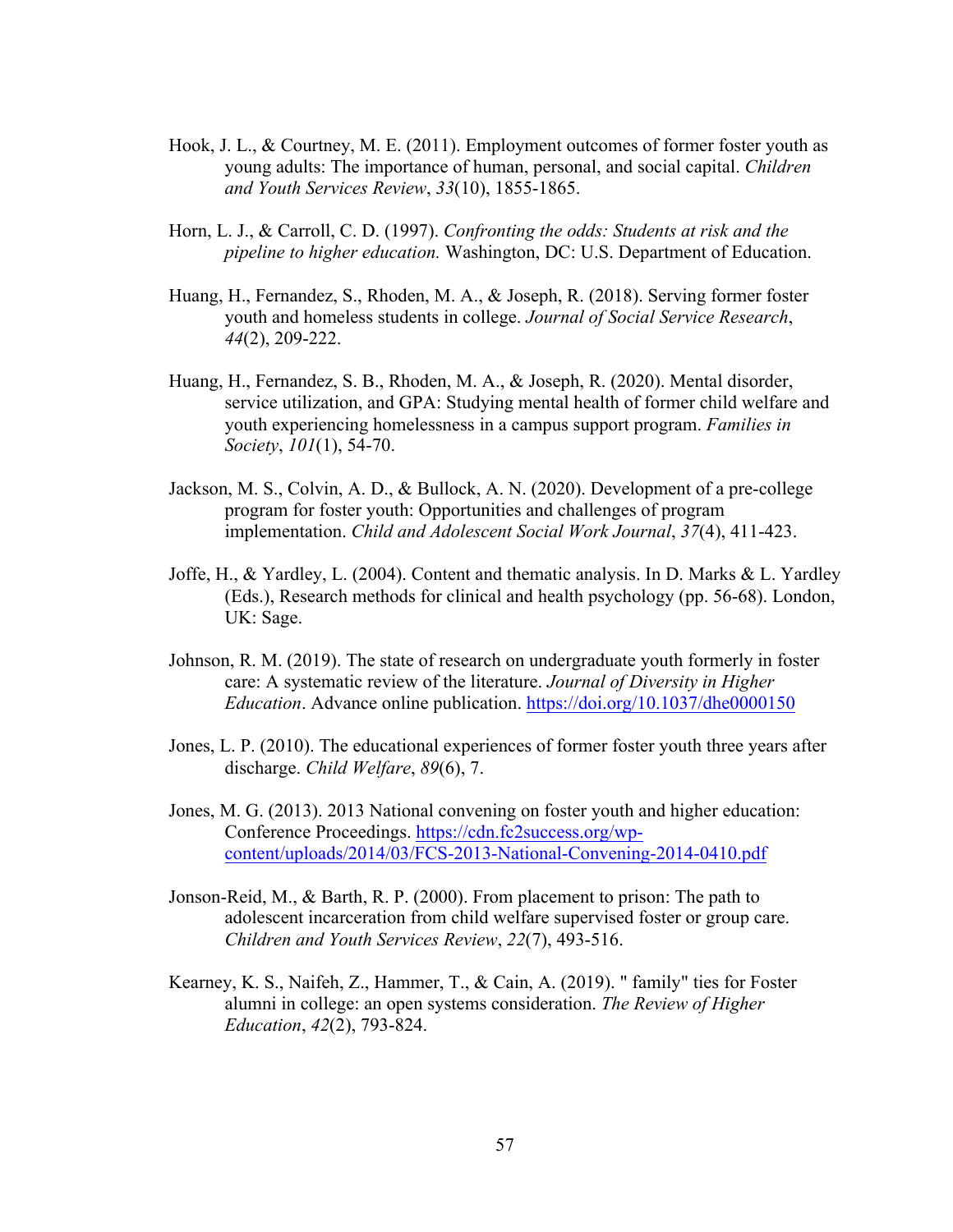- Kirk, C. M., Lewis, R. K., Nilsen, C., & Colvin, D. Q. (2013). Foster care and college: The educational aspirations and expectations of youth in the foster care system. *Youth & Society*, *45*(3), 307-323.
- Kirk,  $R_{11}$ , & Day, A. (2011). Increasing college access for youth aging out of foster care: Evaluation of a summer camp program for foster youth transitioning from high school to college. *Children and Youth Services Review*, *33*(7), 1173-1180.
- Legal Center for Foster Care & Education (2014). *How can state law support school continuity and success for students in foster care?* https://firstfocus.org/resources/report/can-state-law-support-school-continuitysuccess-studentsfoster-care/
- Lenz-Rashid, S. (2018). An urban university campus support program for students from foster care: Services and outcomes. *Children and Youth Services Review*, *94*, 180- 185.
- Marzano, R. J. (2003). *What works in schools: Translating research into action*. ASCD.
- McGill, C. M. (2019). The professionalization of academic advising: A structured literature review. *NACADA Journal*, *39*(1), 89-100.
- McKellar, N., & Cowan, K. C. (2011). Supporting students in foster care. *Principal Leadership*, *12*(1), 12-16.
- McMillen, C., Auslander, W., Elze, D., White, T., & Thompson, R. (2003). Educational experiences and aspirations of older youth in foster care. *Child Welfare: Journal of Policy, Practice, and Program, 82*(4).
- McMillen, J. C., & Raghavan, R. (2009). Pediatric to adult mental health service use of young people leaving the foster care system. *Journal of Adolescent Health*, *44*(1), 7-13.
- Merdinger, J. M., Hines, A. M., Lemon Osterling, K., & Wyatt, P. (2005). Pathways to college for former foster youth: Understanding factors that contribute to educational success. *Child welfare*, *84*(6).
- Miller, J. J., Benner, K., Donohue-Dioh, J., & Segress, M. (2019). Supporting collegiate foster youth and alumni: A mixed-method planning approach for higher education. *Evaluation and program planning*, *72*, 67-76.
- Miller, J. J., Benner, K., Kheibari, A., & Washington, E. (2017). Conceptualizing oncampus support programs for collegiate foster youth and alumni: A plan for action. *Children and Youth Services Review*, *83*, 57-67.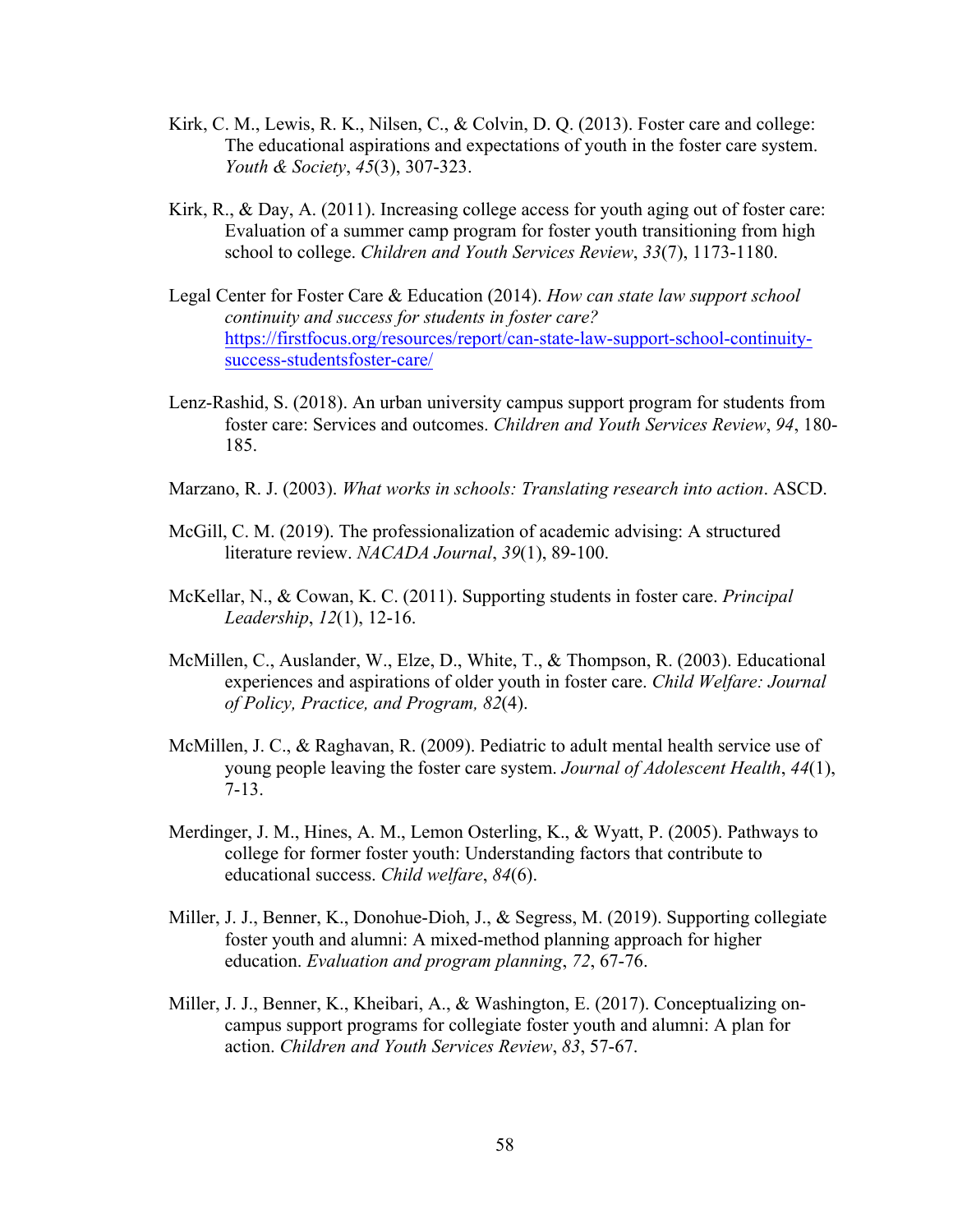- Morton, B. M. (2017). Growing up fast: Implications for foster youth when independence and early adulthood collide. *Children and Youth Services Review*, *82*, 156-161.
- Morton, B. M. (2018). The grip of trauma: How trauma disrupts the academic aspirations of foster youth. *Child Abuse & Neglect*, *75*, 73-81.
- Neal, D. (2017). Academic resilience and caring adults: The experiences of former foster youth. *Children and Youth Services Review*, *79*, 242-248.
- Okpych, N. (2012). Policy framework supporting youth aging-out of foster care through college: Review and recommendations. *Children and Youth Services Review*, *34*(7), 1390-1396.
- Okpych, N. J., & Courtney, M. E. (2014). Does education pay for youth formerly in foster care? Comparison of employment outcomes with a national sample. *Children and Youth Services Review*, *43*, 18-28.
- Okpych, N. J., & Courtney, M. E. (2017). Who goes to college? Social capital and other predictors of college enrollment for foster-care youth. *Journal of the Society for Social Work and Research*, *8*(4), 563-593.
- Okpych, N. J., & Courtney, M. E. (2018). The role of avoidant attachment on college persistence and completion among youth in foster care. *Children and Youth Services Review*, *90*, 106-117.
- Okpych, N. J., Park, S. E., Sayed, S., & Courtney, M. E. (2020). The roles of Campus-Support Programs (CSPs) and Education and Training Vouchers (ETVs) on college persistence for youth with foster care histories. *Children and Youth Services Review*, *111*, 104891.
- Patton, M. Q. (1990). *Qualitative evaluation and research methods*. SAGE Publications, Inc.
- Pecora, P. J., Kessler, R. C., O'Brien, K., White, C. R., Williams, J., Hiripi, E., ... & Herrick, M. A. (2006). Educational and employment outcomes of adults formerly placed in foster care: Results from the Northwest Foster Care Alumni Study. *Children and Youth Services Review*, *28*(12), 1459-1481.
- Piel, M. H. (2018). Challenges in the transition to higher education for foster care youth. *New directions for community colleges*, *2018*(181), 21-28.
- Plakhotnik, M. S. (2005). Human Resource Development Practices in Russia: A Structured Literature Review. *ERIC Online Submission*. https://files.eric.ed.gov/ fulltext/ED492223.pdf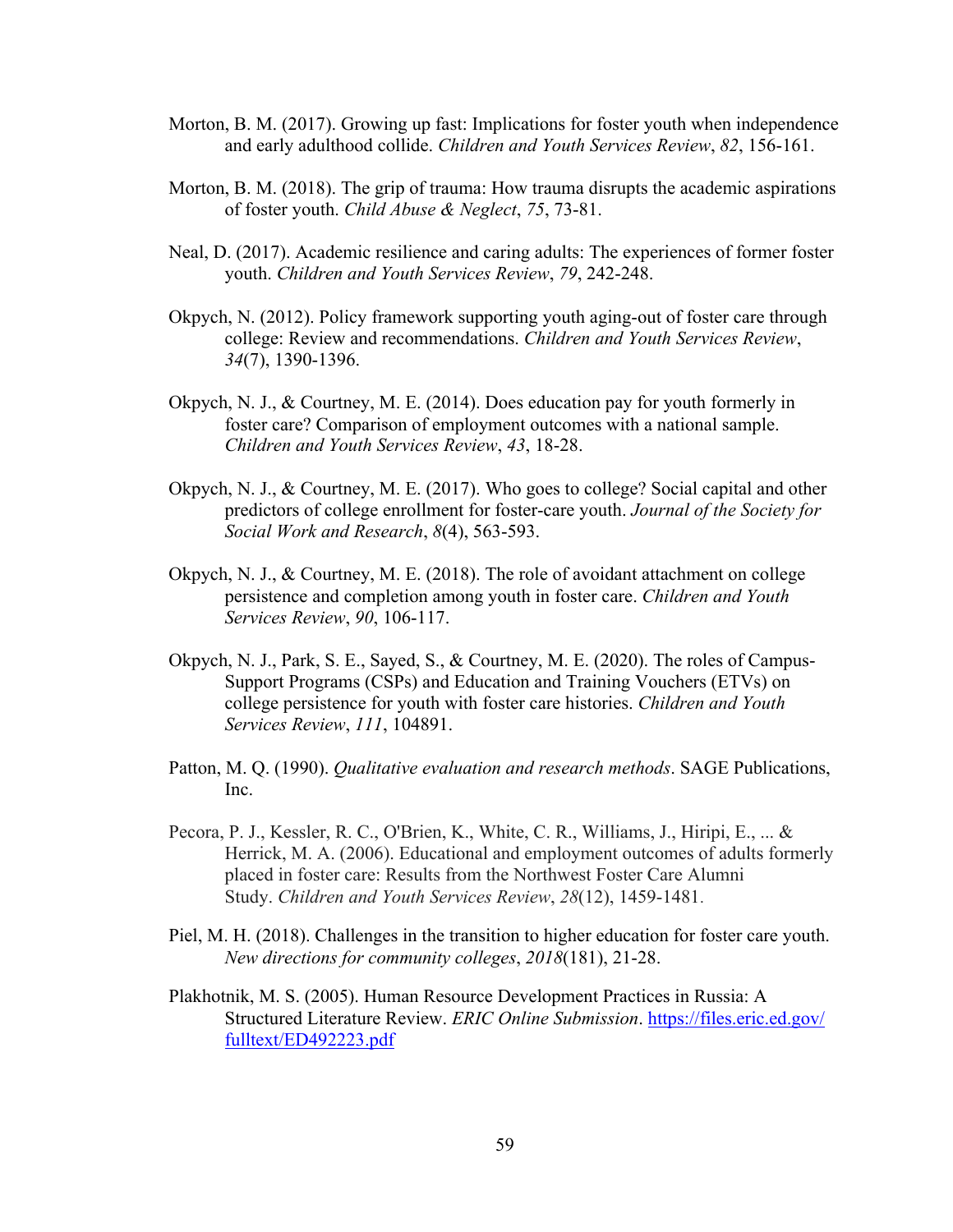- Planty, M., Provasnik, S., & Daniel, B. (2007). *High School Coursetaking: Findings from The Condition of Education, 2007.* NCES 2007-065. National Center for Education Statistics.
- Randolph, K. A., & Thompson, H. (2017). A systematic review of interventions to improve post-secondary educational outcomes among foster care alumni. *Children and Youth Services Review*, *79*, 602-611.
- Reynolds, J. R., & Pemberton, J. (2001). Rising College Expectations Among Youth in the United States: A Comparison of the 1979 and 1997 NLSY. *Journal of Human Resources*, *36*(4).
- Rios, S. J., & Rocco, T. S. (2014, July). From foster care to college: Barriers and supports on the road to postsecondary education. *Emerging Adulthood*. July, 2014.
- Rocco, T. S., Stein, D., & Lee, C. (2003). An exploratory examination of the literature on age and HRD policy development. *Human Resource Development Review*, 2(2), 155-180.
- Rome, S. H., & Raskin, M. (2019). Transitioning out of foster care: The first 12 months. *Youth & Society*, *51*(4), 529-547.
- Salazar, A. M. (2012). Supporting college success in foster care alumni: Salient factors related to postsecondary retention. *Child Welfare*, *91*(5), 139.
- Salazar, A. M. (2013). The value of a college degree for foster care alumni: Comparisons with general population samples. *Social work*, *58*(2), 139-150.
- Salazar, A. M., Haggerty, K. P., & Roe, S. S. (2016). Fostering higher education: A postsecondary access and retention intervention for youth with foster care experience. *Children and Youth Services Review*, *70*, 46-56.
- Sarubbi, M., Parker, E., & Sponsler, B. A. (2016). Strengthening Policies for Foster Youth Postsecondary Attainment. Special Report. *Education Commission of the States*.
- Seon, J., Prock, K. A., Bishop, J. D., Hughes, A. K., Woodward, A. T., & MacLean, M. (2019). Formal and Informal Social Support and Academic Achievement among College Students with Unstable Childhood Experiences. *Child Welfare*, *97*(1).
- Simmel, C., Shpiegel, S., & Murshid, N. S. (2013). Foster care alumni and funding for postsecondary education: Examining variation in state support. *Journal of Policy Practice*, *12*(1), 43-61.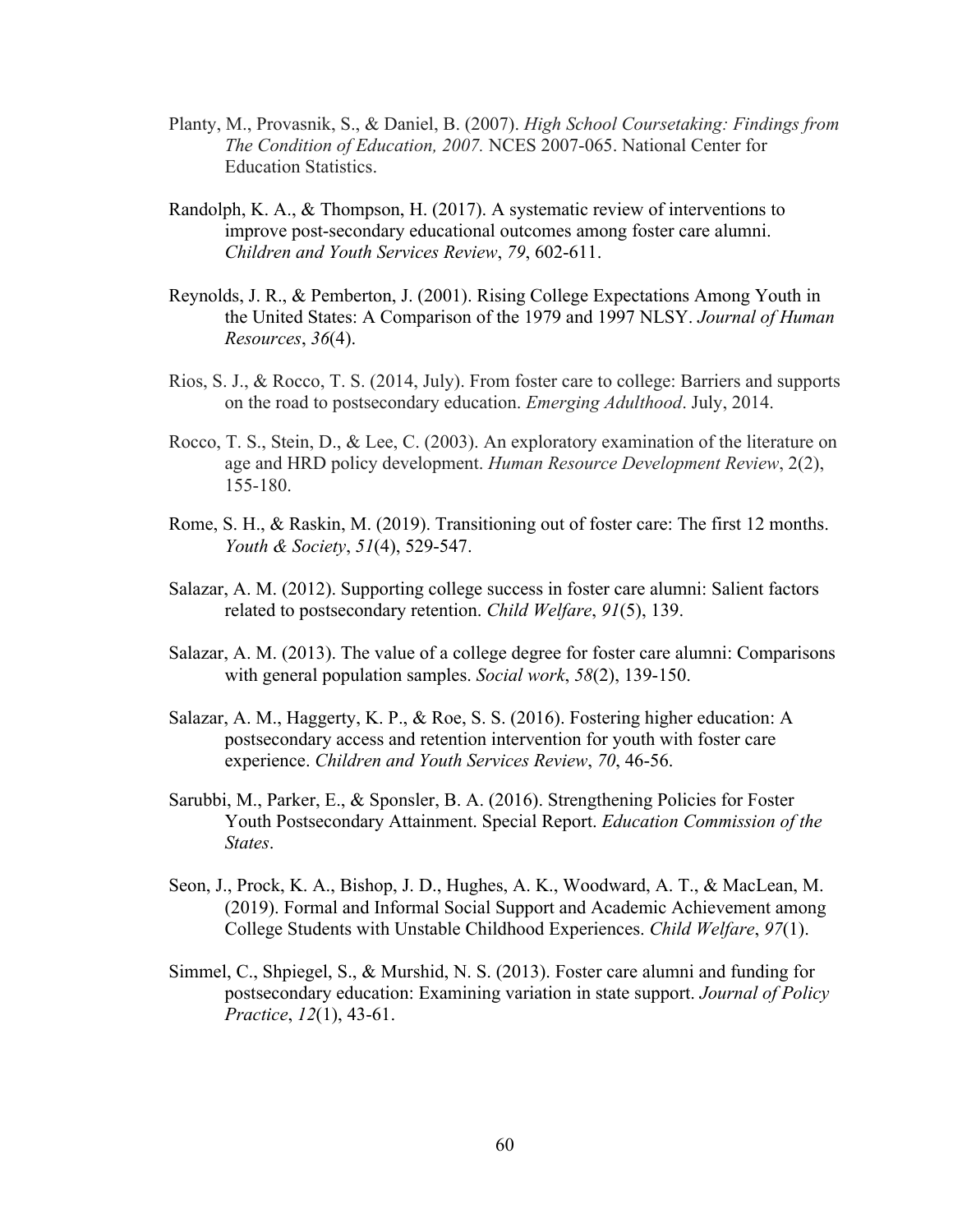- Singer, E. R., Berzin, S. C., & Hokanson, K. (2013). Voices of former foster youth: Supportive relationships in the transition to adulthood. *Children and Youth Services Review*, *35*(12), 2110-2117.
- Skobba, K., Meyers, D., & Tiller, L. (2018). Getting by and getting ahead: Social capital and transition to college among homeless and foster youth. *Children and Youth Services Review*, *94*, 198-206.
- Torraco, R. J. (2005). Writing integrative literature reviews: Guidelines and examples. *Human Resource Development Review*, *4*(3), 356-367.
- Turney, K., & Wildeman, C. (2016). Mental and physical health of children in foster care. *Pediatrics*, *138*(5).
- Unrau, Y. A. (2011). From foster care to college: The Seita Scholars program at Western Michigan University. https://wmich.edu/sites/default/files/attachments/u356/2014/2010Unrau.pdf
- Unrau, Y. A., Dawson, A. W., Anthony, J. C., Toutant, T. M., & Hamilton, R. D. (2020). An exploration of life outcomes for college graduates with foster care histories by race: Preliminary results from a campus-based program. *Children and Youth Services Review*, *116*, 105108.
- Unrau, Y. A., Dawson, A., Hamilton, R. D., & Bennett, J. L. (2017). Perceived value of a campus-based college support program by students who aged out of foster care. *Children and Youth Services Review*, *78*, 64-73.
- Unrau, Y. A., Font, S. A., & Rawls, G. (2012). Readiness for college engagement among students who have aged out of foster care. *Children and Youth Services Review*, *34*(1), 76-83.
- Van Noorden, R. (2014). Online collaboration: Scientists and the social network. *Nature News*, *512*(7513), 126.
- Walters, W. H. (2007). Google Scholar coverage of a multidisciplinary field. *Information Processing & Management, 43*(4). 1121-1132.
- Watt, T. T., Norton, C. L., & Jones, C. (2013). Designing a campus support program for foster care alumni: Preliminary evidence for a strengths framework. *Children and Youth Services Review*, *35*(9), 1408-1417.
- Wells, M., & Zunz, S. (2009). Challenges and strengths among Chafee Education and Training Voucher eligible youth: The rural service providers' perspective. *Children and Youth Services Review*, *31*(2), 235-242.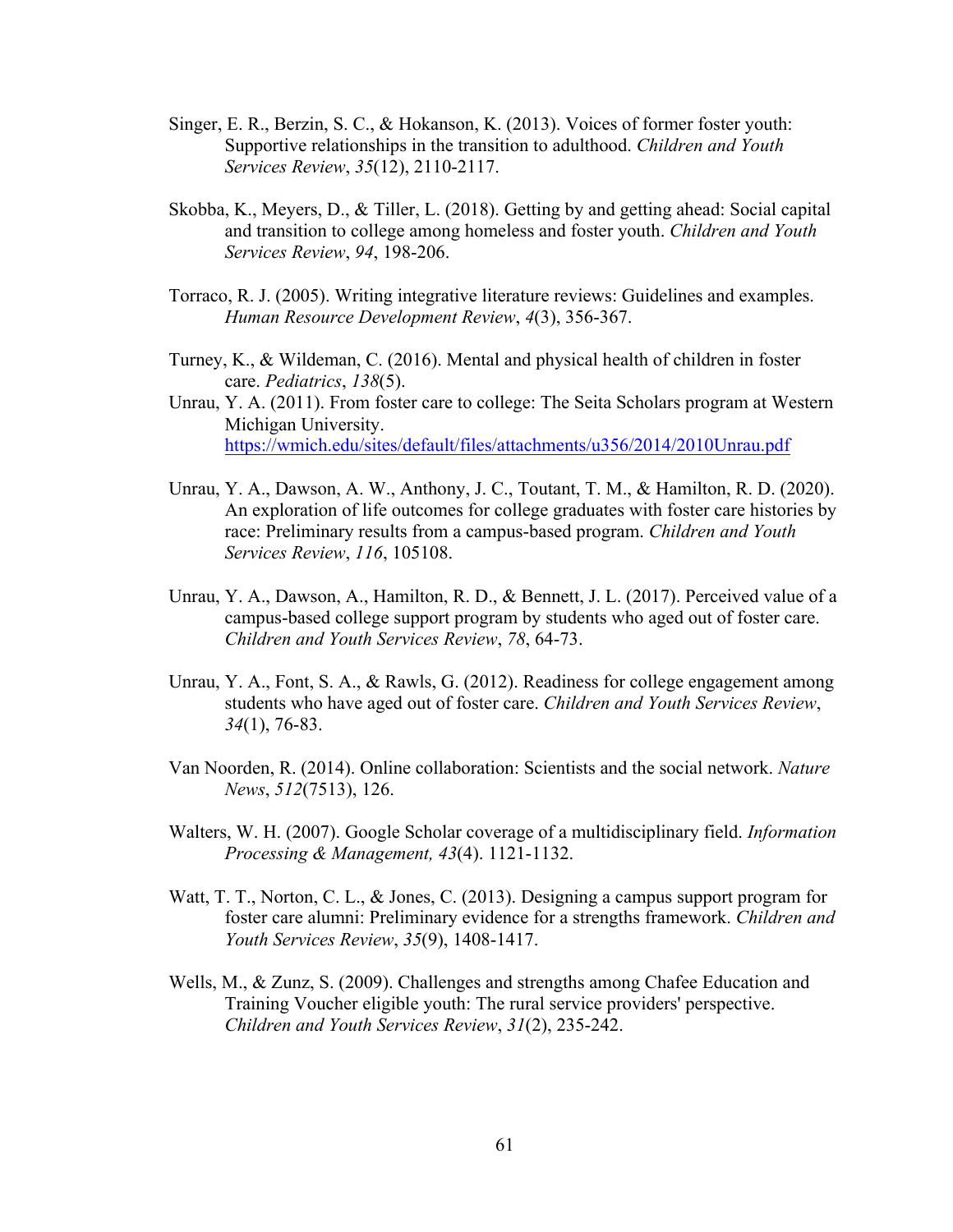- White, C. C. (2018). Creating a structured support system for postsecondary success. *New Directions for Community Colleges*, *2018*(181), 59-67.
- Wolanin, T. R. (2005). *Higher education opportunities for foster youth: A primer for policymakers*. Washington, DC: Institute for Higher Education Policy.
- Yates, T. M., & Grey, I. K. (2012). Adapting to aging out: Profiles of risk and resilience among emancipated foster youth. *Development and psychopathology*, *24*(2), 475- 492.
- Zetlin, A. G., & Weinberg, L. A. (2004). Understanding the plight of foster youth and improving their educational opportunities. *Child Abuse & Neglect*, *28*(9), 917- 923.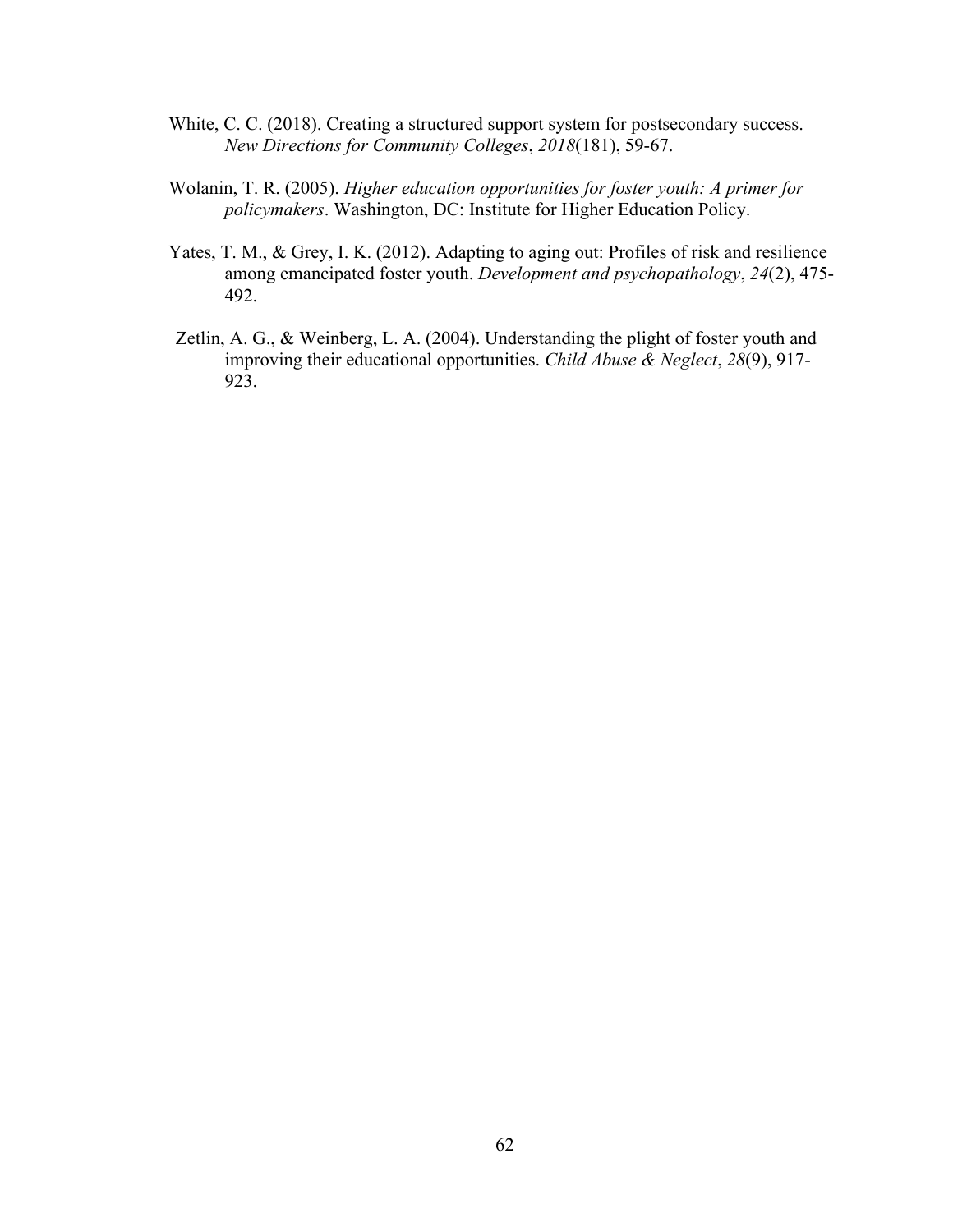# **CHAPTER III STUDY #2 – FORMER FOSTER YOUTH'S PERCEPTIONS AND EXPERIENCES REGARDING THE PURSUIT OF A COLLEGE DEGREE: A PHENOMENOLOGICAL INQUIRY**

*Interviewer: Can you tell me what your overall experience of college has been like so far? Chainz: A glorious battle*

At the age of majority (18 in most states), nearly 20,000 young adults in the U. S. *emancipate* or *age out* of the foster care system (Administration for Children and Families [ACF], 2019). They are then left to navigate their early adult years without the help and support that parents and family members typically provide during this stage of life. Not only are they navigating into their young adult years without the typical family support, but former foster children have additional challenges that stem from their family disruptions and lives in foster care. Attachment difficulties arise from initial removal and placement disruptions (Julianelle, 2008). Trauma experienced by youth in foster care has been linked to mental health and behavioral difficulties (Courtney, et al., 2014; Merdinger et al., 2005; Salazar, 2013), learning disabilities, and educational delays (Blome, 1997; Frerer et al., 2013; Okypych et al., 2017). Depending on the length of placement, up to 61% of children in foster care experience three or more placements (ACF, 2019), and these disruptions can negatively impact academic achievement (Yu et al., 2002), increase the rate of suspension and expulsion (Morton, 2015), and sever relationships with supportive adults such as teachers, coaches, and foster parents.

Consequently, these problems affect the college success of former foster youth. Foster youth are known to achieve high school diplomas, college admission, and college graduation at significantly lower rates than their non-fostered peers (Courtney et al.,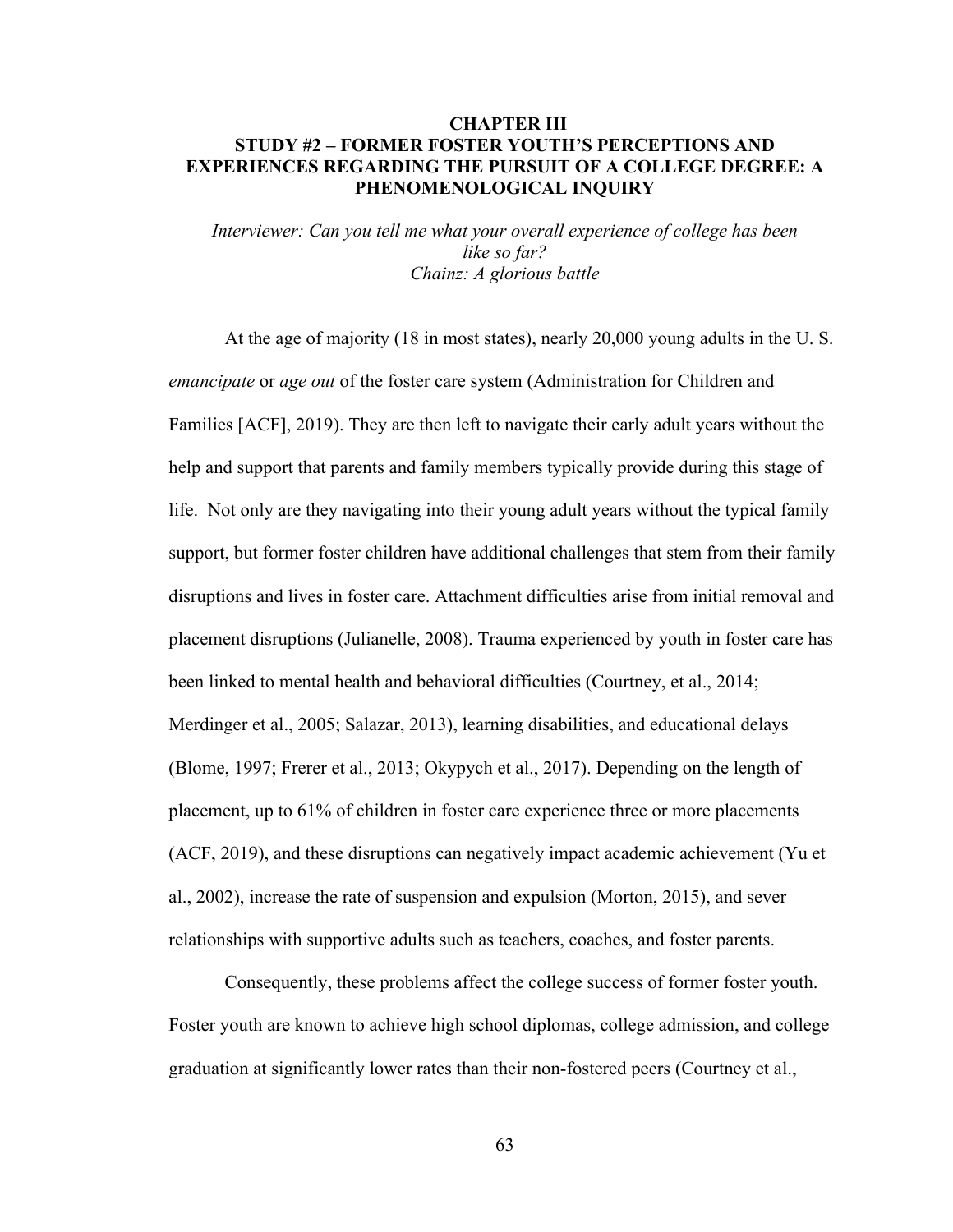2004; Geiger & Beltran, 2017; Pecora, et al., 2006). College aspirations for foster youth, however, have been found to be similar to non-foster youth (Courtney et al., 2014; McMillen et al., 2003). Foster youth also lack the typical support systems (immediate families, extended families, teachers, coaches, church family) enjoyed by non-fostered youth at this stage of life (McMillen et al, 2005; Salazar, 2013). Foster youth who do attempt to follow their college aspirations may not be able to overcome financial, emotional, and practical obstacles without a support system. Consequently, the lack of access to the *social capital* typically available from those support systems has a negative impact on success (Okpych & Courtney, 2017).

# **Social Capital**

Social capital "refers to those social relationships that provide access and control over various types of resources" (Caspi et al., 1998, p. 428). Social capital is what people draw on to seize opportunities and solve problems (de Souza Briggs, 1998). Social capital typically comes largely from the strength of the parent-child relationship (Parcel & Menaghan, 1994), and parental involvement is known to promote college enrollment (Coleman, 1988; Perna & Titus, 2005).

Social capital can be derived from non-parental relationships as well. Kearney et al. (2019) found that *foster alumni* (youth who spent a portion or all of their adolescent years in foster care) college students developed their own unique definitions of family. These self-defined families provided access to a wide variety of non-traditional supports (social capital) on their path to college success. Some of the supportive adults were connections that were developed through the foster care system such as foster parents and caseworkers. Supports and guidance from foster care and school system *institutional*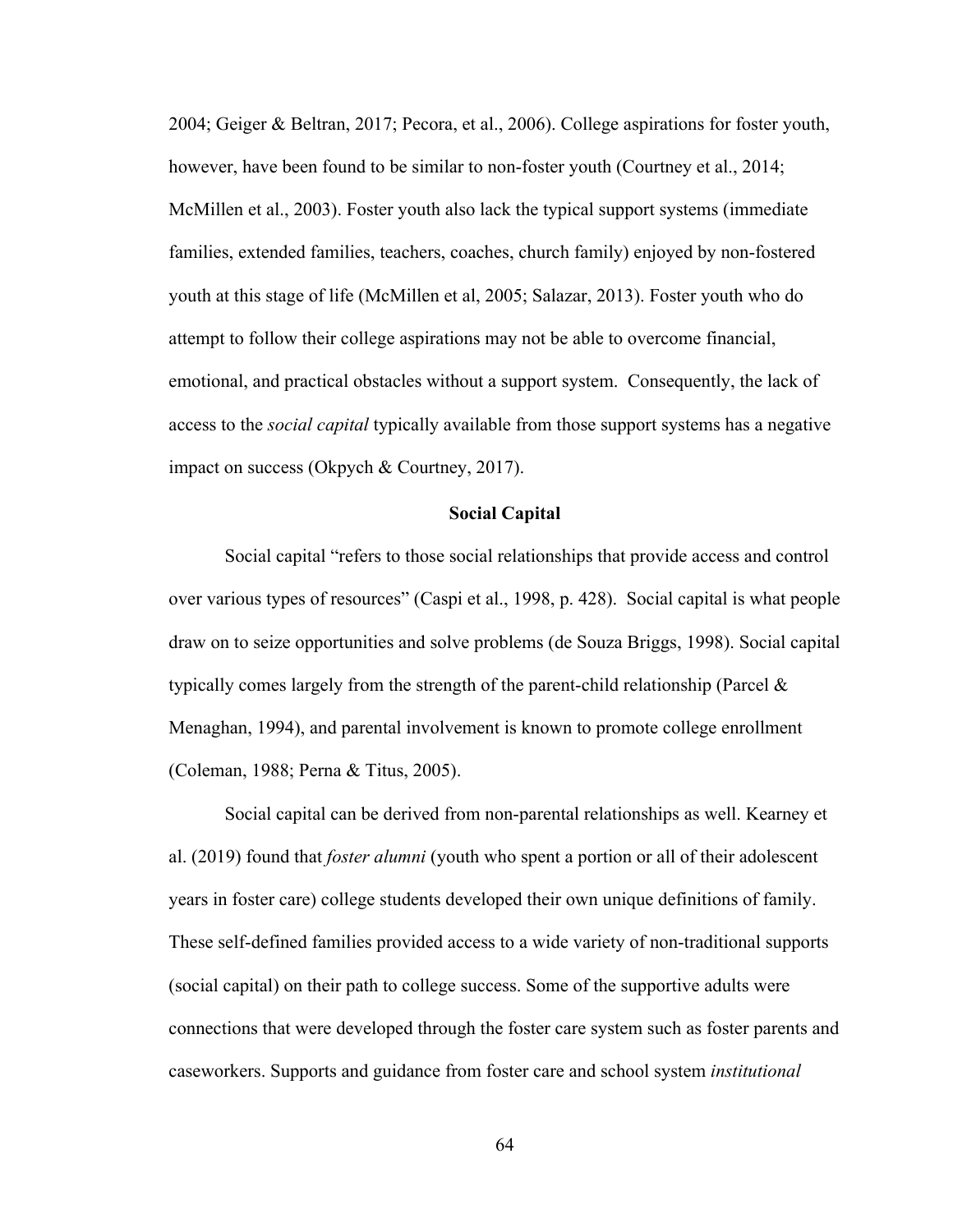*agents* (Stanton-Salazar, 2011) can help to fill familial voids and increase the likelihood that foster youth enroll in college (Okpych & Courtney, 2017). Institutional agents are high-status, non-kin connections who "occupy relatively high positions...and who are well positioned to provide key forms of social and institutional support" (Stanton-Salazar, 2011, pp. 1074-1075). For a foster youth pursuing a college degree, institutional agents may include teachers, guidance counselors, caseworkers, foster parents, and college advisors and registrars. Connecting with these institutional agents and leveraging those social supports eases the path from high school to college and can help former foster youth college students achieve a college degree (Franco & Durdella, 2018; Skobba et al., 2018).

# **Purpose**

The purpose of this phenomenological study was to examine the perceptions and experiences of former foster youth as they considered, applied for, and attended college. This research was guided this research question:

1. What were the perceptions and experiences of former foster youth as they

considered, applied for, and attended college?

Subsidiary research questions are:

- What were the perceptions and experiences of former foster youth as they considered pursuing a college degree?
- What were the perceptions and experiences of former foster youth as they applied for college?
- What were the perceptions and experiences of former foster youth as they attended college?
- How did former foster youth pursuing a college degree acquire social capital from institutional agents in their network?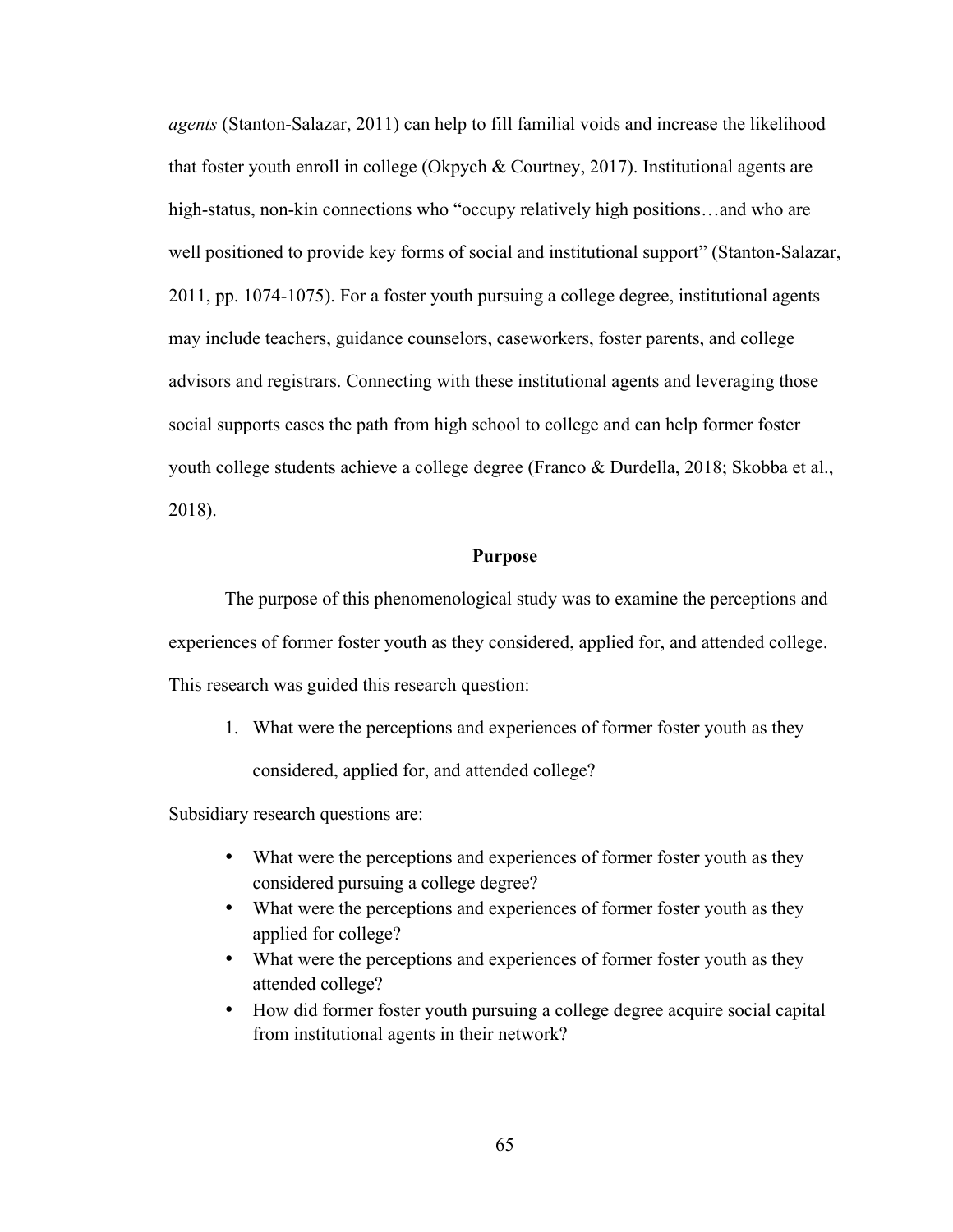#### **Phenomenological Research Design**

Phenomenological research identifies the "essence" of human experiences as described by the participants (Creswell, 2009, p. 13). Through in-depth interviews, this present phenomenology will seek to find the "essence of and commonalities among" (Patton, 1990, p. 69) the experiences of former foster youth as they considered, applied for, and attended college.

# **Setting**

The setting for the current study is southeast Florida. In the state of Florida, upon reaching the age of 18, a foster youth chooses one of three options: (a) postsecondary supports and services (PESS) which provides a monthly stipend of \$1,256 to aged-out foster youth who are full time (9 hours per semester) students in college or vocational school, (b) extended foster care benefits (housing, help with education and living expenses, and general support) which are available for foster youth still in a high school or GED program or working at least 80 hours per month, or (c) access to emergency-type benefits upon full exit from the traditional foster care program. Foster youth can change between programs under certain conditions (Florida Department of Children and Families, 2021).

Participants were located from three community programs that serve former foster youth who have aged-out of the traditional foster care system at the age of 18. All programs are in the same county. The first program is managed by the Community Based Care lead agency that manages the state of Florida educational stipend and tuition waivers for the entire county. It provides independent living trainings and classes as well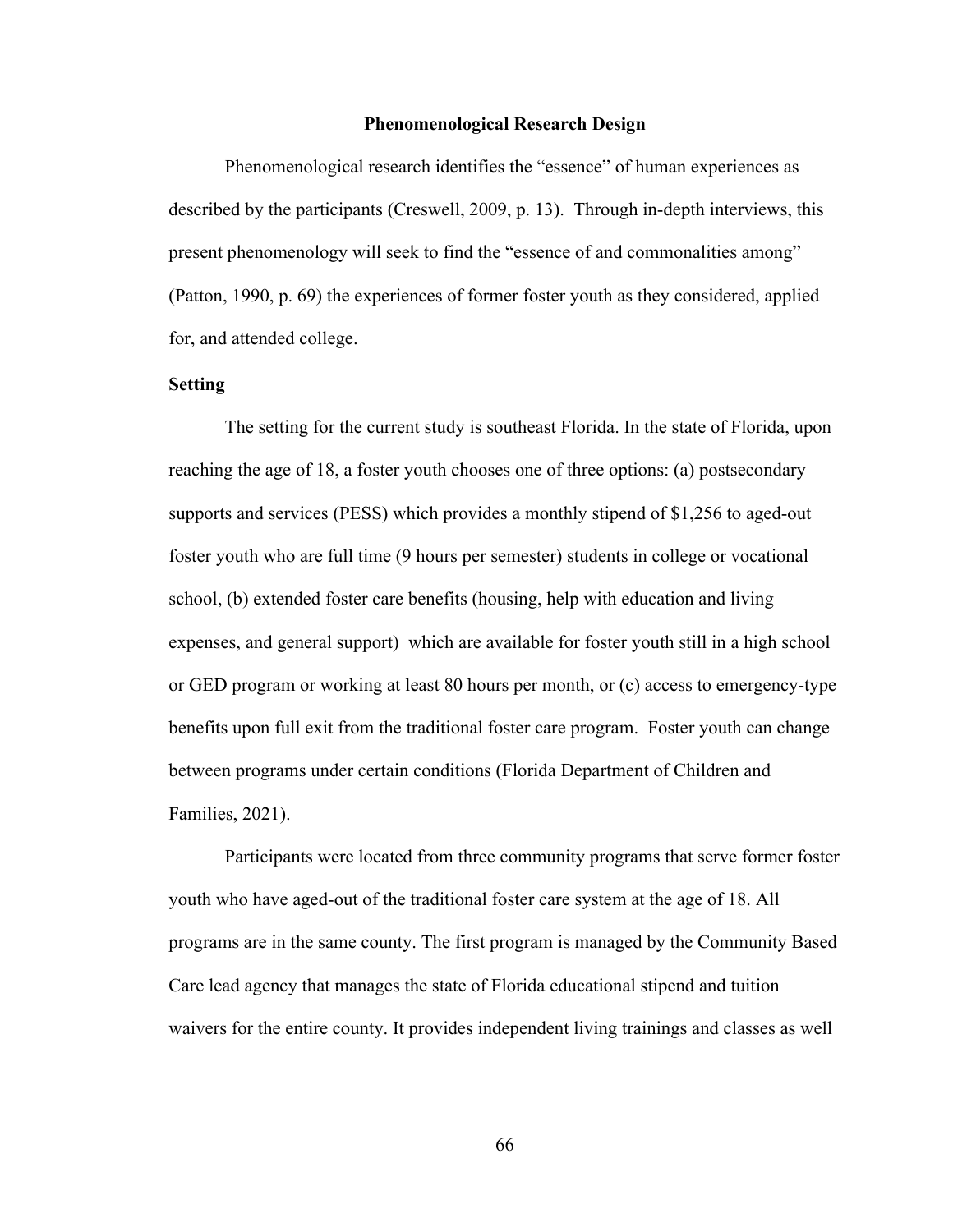as life coaches, advocates, and resource guidance to former foster youth who choose to access either postsecondary supports and services or extended foster care benefits.

The second program is a drop-in resource center that guides and supports youth aging out of foster care. They provide services such as tutoring, vocational training, household items, and resource guidance for government benefits, housing options, and transportation. The third program is a two-year, independent living residential program for youth transitioning out of foster care that focuses on education, employment experience, and independent living skills. These three agencies are highly collaborative and often serve the same former foster youth.

# **Participants**

Designated contacts in the three programs assisted with recruitment by posting flyers and informing their program youth about the study. The flyers contained an explanation of the study, the criteria for participation, and an email address for responding to the researcher. The purposeful sampling located "information-rich" (Patton, 1990, p. 176) informants who provided in-depth information drawing on their experiences (Patton, 1990). Criteria for participation in the study included youth who: (a) had aged out of the foster care system, (b) had earned a high school diploma or GED, and (c) were pursuing admission, currently enrolled, or had graduated from a post-secondary college or university. Some interested youth responded to the posted email address directly, and the contact information for some youth was emailed to the researcher by the designated contacts. Prospective participants were then contacted by the researcher. All who responded were eligible to participate.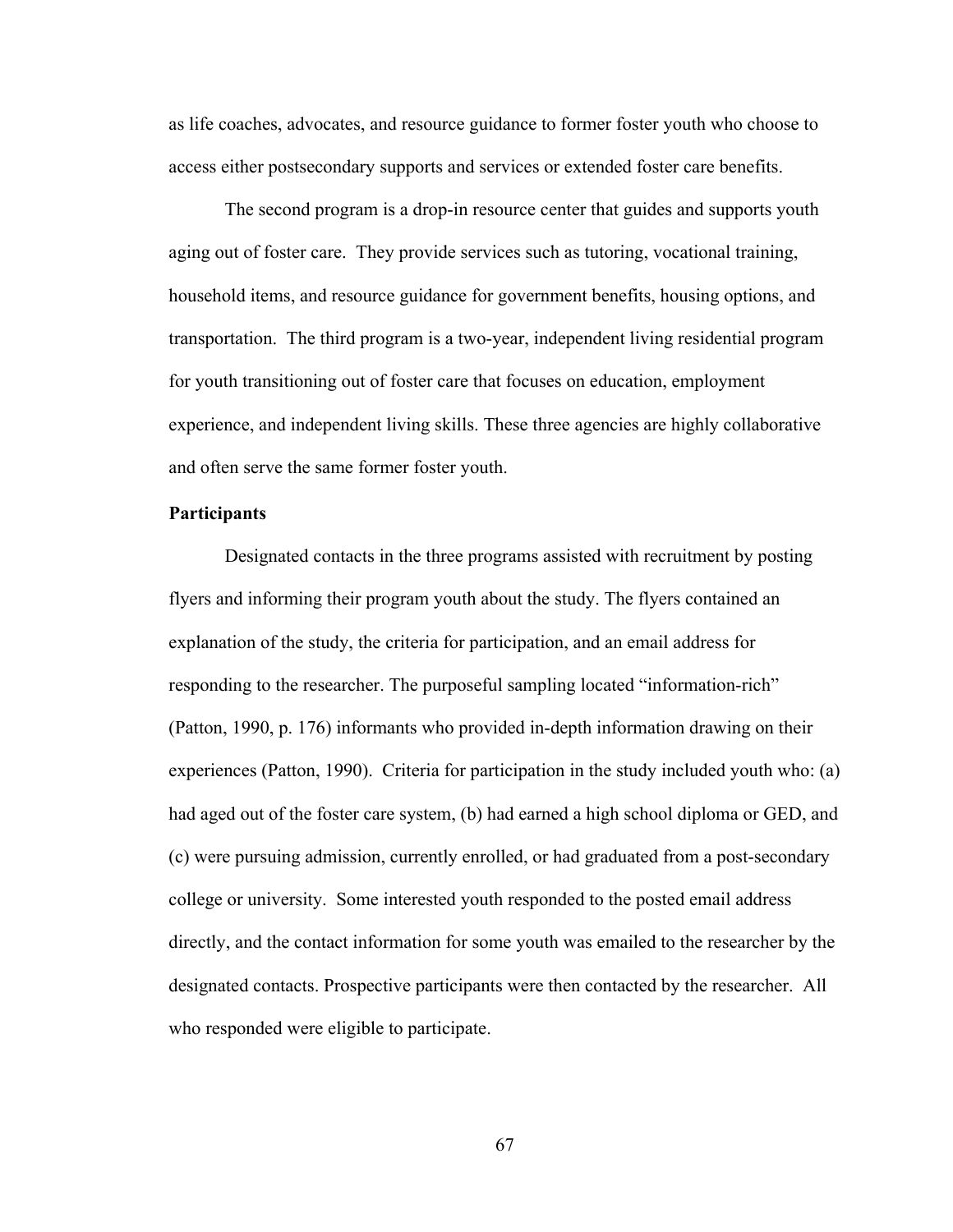Fifteen participants, eight women and seven men, comprised the sample. Participants were between the ages of 18 and 25 years old. The majority (87%) of participants were minorities: ten were Black non-Hispanic, one was Black Hispanic, two were Hispanic, and two were Caucasian.

The average age at their entrance into foster care was 12, with a range of one year to 13 years in the foster care system. The number of residential placements while in foster care ranged from one to five per participant with an average of 3.07 placements per participant (Note – these placement numbers are for 14 participants; the participant who spent 13 years in foster care was unable to remember how many placements she had been in).

Thirteen participants earned a high school diploma and two received a GED. At the time of the interviews, the college status of the participants was:

- one participant had graduated with a master's degree
- one participant had graduated with a bachelor's degree and was applying for a master's program
- one participant had graduated with a technical college certificate and was applying for an associate's program
- two participants had graduated with a technical college certificates
- three participants were college juniors
- five participants were college sophomores
- one participant was applying for a bachelor's program

Additionally, one participant was presently *stopped out*, thus temporarily withdrawn with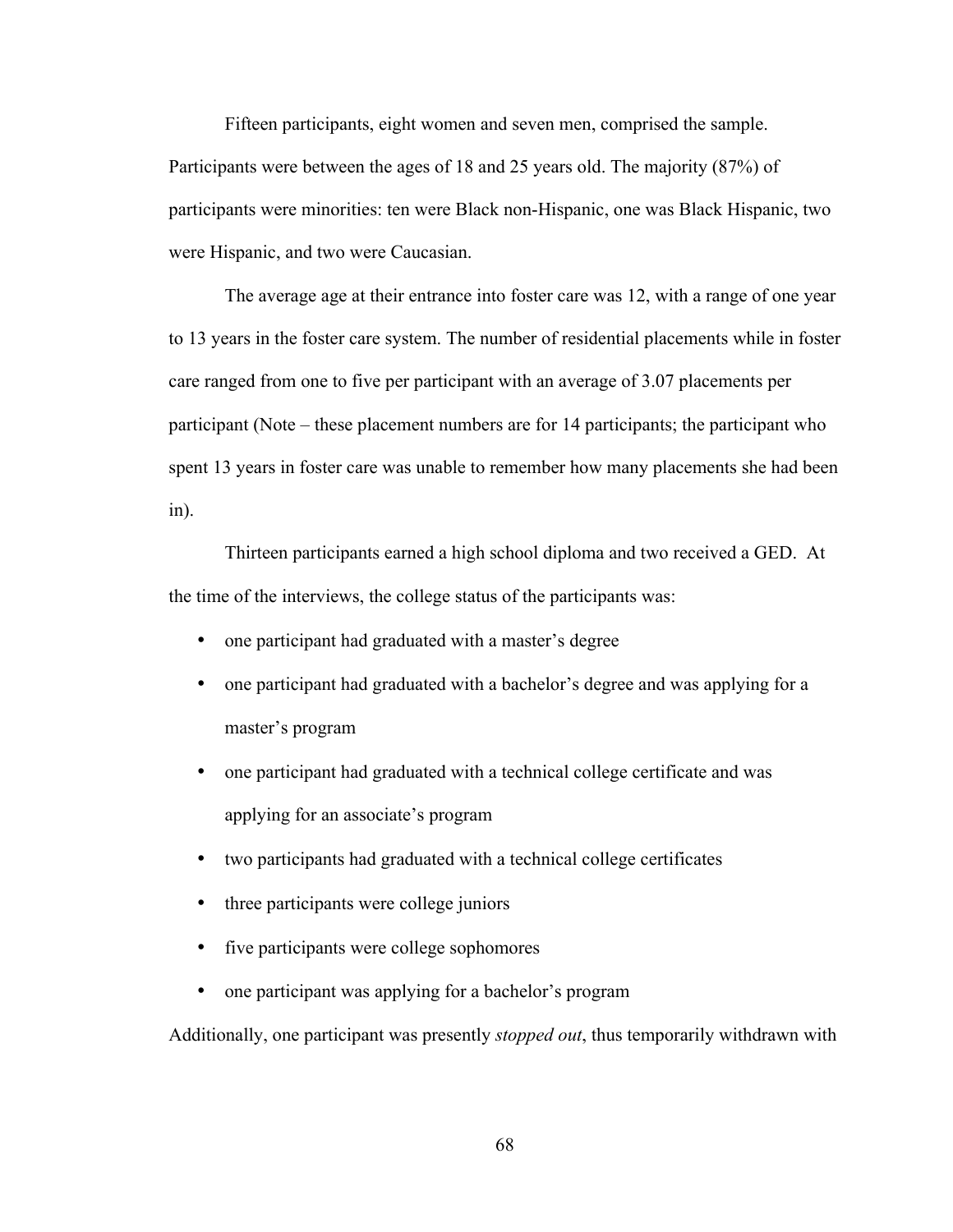the intention of returning to complete their college program. Table 3.1 provides a list of the participants.

# **Table 3.1**

*Participant Demographics*

| Pseudonym | Age at<br>interview | Age at<br>placement<br>in foster<br>care | # of foster<br>care<br>placements | Race                      | <b>Area of Study</b> |
|-----------|---------------------|------------------------------------------|-----------------------------------|---------------------------|----------------------|
| Derrick   | 19                  | 17                                       | $\mathbf{1}$                      | White                     | Biology/Pre-Med      |
| Amanda    | 18                  | 13                                       | $\overline{4}$                    | <b>Black Non-Hispanic</b> | Social Work          |
| Chainz    | 22                  | 17                                       | $\overline{4}$                    | <b>Black Non-Hispanic</b> | Performing Arts      |
| Alexis    | 21                  | 11                                       | 3                                 | <b>Black Non-Hispanic</b> | Physical Therapy     |
| Jessica   | 23                  | 11                                       | $\overline{4}$                    | Hispanic                  | <b>Gaming Design</b> |
| Sara      | 5                   | 12                                       | $\overline{4}$                    | White                     | Social Work/Law      |
| Tavon     | 19                  | 6                                        | 5                                 | <b>Black Non-Hispanic</b> | <b>Business</b>      |
| Rachel    | 22                  | 12                                       | $\overline{2}$                    | <b>Black Non-Hispanic</b> | Psychology           |
| Mark      | 23                  | 13                                       | $\overline{2}$                    | <b>Black Hispanic</b>     | Public Safety        |
| Sage      | 22                  | 16                                       | $\overline{2}$                    | <b>Black Non-Hispanic</b> | <b>Business</b>      |
| Beth      | 24                  | 5                                        | Unknown                           | <b>Black Non-Hispanic</b> | Education            |
| Rodney    | 21                  | 12                                       | $\overline{4}$                    | <b>Black Non-Hispanic</b> | Cosmetology          |
| Maria     | 25                  | 14                                       | $\overline{2}$                    | Hispanic                  | Hospitality          |
| Daniel    | 25                  | 9                                        | $\overline{4}$                    | <b>Black Non-Hispanic</b> | Culinary             |
| Lisa      | 23                  | 13                                       | $\mathbf{2}$                      | <b>Black Non-Hispanic</b> | Cosmetology          |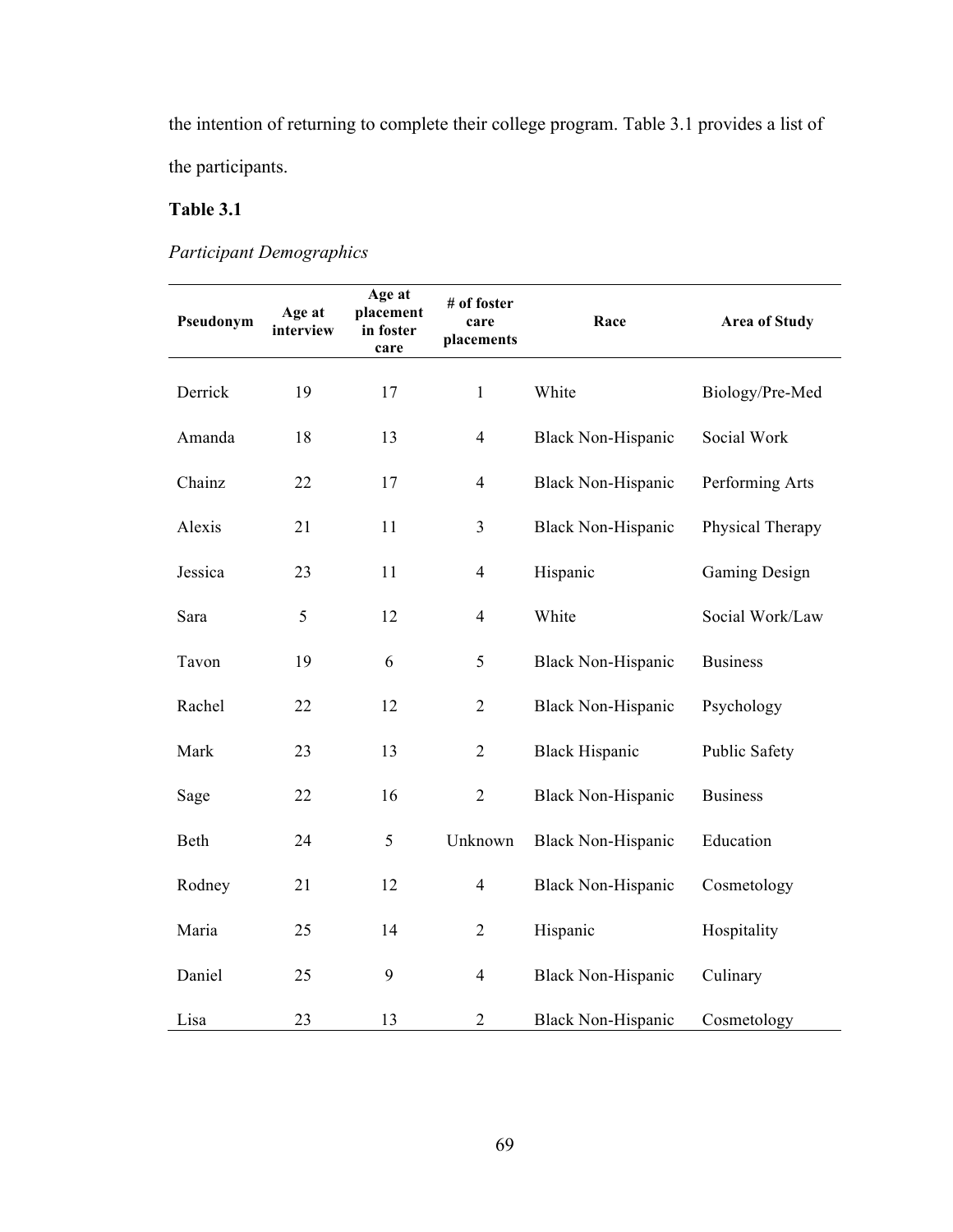# **Data Collection**

Data were collected via semi-structured interviews with the participants (Bogdan & Biklen, 2006). Prior to developing the interview protocol, the researcher reflected on the topic being studied in an effort to bracket, or set aside, existing knowledge and preconceived judgments in order to see the topic as something new (Moustakas, 1994). A semi-structured interview guide was developed and administered consistently with all participants. Questions began with basic demographic questions (alias, age, age at foster care entrance, number and types of residential foster care placements, age at high school completion, current college status, etc.). Demographic questions were followed by openended questions related to the participants' experiences as they (1) considered college, (2) applied to college, and (3) attended college. Follow up probes were utilized to gather more detailed information when needed.

The interview guide was pilot tested with two former foster youth, now adopted, known to the researcher. The pilot test revealed the potential of too many primary questions, thus reducing the conversational nature of the interview and possibly stunting the participants' expanded responses. Primary questions were revised, and the number was reduced. Then, prior to finalization, the interview guide was emailed to a group of 23 doctoral students and candidates for review. Feedback from this group resulted in one significant change of wording where the prompt wording assumed that the participant *wanted* to attend college. Other changes included wording revisions that enhanced the open-ended aspect of two questions and clarified some vague wording that created confusion.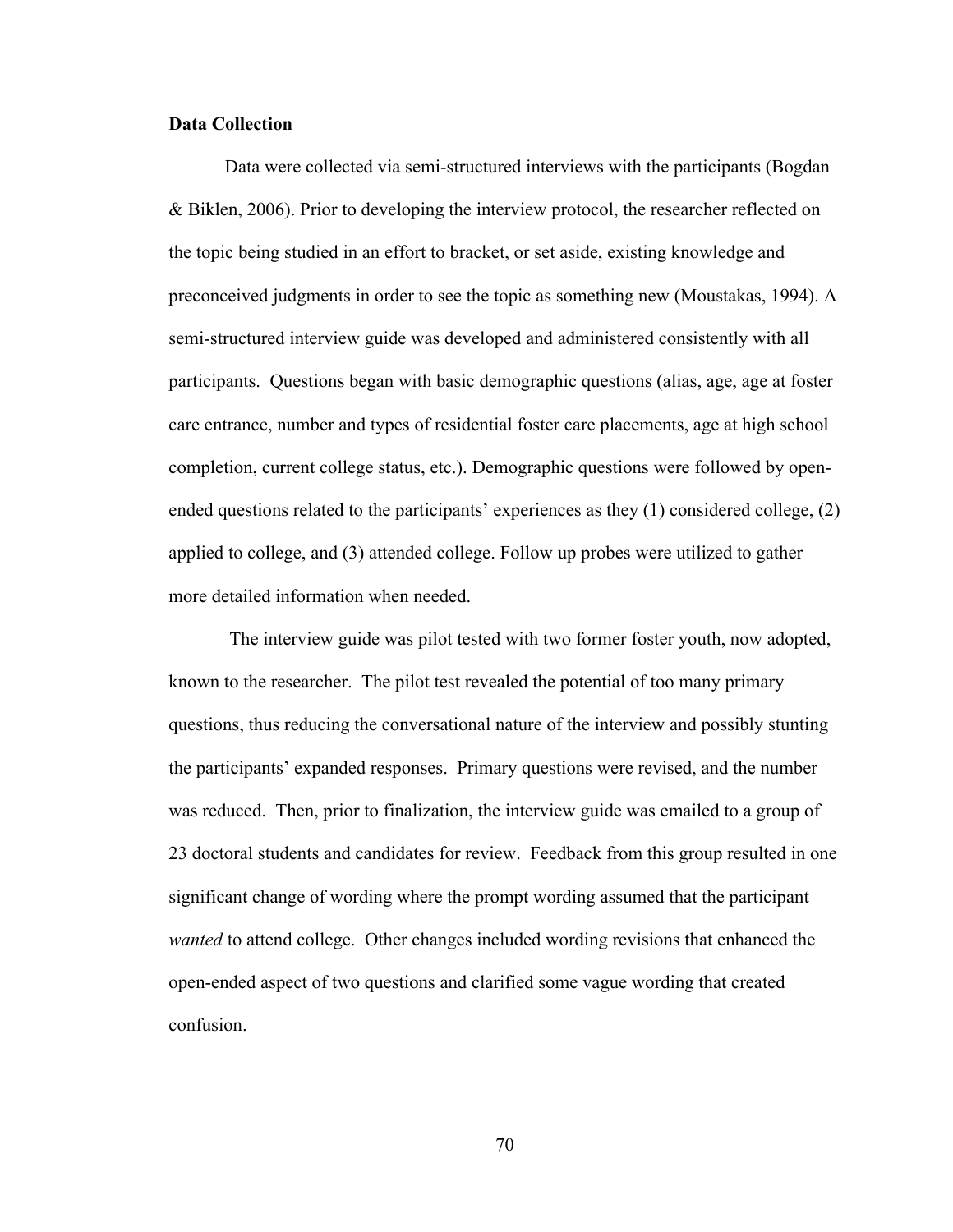To conduct the interview in a manner most comfortable and convenient for the former foster youth, participants were given the choice of time, method (in-person or phone), and location (if necessary) for the interviews. Ten interviews were conducted via telephone and five were conducted in person. Regarding telephone interviews, Novik (2007) found no evidence that the interpretation of data or quality of findings is compromised when interview data are collected by telephone. Additionally, in a study that utilized both telephone and in-person interviews and then compared the response data (Sturges & Hanrahan, 2004), the researchers found that "Given the marked similarities in the quantity, nature, and depth of responses, we conclude that mode of interview did not influence the data to any significant degree" (p. 113). Participants provided verbal consent and the interviews were digitally recorded. The interviews averaged 45 minutes in length. After all interviews had been conducted, the recordings were transcribed verbatim by an independent transcription service. The transcripts were returned to the researcher via email.

#### **Data Analysis**

The data were inductively analyzed in order to reduce data, identify categories, and develop themes (Merriam, 1998). Each transcript was read line-by-line while listening (and pausing when necessary) to the associated digital recording in order to verify accuracy and make notes of any significant tones, inflections, unusual pauses, etc. from the participants. During the review, the transcript was also marked with margin notes and highlighting of complete significant statements. A handwritten recap sheet for each participant was created by listing a short summary of each highlighted statement.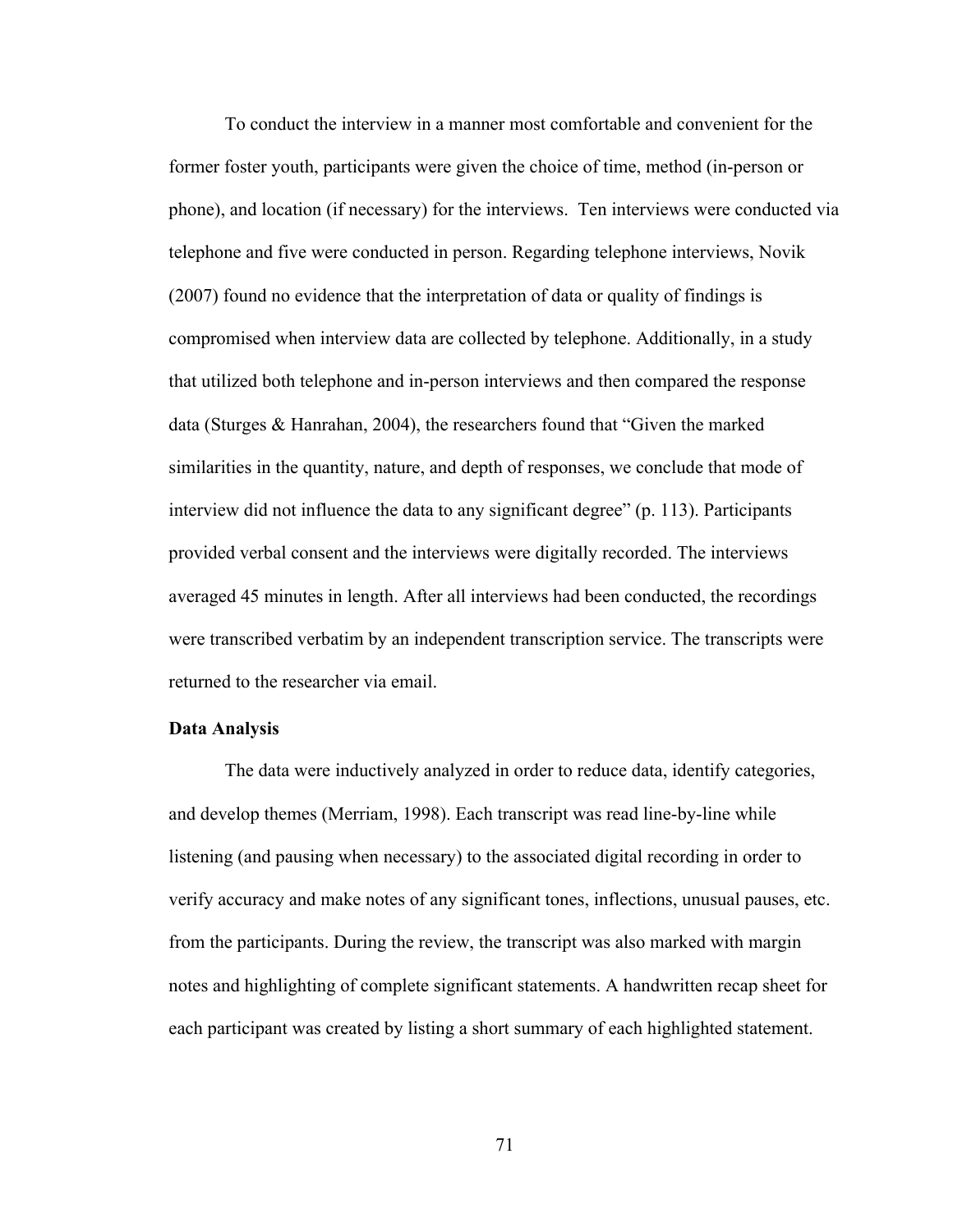Using Excel, the short statements from each recap sheet were listed in columns in the order they appeared, by participant. After cross examining statements from all participants, tentative codes (Creswell, 2007) were identified. The short statements were color coded according to tentative code and cross examined again. Additional codes emerged. Themes for the phenomenological study emerged by grouping codes while considering participants' common (or different) perceptions and experiences and the context of those perceptions and experiences (Creswell, 2007).

To organize the data by themes, a new spreadsheet was opened and populated with the previously highlighted statements (data chunks) listed in columns by theme. The result of the data organization was a final spreadsheet with the themes across the top row with data chunks in the column under each theme. Each data chunk was labeled with the participant's name and transcript row. The final spreadsheet facilitated seeing all significant statements listed by theme and participant. To check that all data were thoroughly analyzed, each transcript was re-read with a goal of identifying any significant statements (data chucks) that had not been properly assigned to a theme.

# **Findings**

Five major themes emerged: (a) college aspirations, (b) utilization of resources, (c) connections with supportive adults, (d) obstacles to completing college, and (d) confidence of success. College aspirations were identified by participant's comments regarding when they knew or why they wanted to attend college. Utilization of resources includes participants perceptions about the financial and tangible benefits available to them. Connections with supportive adults includes accounts of adults from school, foster care, family, etc who have been emotionally and practically helpful to the participants'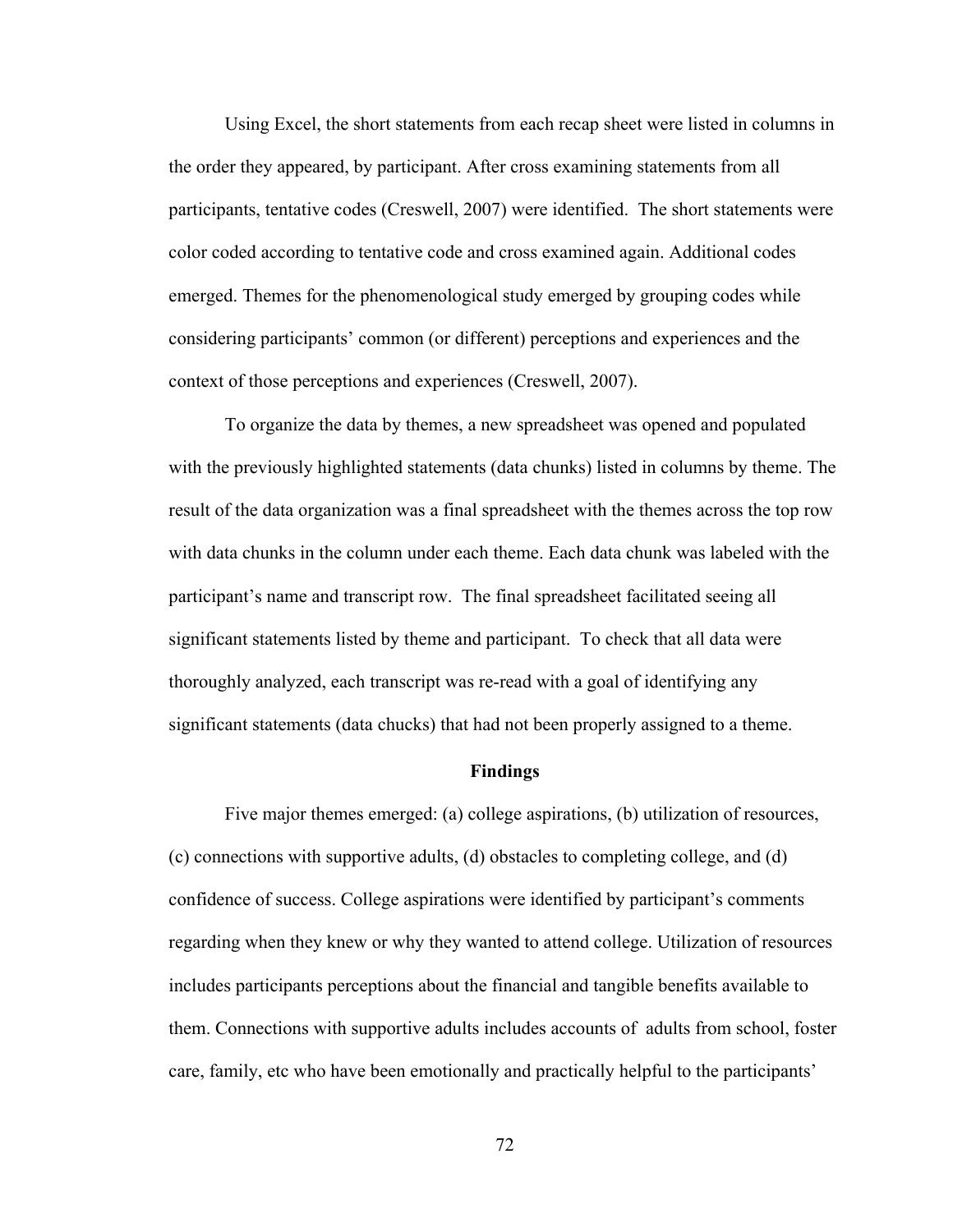college journeys. Obstacles to completing college include the participants' concerns over the practical and emotional barriers they have encountered. Confidence of success relays the participants' perceptions that they will overcome barriers and have a successful college career and life.

# **College Aspirations**

An aspiration can be defined as a hope or ambition of achieving something. College aspirations are the hopes of attending and graduating from college. Derrick indicated that college has always been his goal, "Yeah, college has always been the end goal. So, I don't want the military, the goal is to get to college." Derrick continues, "I always knew I wanted to be a doctor, and about a year and a half ago, I realized I wanted to be a cardiologist." When asked how he originally arrived at the decision of being a doctor, he responded, "I made it all on my own."

Jessica states that she has always thought about going to college, "I've always known that I needed to get my degree. Education was a big thing to my mom." Similarly, Sara relayed, "I always wanted to go to college." Tavon relayed that he had given up on thinking about college until a caseworker at his new independent living program began to discuss his future goals with him. He then started the college application process. Rachel stated,

I have always though about college since I was very young; I already knew the university I wanted to go to…even before I was 12, that's something my biological mom drummed into me, that I should make sure I go to school. I should get an education so I can be somebody in this world.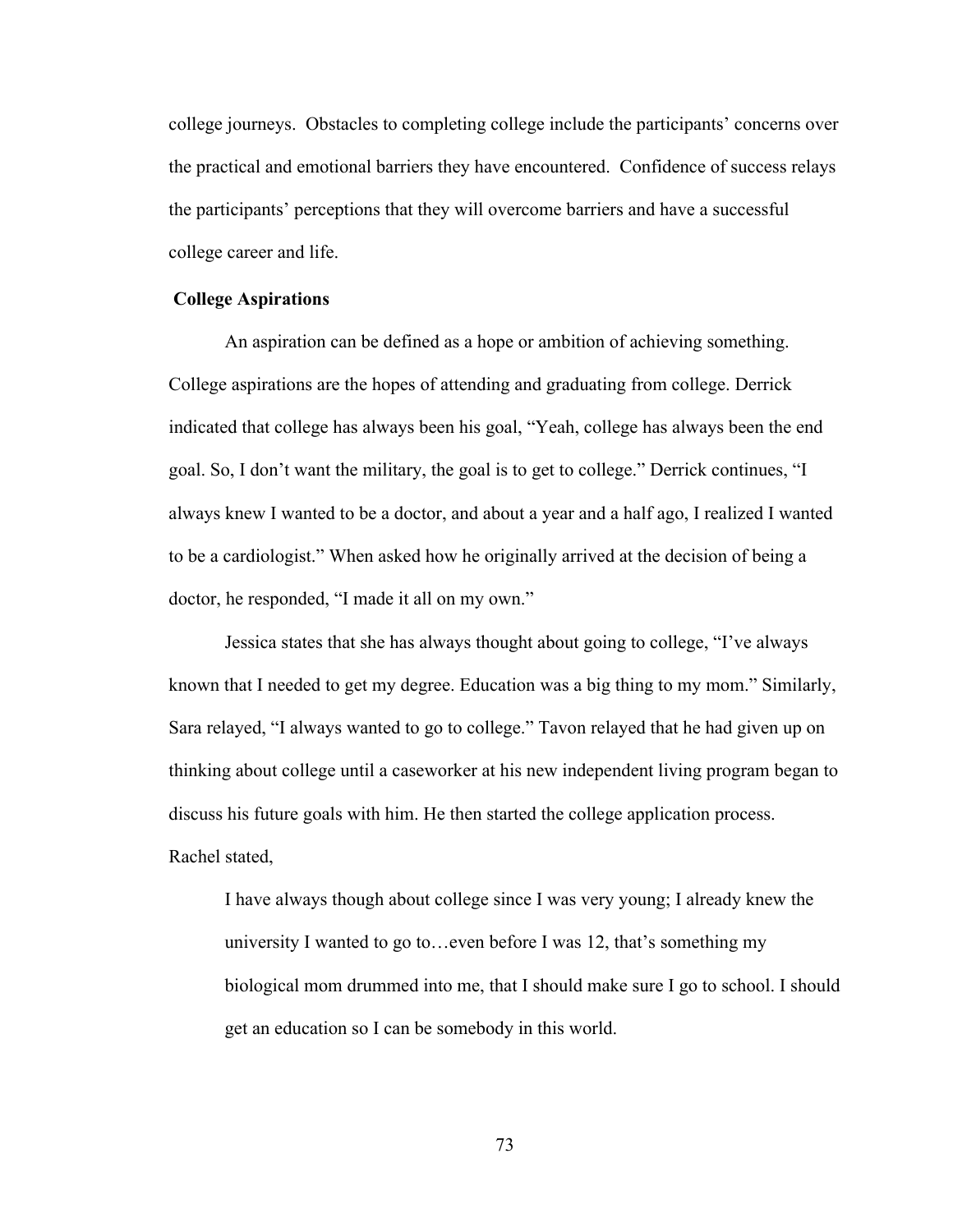Mark wanted "to make it somewhere in life…to be the first person in my blood family between my brothers, sisters, and my mother, to be the first person in college." Alexis stated that she "wanted to be successful and be able to take care of myself and not depend on anyone." Chainz relayed that his thoughts about college began in high school and he thought, "everybody wants to be successful and they don't want to be left behind in life." Chainz' aspirations grew when members of his family told him, "You know, you would be the first one in your family to go to college." Amanda expressed her college plans and her desire to become a social worker. Amanda's college aspirations were already tied to specific career aspirations:

I would like to get a master's degree, and I would like to start off at [name of agency]. When I look at all of the young girls that are going through what I went through or they just want to stop period, it makes me want to go become a child advocate and be the best child advocate I can. Just do what I have to do and try to make a difference because there are not a lot of good people out here.

For some, the foster care experience enhanced internal desires and thoughts about attending college. Rachel remembers thinking about college from a young age and now wanting to be an example to others in foster care: "I want to be able to inspire and help other people kind of get out of this place [foster care] that they are in and realize that there is more." Sara stated that her family background motivated her: "Yes, I mean I always wanted to go to college just because I knew I had seen the other options. Because of my family background and problems at home, I always wanted to be at school." While discussing her college aspirations, Alexis says she knows "what everyone thinks of kids in foster care. I want to prove everyone wrong." Beth, who entered foster care at age 5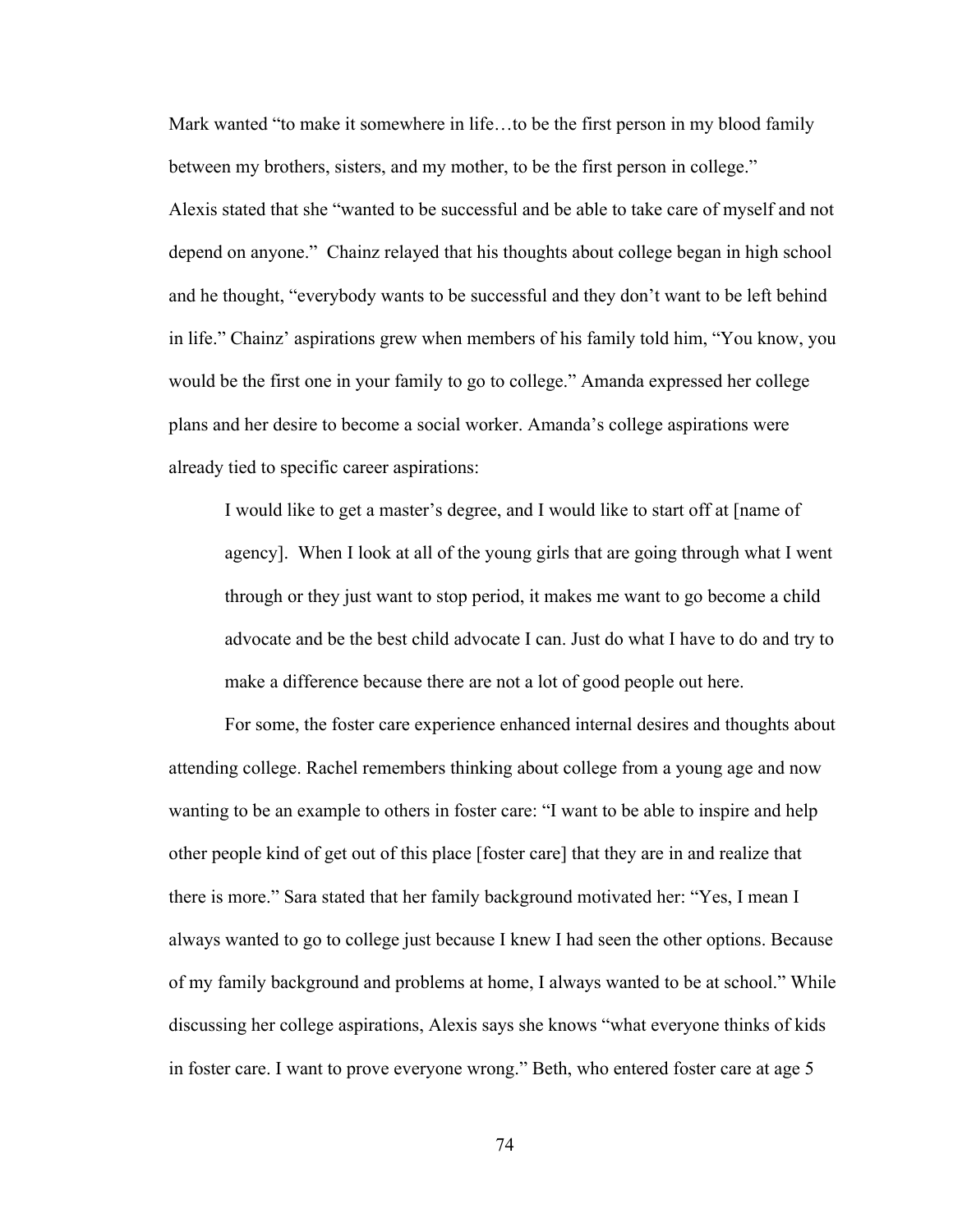states: "What I've been through with social work and things of that nature; so I definitely wanted to go to college to be that [social worker]." Amanda relays when she decided against nursing and aspired to social work instead: "It changed when my friend was in foster care. She is 16 and was going through horrible things and some things could have been avoided. Because I was in care so long, I knew that someone could have done something about it. And I was like, maybe I can – I don't know."

For some participants, learning about the available financial assistance seemed to influence or solidify their college aspirations. Amanda, who already considered college, learned that full time college students from foster care can receive help with expenses; she shared, "Once I learned of the benefits that came along with being in care when I get out there, I figured, why not? Take that opportunity to do something." Chainz was told by his child advocate (caseworker) that he could get monetary benefits while attending college and he responded, "so I was like, okay, yes I want to go." Sage simply states that his motivation for attending college is "the check, cause if I didn't go to school there was no way to stay on the check."

# **Utilization of Resources**

Tangible resources available for former foster youth may include housing, food, educational expenses, and direct cash assistance. Throughout the interviews, the need for monetary resources were a prevalent theme. Five participants acknowledged receiving the monthly stipend, six participants mentioned utilizing the tuition waiver, and three participants discussed both of those benefits. Beyond the monthly stipend and the tuition waiver, two participants also discussed additional financial benefits and resources they receive through their extended foster care agencies. Beth, who is 24 years old, states that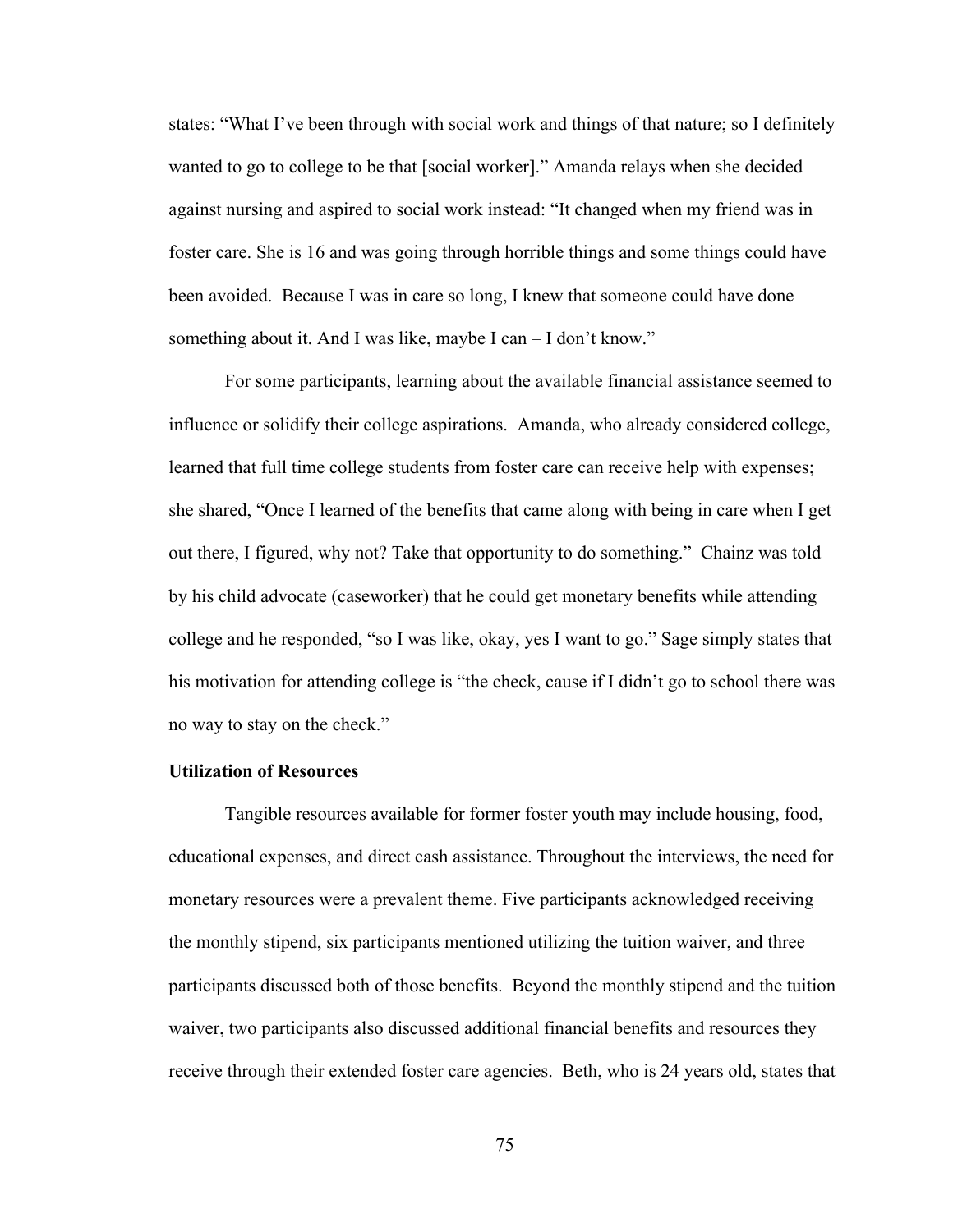"I had the check when I aged out. I went into my own personal life, but I was trying to get my education, so I got the stipend for \$1,256." Beth is now too old to receive the stipend, but she stated that she still receives help for childcare expenses for her two children as she completes her education. Mark, who is 23 years old, mentioned that even though his monthly stipend stopped because of his age, he still receives financial help with "expenses for living, books for college." Alexis described housing help that did not come from the foster care system, but rather her former foster mother from ten years prior, "It was between the military and college, and she [former foster mother] said I can move back in with her and pursue my college career, so that's what I did." When Derrick was asked what more could have been done for him in terms of tangible support, he responded, "it's been great, there's nothing I would ask."

Tavon, who aged out of foster care in a different county and recently moved to southeast Florida has had a different experience getting the resources he needs to attend college, "I have applied, filled out applications. I just haven't got the necessary paperwork like my tuition waiver. I called a couple or few times, they didn't have a waiver." When asked which county would issue his waiver, he responded, "I don't know at this point. I have been all over Florida."

# **Connections With Supportive Adults**

Connections with supportive adults from the foster care system, the school system, and elsewhere can provide emotional and informational support for foster youth. Eleven participants mentioned specific supportive people within the child welfare/foster care system who have provided significant help, encouragement, and direction during their college pursuits. When Beth was discussing positive experiences, she mentioned,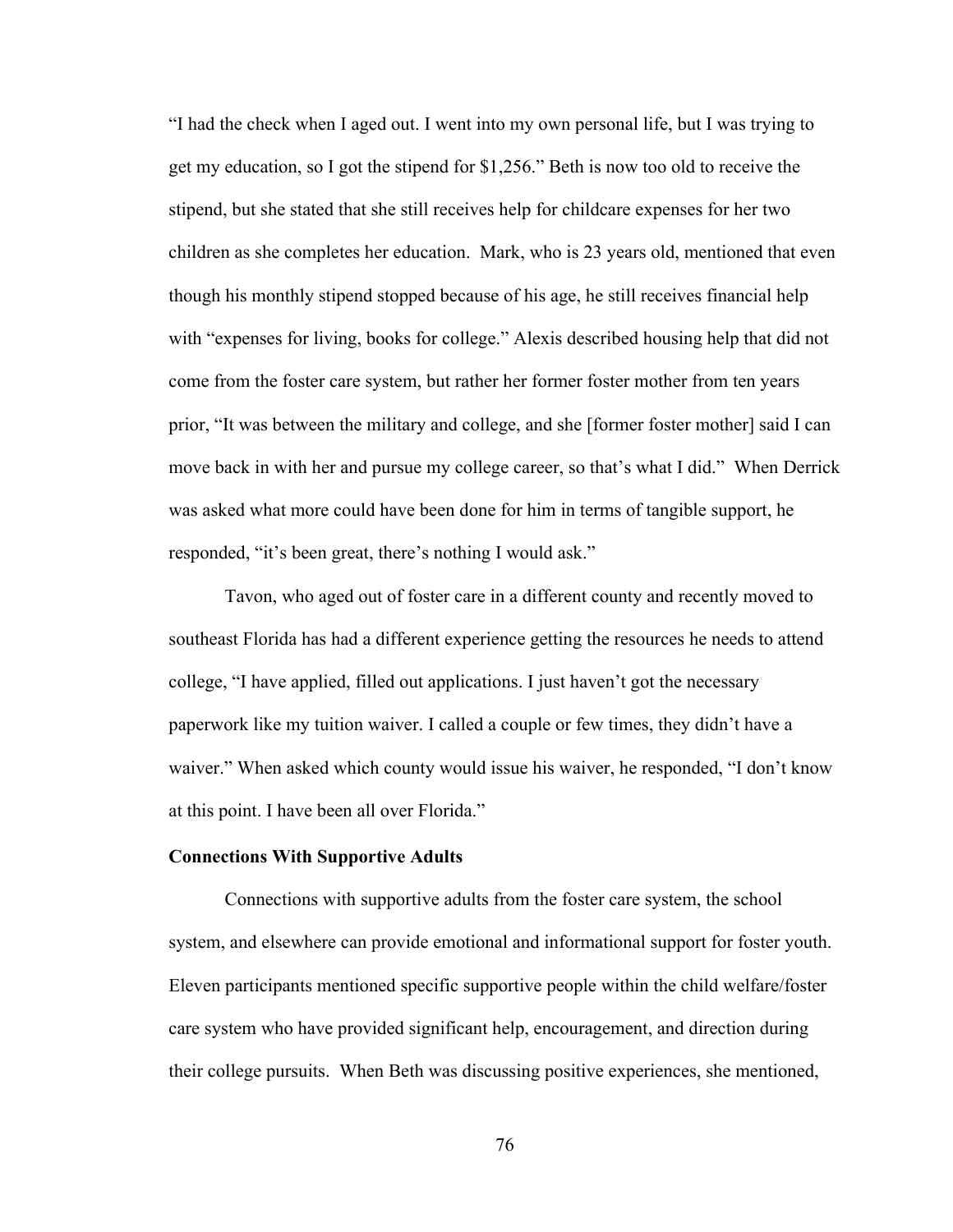"I've met my guardian-ad-litem who is still in my life." Alexis, age 21, speaks about her first foster parent at age 11 who has supported her during her college endeavors, "She was my foster mom. When it was time for me to move, she said she still wanted to be a part of my life. That's how she became my God-Mother."

Sage described a caseworker at his agency that guided him through his college application and registration process,

"She's a cool lady. She does the job. She loves the job. She's probably a selfless person, she always thinks first of everybody else in front of her. She makes me proud of her. She's a happy person, nice energy. Yeah, she is very helpful."

While discussing the staff at the group home that she aged out from, Sara, age 25, states, "there were all positive aspects at the group home. I lived there when I was 14 until 18, and they're still in my life today. They were at my graduation. They were at my graduation party and paid for dinner with me and my friends. They bought my graduation dress."

Chainz details how his independent living team would take groups on outings and have "mini seminars and we would talk about something important. We would talk about financing and the benefits of foster care." Jessica mentioned that her life coach is a "good motivator and supports me." When asked how he thought foster care impacted his college experience, Derrick responded, "it gave me support; there is a support system." When asked what she knew about about the application process for college, Amanda responded, "I had no idea to be honest. Those permanent staff at the group home, they helped me out. And I think the ones from [agency] actually came to the school with me and showed me how to do it."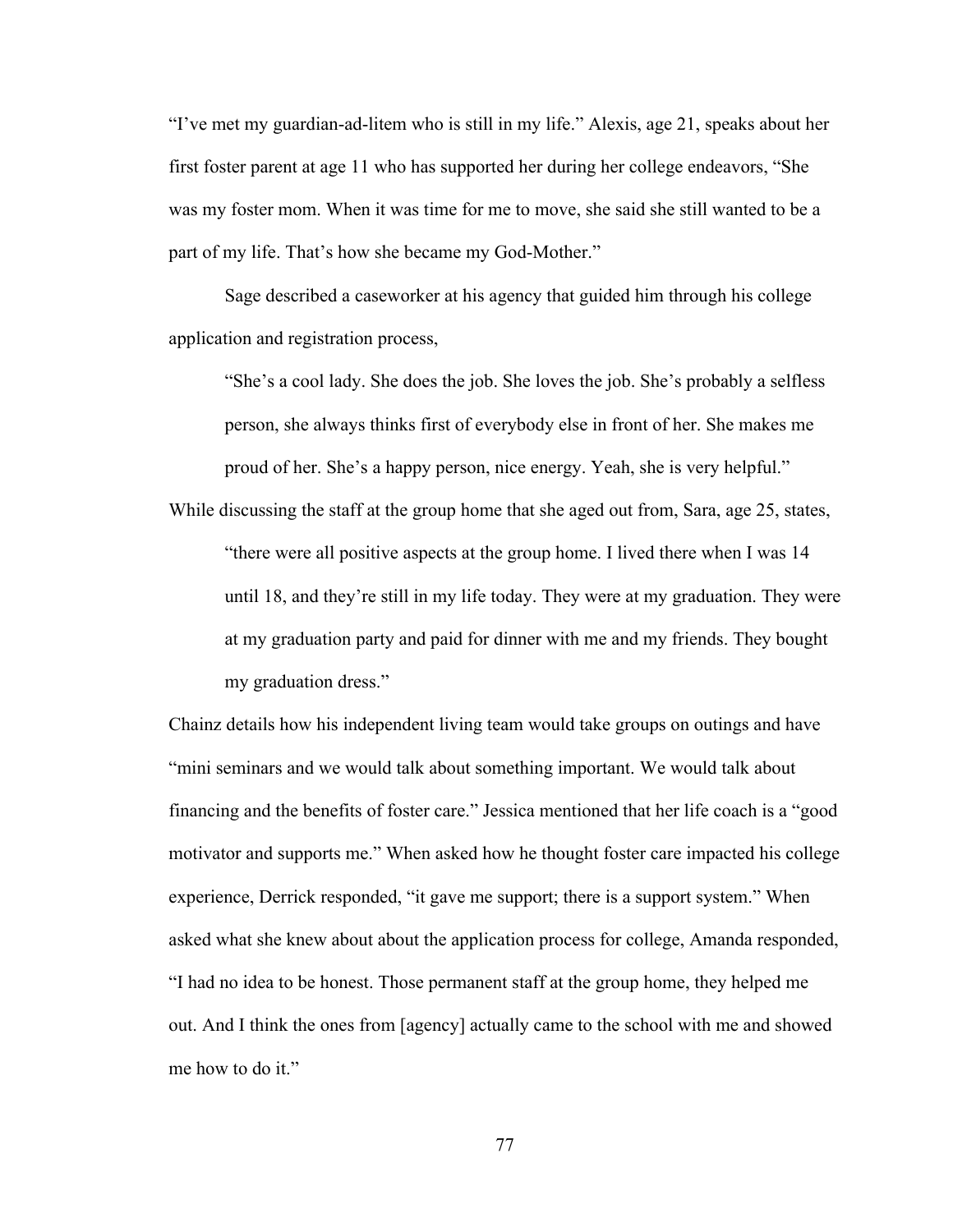Some participants highlighted supportive adults from the school system. After describing the long-term support she has received from her group home, Sara also mention that an "awesome guidance counselor and great advisor" at her high school helped her through her college application and registration process. Chainz describes a teacher that helped her students with college applications, "She really helped me with the application process. She was a poetry [teacher], she really got involved."

Mark, details how a coach and a group of teachers at his high school worked extra with him to overcome a learning challenge and earn a qualifying GPA for a Florida Bright Future's Scholarship. "I was very lucky to have those teachers," he stated. Others at his high school then helped him with the college application process because "there is a lot of paperwork to get into college."

### **Obstacles**

Obstacles impeding the college success of former foster youth are well documented. Participants in this study identified the following obstacles: transportation, housing, and cessation of the stipend at the age of 23.

### *Transportation*

Unreliable transportation causes difficulties for former foster youth attending college. Two participants stated that they have cars. A majority of participants spoke about transportation problems when trying to attend classes. Rachel, a college graduate applying to a master's program, received a scholarship to a private college approximately 25 miles from her home and admitted, "there were days I didn't go. It wasn't that easy. For all of the four years, it was more tedious because I would have to wake up two, three hours before my classes to take the bus." Daniel, who is currently stopped out of college,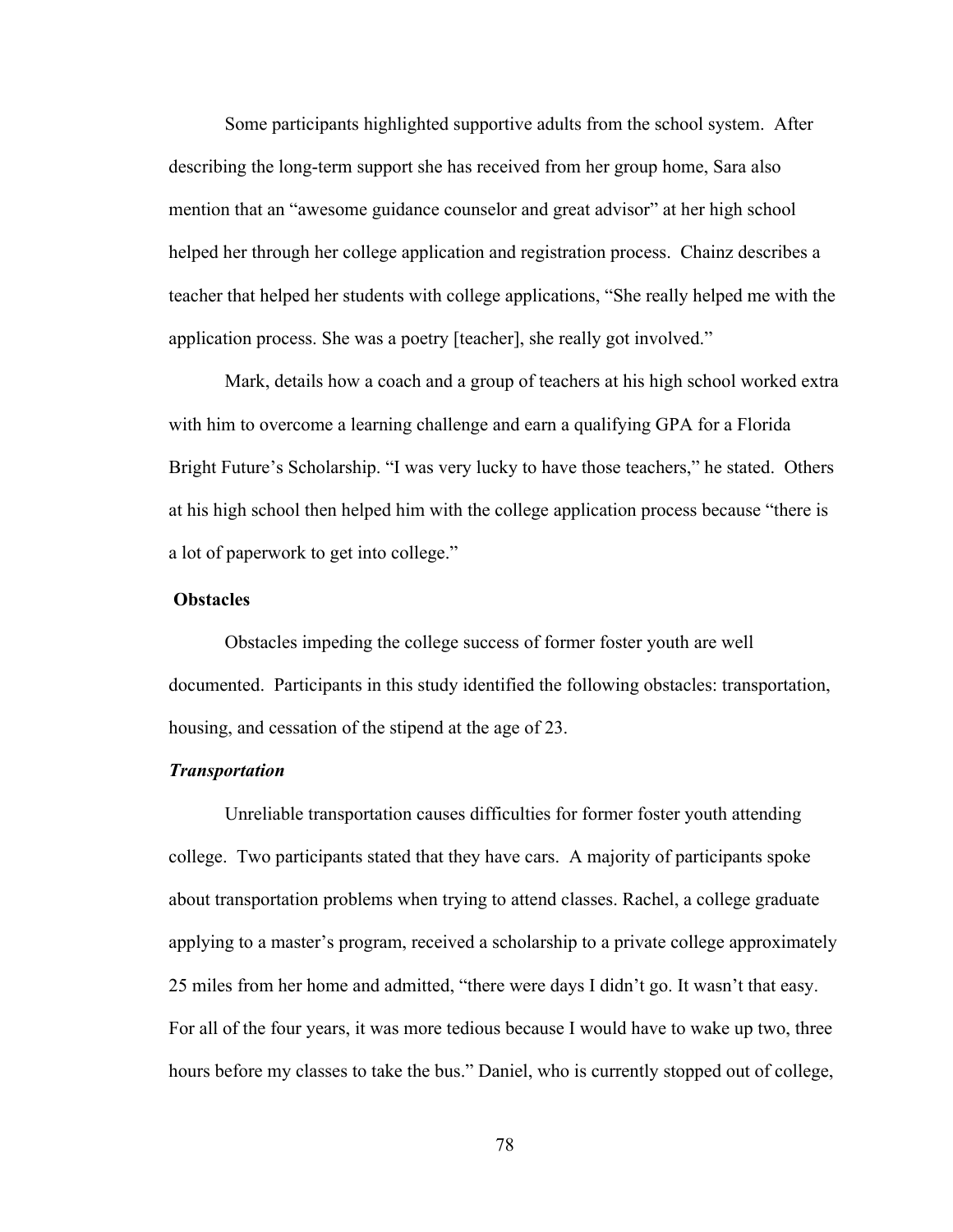talked about trying to get to the technical college for each stage of the application and orientation process, "it took me six tries before I had all of the right paperwork, and I had to take the bus each time." Daniel also stated that his bike was stolen from the county bus terminal which made it difficult to get to class.

Tavon, who is applying for college, had trouble completing the process due to using the bus system.

"I have applied; I have filled out all applications. I just haven't got the necessary paperwork like my waiver, my transcripts. I was supposed to go to an orientation and I had a meeting beforehand but I didn't do that either. It takes me two hours to get from work to home."

Chainz, a part-time college sophomore, said he sometimes has difficulty with transportation and described all of the ways he transports, "there is a very diverse bus system and Uber. I have family and friends, so it's a lot of ways to get around here. I go on bikes, skateboard." Alexis states, "transportation was a problem in college because I didn't have a car and I was taking the bus. The bus is unpredictable. When the bus doesn't come on time, I would be late to class."

#### *Housing*

Unstable housing can be very disruptive for former foster youth attending college*.*  Three participants reference losing their housing and having to stop their college pursuits until they found somewhere to live. Jessica states, "The reason I had to stop going to college was because I lost my housing. So, I was kind of bouncing from place to place, and I didn't have a stable living arrangement, I wasn't able to continue because of it. Daniel recalls, "When I lost my housing, I ended up at a shelter that was far from school.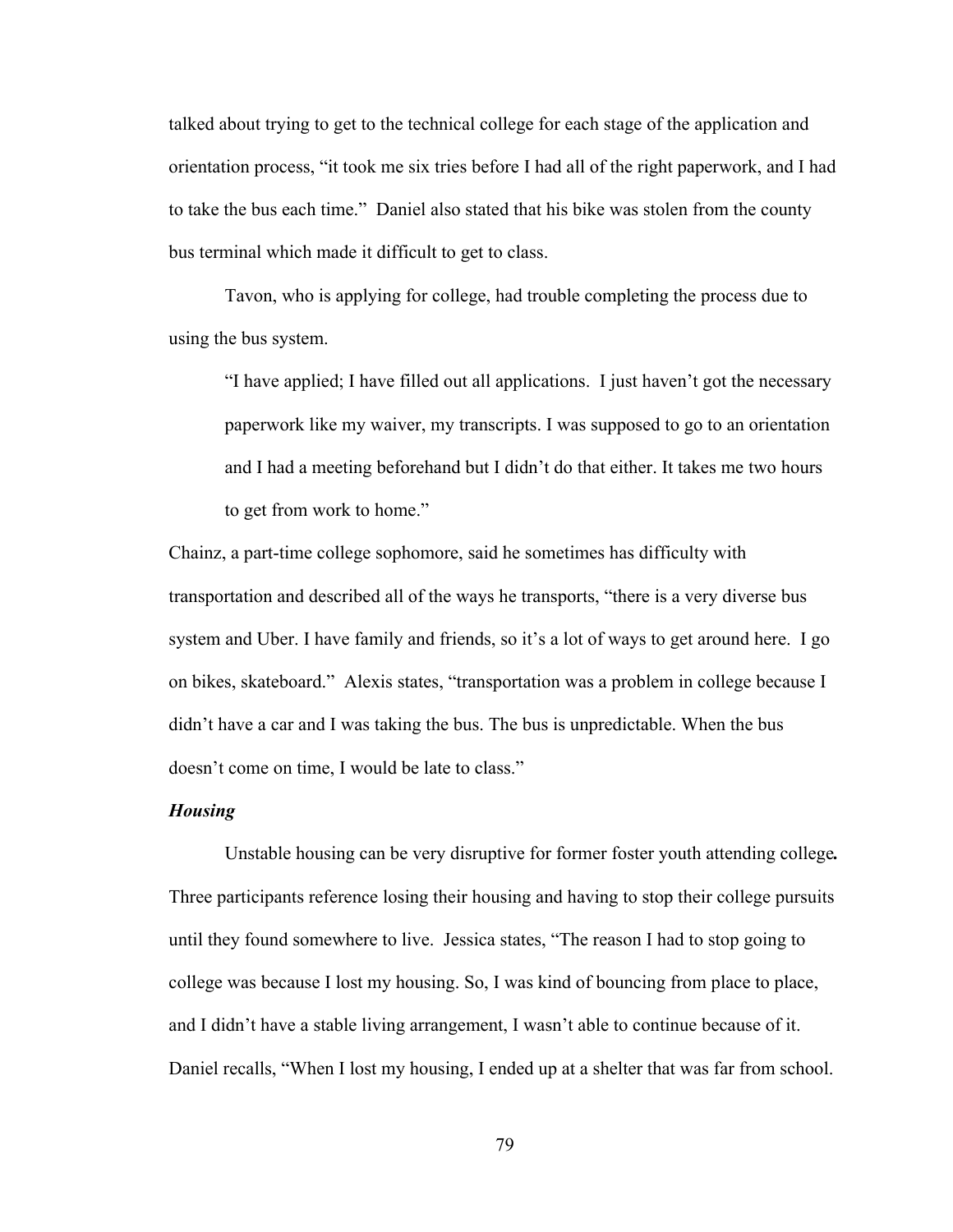They help with bus passes, but the routes do not really work for getting to school, it just takes too long." Sage lost his subsidized housing benefit and could never get it restored, "I lost my housing, and after that, they didn't give me any more housing. They didn't want to help me at all. I couldn't get a second chance, which is pretty weird. That's why I had to stop out of college because of the housing situation. That's why I am kind of late with graduation because I was on and off with the school terms."

## *Cessation of Benefits at age 23*

In Florida, the direct monthly benefit (the stipend) to former foster youth enrolled in college full time stops at their 23rd birthday. Participants who have lost, or who will soon lose, the benefit before completing their education stated concerns. Mark, who is a college athlete states, "I do have the financial need. I am not able to get a job because basically I spend most of my time in school and football. I do wish [they] would give the money until you are done with school." Alexis, who is 21 and is working toward being a physical therapist, is planning, "I am currently living on my own and when I turn 23, I won't be receiving the benefit that I am currently receiving. I want to be able to take care of myself and still go to school. I just want to get my associates and start working and I can still go to school during the weekends." Sage, 22, states "The college thing didn't really hit me as much until recently because I will need a career now that I will be going off the check in December." Even Derrick, who is 19 with the goal being a doctor, is already planning for when the monthly direct benefit stops, "I am going to start working after I transfer [to junior year after AA degree]. I have been saving up money now, but I want to make sure I have everything that I need."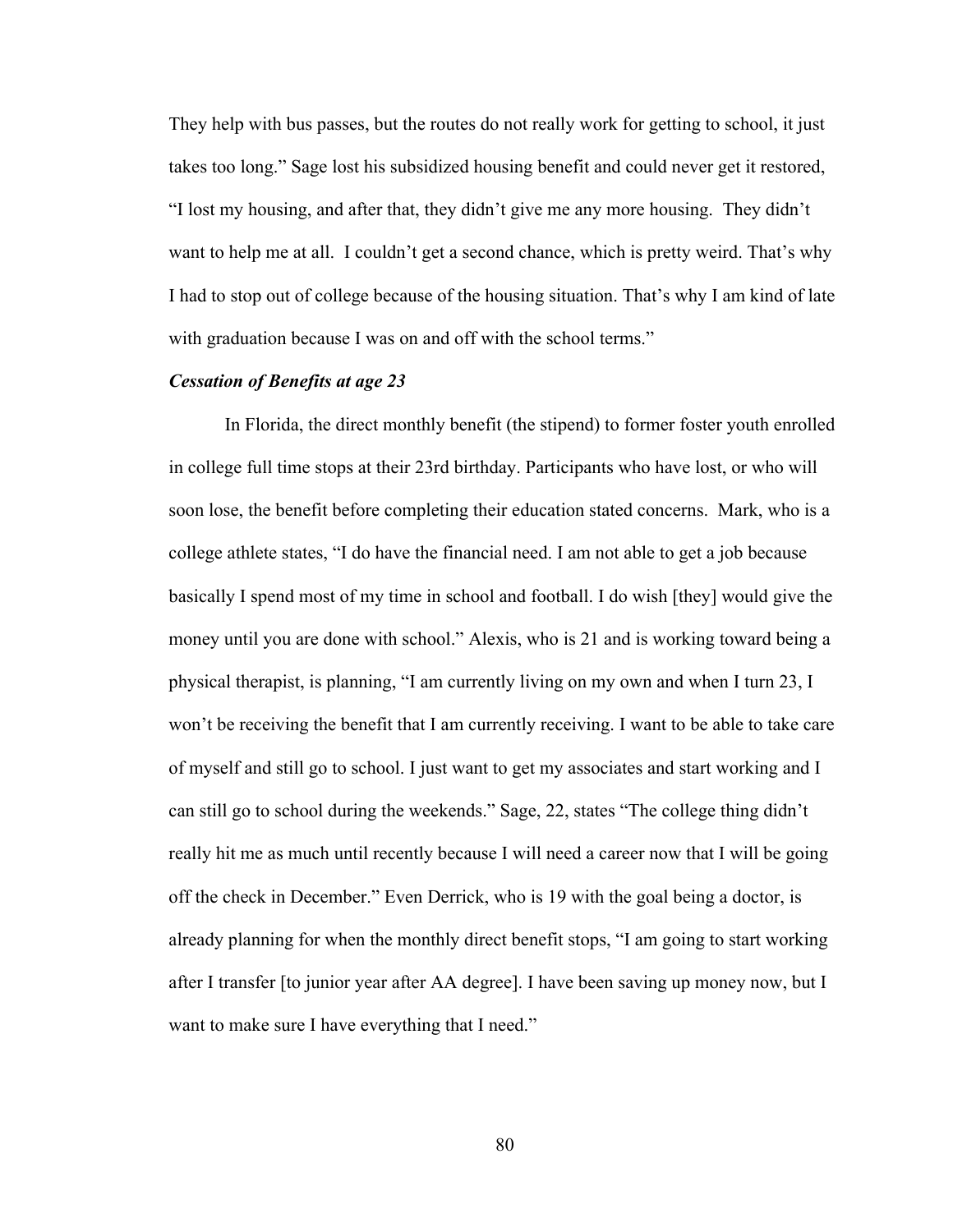# **Confidence in Success**

Seven participants perceived and expressed confidence in their ability to succeed in college. Beth stated that she was good in school, even though she moved so much. Rachel states, "I was the kind of student who put my education first. I was always making As and Bs in high school and graduated second in my class with a 5.4 GPA." While discussing what she thought about going to college, Sara stated, "I never had any doubt about my grades," and Alexis states she always made good grades and graduated early. Derrick states that he never had any doubts that he would make it to college. Amanda states, "I don't have any doubts, I will never doubt myself. I know I am capable of doing anything I put my mind to." Jessica states, I always made good grades. I was the type that never really had to study a lot. I know it's possible. I feel you create whether or not you will fail or succeed. So, I know the only chance I have; I cannot fail, I will succeed.

# **Discussion**

This section will answer each of the research questions.

#### **Perceptions and Experiences as They Considered College**

Most of these participants identified strong personal aspirations toward attending college, and most participants also discussed receiving encourgement and practical information from supportive adults at school and from foster care. The combination of aspirations and supportive adults may be what led to college enrollment for these participants. Studies have shown that foster youth aspire to college as much as nonfostered youth (Courtney et al., 2004; McMillen et al., 2003), yet the actual enrollment of these *aspiring* youth is dismal. Okpych & Courtney (2017) found that the likelihood of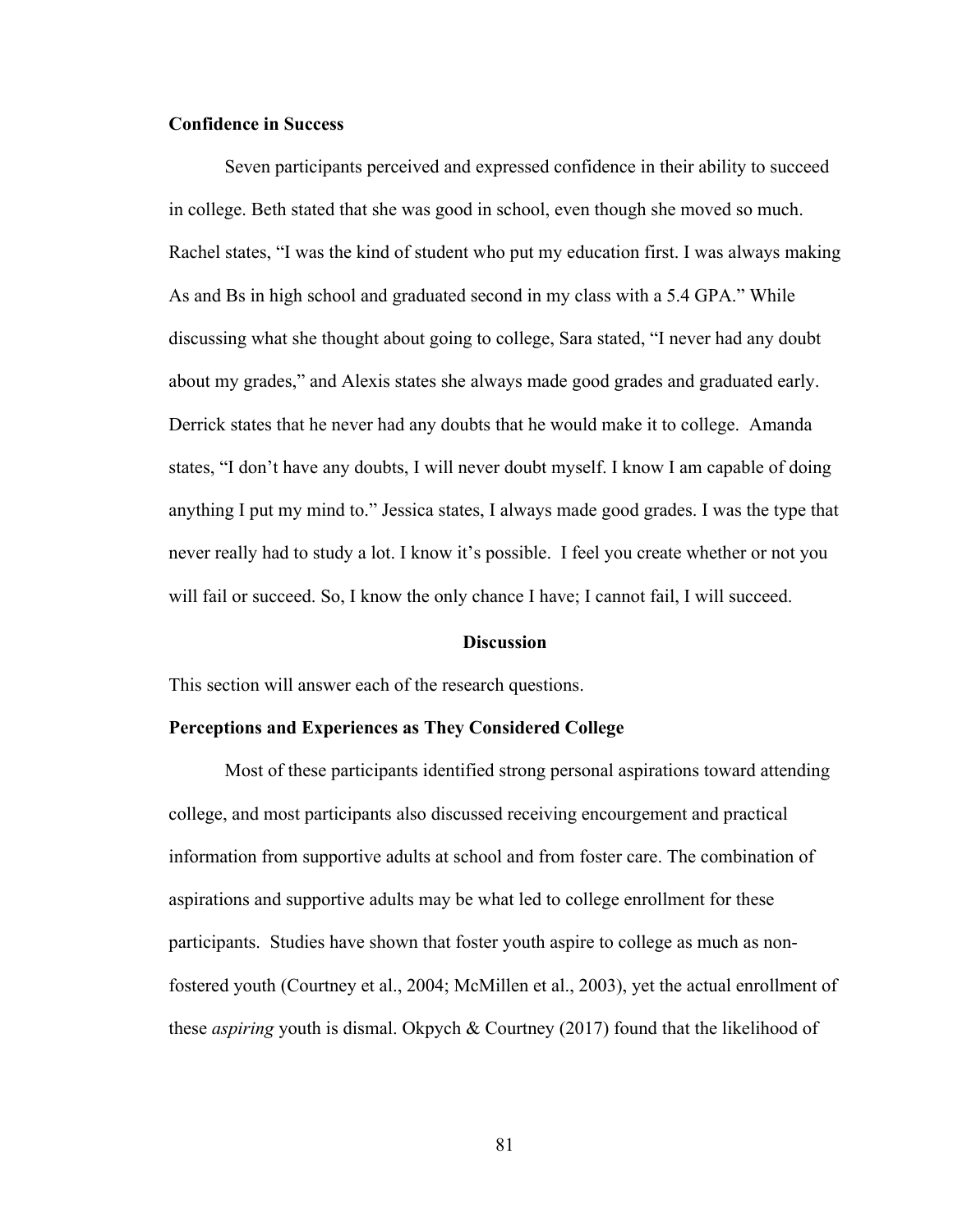enrolling in college increases with the number of institutional agents and school personnel providing tangible support and guidance.

Not only were these youth receiving support and guidance, they were also learning about ways to overcome the financial and resource barriers that hinder college success. Chainz mentioned outings that included "mini seminars" where they would talk about the benefits available for college. Through their foster care workers, these youth knew about the options for ETVs, tuition waivers, financial aid, and other resources for college. This was not mere encouragement, but "supportive relationships with adults who can leverage their positional power and mobilize college-relevant knowledge and resources" (Okpych & Courtney, 2017, p. 586). Due to some of the academic and emotional challenges that foster youth deal with, schools should consider having a particular liason who serves at the point person for the foster youth. This can foster a greater sense of trust and connection that is vital to these relationships.

#### **Perceptions and Experiences as They Applied for College**

For most participants, the college application process did not present any significant barriers, but this does not mean that they did not utilize help. Collectively, they employed a variety of methods to complete the application process. Some got help from existing networks of teachers and counselors at their schools, and some had help from their foster care workers. Some participants reported that they chose to complete their applications on their own. Two participants report finalizing their process at the college campus with the help of new contacts. Utilizing new contacts to complete the task of college applications could be considered social leverage. "Social leverage or bridging social capital, provides linkages to new people, opportunities, and information" (Skobba,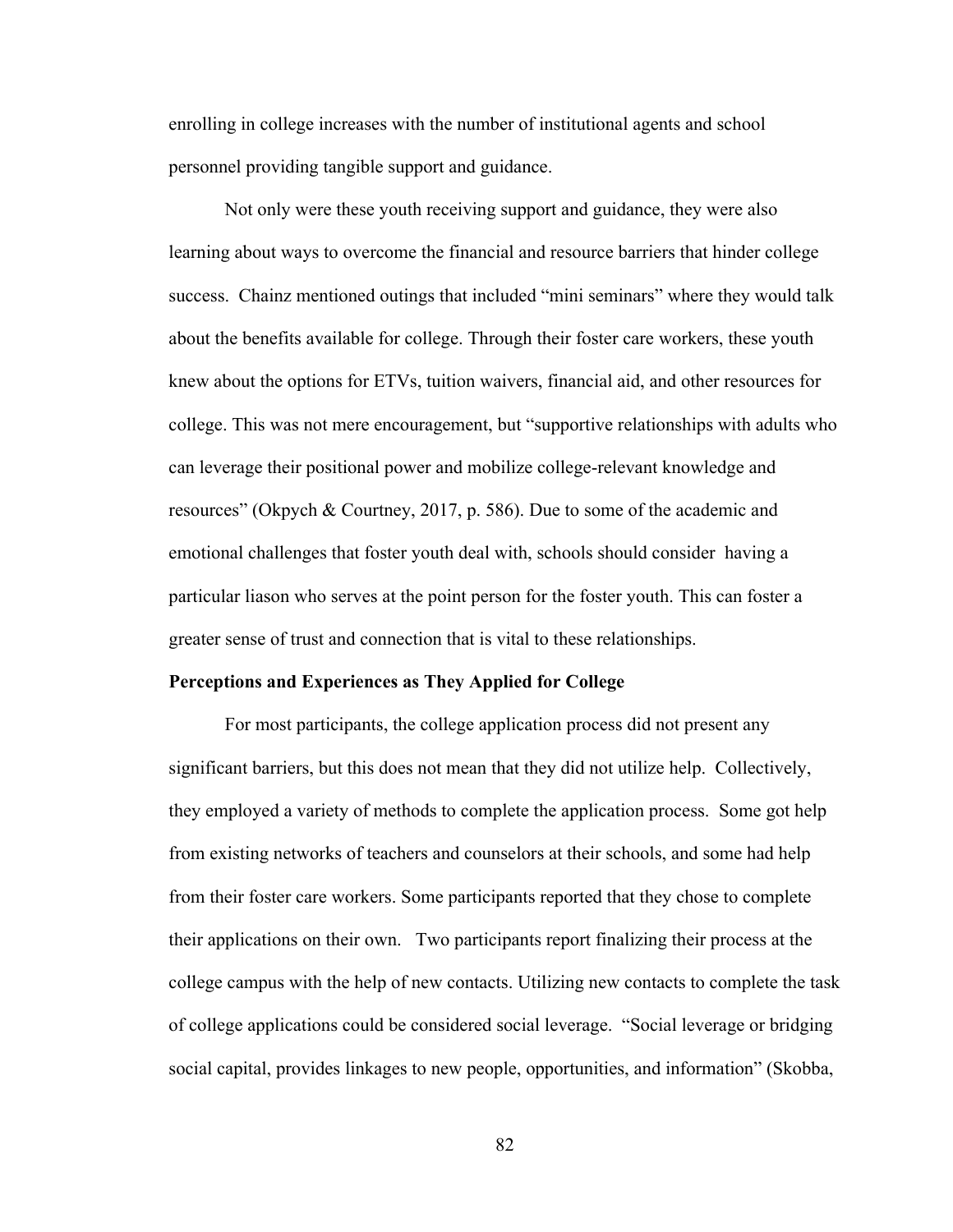2018, p. 200). In the wake of leaving high school and going on to college, a youth is leaving some relationships with instituitional agents. Okpych and Courtney (2017) note that accessibility and availability are both necessary for connections with institutional agents. These foster youth that utilized the college staff for application help may now be a step ahead in establishing valuable connections to replace ones they will be losing once they leave high school.

Two participants reported that they had difficult times completing their application process. The difficulties came from a lack of transportation to take an entry exam and attend orientation. While the lack of reliable transportation is known to adversely affect former foster youth once they are attending college (Hernandez & Naccarato, 2010; Piel, 2018), these accounts reveal transportation can also be a hindrance to enrollment. Since it is known that youth in the foster care system face unique obstacles as they pursue a college education, extra steps should be made by school personnel or the independent living team to arrange transportion for these college entrance requirements.

#### **Perceptions and Experiences as They Attended College**

While former foster youth enter college with expectations of completing and earning a degree, multiple obstacles can derail their efforts (Courtney, et al., 2010; Salazar et al., 2016). These youth had a way to pay their tuition and fees, but money for housing, transportation, and personal needs were were not assured (Hernandez  $\&$ Naccarato, 2010; Piel, 2018). There was a wide array of living arrangements when they began college. Those that reported living with former foster parents did not have any housing instability. Some participants received rental subsidies that allowed them to pay a reduced rent. The rental subsidy with the stipend proved stable for most participants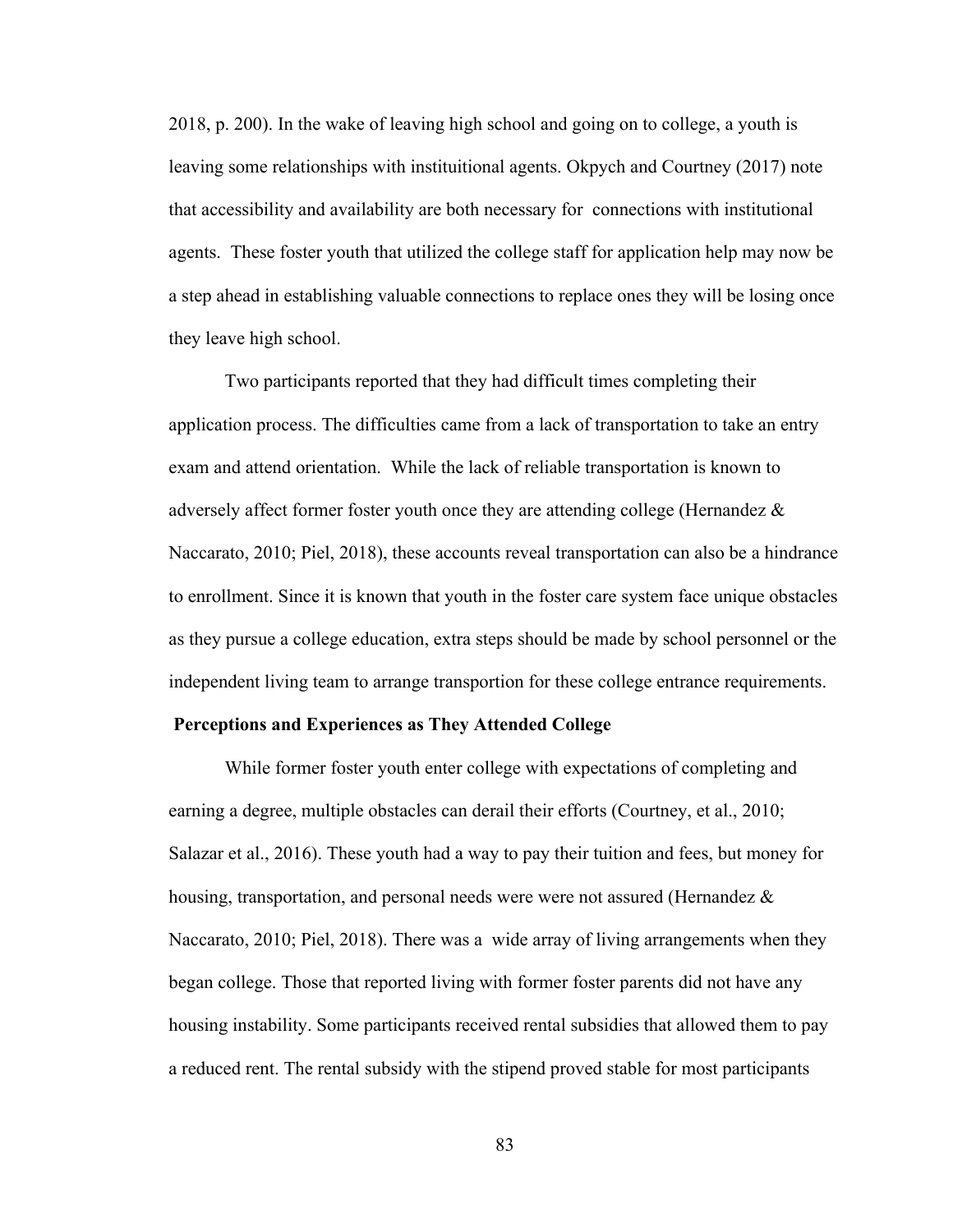that had this arrangement. Conversely, almost half of the participants did not have a permanent housing plan while thay were attending college and five participants report that they had housing troubles that impacted their college progress. This aligns with what is known about housing instability for former foster youth and the impact it has on completing a college degree. (Dworsky & Courtney, 2010; Curry, 2015). There are calls for states to coordinate with their college and university systems to find ways to provide housing for former foster youth (Geiger et al., 2018; Lenz-Rashid, 2018), but for most foster youth in college, this problem contines to be an obstacle.

Participants overwhelmingly experienced problems with reliable transportation for getting to work and to classes. Participants utilized busses, bikes, ride-share, family, and friends to get where they needed to be, but some reported that their grades suffered because of missed classes due to transportation. While some people can utilize a bus system for regular and reliable transportation and even value the time on the bus for studying or organizing, these participants were not able to widely use the bus system to align with their class schedule. Efforts at the state level must continue to find either oncampus or close-to-campus housing for foster youth. Residential programs that serve aged-out foster youth can consider housing that is near the local colleges and prioritize those rooms for former foster youth who are in college.

These housing and transportation obstacles negatively impacted their attendance, their grades, and their continued enrollment. Since full time college enrollment is a requirement for receiving the monthly stipend, these threats to continued enrollment also jeopardized their income. Even students that persisted, but did not graduate by their 23rd birthday, had to deal with concerns of losing their monthly stipend prior to finishing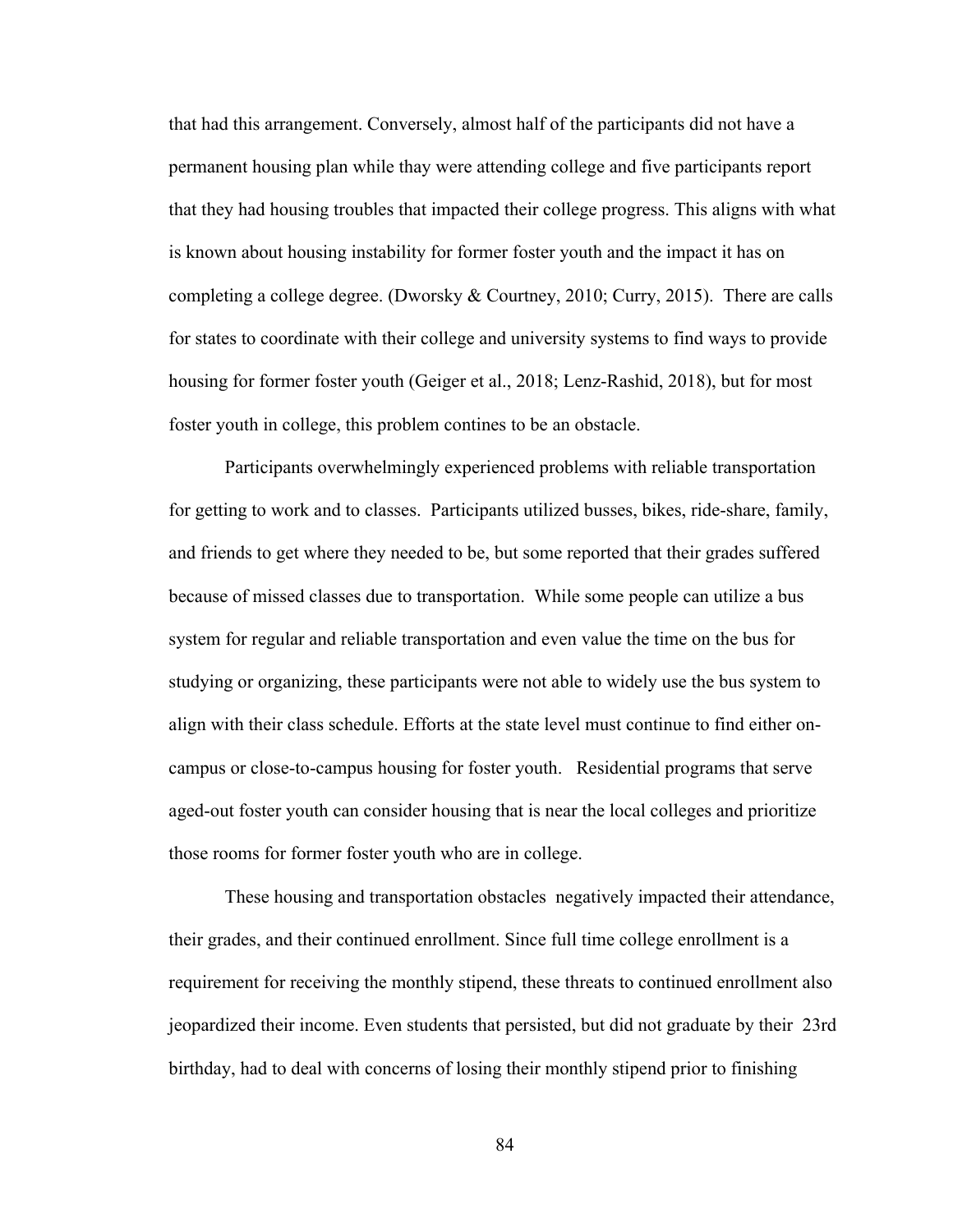school. In addition to transportation, housing, and income concerns, former foster youth are also known to face academic barriers to a college degree (Frerer et al., 2013, Okpych & Courtney, 2017; Rios & Rocco, 2014), and two participants reported significant academic problems causing poor grades and academic probation.

Most of the participants were enrolled in the local technical college and state college. Neither of those school have an on-campus program. The state college does have a liason who serves as the point/contact for foster youth who enroll, but extra services are not provided. The state college is a multi-campus institution and should establish more than just a point person for their foster youth students. A focus on their foster youth students could help alleviate the transportation obstacle some of our participants encountered while attending there.

One of the participants was at a university that houses an on-campus program for foster youth, but stated that he did not participate due to his football schedule. None were involved with an on-campus support program for former foster youth, thus missing out on an opportunity to be and feel more connected on campus and have access to more supportive adults at their school (Day, et al., 2012; Kinarsky, 2017). Even with these challenges, hopes and aspirations remained relatively high with these participants. All (but one) that had stopped out returned to college at least part-time.

# **Social Capital from Institutional Agents in their Network**

Participants in this study are part of a minority of foster youth who were able to turn their college aspirations into college enrollment and, for some, a college degree (Courtney et al., 2004; Geiger & Bertran, 2017; Pecora, et al., 2006). While in high school and foster care, participants reported close connections with teachers, guidance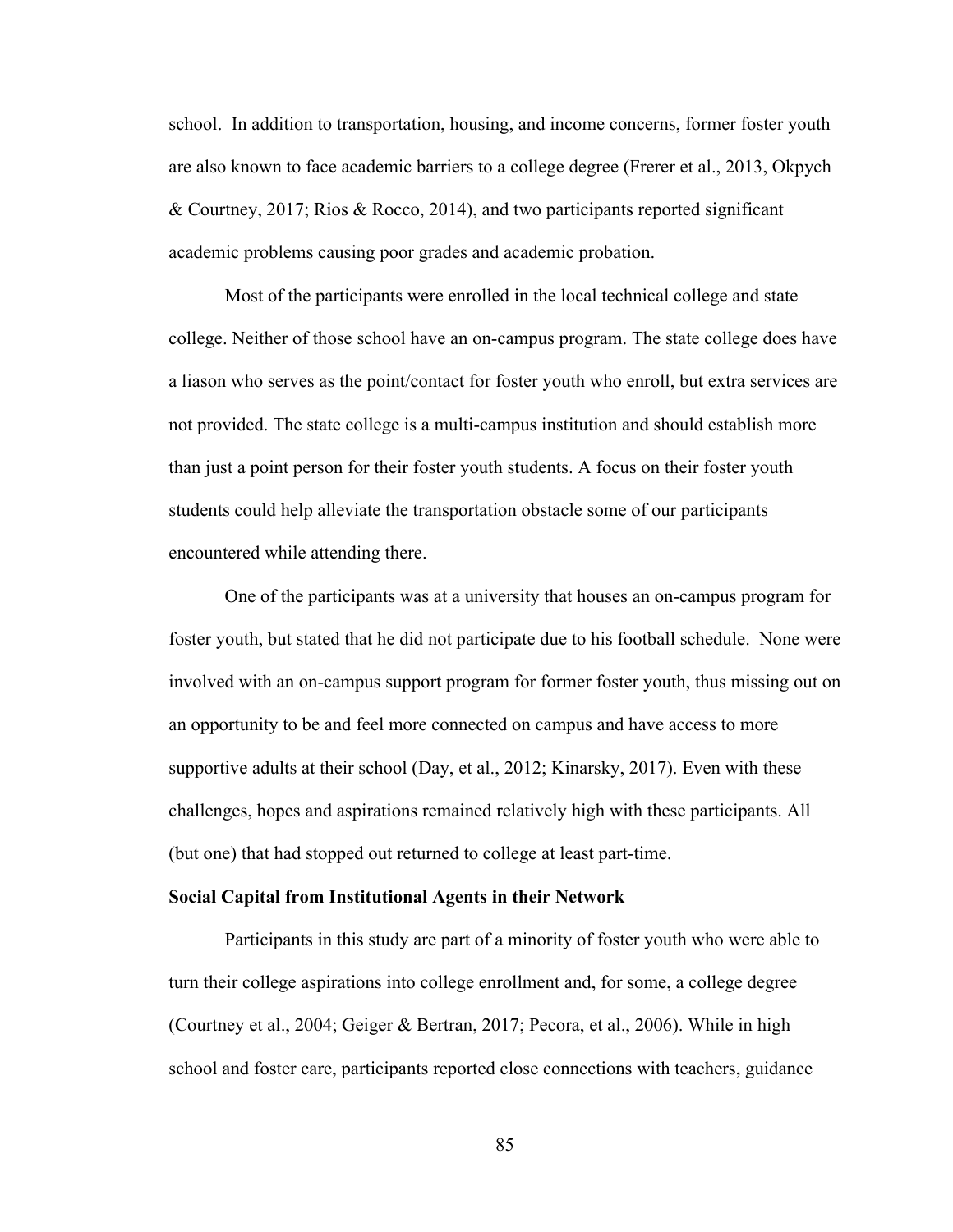counselors, and foster care workers. For some participants, school connections provided tutoring and help with test prep to overcome academic barriers in order to meet college entrance requirements. Participants used social capital acquired from foster care connections to learn about financial benefits and other resources available to them for college funding. These resources are essential for former foster youth to attend college. Relationships with supportive adults in these positions, known as institutional agents (Stanton-Salazar, 2011), are known to be valuable connections for foster youth. Having more institutional agents encouraging college aspirations increases the likelihood of enrollment (Okpych & Courtney, 2017), so these connections may have played significant roles on the college path of these youth.

As they applied to college, the majority of participants continued to receive help from their high school and foster care connections, but two participants utilized college personnel to help with their application process. Once admitted, participants utilized college advisors to finalize programs and choose classes. The participants have naturally left many of their high school connections behind when thay graduated, but participants are staying connected to their foster care workers including caseworkers, life coaches, and Guardians-ad Litems. A few participants report close relationships with their Guardians and life coaches, and the majority report staying in touch monthly. Overall, the participants in this study maintained multiple relationships with supportive adults, and these relationships seem to have contributed to their successful enrollment and forward path in college.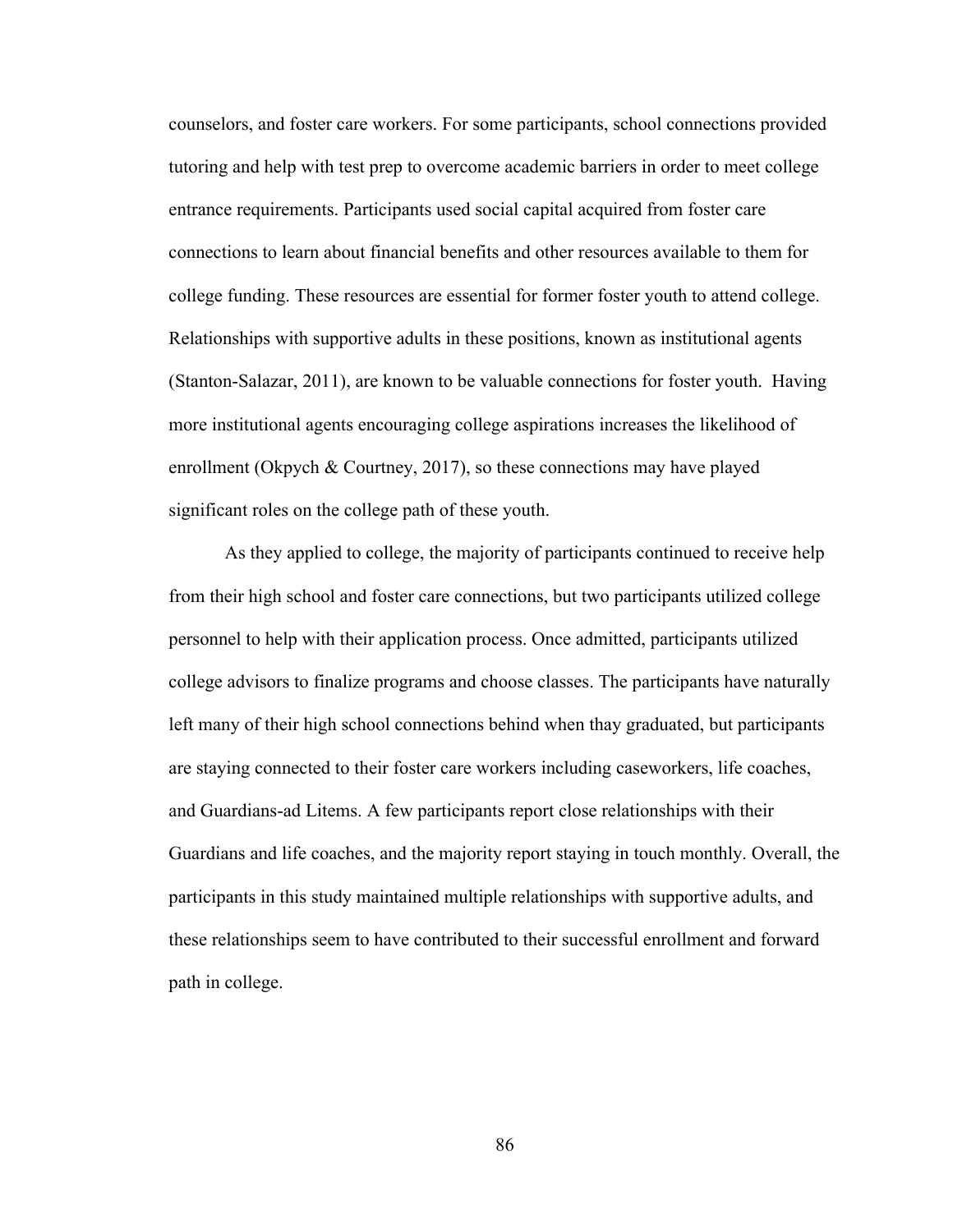#### **Implications**

This section will discuss implications for policy, practice, and research.

### **Policy and Practice**

The participants for this study were all engaged with college in some way. They are the minority within foster care that are able to turn their college aspirations into college enrollment and, for some, college graduation. Okpych and Courtney (2017) found that both the *number* of institutional agents and the *type* of institutional agents are important to increase college enrollment for foster youth. Relationships with supportive adults who are in a position to mobilize both information and resources, increase the likelihood of college enrollment. In an effort to convert more college aspirations to college enrollment, agencies should deliver college information through key independent learning personnel, also in collaboration with school personnel. College information coupled with information regarding available financial resources can spark aspirations as well as flame existing aspirations.

Not all states have extended foster care programs and tuition waivers, these benefits clearly reduce barriers to a college degree (Hernandez et al., 2017; Simmel et al., 2012). Child welfare advocates and state legislators should work to implement these programs and benefits in their states. This study demonstrated that the mere knowledge of these programs and benefits can reinforce college aspirations.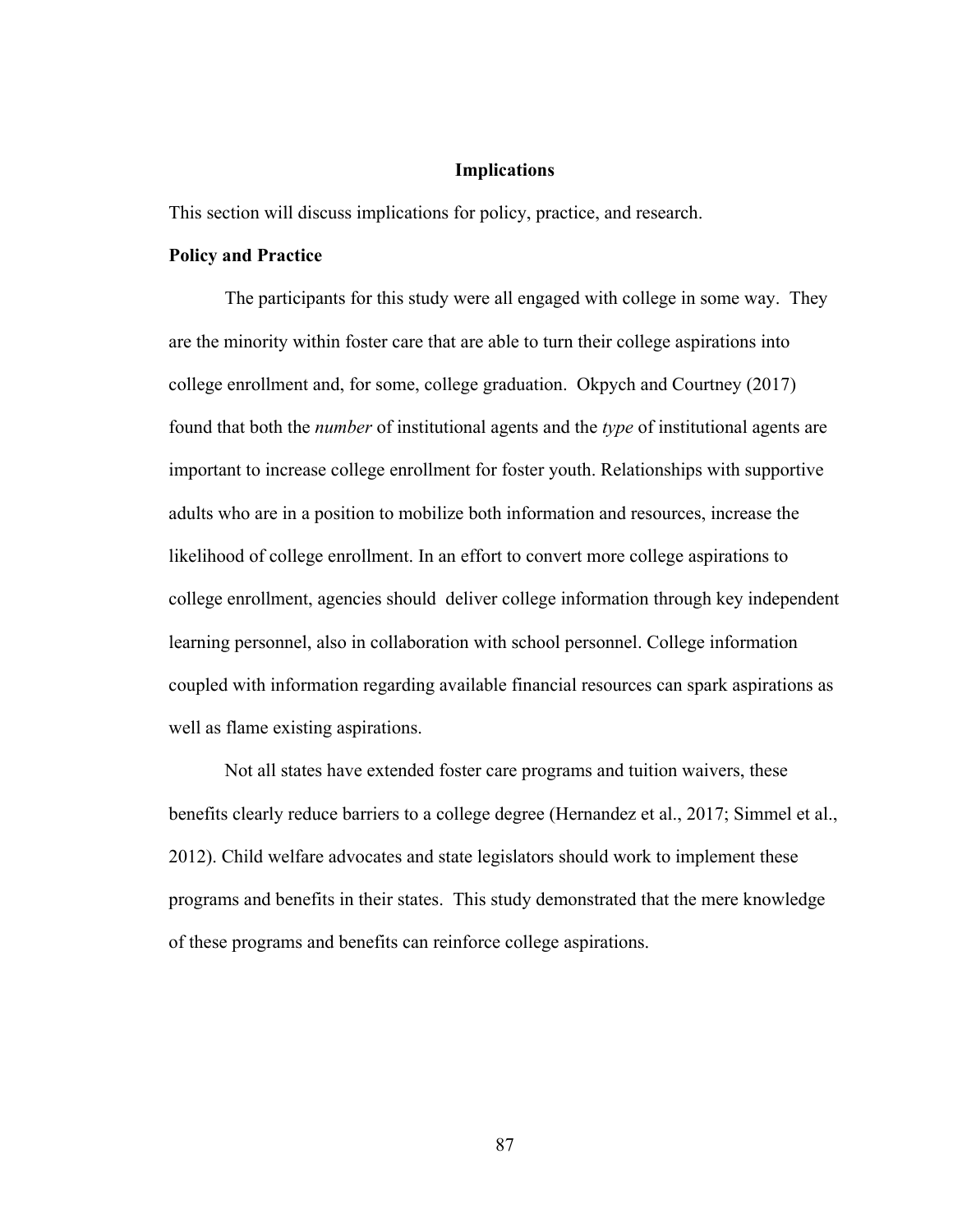#### **Limitations and Further Research**

This present study included only former foster youth that had considered, applied to, or attended college. By design, it is no surprise that high levels of college aspirations were reported. But these foster youth that made it to college are in the minority, and further research that explores foster youth who attend college compared with foster youth who do not attend can begin to uncover foster care influences (good and bad) that affect college attendance for former foster youth.

This participants in this study encountered transportation and housing instability that jeopardized their college completion. These are known barriers (Courtney, et al., 2011; Hernandez & Naccarato, 2010; Piel, 2018) but further research is needed to explore what supports have been utilized by former foster youth who have been able to achieve a college degree.

The participants in this study steadily acknowledge members of their independent living team. Participants that have graduated from college still report continued connections. Franco & Durdella (2018) report that "by establishing relationships not connections" (p. 79), programs can hope to make a difference. Further research is needed to explore the establishment of connections, the development of relationships, and the maintaining of these relationships between foster youth and supportive adults.

This present study did not discuss the demographic factors of race nor ethnicity. Further research is necessary to explore the college-ralated experiences, perceptions, interactions, and outcomes for former foster youth while considering their intersectionality as a former foster youth and a racial and/or ethnic minority.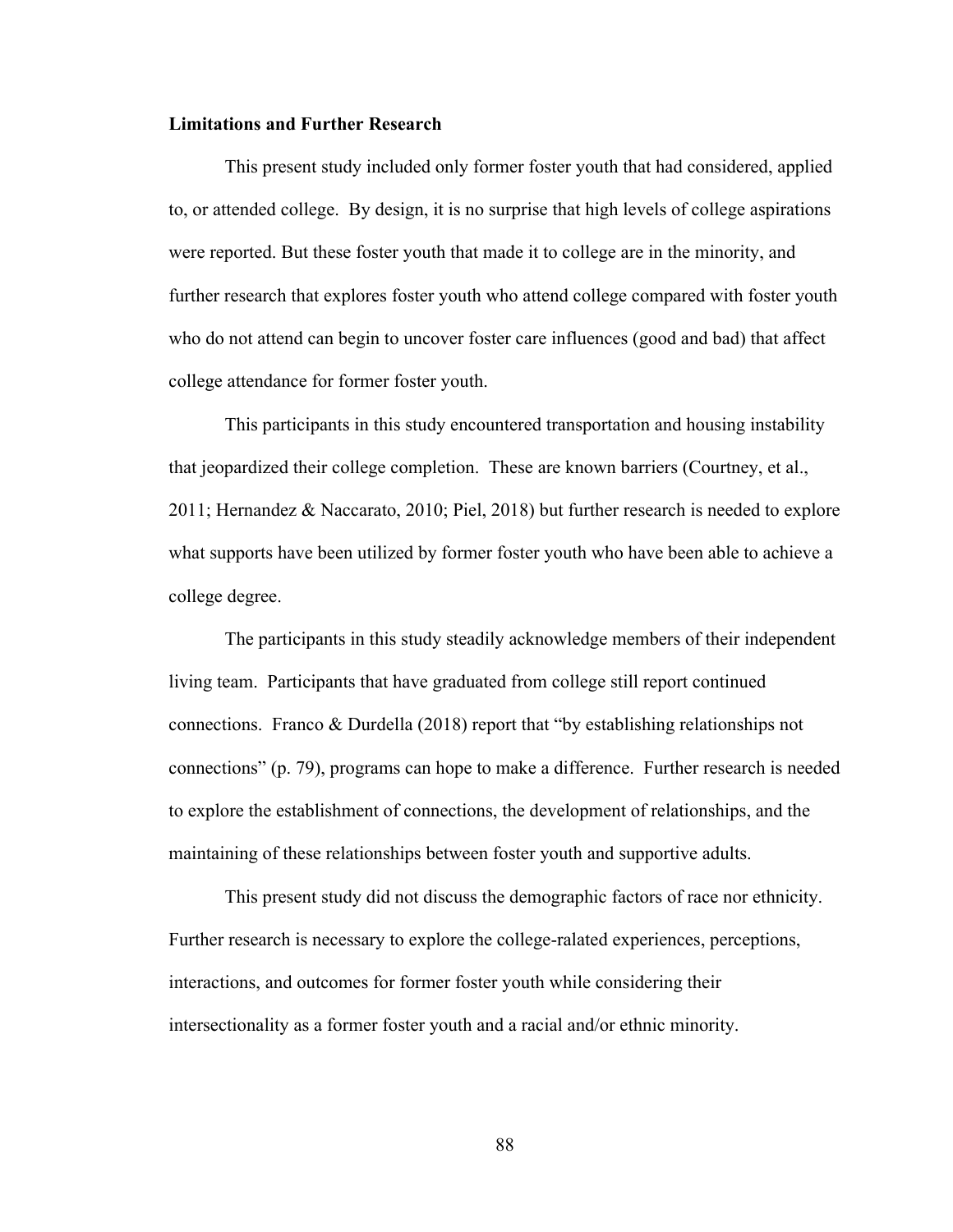This present study utilized an interview protocol that focused on perceptions and experiences regarding the process of considering, applying to, and attending college. The traits of personal resilience and optimism were not specifically addressed. The influence of personal resilience, optimism, and other traits should be empirically explored with foster youth who are both attending and not attending college.

## References

- Administration for Children and Families (ACF) (2019). The AFCARS report: Preliminary FY 2018 estimates as of August 22, 2019 – No. 26. https://www.acf.hhs.gov/ sites/default/files/cb/afcarsreport26.pdf
- American Psychological Association (APA). (2021). APA dictionary of psychology. https://dictionary.apa.org/social-support
- Blome, W. W. (1997). What happens to foster kids: Educational experiences of a random sample of foster care youth and a matched group of non-foster care youth. *Child and Adolescent Social Work Journal, 14*(1), 41−53.
- Bogdan, R. C., & Biklen, S. K. (2006). Qualitative Research in Education: An Introduction to Theory and Methods. Allyn & Bacon.
- Caspi, A., Wright, B. R. E., Moffitt, T. E., & Silva, P. A. (1998). Early failure in the labor market: Childhood and adolescent predictors of unemployment in the transition to adulthood. *American sociological review*, 424-451.
- Coleman, J. S. (1988). Social capital in the creation of human capital. *American journal of sociology*, *94*, S95-S120.
- Courtney, M. E., Charles, P., Okpych, N. J., Napolitano, L., Halsted, K., & Courtney, M. E. (2014). Findings from the California Youth Transitions to Adulthood Study (CalYOUTH): Conditions of foster youth at age 17.
- Courtney, M. E., Dworsky, A. L., Lee, J. S., & Raap, M. (2010). *Midwest evaluation of the adult functioning of former foster youth: Outcomes at ages 23 and 24* (pp. 1097-3125). Chicago: Chapin Hall at the University of Chicago.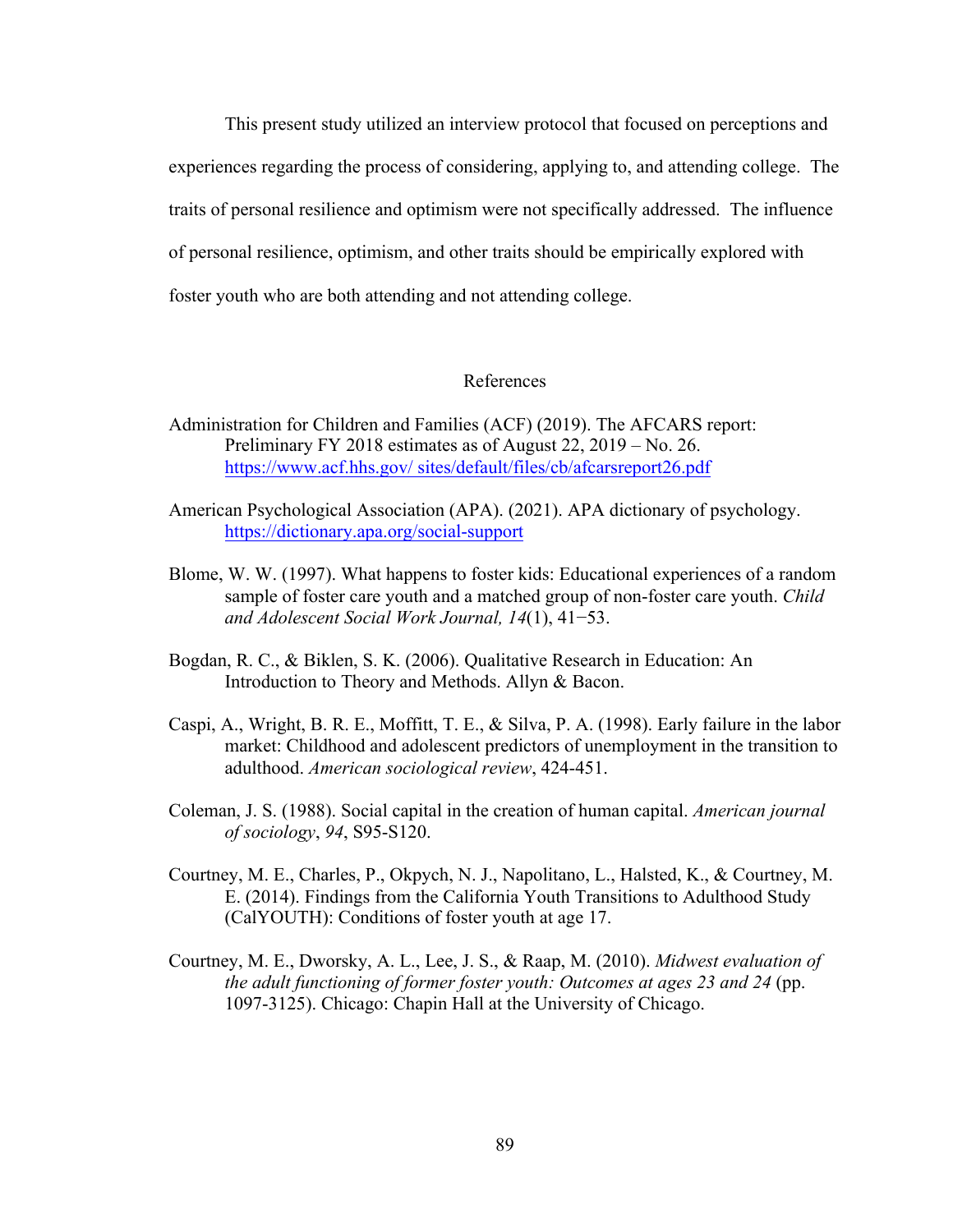- Courtney, M. E., Terao, S., & Bost, N. (2004). *Midwest evaluation of the adult functioning of former foster youth: Conditions of youth preparing to leave state care*. Chapin Hall Center for Children at the University of Chicago.
- Creswell, J. W. (2007). Five qualitative approaches to inquiry. *Qualitative inquiry and research design: Choosing among the five approaches (pp 53-84). Thousand* Oaks, CA. Sage.
- Creswell, J. W.(2009). *Research design: Qualitative, quantitative, and mixed methods approaches*. Sage publications.
- Curry, S. R., & Abrams, L. S. (2015). Housing and social support for youth aging out of foster care: State of the research literature and directions for future inquiry. *Child and Adolescent Social Work Journal*, *32*(2), 143-153.
- Day, A., Riebschleger, J., Dworsky, A., Damashek, A., & Fogarty, K. (2012). Maximizing educational opportunities for youth aging out of foster care by engaging youth voices in a partnership for social change. *Children and Youth Services Review*, *34*(5), 1007-1014.
- de Souza Briggs, X. (1998). Brown kids in white suburbs: Housing mobility and the many faces of social capital. *Housing policy debate*, *9*(1), 177-221.
- Florida Department of Children and Families (DCF). (2020, December 10). Independent living flowchart. https://www.myflfamilies.com/service-programs/independentliving/docs/Flowchart3.pdf
- Franco, J., & Durdella, N. (2018). The influence of social and family backgrounds on college transition experiences of foster youth. *New Directions for Community Colleges*, *2018*(181), 69-80.
- Frerer, K., Sosenko, L. D., & Henke, R. R. (2013). At greater risk: California foster youth and the path from high school to college. *San Francisco, CA: Stuart Foundation.[Report]. Retrieved from the Stuart Foundation website: http://www. stuartfoundation. org/docs/default-document-library/at-greater-risk-califomiafoster-youth-and-the-path-from-high-school-to-college. pdf*.
- Geiger, J. M., & Beltran, S. J. (2017). Experiences and outcomes of foster care alumni in postsecondary education: A review of the literature. *Children and Youth Services Review*, *79*(2), 186-197.
- Hernandez, L., Day, A., & Henson, M. (2017). Increasing college access and retention rates of youth in foster care: An analysis of the impact of 22 state tuition waiver programs. *Journal of Policy Practice*, *16*(4), 397-414.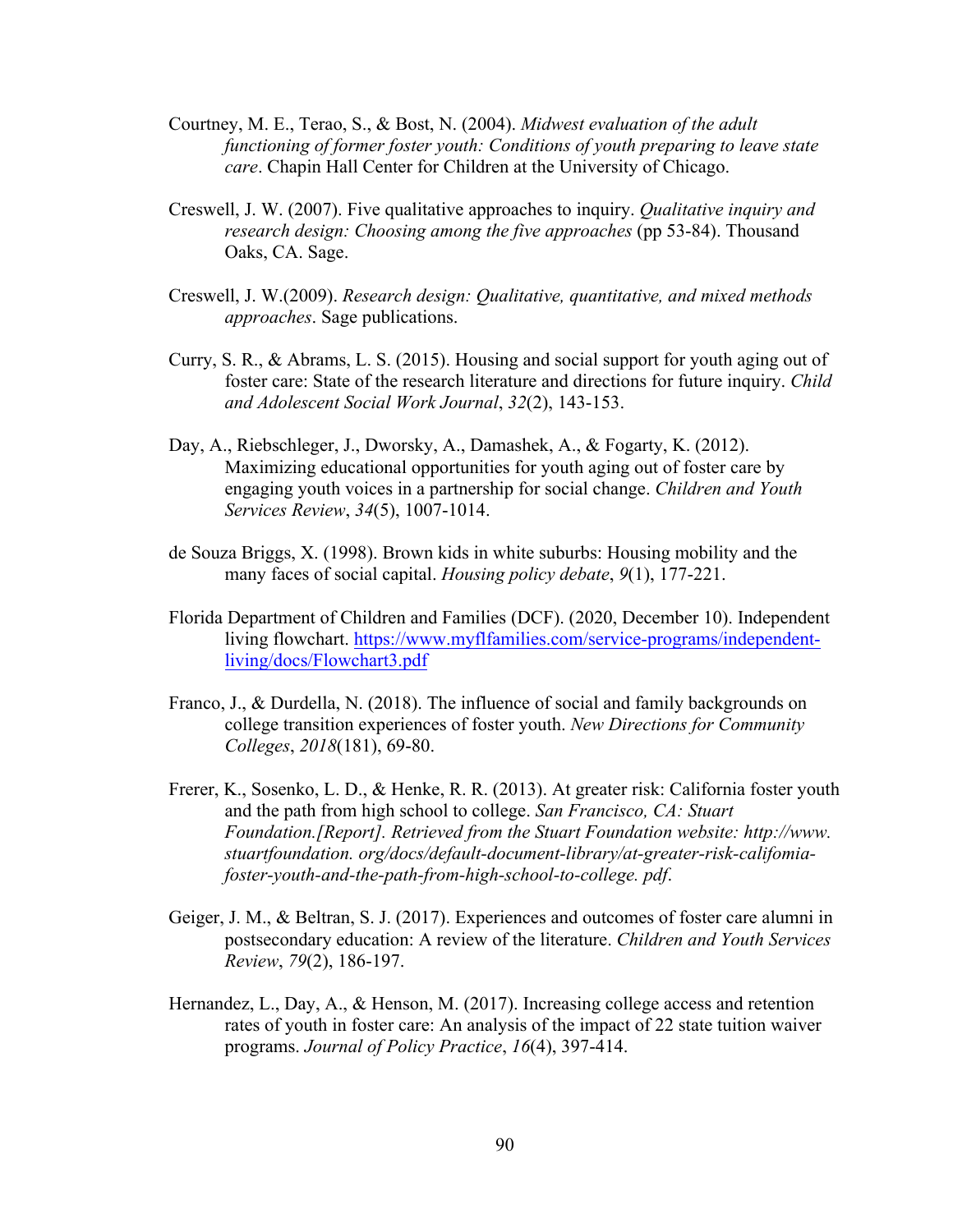- Hernandez, L., & Naccarato, T. (2010). Scholarships and supports available to foster care alumni: A study of 12 programs across the US. *Children and Youth Services Review*, *32*(5), 758-766.
- Julianelle, P. (2008). The McKinney-Vento Act and children and youth awaiting foster care placement: Strategies for improving educational outcomes through school stability. *Washington, DC: National Association for the Education of Homeless Children and Youth*.
- Kinarsky, A. R. (2017). Fostering success: Understanding the experience of foster youth undergraduates. *Children and Youth Services Review*, *81*, 220-228.
- McMillen, C., Auslander, W., Elze, D., White, T., & Thompson, R. (2003). Educational experiences and aspirations of older youth in foster care. *Child Welfare: Journal of Policy, Practice, and Program, 82*(4).
- Merdinger, J. M., Hines, A. M., Osterling, K. L., & Wyatt, P. (2004). Pathways to college for former foster youth: understanding factors that contribute to educational success. *Child Welfare*, *84*(6), 867-896.
- Merriam, S. B. (1998). *Qualitative Research and Case Study Applications in Education. Revised and Expanded from" Case Study Research in Education."*. Jossey-Bass Publishers, 350 Sansome St, San Francisco, CA 94104.
- Morton, B. M. (2015). Barriers to academic achievement for foster youth: The story behind the statistics. *Journal of Research in Childhood Education*, *29*(4), 476- 491.
- Moustakas, C. (1994). *Phenomenological research methods*. Sage Publications.
- Novick, G. (2008). Is there a bias against telephone interviews in qualitative research?. *Research in nursing & health*, *31*(4), 391-398.
- Okpych, N. J., & Courtney, M. E. (2017). Who goes to college? Social capital and other predictors of college enrollment for foster-care youth. *Journal of the Society for Social Work and Research*, *8*(4), 563-593.
- Parcel, T. L., & Menaghan, E. G. (1994). Early parental work, family social capital, and early childhood outcomes. *American Journal of sociology*, *99*(4), 972-1009.
- Patton, M. Q. (1990). *Qualitative evaluation and research methods*. SAGE Publications.
- Pecora, P. J., Kessler, R. C., O'Brien, K., White, C. R., Williams, J., Hiripi, E., …Herrick, M. A. (2006). Educational and employment outcomes of adults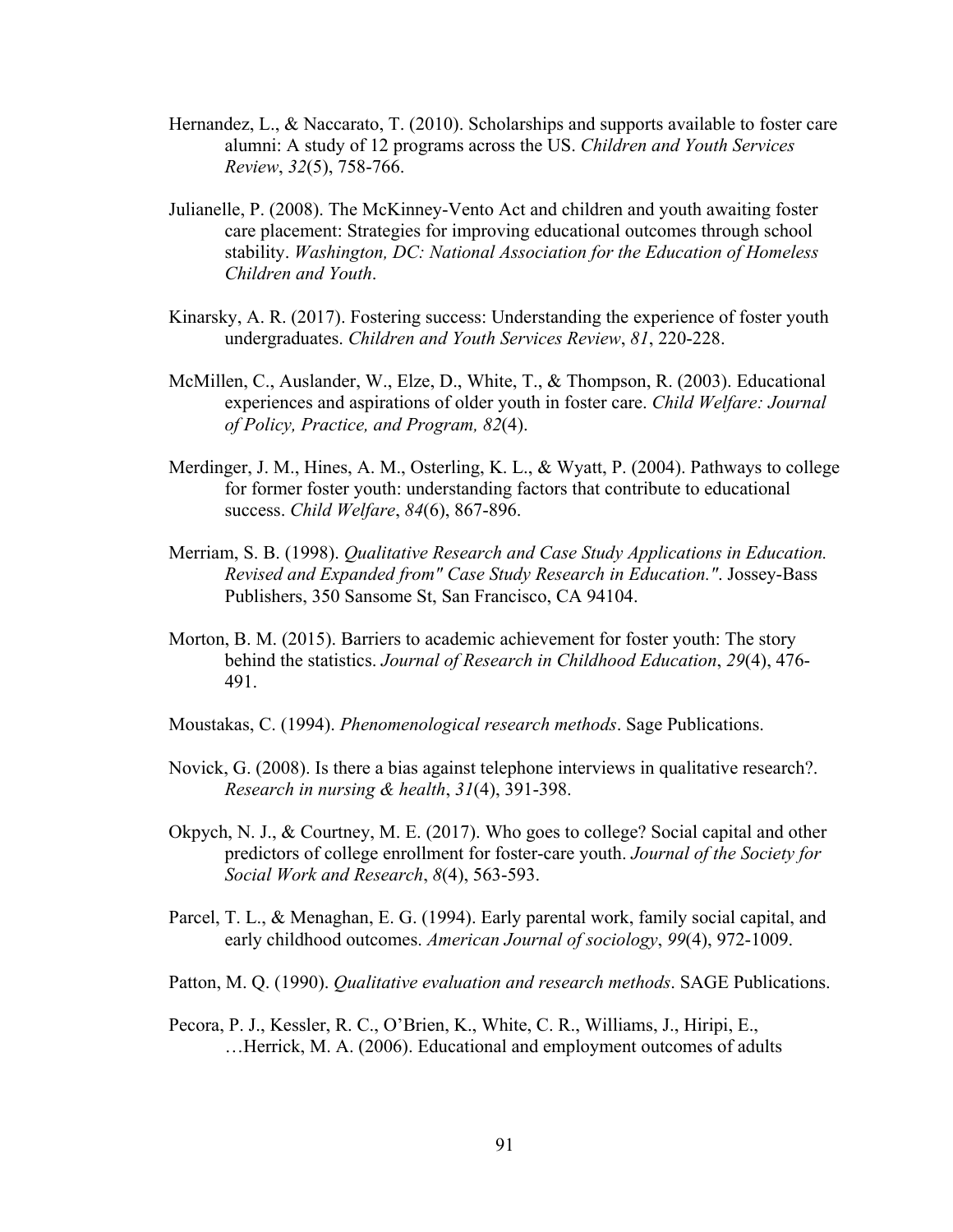formerly placed in foster care: Results from the Northwest Foster Care Alumni study. *Children and Youth Services Review*, 28, 1459-1481.

- Perna, L. W., & Titus, M. A. (2005). The relationship between parental involvement as social capital and college enrollment: An examination of racial/ethnic group differences. *Journal of Higher Education*, 485-518.
- Piel, M. H. (2018). Challenges in the transition to higher education for foster care youth. *New directions for community colleges*, *2018*(181), 21-28.
- Rios, S. J., & Rocco, T. S. (2014, July). From foster care to college: Barriers and supports on the road to postsecondary education. *Emerging Adulthood*. July, 2014.
- Salazar, A. M. (2013). The value of a college degree for foster care alumni: Comparisons with general population samples. *Social work*, *58*(2), 139-150.
- Salazar, A. M., Haggerty, K. P., & Roe, S. S. (2016). Fostering higher education: A postsecondary access and retention intervention for youth with foster care experience. *Children and Youth Services Review*, *70*, 46-56.
- Seidman, I. (2006). *Interviewing as qualitative research: A guide for researchers in education and the social sciences*. Teachers college press.
- Simmel, C., Shpiegel, S., & Murshid, N. S. (2013). Foster care alumni and funding for postsecondary education: Examining variation in state support. *Journal of Policy Practice*, *12*(1), 43-61.
- Skobba, K., Meyers, D., & Tiller, L. (2018). Getting by and getting ahead: Social capital and transition to college among homeless and foster youth. *Children and Youth Services Review*, *94*, 198-206.
- Stanton-Salazar, R. D. (2011). A social capital framework for the study of institutional agents and their role in the empowerment of low-status students and youth. *Youth & Society*, *43*(3), 1066-1109.
- Sturges, J. E., & Hanrahan, K. J. (2004). Comparing telephone and face-to-face qualitative interviewing: a research note. *Qualitative research*, *4*(1), 107-118.
- Yu, E., Day, P., & Williams, M. (2002). *Improving Educational Outcomes for Youth in Care. Symposium Summary Report (Washington, DC, February 8, 2002)*. Child Welfare League of America, Inc., 440 First Street, NW, Third Floor, Washington, DC 20001-2085.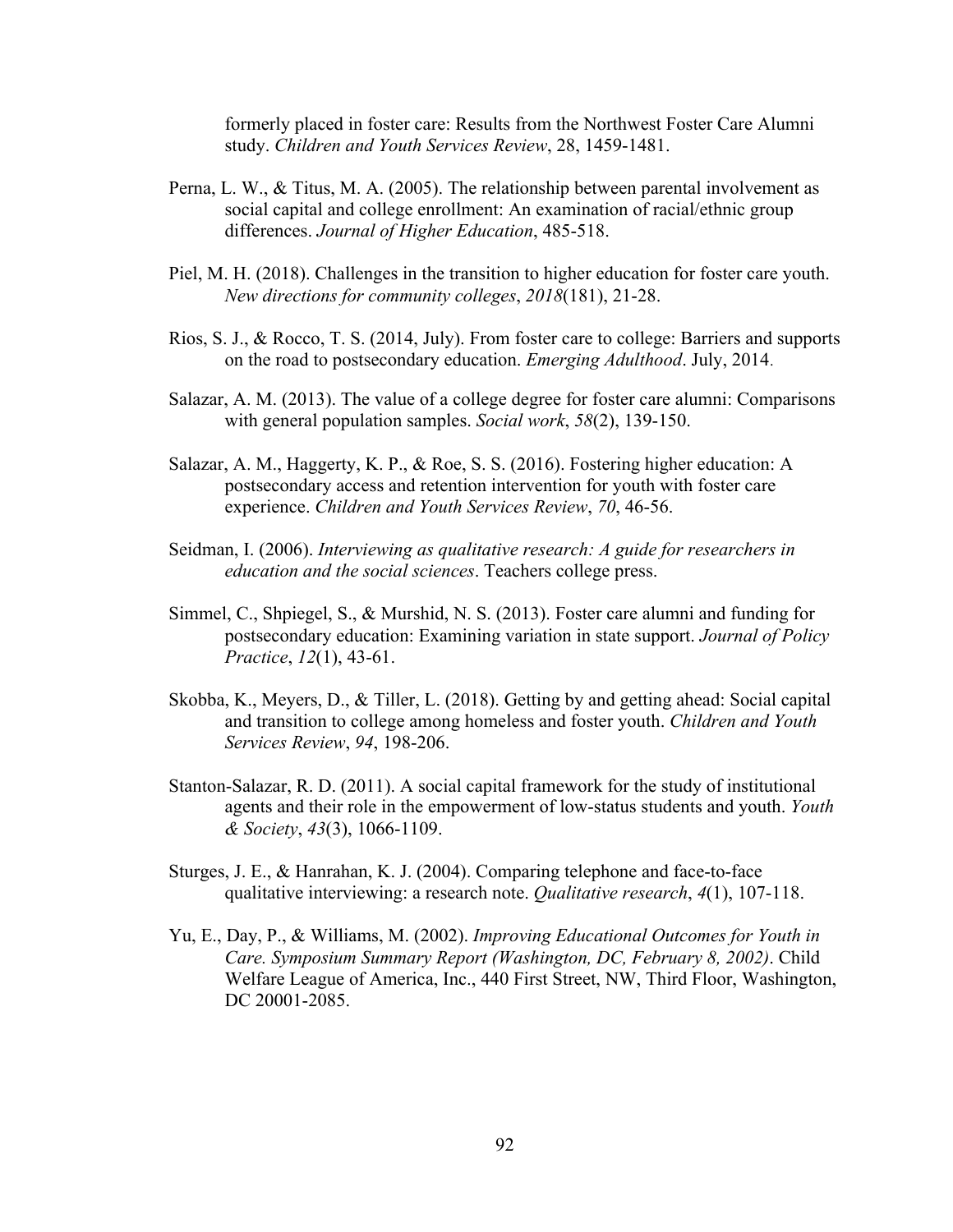#### **CHAPTER IV**

#### **CONCLUSIONS**

*"When states assume a parental role for children in foster care, they also assume a constitutional duty to properly prepare youth for emancipation" (Bendetto, 2008, p. 410).*

The purpose of this collected papers dissertation was to examine former foster youth as they pursue college. Understanding more about the journey of former foster youth as they pursue a college degree will help to understand what barriers are faced and what supports enhance their likelihood of graduation. This collected papers dissertation was guided by two over-arching questions: How is the issue of former foster youth pursuing a college education discussed in the literature? What were the perceptions and experiences of former foster youth as they considered, applied for, and attended college? Two studies using two different methods, structured literature review and phenomenology, were conducted as part of this dissertation. This concluding chapter includes four sections: (a) summary of study  $\#$  1, the structured literature review, (b) summary of study  $\#2$ , the phenomenology, (c) an overview of findings for the collected papers dissertation, and (d) the overarching implications of this collected papers dissertation for policy, practice, and research.

# **Summary of Study #1: Former Foster Youth Pursuing a**

# **College Degree: An Exploratory Examination of the Literature**

This structured literature review (Rocco, et al., 2003) explored former foster youth pursuing a college degree. Aged-out foster youth encounter young adulthood without the typical support of parents and family. Coupled with other vulnerabilities resulting early maltreatment and time in foster care, these youth are far less likely than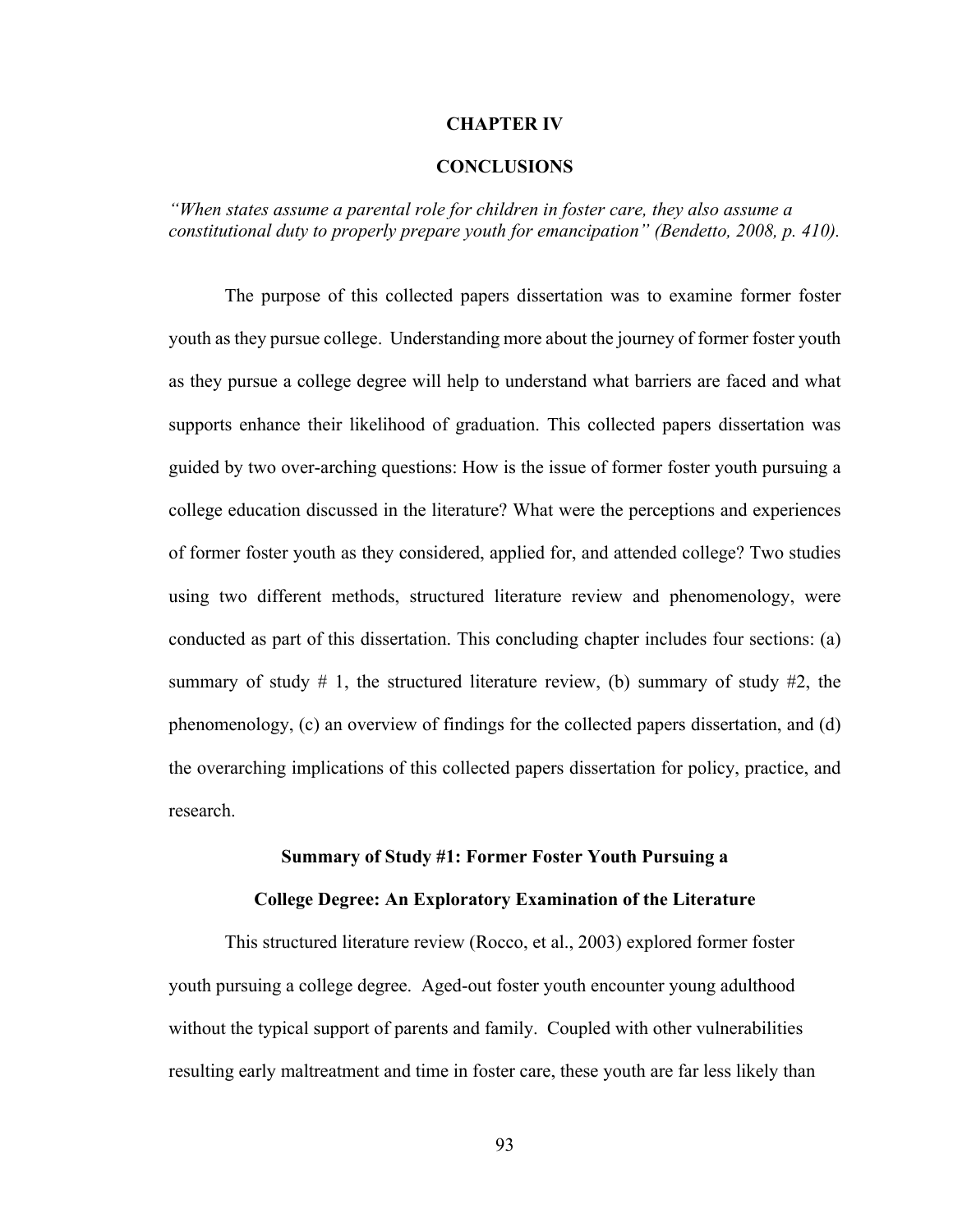their non-fostered peers to obtain a college degree (Festinger, 1983; Burley & Halpern, 2001; Dworsky & Perez, 2009; Courtney, et al. 2004, 2007; Geiger & Beltran, 2017).

The findings revealed four broad categories with several associated themes: (a) issues that impact college success (associate themes – pre-college factors, barriers and supports, social capital/family, and mental health), (b) on-campus interventions (associated themes – delivery of programs and services and development of programs and services), (c) governmental impacts, and (d) effects of a college education on the adult outcomes of former foster youth.

The resulting implications for policy and practice include all states providing college tuition waivers for former foster youth, states investing money in their colleges and universities for additional services and programs for former foster youth, and better mechanisms to continually address the mental health needs of foster youth. Implications for further research include on-going, data-heavy studies that track on-campus program participants through the program and beyond in order to assess the program impacts and lead to evidence-based programming and evaluation. Less than 30% of the articles in this literature review were published in higher education journals. More higher education researchers and publications can produce a more collaborative, multi-disciplinary approach to addressing the college needs of former foster youth.

# **Summary of Study #2: Former Foster Youth's Perceptions and Experiences Regarding the Pursuit of a College Degree: A Phenomenological Inquiry**

The purpose of this phenomenological study was to examine the perceptions and experiences of former foster youth as they considered, applied for, and attended college.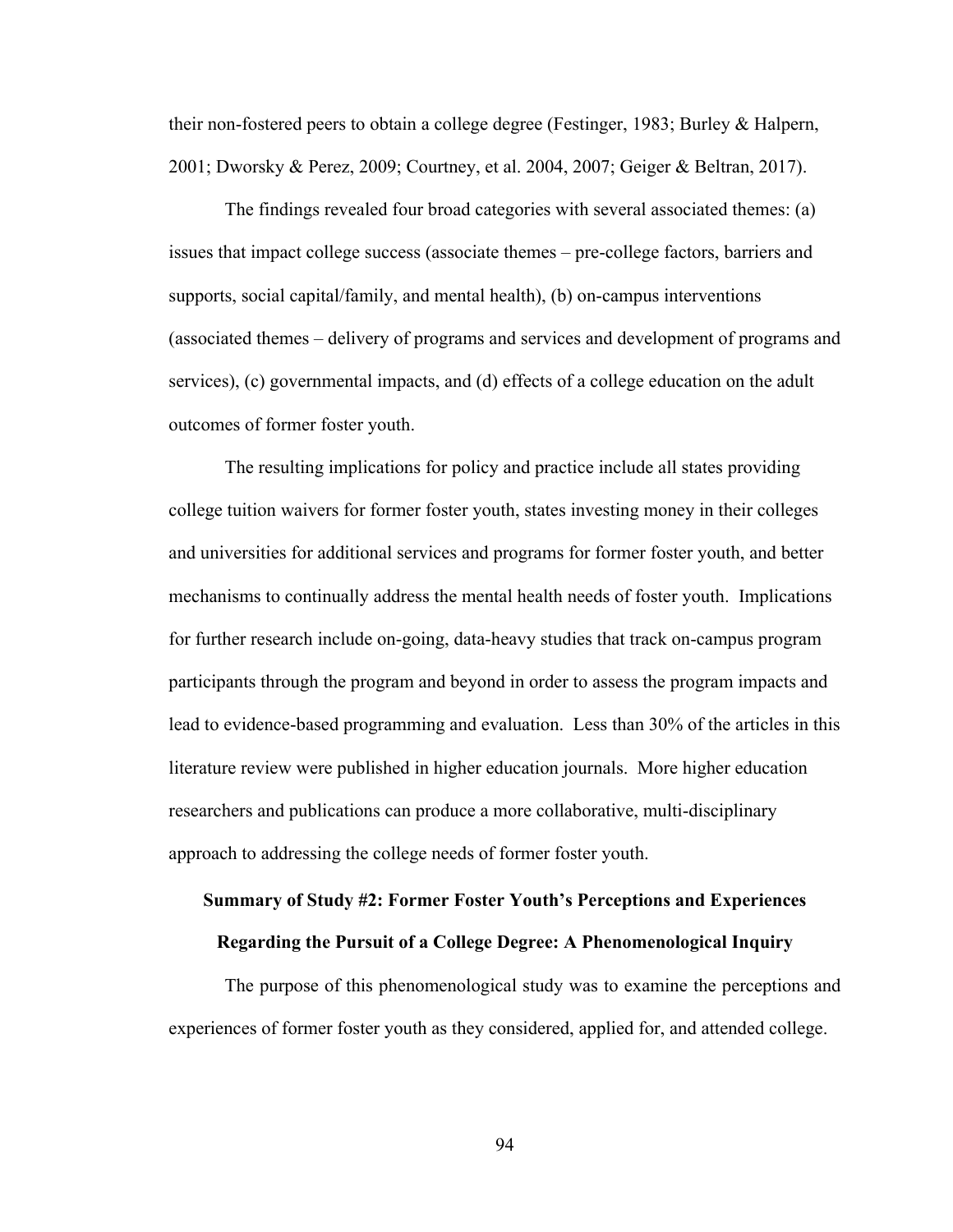Five major themes emerged: (a) college aspirations, (b) utilization of resources, (c) connections with supportive adults, (d) obstacles to completing college, and (d) confidence of success. Participants expressed strong college aspirations. As former foster youth navigating their college journey without parents and family support, they spoke about the post-foster care benefits that they would need. The participants had access to many supportive adults, institutional agents (Stanton-Salazar, 2011) from school and foster care who helped them along the way. Obstacles that these youth faced included unreliable transportation, unstable housing, and the cessation of benefits at age 23. As a whole, participants expressed a high level of confidence in their own ability to succeed in college and in life.

Participants in this study reported bolstered college aspirations when they learned of the foster care benefits such a tuition waivers and stipends available to them if they attend college. Implications for policy and practice include early interventions (as early as middle school) with independent living case workers who deliver steady information about college options and the available financial benefits. Not all states have tuition waivers and extended foster care benefits that help former foster youth attend college. Child welfare advocates, higher education professionals and state legislators must work to pass policies that support these youth as they pursue a college degree. Implications for future research include comparative studies with foster youth who attend college and foster youth who do not attend college in order to uncover potential impacts that foster care factors have on college enrollment. The participants in this study encountered transportation and housing instability while attending college. For some, those challenges stopped their college progress. Further research is needed to explore the experiences of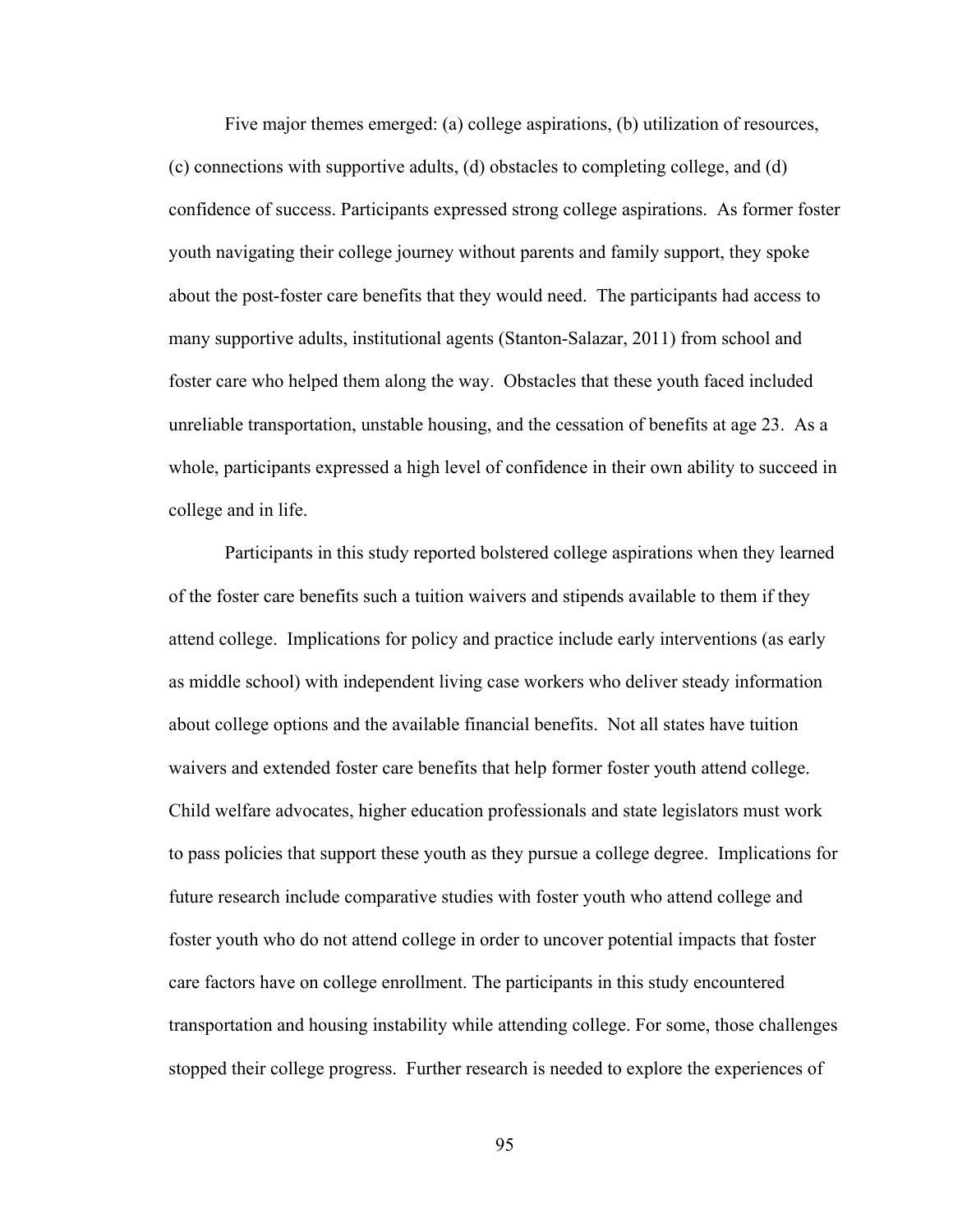foster youth who have faced the same barriers and challenges, yet persisted, and obtained their degree.

# **Former Foster Youth Pursuing a College Degree as Discussed in the Scholarly Literature**

Foster youth pursuing a college degree face a host of challenges that negatively impact their college success. The path of a child entering the foster care system typically entails early maltreatment, separation from their birth family, multiple residential placements in foster care, and multiple school changes. The resulting academic delays, mental health challenges, and entrance into adulthood without typical parental and family support lay the groundwork for the specific barriers that impede the college success of former foster youth.

These barriers to college are well documented. Foster youth graduate high school and enroll in college at rates lower than their non-fostered peers (Bruskas, 2008; Legal Center for Foster Care and Education, 2014). Foster youth lack the financial and practical support typically available from their parents and families, so foster youth who do make it to college experience housing instability, and transportation problems, and a lack of resources for food and day-to-day expenses. (Courtney et al, 2011; Hernandez & Naccarato, 2010, Piel, 2018). Ultimately, former foster youth are far less likely than nonfostered youth to achieve a college degree. (Burley & Halpern, 2001; Courtney, et al., 2004, 2007; Dworsky & Perez, 2009; Festinger, 1983; Geiger & Beltran, 2017).

In response to these barriers, the literature largely addresses strategies and supports that have been implemented to help foster youth succeed in college, even as they face these challenges. Some supports are available before college in the forms of pre-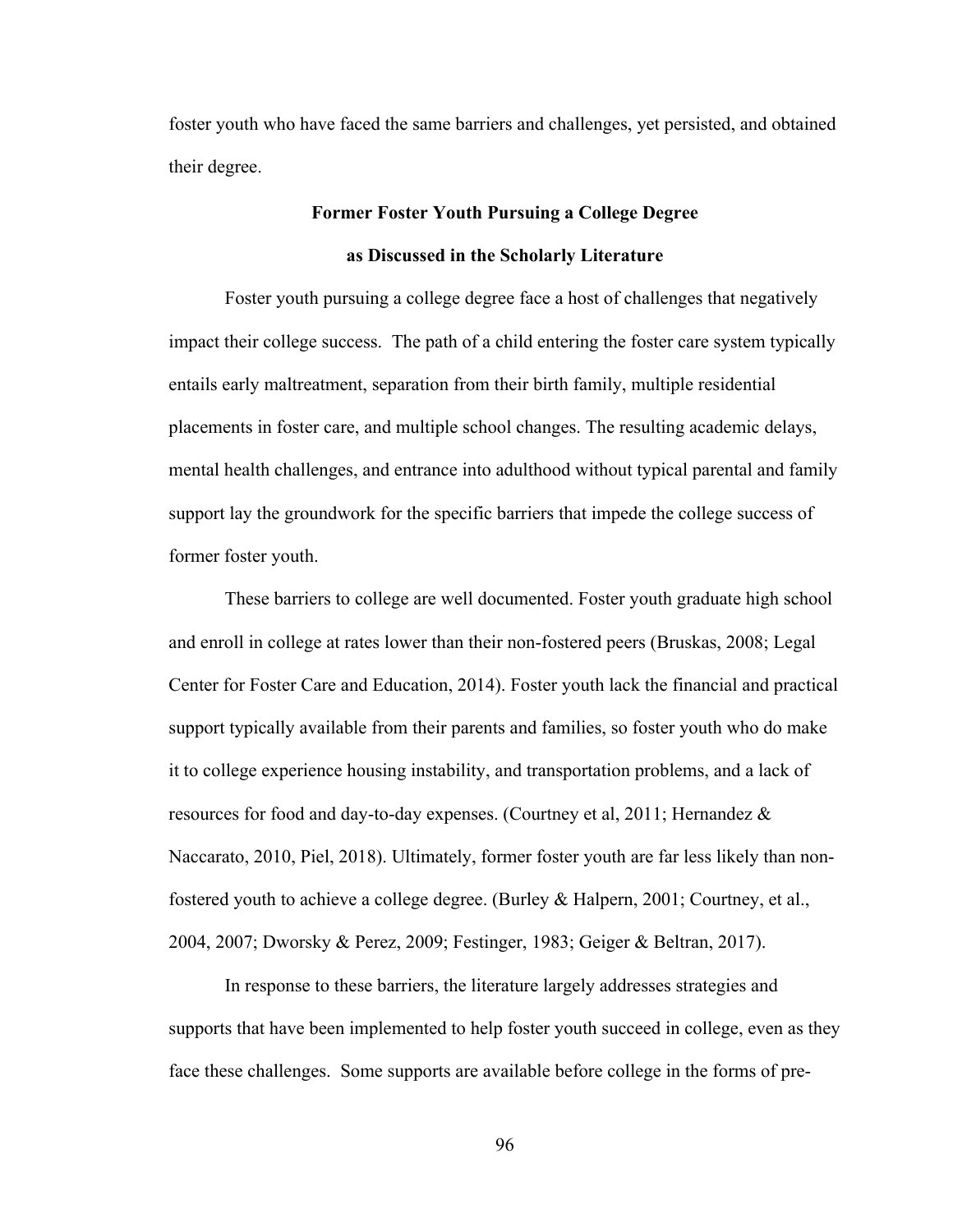college programs and educational advocates on high school campuses or as seminars and summer programs on college campuses. These pre-college programs aim to address issues of academic readiness, college aspirations, motivation, general coping, and resilience (Batsche, 2014; Kirk, 2011; Unrau,2012;). Mental health challenges are discussed with strategies to address avoidant attachment, encourage tangible supports at the university level, and encourage former foster youth to utilize mental health services on campus (Hallett, 2018; Huang, et al., 2020; Morton, 2018; Okpych & Courtney, 2018; Seon, et al., 2019). Strategies that former foster youth utilize to acquire necessary social capital amid the loss of parental and familial support include utilizing institutional agents and utilizing available social leverage. Some former foster youth have even redefined *family* and created a network of supportive adults that they can access for emotional, informational, and resource support (Franco & Durdella, 2018; Kearney, et al., 2019; Neal, 2017; Okpych & Courtney, 2017).

Some of the supports for former foster youth attending college have come through policy initiatives. Direct benefits to former foster youth in the form of federal educational and training vouchers (ETVs), state tuition waivers, and *extended foster care* (foster youth having the option to stay connected with the foster care system, even after they age out) are having positive effects on college persistence. Legal arguments and policy framework suggestions address raising the cutoff age for ETVs (from 23 to 25 years old) and expanding extended foster care into more states (Courtney & Hook, 2017; Okypych, 2012; Wells & Zuns, 2009).

A frequently discussed topic in the scholarly literature regarding former foster youth attending college is on-campus support programs. There has been a marked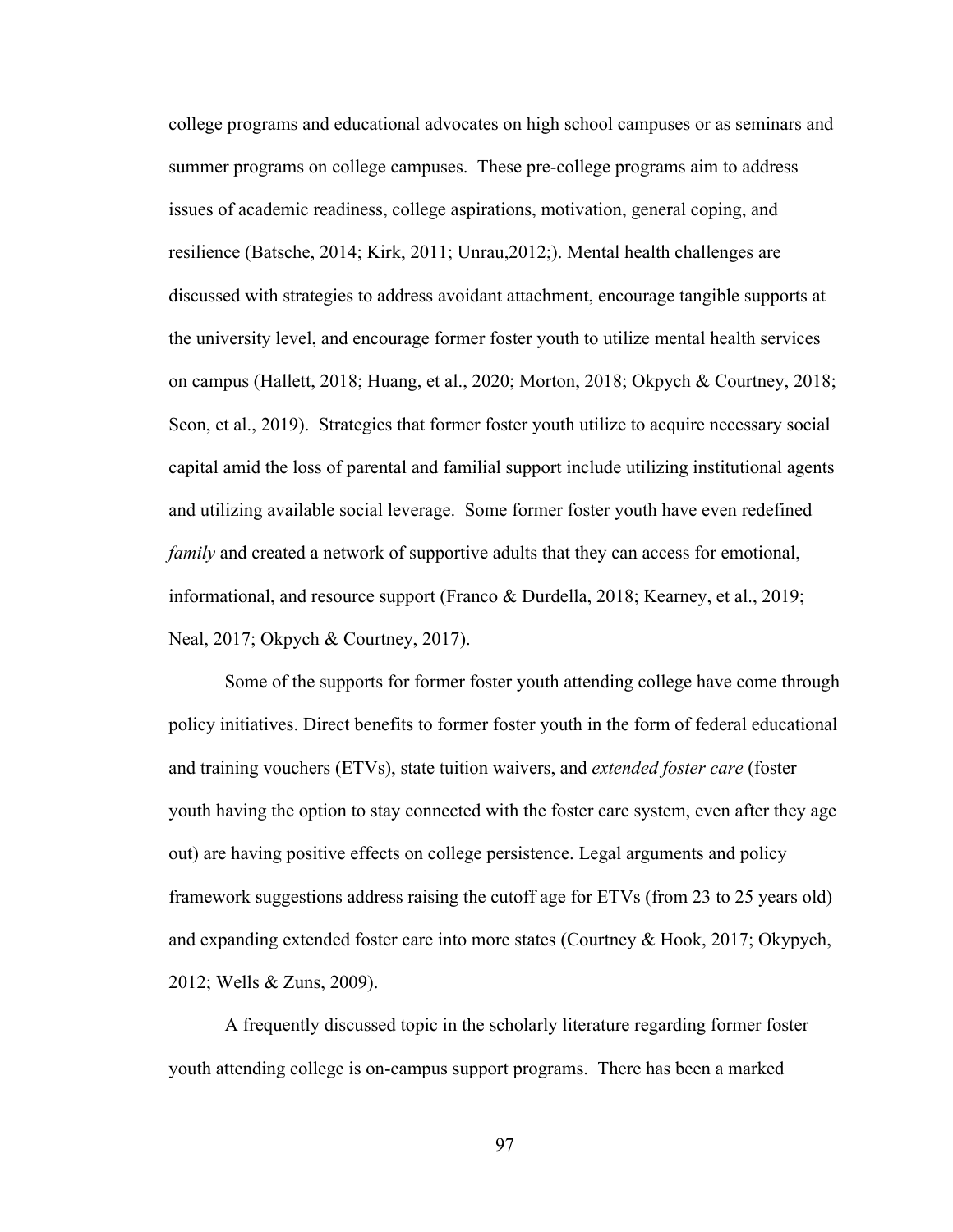increase in the number of on-campus support programs in the last decade (Geiger, et al., 2018) and this has impacted the number of recent publications about the programs and the services that those programs offer. Nineteen of the 24 (79%) articles discussing oncampus programs have been published in the last five years. Characteristics of on-campus programs, thus the delivery of services from the programs, revolve around (a) financial and resource support, (b) academic support, and (c) mentoring/emotional support (Dworsky & Perez, 2009; Geiger, et al., 2018; Randolph & Thompson, 2017; Unrau, 2017; White 2018). The development of these on-campus programs is a consideration and is approached through a strength perspective lens, a concept-mapping approach, and funding considerations. A broad consensus among the on-campus program literature is the need for continued research on the impact of particular services and elements that produces evidence-based practices and evaluation tools (Dworsky & Perez, 2010; Geiger et al., 2016; Hernandez & Naccarato, 2010; Miller et al., 2017; Salazar, 2013).

The barriers that former foster youth face are hard to overcome, and even with all of the supports and services afforded to former foster youth, their adult outcomes, as a group, still tend to lag behind their non-fostered peers. Even those who have earned a 4 year degree earn less than a degree holder without a foster care background, former foster youth have more mental health struggles and less job security (Gillum et al., 2016; Okpych & Courtney, 2014; Salazar, 2013). Okpych & Courtney (2014) suggest that even with all of the available interventions, foster care challenges may linger – even for those who achieve their college degree.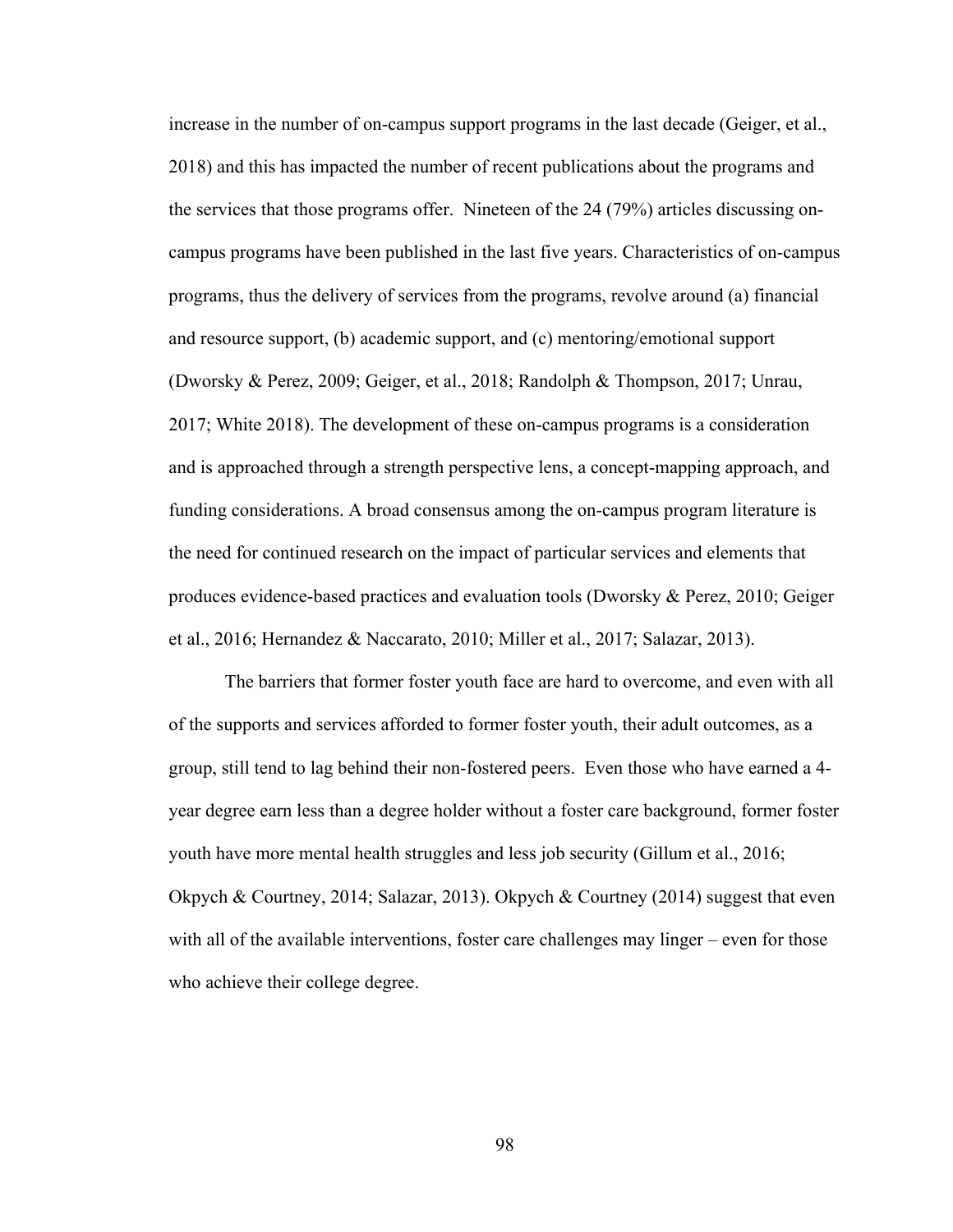### **Biological Model and Perceptions and Experiences of Former Foster Youth**

The findings from both studies offer insights on the perceptions and experiences of former foster youth on their college journey. In Chapter 1, this collected papers dissertation introduced an adapted model of Bronfenbrenner and Ceci's (1994) bioecological model that included people and circumstances within the various systems that are specific for foster children. These studies were commenced with the adapted model in mind to account for pre-emancipation and college-related factors and relationships that affect the college journey of a former foster youth.

The findings from these two studies informed how foster care changes in a child's systems of direct environment (microsystem) and extended environment (exosystems) can influence their path to college. Trauma from early maltreatment, placement in foster care, and further placement disruptions (direct environment circumstances specific to foster children) can lead to behavioral issues, mental health challenges, and academic challenges, which then reduce their chances of obtaining a college degree (Kirk & Day, 2011; Morton, 2018) A foster child's path to college can also be influenced by an extended environment (exosystem) in a unique way due to child welfare agency policies and practices, governmental policies, lost networks of extended family, and new networks of supportive adults. For example, the participants in the phenomenological study included in this present dissertation utilized policy-based services while attending college. Policies that have implemented stipends, tuition waivers, and favorable financial aid rules are all beyond the direct control of these former foster youth, yet the foster youth has no direct influence on the development of those policies.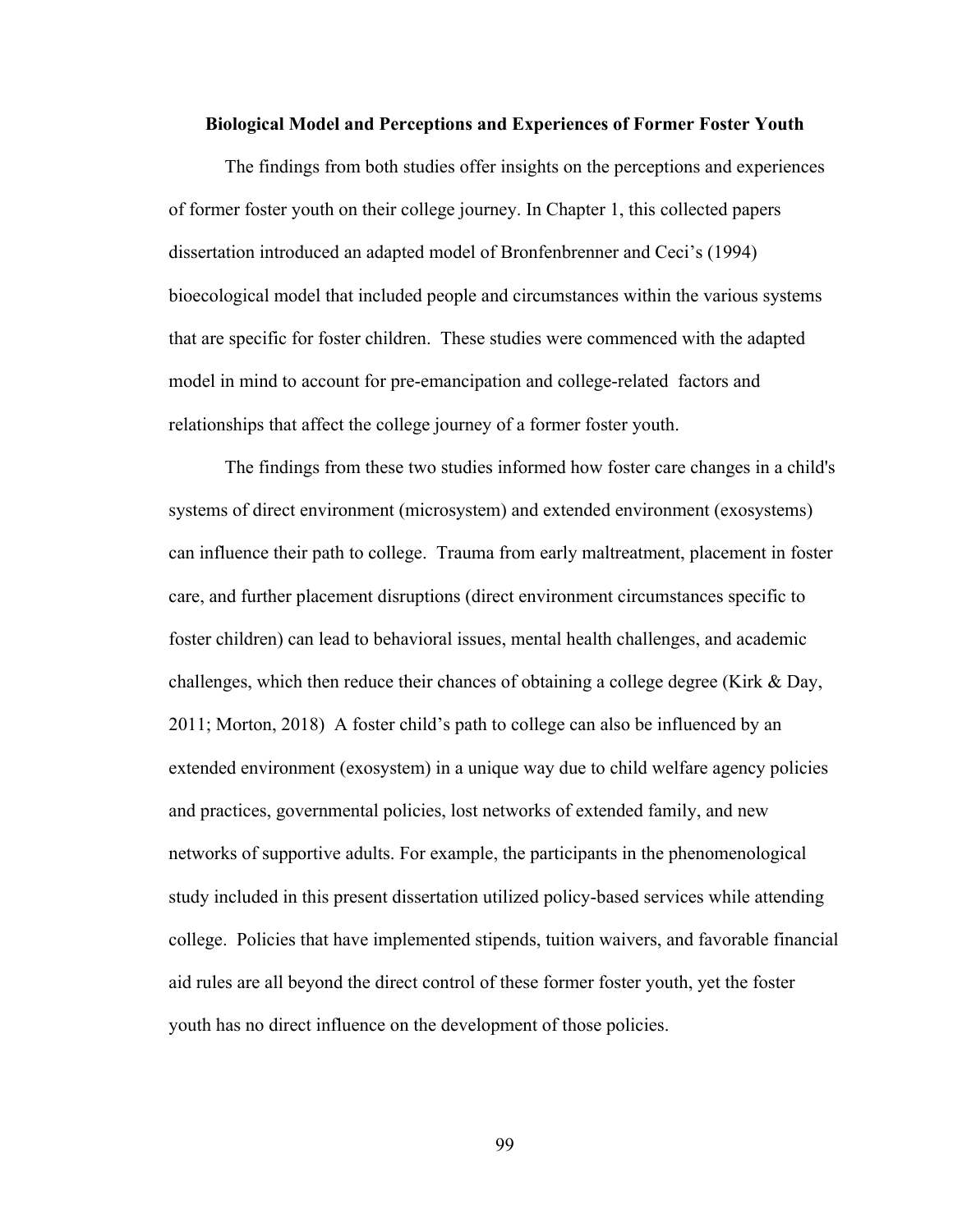Considered part of the foster child's microsystem, foster care influences are known to create academic barriers for foster youth, but foster youth are also know to aspire to college at a rate equal to their non-foster peers (Courtney, et al, 2005; Wolanin, 2005). As they are considering college, they need supportive adults who can encourage them, but even more – inform and empower them. Because of the disruptions that a foster youth has faced, they may need steady support to improve GPAs, succeed on college entrance tests, and gather the necessary documents for their college application. As they age out of foster care and embark on college, they need to be prepared with information about the funding sources and housing option that they will have access to (Courtney, et al, 2017; Hernandez & Naccarato, 2010). Unlike the average college student, a foster youth must also develop and execute a plan to financially and practically support themselves while pursuing their college degree.

In the adapted bioecological model presented earlier in this dissertation, the individual at the center is the foster child who eventually becomes the former foster youth considering college. The foster youth, now an emerging former foster youth, may need help with the application process for college which potentially adds new significant individuals to the microsystem. The academic literature typically addresses the college application process through discussions about financial aid, tuition waivers, and ETVs (Okpych et al.,, 2020; Simmel et al., 2013). The participants in the this phenomenology (Study #2) completed their college aplications in a variety of ways. Some completed the entire process by themselves. Some had help from supportive adults at school and from supportive adults from foster care. Some made connections with new supports at the college registrar office to help complete and finalize the process. These approaches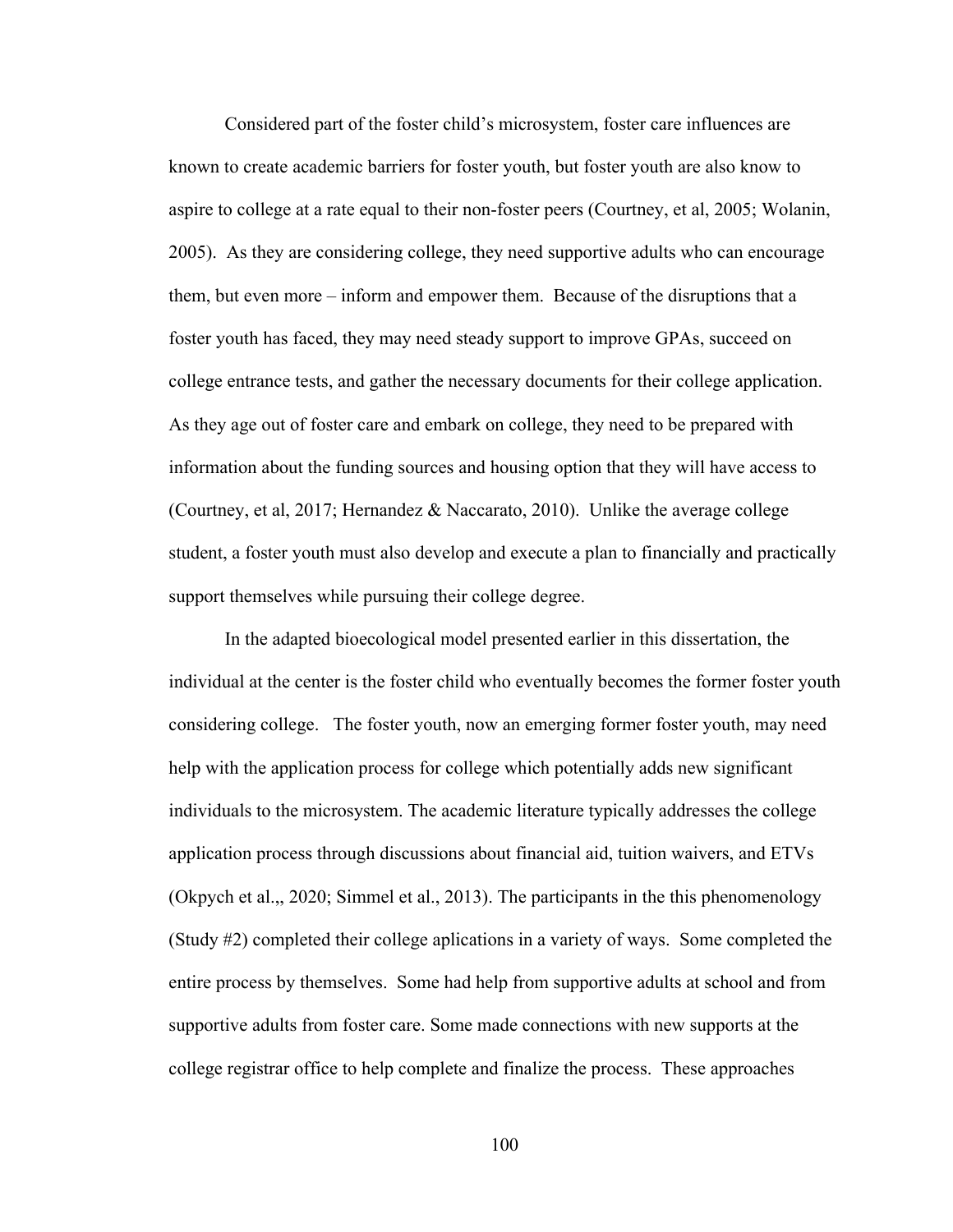highlights the value of foster youth having relationships with supportive adults (Stanton-Salazar, 2011; Okpych & Courtney, 2017). Two youth had transportation problems and had difficult times completing their applications, entrance assessments and orientations. Their obstacles hightlight the vulnerabilities that foster youth face even at this stage of their college journey.

When foster youth attend college, they are vulnerable to a host of setbacks that are unique to their foster care status. Some youth encounter setbacks with school due to unstable housing and unreliable transportation (Curry, 2005). For some, mental health challenges cause disruptions (Huang, 2020; Morton, 2018). For some, any disruption in a funding source: tuition waivers, financial aid, and ETV stipends may jeopardize their collge degree.

Even with these vulnerabilities, foster youth have a good sence of self-reliance and independence (Morton, 2018; Wells & Zuns, 2009), and some find ways to persist and achieve a college degree. On-campus programs that support fosmer foster youth as they pursue their degree offer various services such as mentoring, counseling, turoting, and financial assistance. On-campus support programs also offer emotional support and connections that are so important to this group as they navigate the college journey largely on their own.

### **Overarching Implications of the Collected Papers**

This section discusses the implications for policy, practice, and research.

## **Policy and Practice**

Much has been done to alleviate financial barriers for foster youth to attend college. Federal education vouchers, state tuition exemptions, and favorable financial aid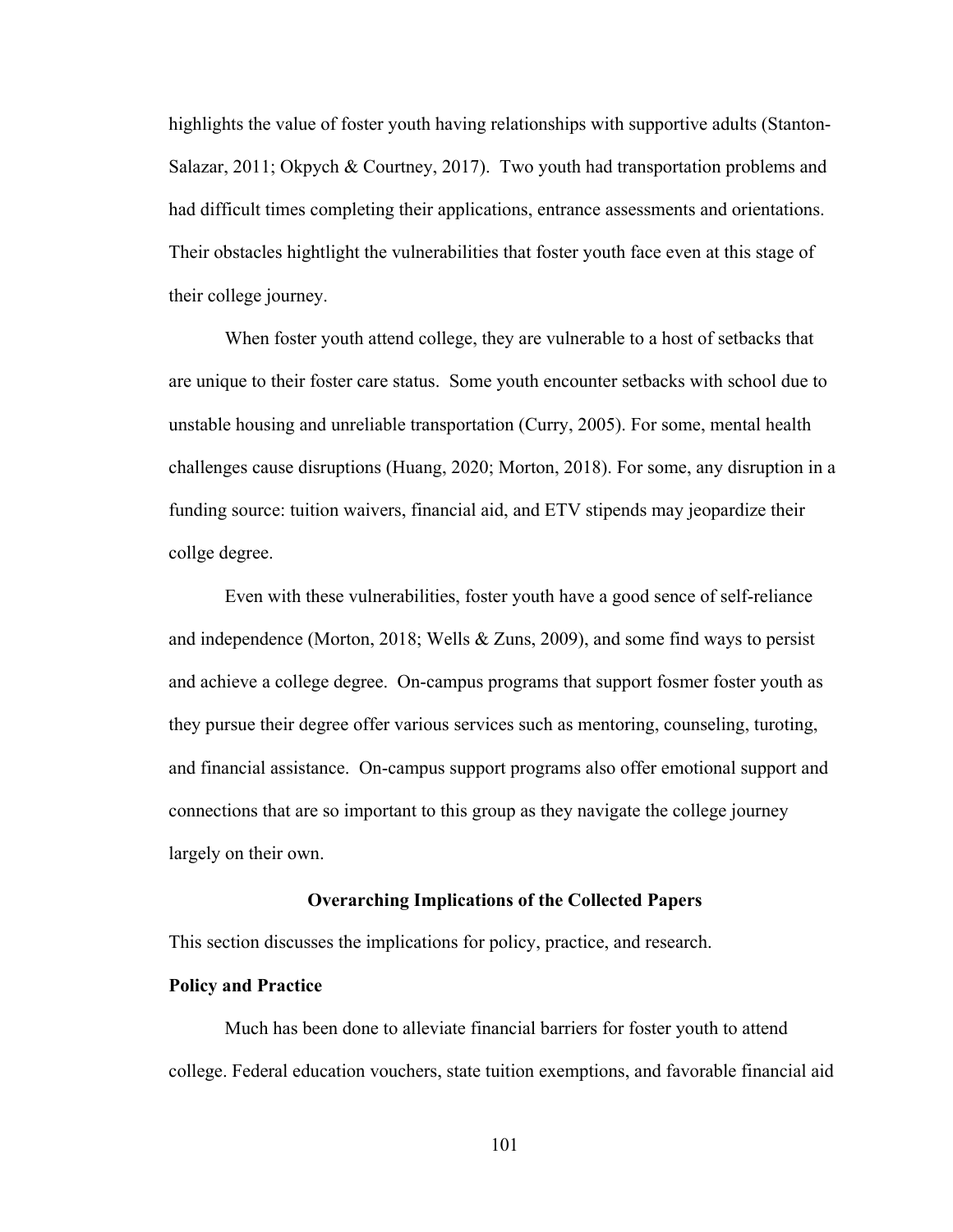policies have helped ease the financial burden of college for former foster youth (Davis, 2006; Dworsky, 2018; Okpych et al, 2020; Salazar, 2012). Yet, significant resource instability in the areas of housing and transportation are prevalent (Courtney et al., 2017; Piel, 2018). Solutions that address stable housing for former foster youth attending college need to be explored, and associated policies quickly enacted. Possible solutions include subsidized campus housing for students from foster care, subsidized housing vouchers for foster youth that can be utilized in close-to-campus housing. Location needs to be considered in order to also alleviate potential transportation problems.

After attending college for six years, 59% of general population, first-time college students have completed their bachelor's degree (Kena et al., 2015). For former foster youth attending college, the federal educational and training voucher (ETV) ceases on their 23 birthday, five years after aging out of foster care and typically four to five years after graduating high school. Like general population students, many former foster youth have not completed their college degree by age 23, thus this loss of benefits jeopardizes their ability to continue as a full time student. ETV funding needs to continue to an older age, (25 according to Okpych, 2012) in order to align with realistic graduation timelines. for former foster youth.

#### **Limitations and Further Research**

Mental health is a significant theme in the scholarly literature discussing former foster youth and college. Children in foster care endure early maltreatment, separation from families, and further disruptions that can lead to debilitating mental health challenges. These challenges are known to be a significant barrier to academic achievement (Morton, 2018). Since utilization of mental health service decreases after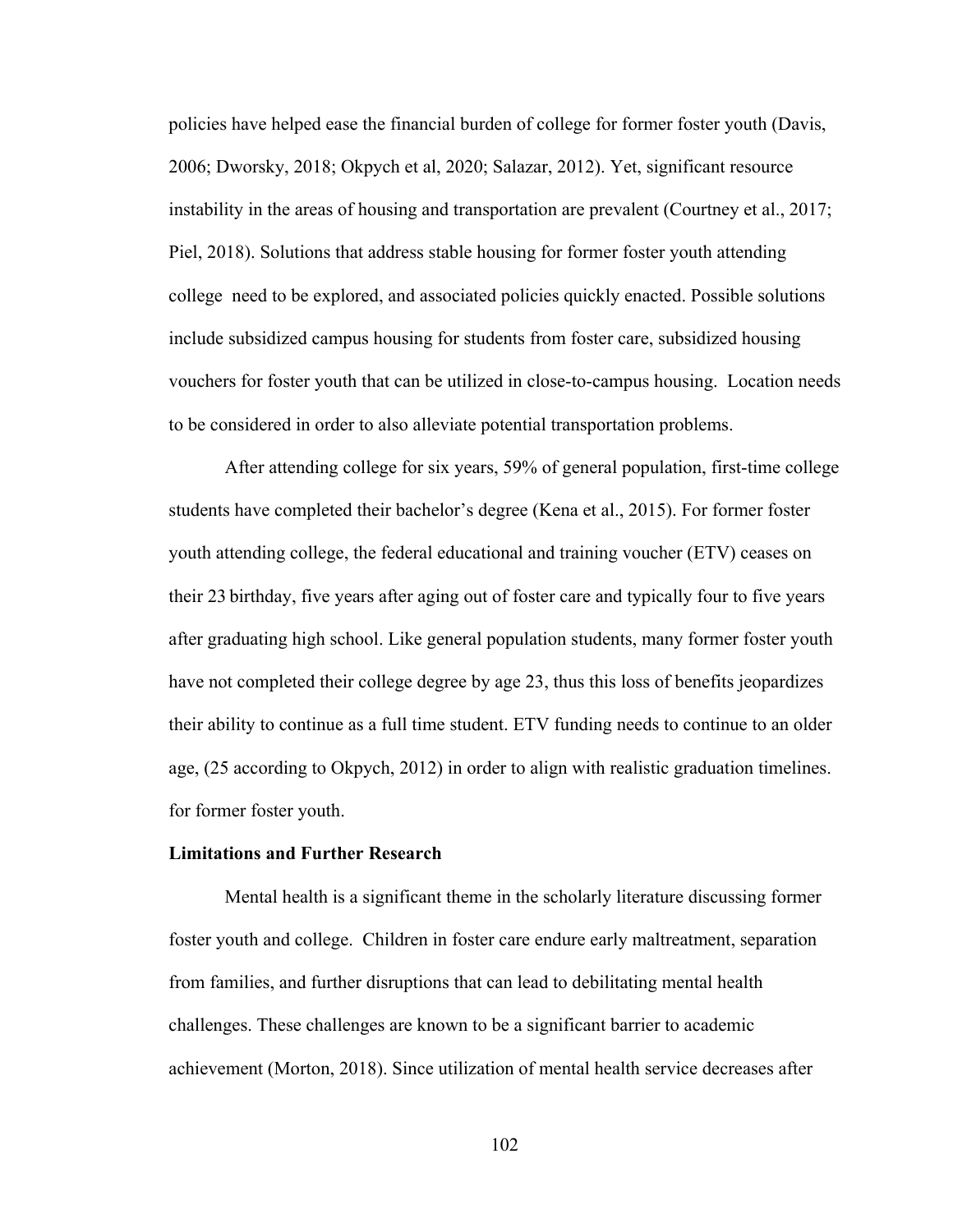leaving foster care (Courtney, et al., 2007; McMillen & Raghavan, 2009), former foster youth pursuing a college degree are often left with unsupported mental health needs. The present dissertation identified some mental health needs from both the literature and the participants, but did not explore interventions during foster care or college. Further research with young adult-aged former foster youth investigating perceptions of their mental health needs and their utilization of services could be a good starting point for then assessing what types of counseling and services former foster youth may utilize, both on-campus and in the community.

In the absence of typical parental and family connections, foster youth need to find and utilize other supportive adults as they embark on adulthood. Social capital to fill these familial voids may come from institutional agents (Stanton-Salazar, 2011) or other significant relationships within each foster youth's own definition of family (Kearney, et al., 2019). Post-care independent living programs and on-campus support programs may give *access* to supportive adults, but not much is known about (a)what supportive adults are utilized and (b) how these connections can turn into relationships, and (c) how supportive adults impact the the successful college journey for former foster youth. Further research is needed regarding the significant relationships and connections with supportive adults that former foster youth develop and maintain during their college journey.

While it is established that unreliable transportation options pose an obstacle to degree completion for former foster youth (Hernandez  $\&$  Naccarrato, 2010), not much is known about the transportation utilized by former foster youth who have completed their degree. Further research with foster youth college graduates that investigates what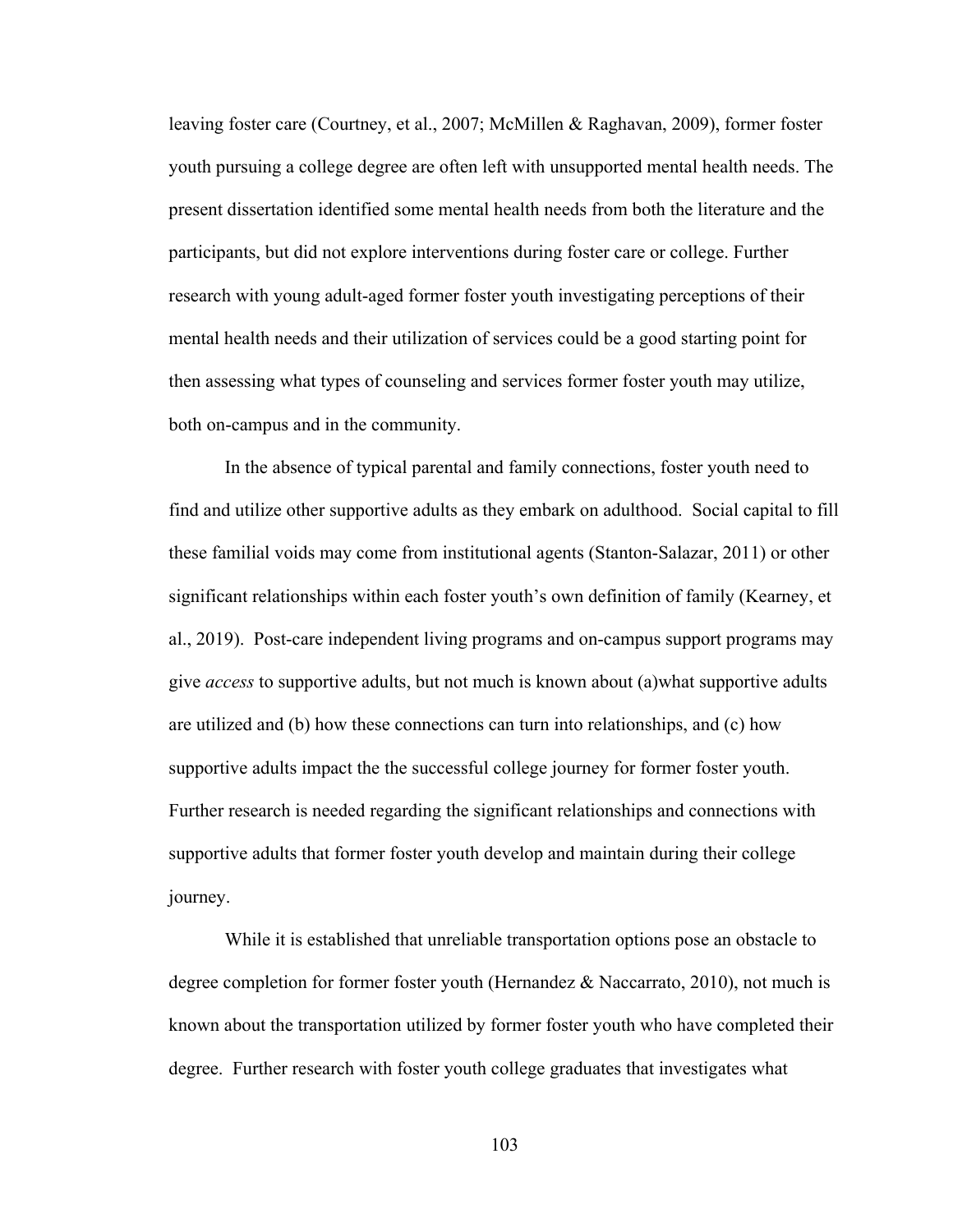transportation modes were utilized while they obtained their degree can give insights to help the persistence of current college students from foster youth.

This dissertation identified on-campus support programs as a theme in the literature about former foster youth and college but did not assess any particular program or intervention. There is a wide call for on-campus support programs to collect detailed data on their participants and their practices (Dworsky & Perez, 2010; Randolph & Thompson, 2017, Salazar et al., 2016) in order to systematically study and validate best practices. Some scholars even expand that to call for standardized frameworks and impact evaluations (Dworsky & Perez, 2010; Okpych, 2012). Certainly, more systematic data collection would enable the investigation of program impacts as well as factors that impact the success of former foster youth pursuing their degree. Systematic and potentially shared databases and data sets could fuel investigations on:

- Comparison studies on tuition former foster youth graduation rates between community colleges, state colleges, and universities, while considering foster care and college factors
- Single campus comparison studies of graduation rates of foster care students that utilize campus support programs vs, foster care students who do not utilize a support program, again considering foster care and college factors
- Examine time to degree for foster youth in order to inform policy question of raising age of ETV
- It is known that college completion rates for foster youth are dismal. We can, and do investigate students who persist toward their college degree, but not much is know about the perspective of foster youth college students who have dropped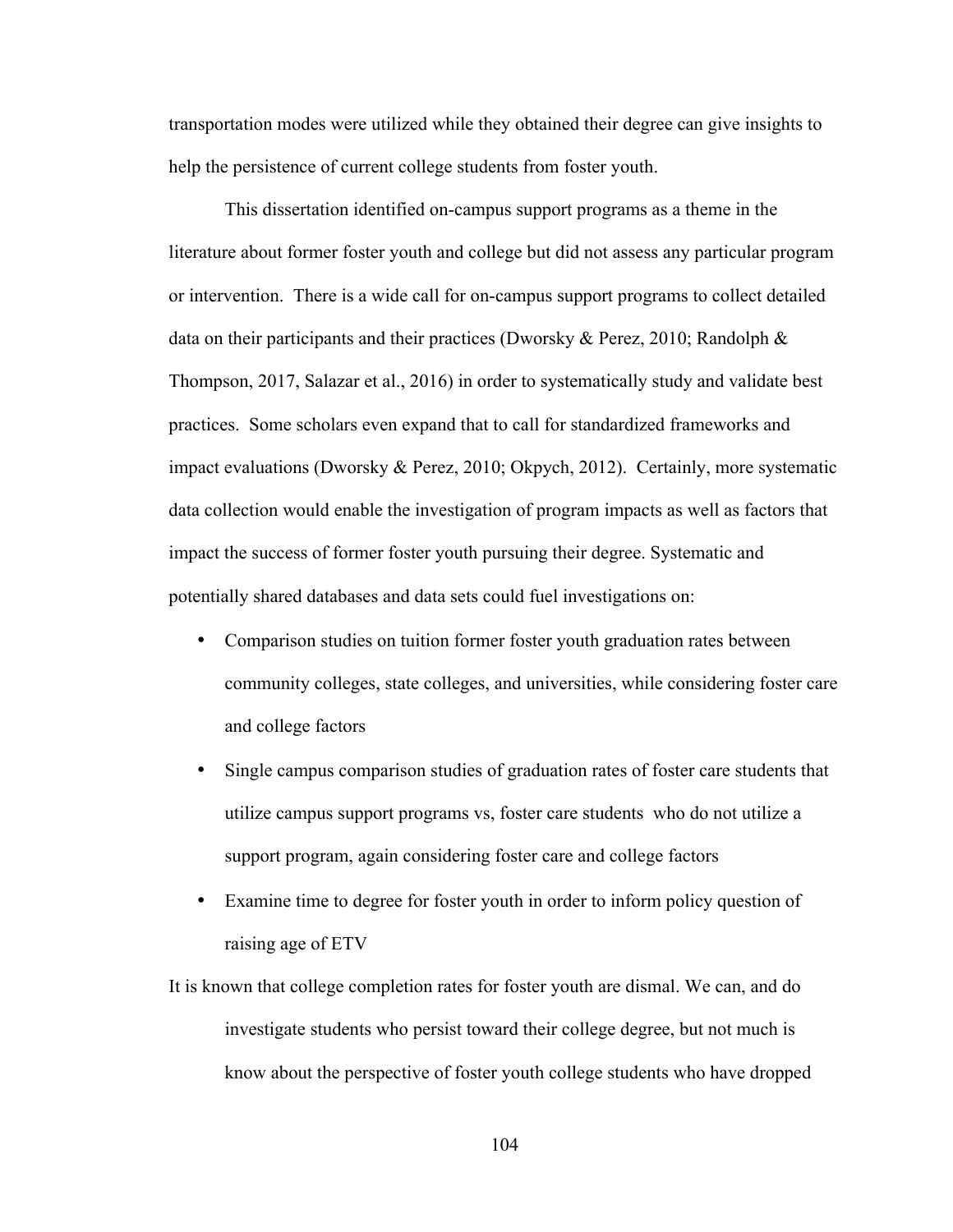out. Further research is needed to investigate the experiences of former foster

youth dropped out of college.

### References

- Batsche, C., Hart, S., Ort, R., Armstrong, M., Strozier, A., & Hummer, V. (2014). Postsecondary transitions of youth emancipated from foster care. *Child & Family Social Work*, *19*(2), 174-184.
- Bogdan, R. C., & Biklen, S. K. (2006). Qualitative Research in Education: An Introduction to Theory and Methods. Allyn & Bacon.
- Bronfenbrenner, U. (1979). *The ecology of human development*. Harvard University Press.
- Bronfenbrenner, U., & Ceci, S. J. (1994). Nature-nuture reconceptualized in developmental perspective: A bioecological model. *Psychological review*, *101*(4), 568.
- Bruskas, D. (2008). Children in foster care: A vulnerable population at risk. *Journal of Child and Adolescent Psychiatric Nursing*, *21*(2), 70-77.
- Burley, M., & Halpern, M. (2001). *Educational attainment of foster youth: Achievement and graduation outcomes for children in state care*. Washington State Institute for Public Policy.
- Courtney, M. E. (2005). Youth aging out of foster care. *Network on transitions to adulthood policy brief. The network of transitions to adulthood*, *19*.
- Courtney, M.E., Dworsky, A., Ruth, G., Havlicek, J., Perez, A., & Keller, T. (2007). *Midwest evaluation of the adult functioning of former foster youth: outcomes at age 21.* Chicago: Chapin Hall Center for Children.
- Courtney, M. E., & Hook, J. L. (2017). The potential educational benefits of extending foster care to young adults: Findings from a natural experiment. *Children and youth services review*, *72*, 124-132.
- Courtney, M. E., Terao, S., & Bost, N. (2004). *Midwest evaluation of the adult functioning of former foster youth: Conditions of youth preparing to leave state care*. Chapin Hall Center for Children at the University of Chicago.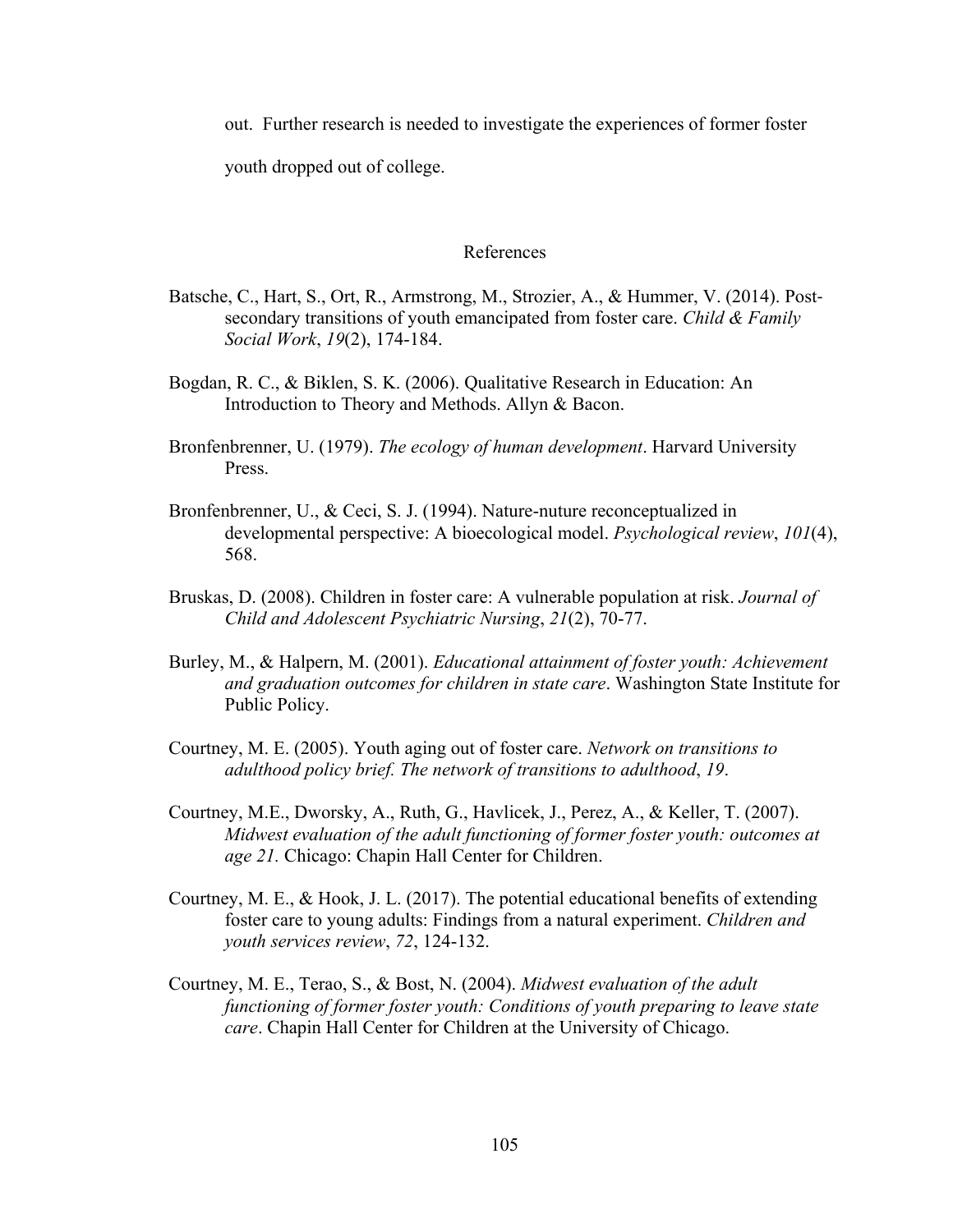- Creswell, J. W. (2009). *Research design: Qualitative and mixed methods approaches*. London and Thousand Oaks: Sage Publications.
- Curry, S. R., & Abrams, L. S. (2015). Housing and social support for youth aging out of foster care: State of the research literature and directions for future inquiry. *Child and Adolescent Social Work Journal*, *32*(2), 143-153.
- Davis, R. J. (2006). *College access, financial aid, and college success for undergraduates from foster care.* National Association of Student Financial Aid Administrators (NJ1).
- Dworsky, A. (2018). Improving the postsecondary educational attainment of youth in foster care. *New Directions for Community Colleges*, *2018*(181), 11-19.
- Dworsky, A., & Pérez, A. (2010). Helping former foster youth graduate from college through campus support programs. *Children and Youth Services Review*, *32*(2), 255-263.
- Festinger, T. (1983). *No one ever asked us: A postscript to foster care.* New York: Columbia University Press
- Franco, J., & Durdella, N. (2018). The influence of social and family backgrounds on college transition experiences of foster youth. *New Directions for Community Colleges*, *2018*(181), 69-80.
- Geiger, J. M., & Beltran, S. J. (2017). Experiences and outcomes of foster care alumni in postsecondary education: A review of the literature. *Children and Youth Services Review*, *79*(2), 186-197.
- Geiger, J. M., Piel, M. H., Day, A., & Schelbe, L. (2018). A descriptive analysis of programs serving foster care alumni in higher education: Challenges and opportunities. *Children and Youth Services Review*, *85*, 287-294.
- Gillum, N. L., Lindsay, T., Murray, F. L., & Wells, P. (2016). A review of research on college educational outcomes of students who experienced foster care. *Journal of Public Child Welfare*, *10*(3), 291-309.
- Hallett, R. E., Westland, M. A., & Mo, E. (2018). A trauma-informed care approach to supporting foster youth in community college. *New Directions for Community Colleges*, *2018*(181), 49-58.
- Hernandez, L., & Naccarato, T. (2010). Scholarships and supports available to foster care alumni: A study of 12 programs across the US. *Children and Youth Services Review*, *32*(5), 758-766.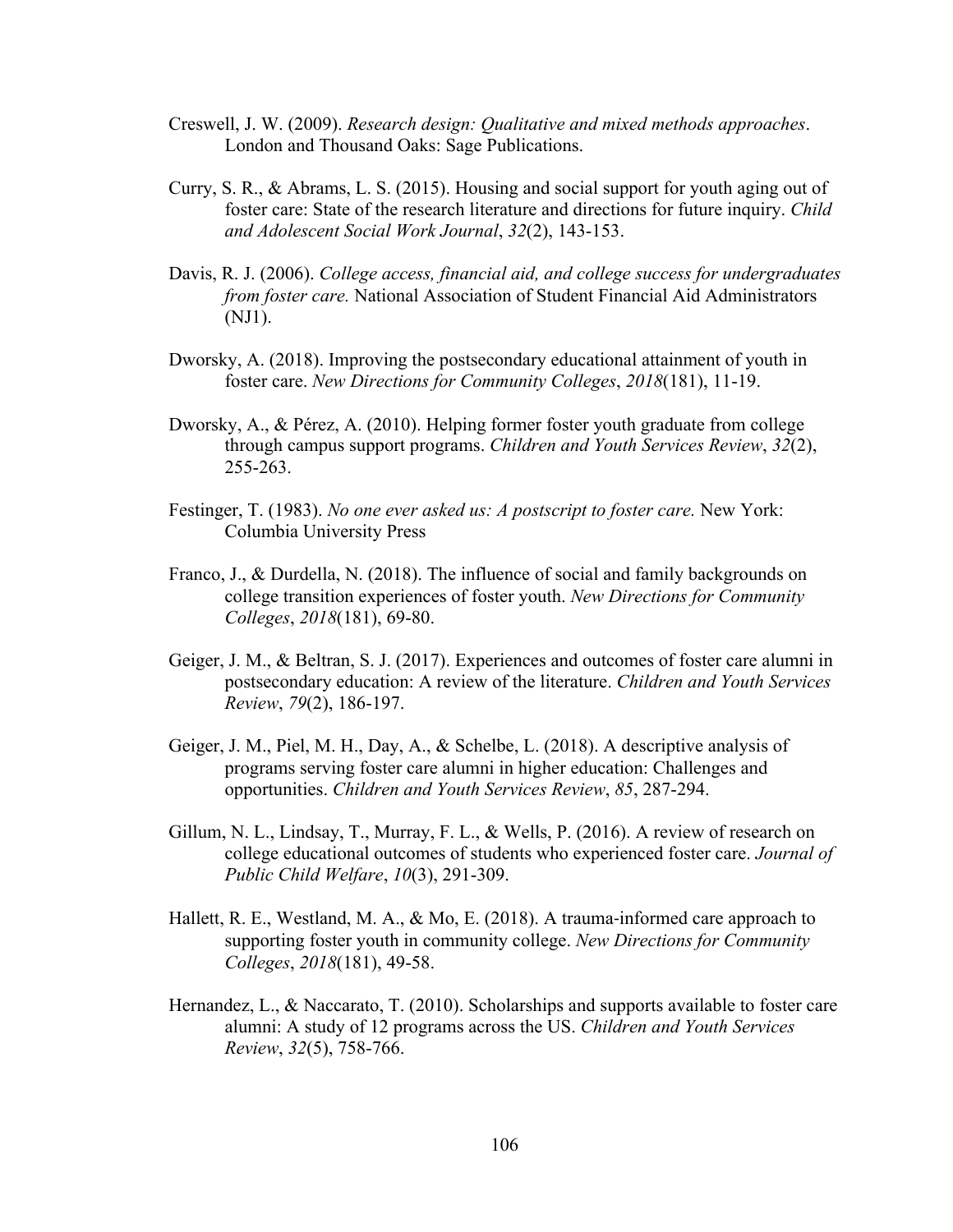- Huang, H., Fernandez, S. B., Rhoden, M. A., & Joseph, R. (2020). Mental disorder, service utilization, and GPA: Studying mental health of former child welfare and youth experiencing homelessness in a campus support program. *Families in Society*, *101*(1), 54-70.
- Kearney, K. S., Naifeh, Z., Hammer, T., & Cain, A. (2019). " family" ties for Foster alumni in college: an open systems consideration. *The Review of Higher Education*, *42*(2), 793-824.
- Kena, G., Musu-Gillette, L., Robinson, J., Wang, X., Rathbun, A., Zhang, J., ... & Ballard, D. (2015). The condition of education 2015. *National Center for Education Statistics*, *144*.
- Kirk, R., & Day, A. (2011). Increasing college access for youth aging out of foster care: Evaluation of a summer camp program for foster youth transitioning from high school to college. *Children and Youth Services Review*, *33*(7), 1173-1180.
- Kirk, C. M., Lewis, R. K., Nilsen, C., & Colvin, D. Q. (2013). Foster care and college: The educational aspirations and expectations of youth in the foster care system. *Youth & Society*, *45*(3), 307-323.
- Legal Center for Foster Care & Education (2014). *How can state law support school continuity and success for students in foster care?* https://firstfocus.org/resources/report/can-state-law-support-school-continuitysuccess-studentsfoster-care/
- McMillen, J. C., & Raghavan, R. (2009). Pediatric to adult mental health service use of young people leaving the foster care system. *Journal of Adolescent Health*, *44*(1), 7-13.
- Merriam, S. B. (1998). *Qualitative Research and Case Study Applications in Education. Revised and Expanded from" Case Study Research in Education."*. Jossey-Bass Publishers, 350 Sansome St, San Francisco, CA 94104.
- Morton, B. M. (2018). The grip of trauma: How trauma disrupts the academic aspirations of foster youth. *Child Abuse & Neglect*, *75*, 73-81.
- Neal, D. (2017). Academic resilience and caring adults: The experiences of former foster youth. *Children and Youth Services Review*, *79*, 242-248.
- Okpych, N. (2012). Policy framework supporting youth aging-out of foster care through college: Review and recommendations. *Children and Youth Services Review*, *34*(7), 1390-1396.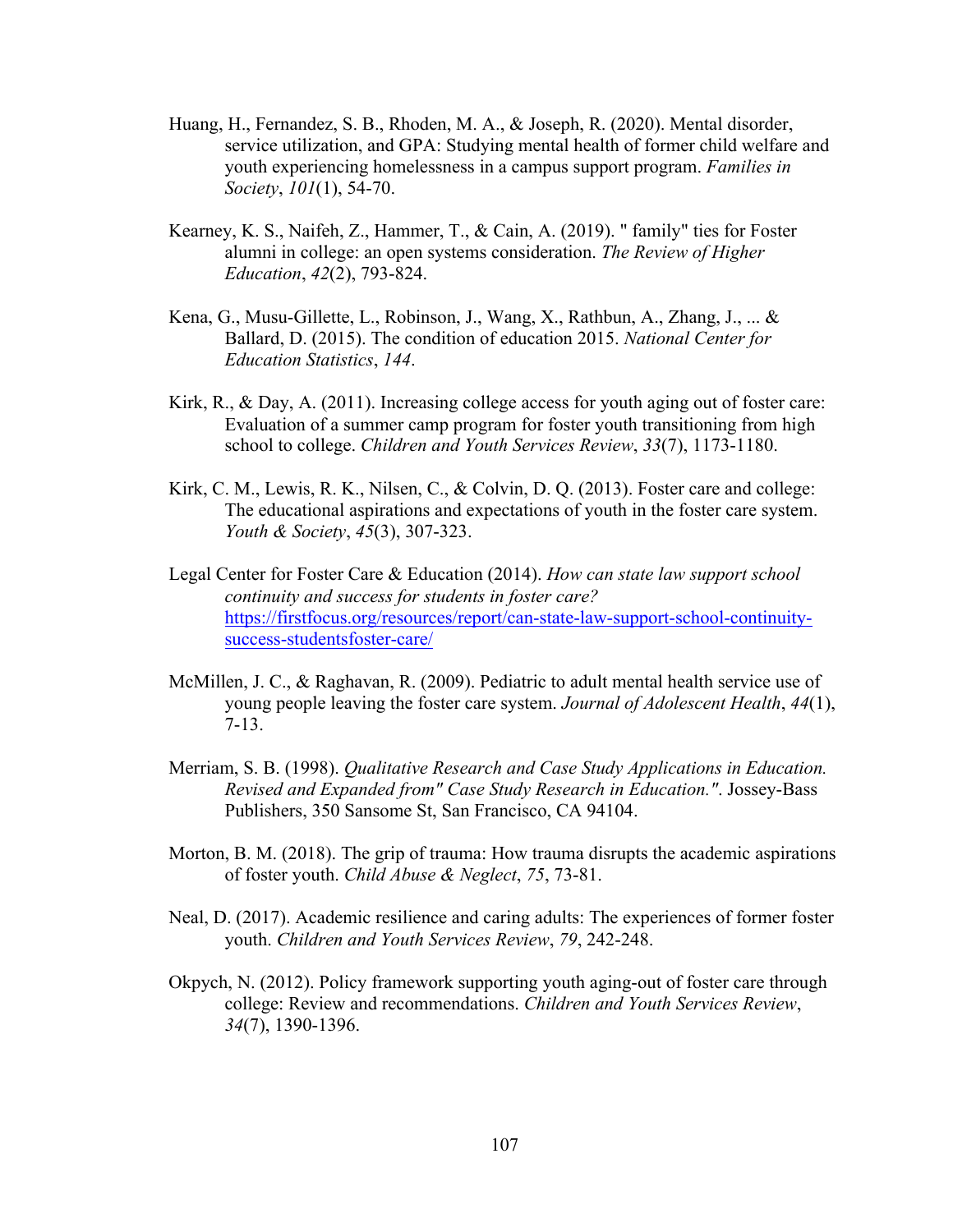- Okpych, N. J., & Courtney, M. E. (2014). Does education pay for youth formerly in foster care? Comparison of employment outcomes with a national sample. *Children and Youth Services Review*, *43*, 18-28.
- Okpych, N. J., & Courtney, M. E. (2017). Who goes to college? Social capital and other predictors of college enrollment for foster-care youth. *Journal of the Society for Social Work and Research*, *8*(4), 563-593.
- Okpych, N. J., & Courtney, M. E. (2018). The role of avoidant attachment on college persistence and completion among youth in foster care. *Children and Youth Services Review*, *90*, 106-117.
- Okpych, N. J., Park, S. E., Sayed, S., & Courtney, M. E. (2020). The roles of Campus-Support Programs (CSPs) and Education and Training Vouchers (ETVs) on college persistence for youth with foster care histories. *Children and Youth Services Review*, *111*, 104891.
- Patton, M. Q. (1990). *Qualitative evaluation and research methods*. SAGE Publications, Inc.
- Piel, M. H. (2018). Challenges in the transition to higher education for foster care youth. *New directions for community colleges*, *2018*(181), 21-28.
- Randolph, K. A., & Thompson, H. (2017). A systematic review of interventions to improve post-secondary educational outcomes among foster care alumni. *Children and Youth Services Review*, *79*, 602-611.
- Rocco, T. S., Stein, D., & Lee, C. (2003). An exploratory examination of the literature on age and HRD policy development. *Human Resource Development Review*, 2(2), 155-180.
- Salazar, A. M. (2012). Supporting college success in foster care alumni: Salient factors related to postsecondary retention. *Child Welfare*, *91*(5), 139.
- Salazar, A. M. (2013). The value of a college degree for foster care alumni: Comparisons with general population samples. *Social work*, *58*(2), 139-150.
- Salazar, A. M., Haggerty, K. P., & Roe, S. S. (2016). Fostering higher education: A postsecondary access and retention intervention for youth with foster care experience. *Children and Youth Services Review*, *70*, 46-56.
- Seon, J., Prock, K. A., Bishop, J. D., Hughes, A. K., Woodward, A. T., & MacLean, M. (2019). Formal and Informal Social Support and Academic Achievement among College Students with Unstable Childhood Experiences. *Child Welfare*, *97*(1).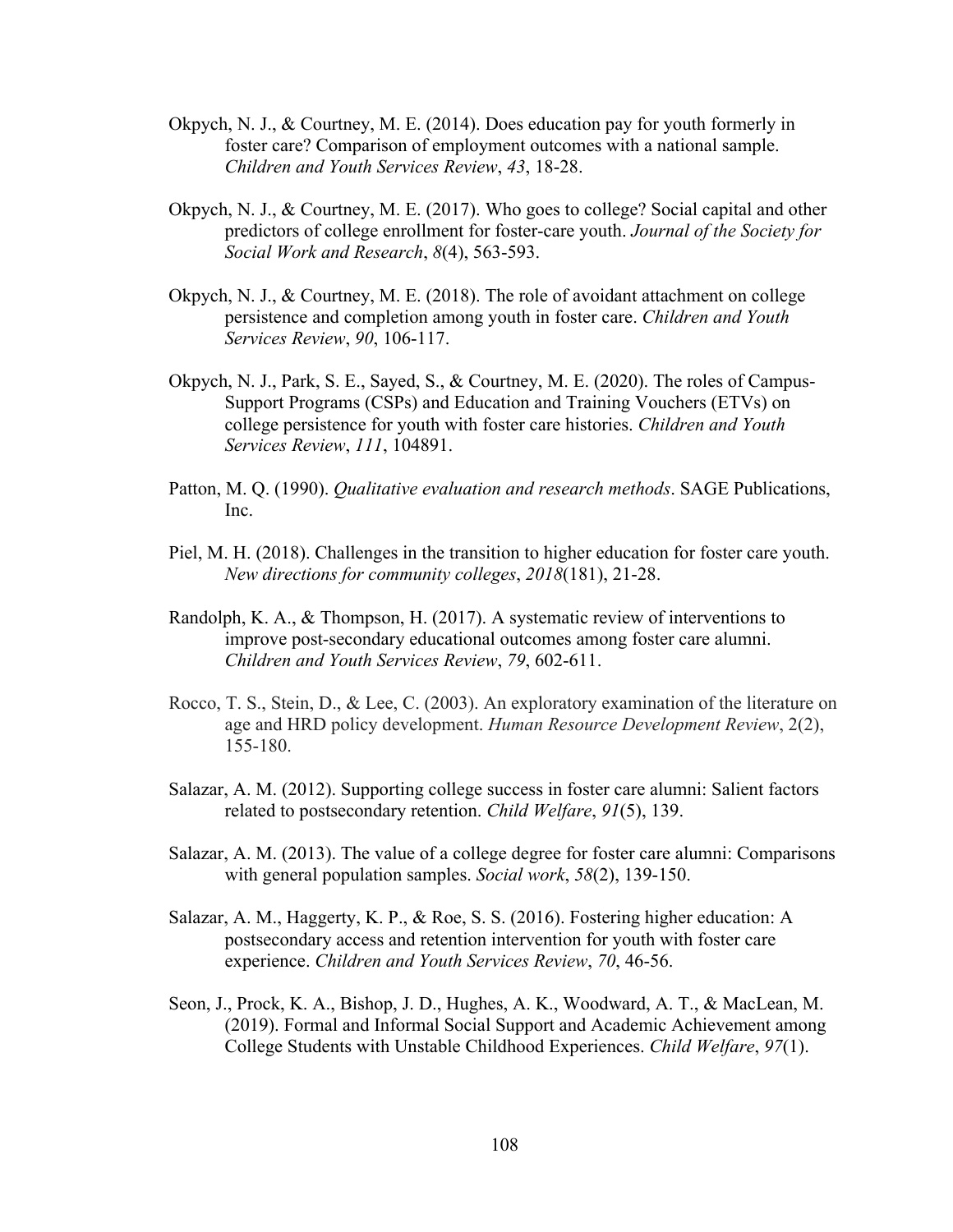- Simmel, C., Shpiegel, S., & Murshid, N. S. (2013). Foster care alumni and funding for postsecondary education: Examining variation in state support. *Journal of Policy Practice*, *12*(1), 43-61.
- Stanton-Salazar, R. D. (2011). A social capital framework for the study of institutional agents and their role in the empowerment of low-status students and youth. *Youth & Society*, *43*(3), 1066-1109.
- Unrau, Y. A., Dawson, A., Hamilton, R. D., & Bennett, J. L. (2017). Perceived value of a campus-based college support program by students who aged out of foster care. *Children and Youth Services Review*, *78*, 64-73.
- Unrau, Y. A., Font, S. A., & Rawls, G. (2012). Readiness for college engagement among students who have aged out of foster care. *Children and Youth Services Review*, *34*(1), 76-83.
- Wells, M., & Zunz, S. (2009). Challenges and strengths among Chafee Education and Training Voucher eligible youth: The rural service providers' perspective. *Children and Youth Services Review*, *31*(2), 235-242.
- White, C. C. (2018). Creating a structured support system for postsecondary success. *New Directions for Community Colleges*, *2018*(181), 59-67.
- Wolanin, T. R. (2005). *Higher education opportunities for foster youth: A primer for policymakers*. Washington, DC: Institute for Higher Education Policy.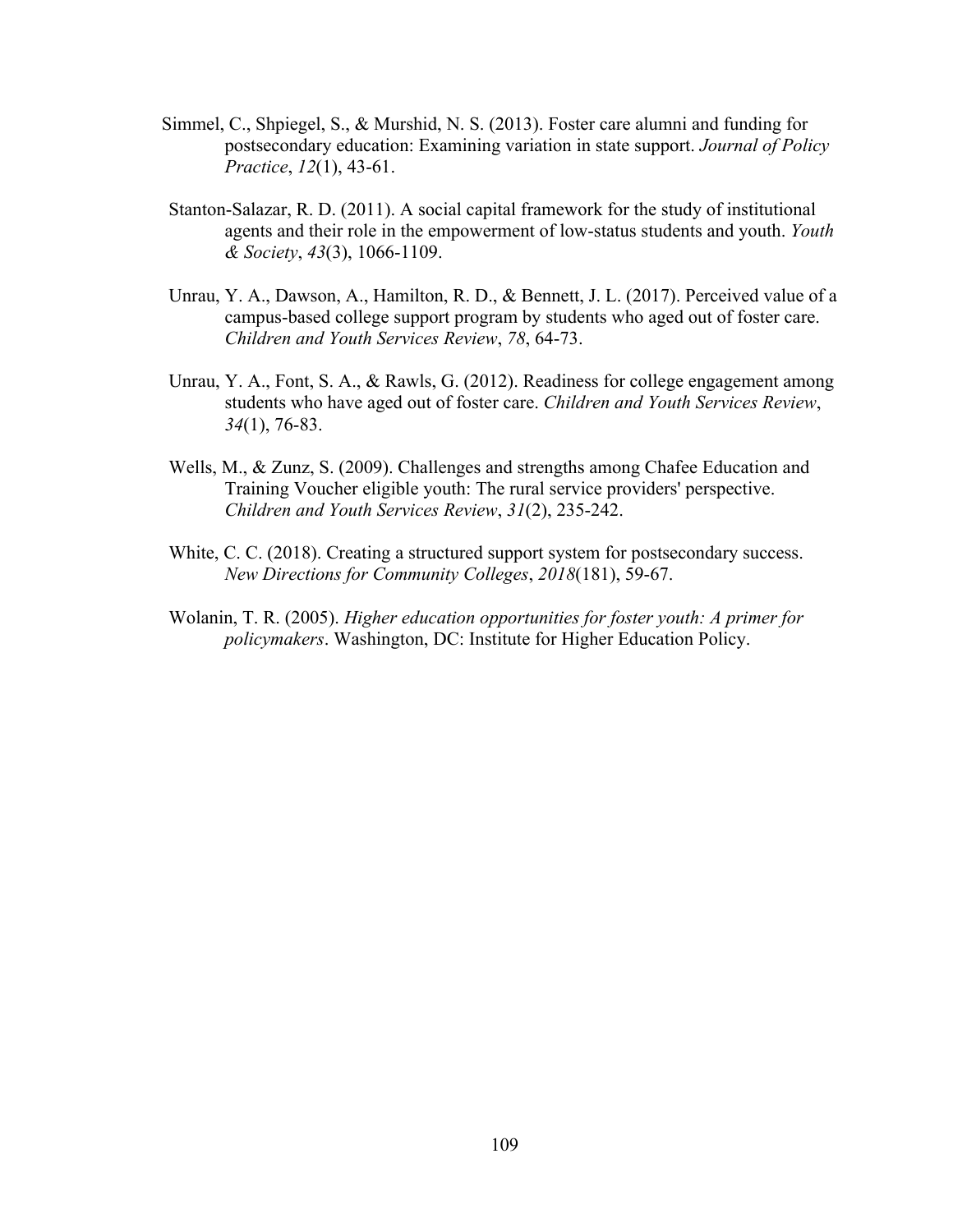## VITA

# LORI ANN GIONTI

| Associate is Arts (A.A.)<br><b>Business Administration</b><br>Indian River Community College<br>Ft. Pierce, FL               |
|------------------------------------------------------------------------------------------------------------------------------|
| Bachelor of Arts (B.A.)<br>Management of Human Resources<br>Palm Beach Atlantic University<br>West Palm Beach, FL            |
| Master of Arts (M.A.)<br>Teaching<br><b>Barry University</b><br>Miami, FL                                                    |
| Doctor of Education (Ed.D.)<br>Adult Education & Human Resource Development<br>Florida International University<br>Miami, FL |
|                                                                                                                              |

PUBLICATIONS AND PRESENTATIONS (Selected)

- Plakhotnik, M. S., Gionti, L., Rocco, T. S., & Pashkina, M. V. (2020) Teaching undergraduate management students to write research papers: A case of a Russian English medium instruction university. *New Horizons in Adult Education and Human Resource Development 32*(1).
- Plakhotnik, M. S., Rocco, T. S., Gionti, L. A., Munn, S. L. & Collins, J. C. (2018). Addressing the Scholarly Writing and Publication Needs of Graduate Students. In V. X. Wang (Ed.) *Scholarly Publishing and Research Methods Across the Disciplines*. Hershey, PA: Information Science Reference/IGI Global.
- Rocco, T. S., Gionti, L. A., Januszka, C. M., Munn, S. L. & Collins, J. C. (2014). Creating a support structure for academic writing and publication support: The rationale and lessons learned. In Victor C. X. Wang *(Ed.) Handbook of Research on Scholarly Publishing and Research Methods*. Hershey, PA: Information Science Reference/IGI Global.